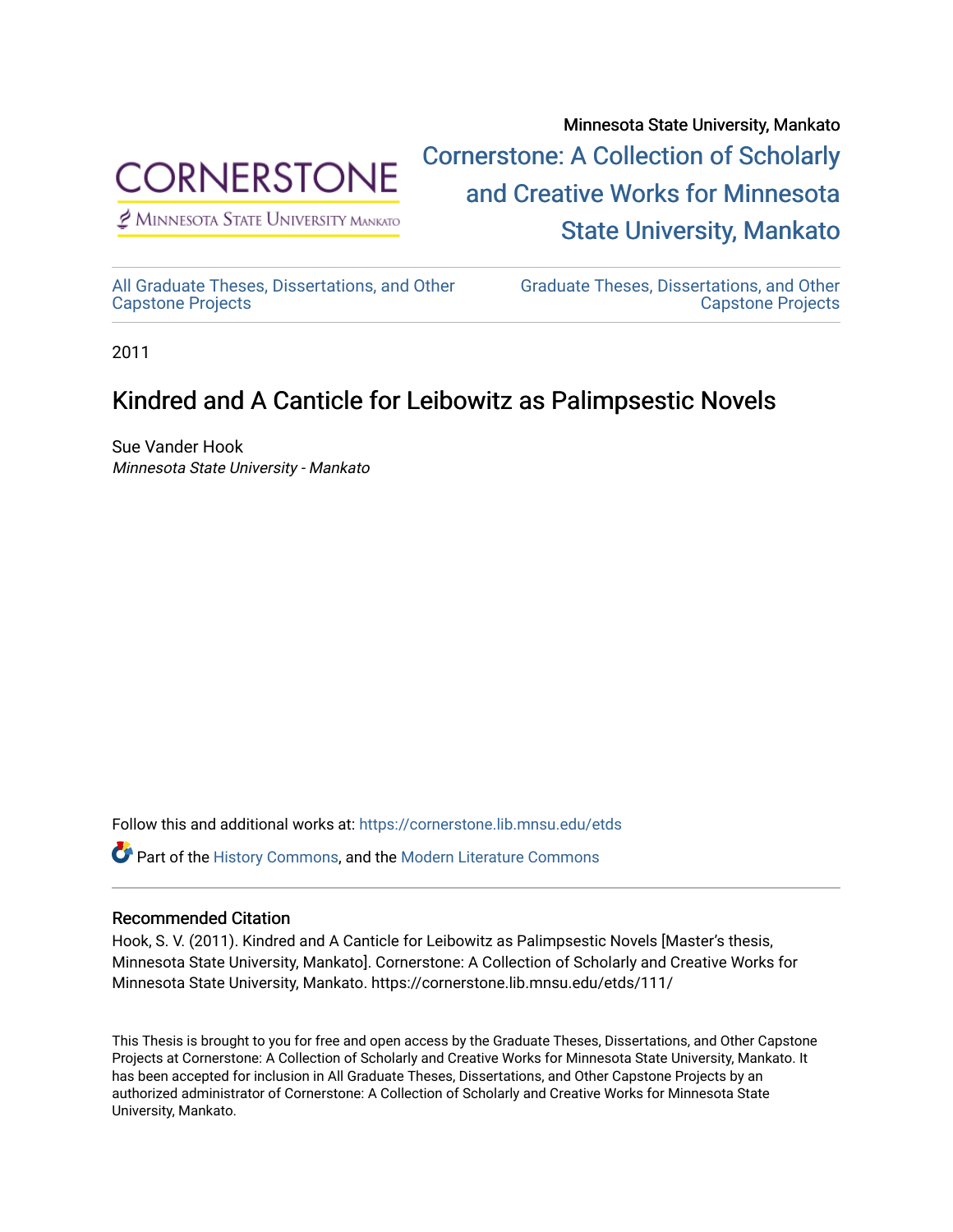*Kindred* and *A Canticle for Leibowitz* as Palimpsestic Novels

By

Sue Vander Hook

A Thesis Submitted in Partial Fulfillment of the

Requirements for the Degree of

Master of Arts

In

English Studies

Minnesota State University, Mankato

Mankato, Minnesota

May 2011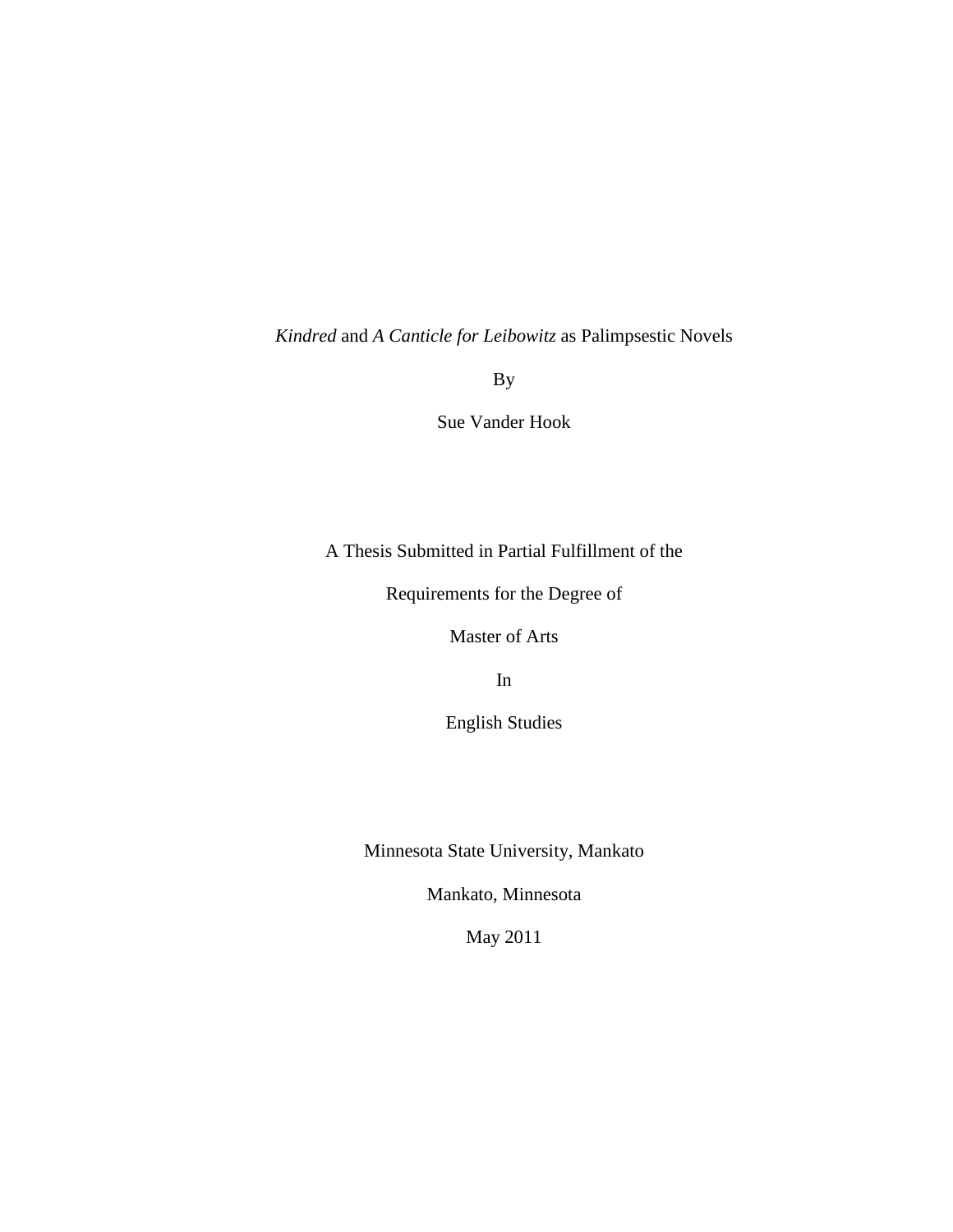*Kindred* and *A Canticle for Leibowitz* as Palimpsestic Novels

Sue Vander Hook

This thesis has been examined and approved by the following members of the thesis committee.

John Banschbach, PhD, Chairperson and Advisor

Anne O'Meara, PhD, Committee Member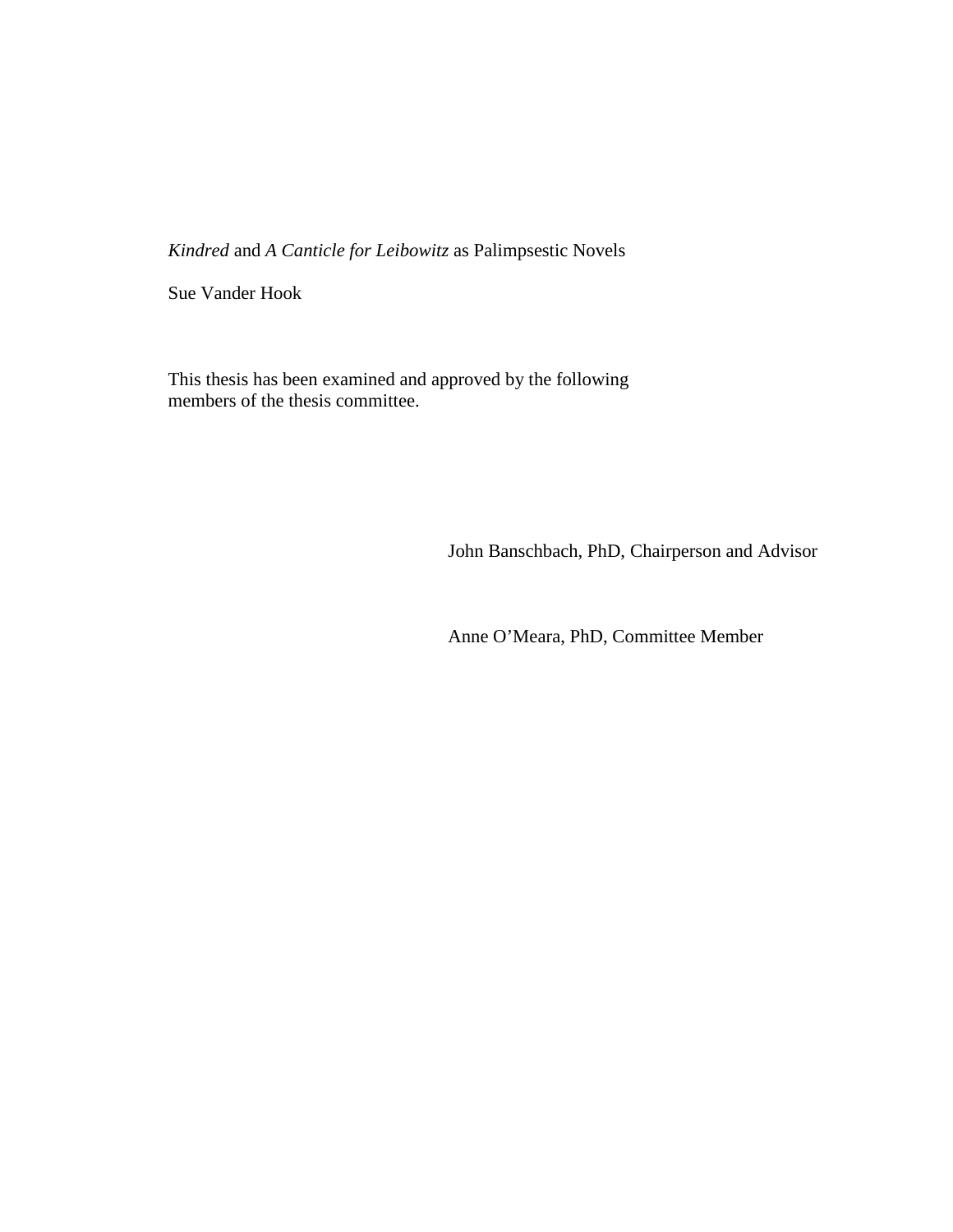© Copyright by Sue Vander Hook

April 8, 2011

All Rights Reserved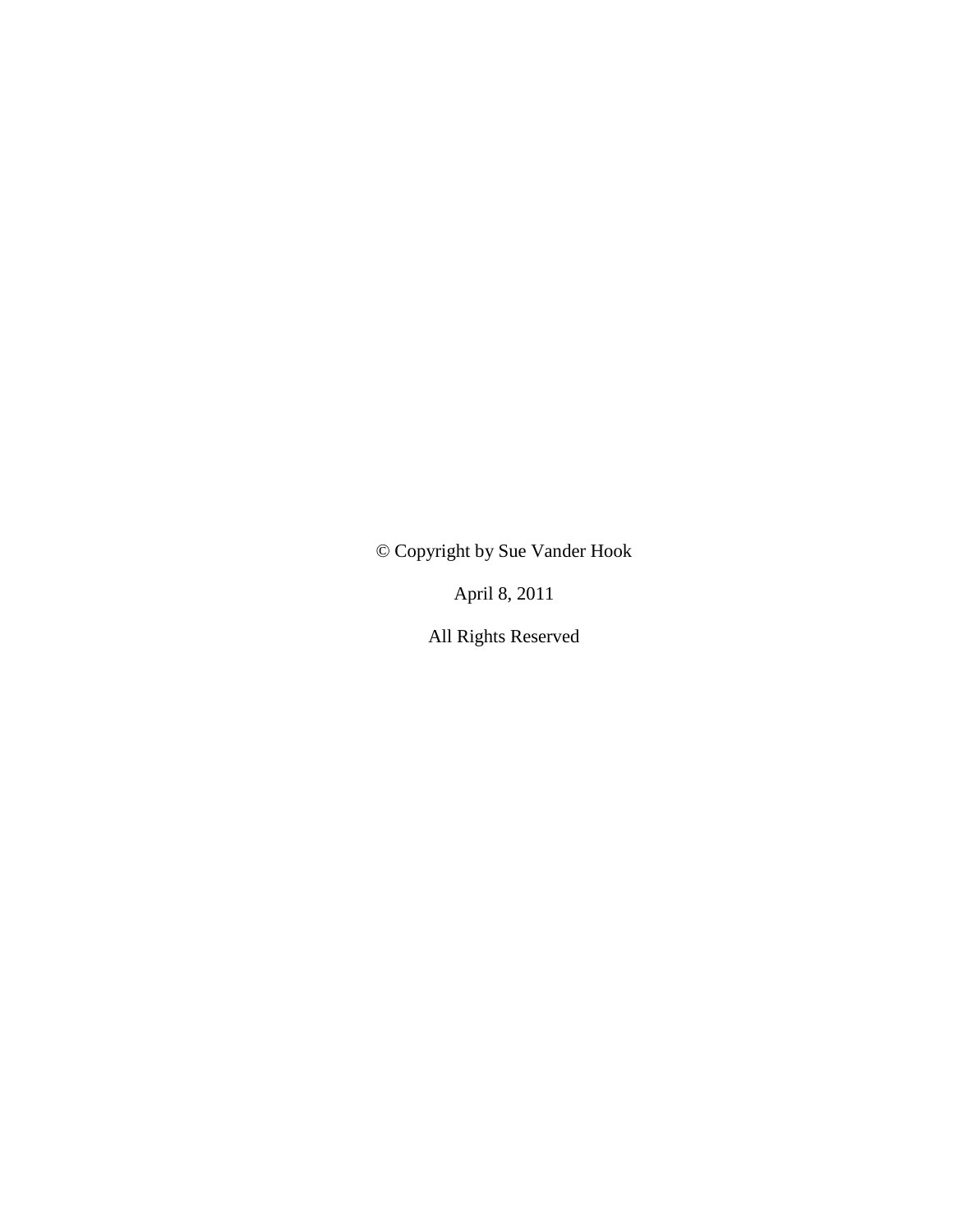# An Abstract of the Thesis of

Sue Vander Hook for the degree of Master of Arts in English Studies Presented April 8, 2011

Title: *Kindred* and *A Canticle for Leibowitz* as Palimpsestic Novels

\_\_\_\_\_\_\_\_\_\_\_\_\_\_\_\_\_\_\_\_\_\_\_\_\_\_\_\_\_\_\_\_\_\_\_\_\_\_\_\_\_\_\_\_\_\_\_\_\_\_\_\_\_\_\_\_\_\_\_\_\_\_\_\_\_\_\_\_\_\_\_\_

This thesis is an investigation of a possible new categorization under the speculative fiction umbrella—a genre called palimpsestic novels. Palimpsestic novels are characterized by layers of time in the past, the present, and sometimes the future. In a fantastical setting, often with nonscientific time travel, the layers illuminate and provide contemporary significance to eras of history that have either become blurred or forgotten through time. The formation of a palimpsestic genre will provide an appropriate categorization for some speculative fiction novels that currently are nebulous mixtures of several genres, have no genre classification at all, or would better fit in a palimpsestic category. This thesis investigates and analyzes two speculative fiction novels—Octavia Butler's *Kindred* and Walter M. Miller Jr.'s *A Canticle for Leibowitz*—that both prove to have obvious palimpsestic characteristics and would fit nicely into a palimpsestic genre under the speculative fiction umbrella. The palimpsestic nature of both of these novels also makes them compelling social commentaries that illuminate history's significance in the present as well as the future. Since the term *palimpsestic* invites a metaphorical perspective, the thesis also examines the Archimedes Palimpsest and palimpsests from a variety of disciplines as mimetic symbols of layering.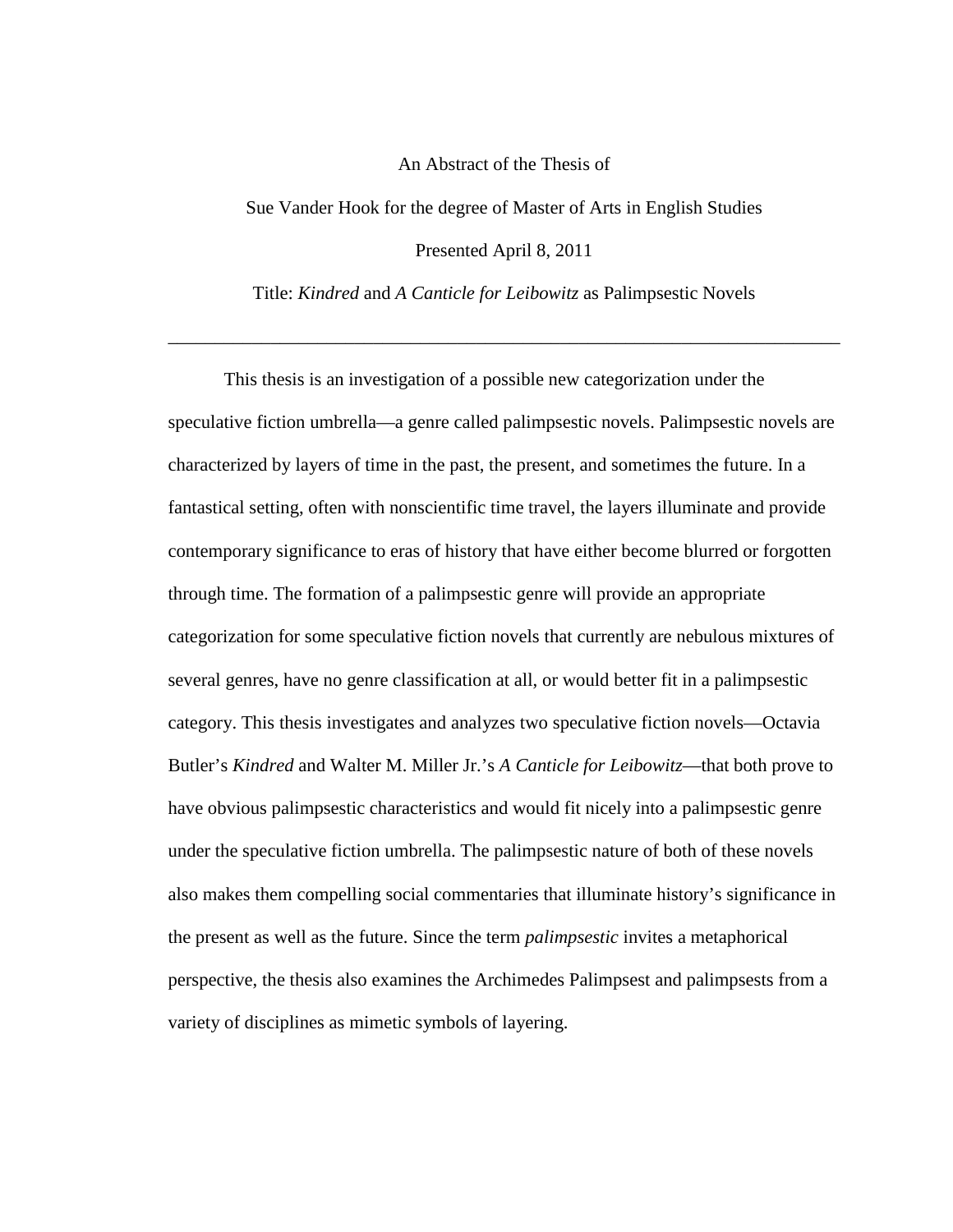# TABLE OF CONTENTS

| ×<br>۰, |
|---------|
|---------|

|                                                   | $\mathbf{1}$   |
|---------------------------------------------------|----------------|
|                                                   | $\overline{4}$ |
|                                                   | 9              |
|                                                   | 14             |
|                                                   | 21             |
|                                                   | 22             |
|                                                   | 26             |
|                                                   | 32             |
| Kindred's Scriptio Superior and Scriptio Inferior | 33             |
|                                                   | 35             |
|                                                   | 44             |
|                                                   | 61             |
|                                                   | 67             |
|                                                   | 73             |
|                                                   | 83             |
|                                                   | 85             |
|                                                   | 89             |
|                                                   | 91             |
|                                                   | 93             |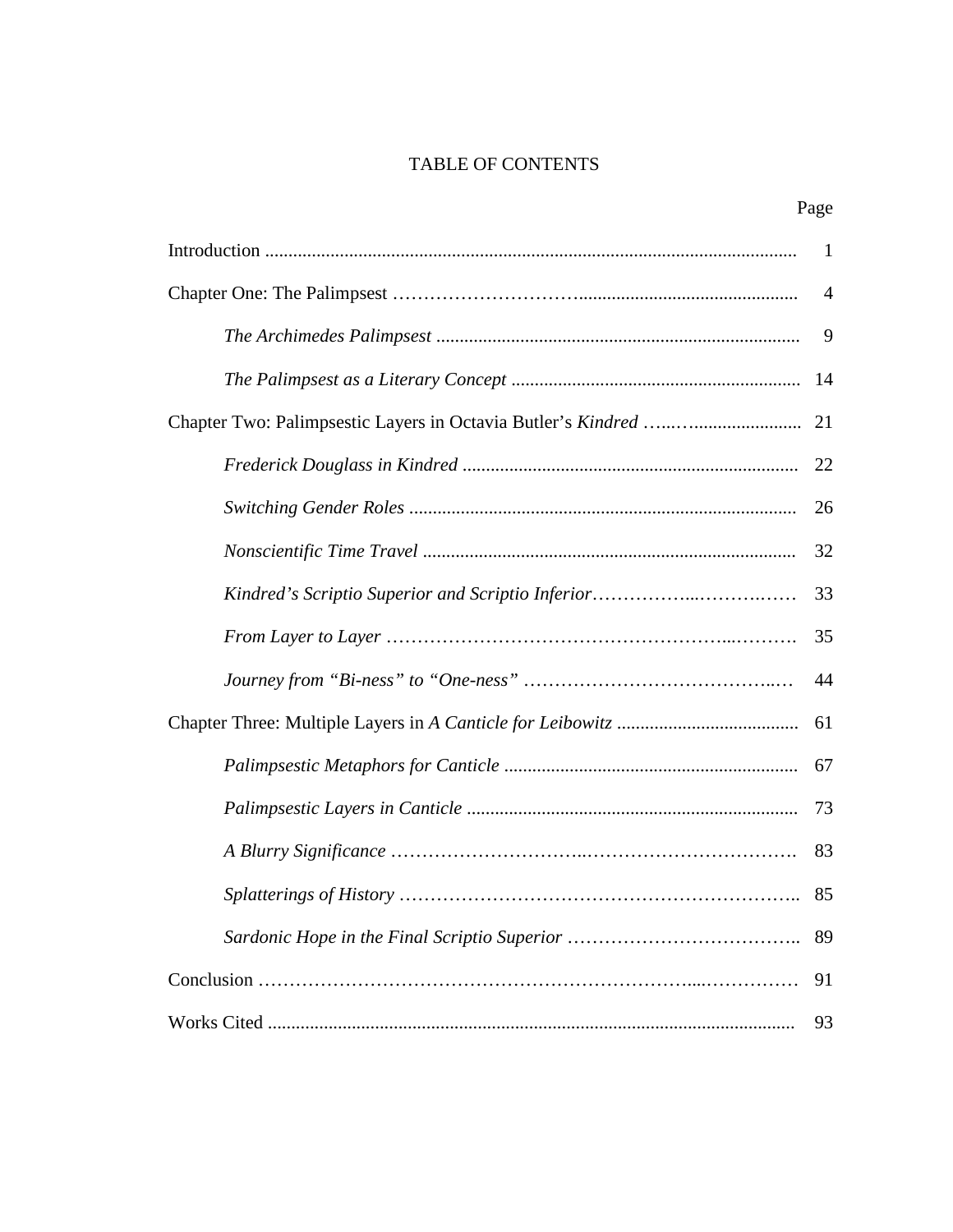#### Introduction

# *Why did I even want to come here. You'd think I would have had enough of the past.* Butler, *Kindred* 264

In my research for this thesis, I first became interested in the underlayer of antebellum history in Octavia Butler's 1979 speculative fiction novel, *Kindred*. I also found that scholars, publishers, librarians, and others have had difficulty placing the novel into a particular genre, since it does not fit neatly into science fiction, fantasy, neoslave narrative, or other genres under the speculative fiction umbrella. It has been called a hybrid text, but I was curious whether the novel, with its unique historical underlayer in a fantastical setting of nonscientific time travel had enough of its own characteristics to be placed in a category or genre of its own.

As I searched for information about underlying historical layering in literature, I came across several news articles about the discovery of what is called the Archimedes Palimpsest. The articles described the \$2-million sale in October 1998 of a 174-page book at Christie's Auction House in New York City. What appeared to be a nearly thousand-year-old manuscript of a Catholic book of common prayer contained an underlayer of the earliest existing writings of Archimedes, one of ancient history's greatest mathematicians. The Archimedes text had been scraped away centuries before so the parchment could be reused for the book of prayer, but through the years, the ancient ink used by Archimedes faintly reappeared, making the underlayer of perpendicular text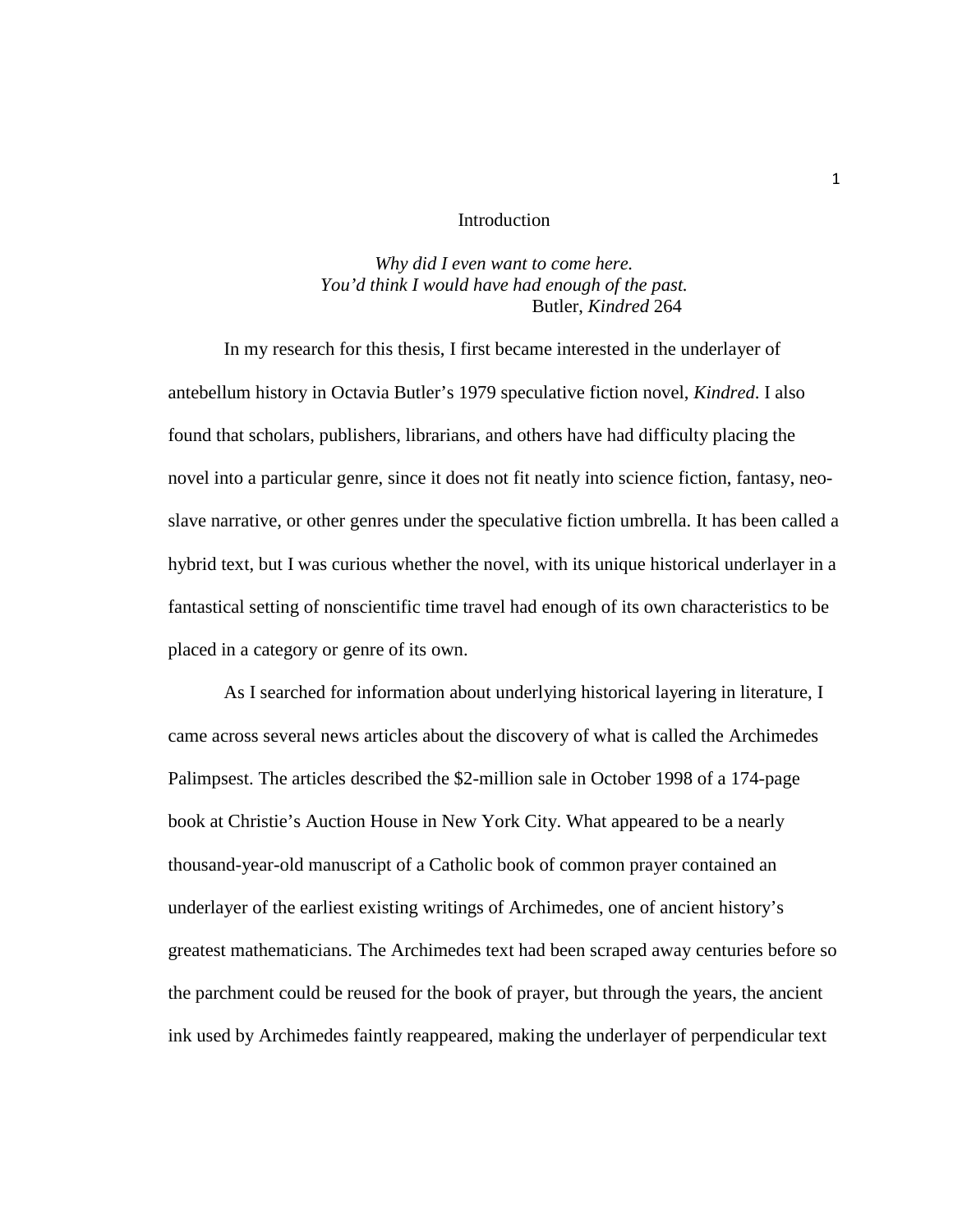partially visible. The pages of double text were called palimpsest, and the underlying text, which scientists call the *scriptio inferior*, has proved to be some of the most significant mathematical calculations of all time.

I also discovered that palimpsestic layering is found in a variety of disciplines, including architecture, archaeology, medicine, and literature. In general, the term *palimpsest* means any object or idea with embedded underlayers that hold vestiges or remnants of the past. Thus, the palimpsest (specifically the Archimedes Palimpsest and generally the term *palimpsest*) provided an ideal metaphor for the layering I noticed in *Kindred*. With its two layers of time separated by more than a century, *Kindred*  epitomizes a palimpsest. In her novel, Butler skillfully embeds history—events and settings taken from *Narrative of the Life of Frederick Douglass, an American Slave* beneath a contemporary setting that includes fantastical time travel. Butler's underlayer also reveals a compelling social commentary and illuminates history's significance in the present and in the future, just as the Archimedes text provided invaluable mathematical calculations for present-day mathematicians.

The idea of the palimpsest provided a possible categorization for *Kindred*, a speculative fiction genre that I call palimpsestic novels. If the characteristics of *Kindred*  indeed matched the metaphorical foundation of the Archimedes Palimpsest and palimpsests in other disciplines, then *Kindred* could be placed in this genre, and the novel could shed the old hazy classification as a nebulous mixture of genres or as fitting into no genre at all. My research included a thorough investigation of *Kindred* to discover whether it had sufficient characteristics to be called palimpsestic and whether it could be categorized as a palimpsestic novel under the speculative fiction umbrella. After thorough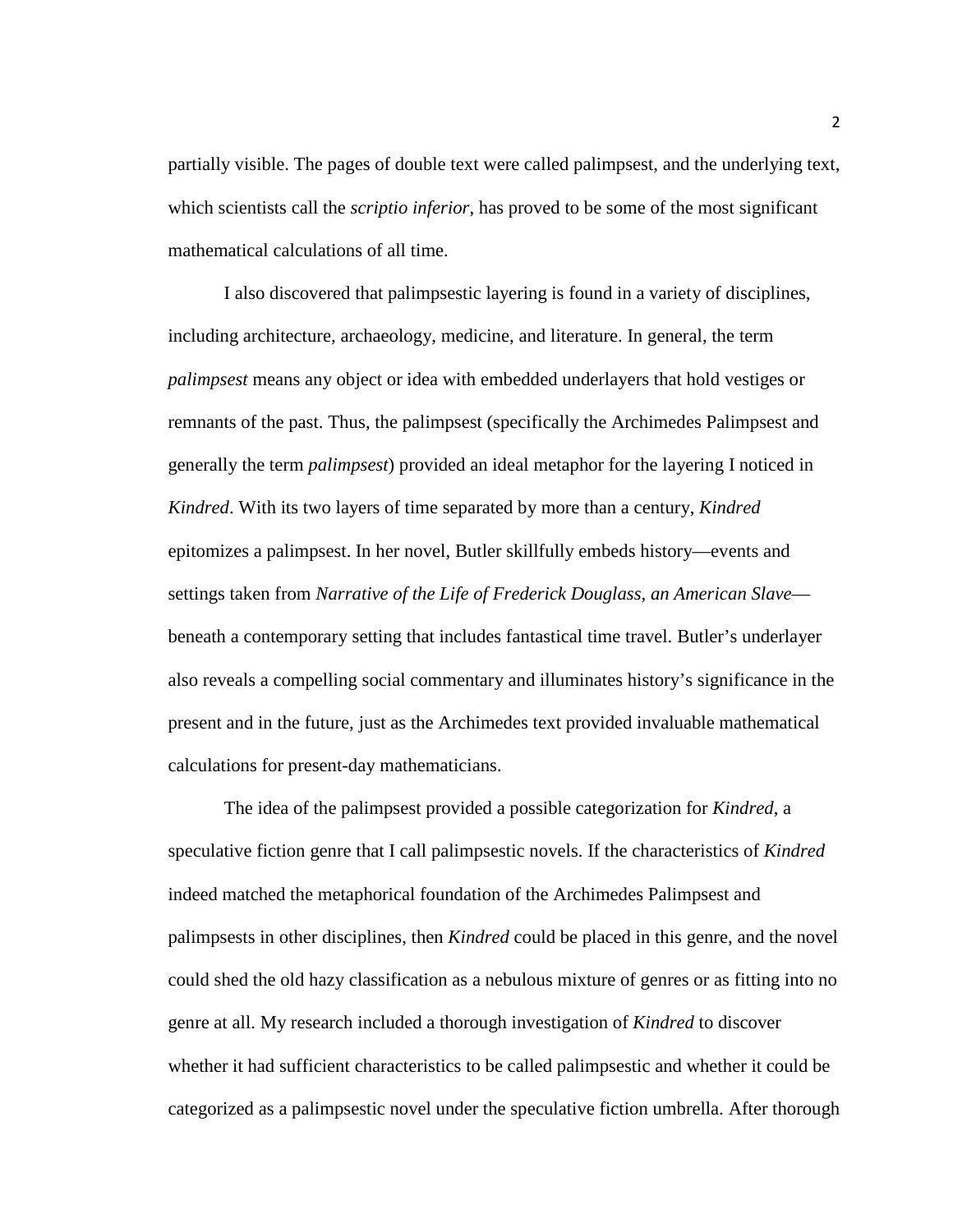analysis, I found that *Kindred* definitively has palimpsestic characteristics and fits nicely into my description of palimpsestic novels.

As I continued my research, I searched for other speculative fiction novels that are palimpsestic. My research led me to Walter M. Miller, Jr.'s 1959 novel, *A Canticle for Leibowitz*. In *Canticle*, there are multiple rich layers of history—from the beginning of recorded time to the 1950s—entrenched in three settings that span 1,800 years into the future and even beyond in an other-planetary setting. Miller's layers include extremely sardonic, acerbic text that mocks recurring generations that repeat and recycle history and perpetuate the errors brought about by incomplete knowledge of the past. But more notable than the satires and parodies of the novel are its clearly palimpsestic layers with contemporary and future relevance—characteristics that definitely place *A Canticle for Leibowitz* alongside *Kindred* as an excellent example of a palimpsestic novel.

In researching this thesis, I have found two extremely representative examples of palimipsestic novels, thus validating the need to consider a new genre under the speculative fiction umbrella. Future research is necessary to discover other novels that will fit into this genre called palimpsestic novels.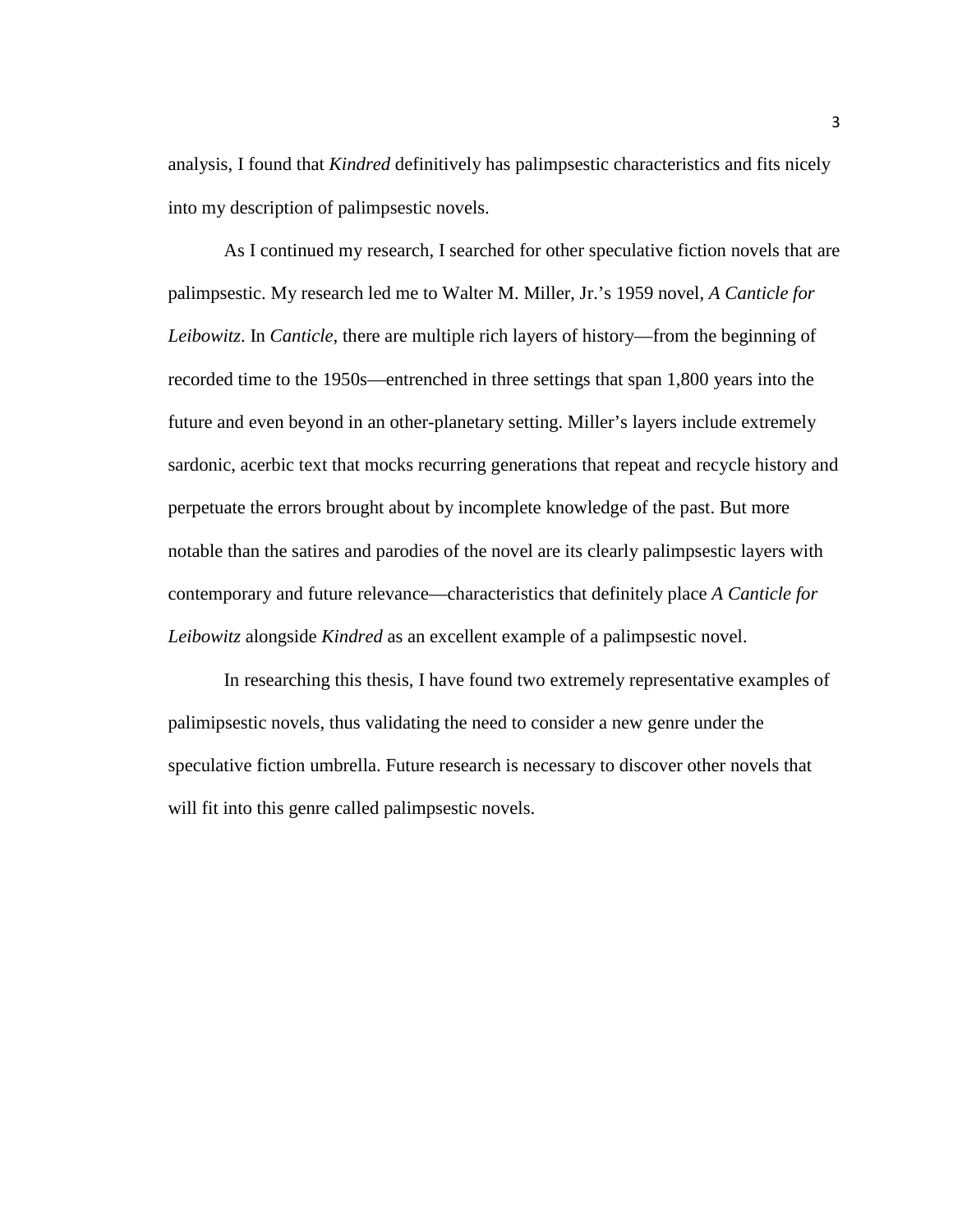#### Chapter One

#### The Palimpsest

As fiction authors continue to embark on increasingly unique, imaginative narratives, the number of genres and subgenres continues to increase. Highly imaginative fiction novels, once classified under one genre—science fiction—have become distinctly diverse, warranting a variety of categories in a collective group, an umbrella under which those novels can be categorized as similar yet distinctive. The speculative fiction umbrella serves the purpose of collective grouping, allowing for diverse narratives. For some literary scholars, the umbrella satisfies their concerns over the limitations of science fiction as a narrow genre that pigeonholes novels into conventions of imagination primarily grounded in either real or out-of-the-ordinary science and technology. As differences were noted among fiction that was purely fantastical or futuristic and fiction that used real or imagined science and technology to navigate the tale or postulate the future, clear distinctions were drawn and genres were added. Since highly imaginative novels still share many similarities, it is appropriate to place them under one umbrella called speculative fiction or speculative literature. However, it is also important to call attention to their differences by categorizing them into types of speculative fiction.

The term *speculative fiction* was used as early as 1889 in an article in *Lippincott's Monthly Magazine*. The article referred to Edward Bellamy's best-selling utopian novel, *Looking Backward: 2000–1887*, as "speculative fiction put in the future tense" (*Lippincott's* 597). Eleven years later, an article in the May 1900 issue of *The Bookman*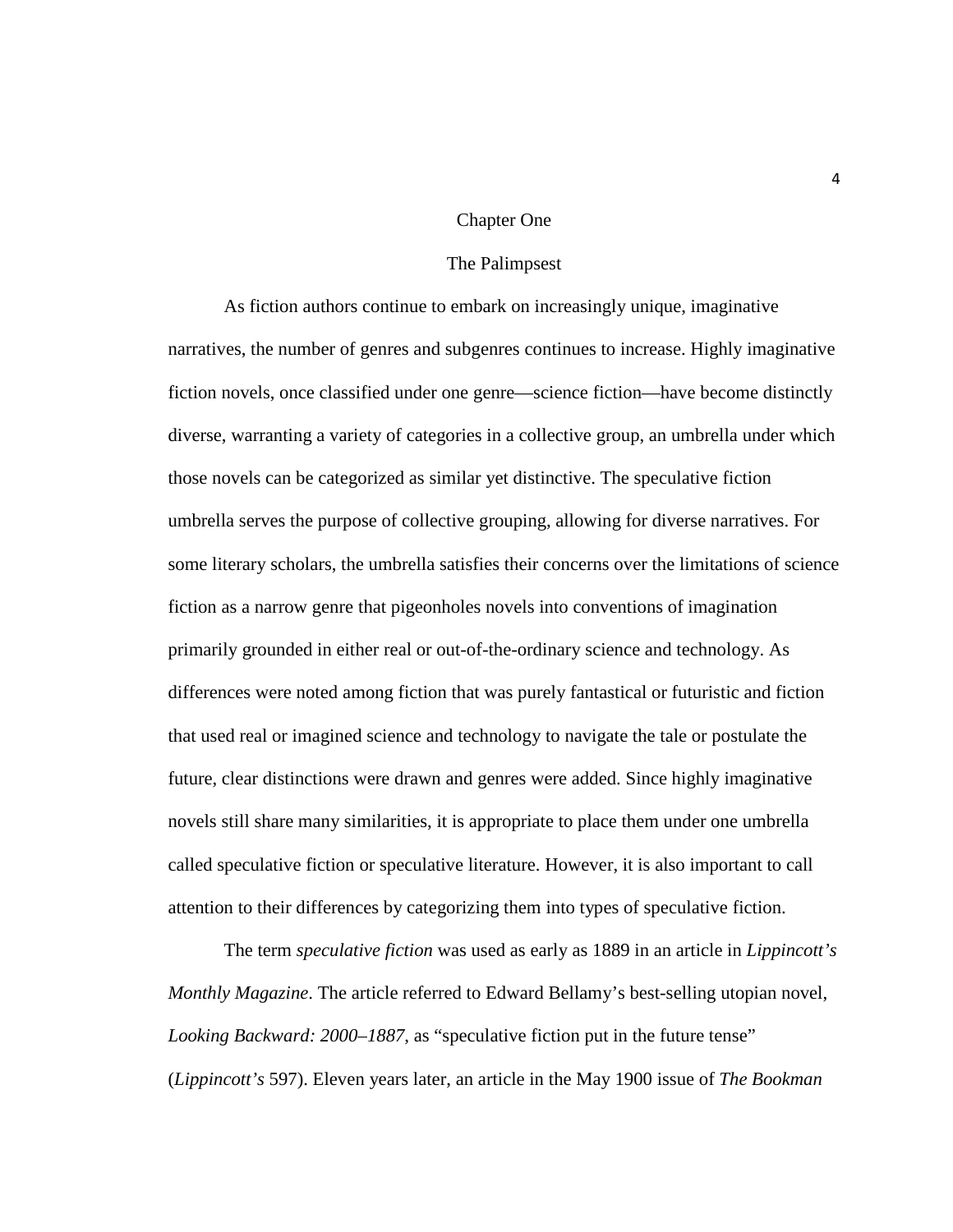stated that John Uri Lloyd's *Etidorhpa, the End of the Earth* "created a great deal of discussion among people interested in speculative fiction" (*The Bookman* 198). In November 1952, an article titled "Ray Guns and Rocket Ships" by science fiction author Robert A. Heinlein appeared in the *School Library Association of California Bulletin*. In the article, Heinlein "argues for calling the [science fiction] field 'speculative fiction'" (Panshin). Heinlein uses the term *speculative fiction* as a synonym for science fiction, but he also makes the "case for the necessity of a wide field of knowledge for the writing and for the judging of science fiction" (Panshin). Heinlein does separate science fiction from fantasy in his article. "Fantasy stories, to Heinlein, are imaginary-but-not-possible, while science fiction is realistic and about the possible. Science fiction can go contrary to theory, but not to fact … while fantasy is always contrary to fact" (Pashin).

The speculative fiction umbrella has proved quite effective as a general grouping for a variety of imaginative fiction novels. The increase of genres under the umbrella has opened up the field to a much broader audience and increased the appeal of imaginative fiction. Genres that fall under the speculative fiction umbrella typically include science fiction, fantasy, utopias, and dystopias. Also included as speculative fiction genres are horror, supernatural, alternate history, apocalyptic, postapocalyptic, and more. Some imaginative novels do not clearly fit into any of these genres, but they do distinctly fall under the speculative fiction umbrella. Some of these uncategorized novels overlap two or more genres under the umbrella or are recognized simply as speculative. Other novels are clearly speculative fiction but do not fit into any genre or subgenre under the speculative fiction grouping.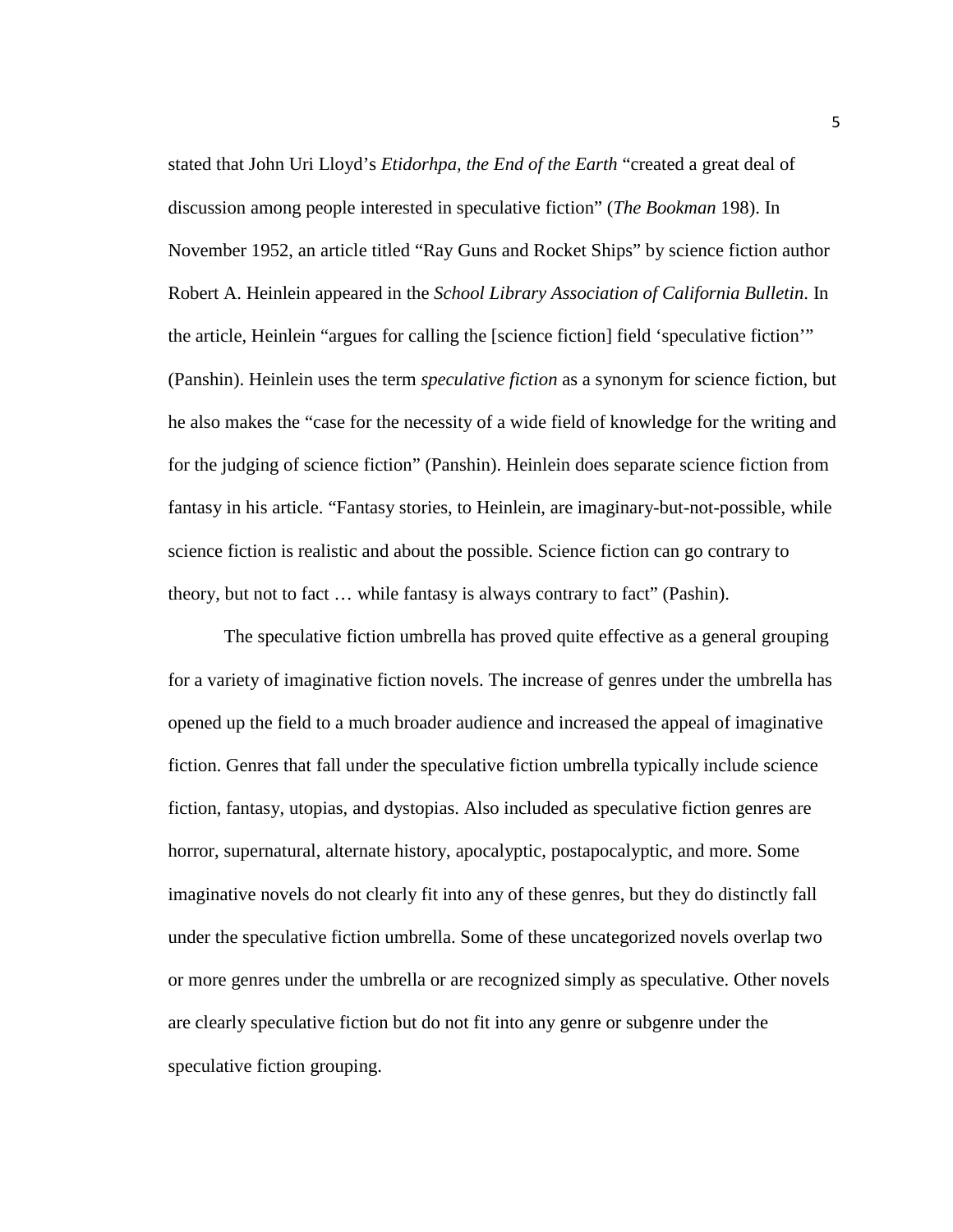Some of the novels that do not fall into any clear-cut speculative fiction category do share similarities. These novels typically intermingle and conflate a factual past with a fictionalized present or future. They oftentimes attempt to recover an obscure history by interweaving and mingling it with a fantastical narrative or tale in the present or future. A good number of these novels revisit the era of slavery in the United States and allude to slave narratives. A. Timothy Spaulding, when writing about the postmodern slave narrative in *Re-Forming the Past: History, the Fantastic, and the Postmodern Slave Narrative*, states, "The texts that interest me most ... are those that reject the boundaries of narrative realism in their retelling of slavery" (1). He adds that "many African American writers, particularly in the last decades of the twentieth century, sought not only to recover these stories, but also to redefine the way we narrate the slave experience" (1–2). Authors he mentions include Octavia Butler, Ishmael Reed, Toni Morrison, Charles Johnson, Samuel Delany, and Jewelle Gomez. Spaulding later aptly calls their novels a "highly fictionalized form of history" (2).

There are some highly fictionalized novels that belong under the speculative fiction umbrella but have remained essentially unclassified for several decades. Butler's 1979 novel *Kindred* is such a novel that falls under the category of speculative fiction but does not fit neatly into any one genre, subgenre, or combination of genres. In a 1988 interview with Butler, Larry McCaffery comments to Butler that it is interesting that *Kindred* was published as nonscience fiction. Butler replies, "Yes, and that was one of the things reviewers complained about. The idea of time travel disturbed them. Their attitude seemed to be that only in the 'lower genre' of SF could you get away with such nonsense, that if you're going to be 'realistic,' then you must be *completely* realistic"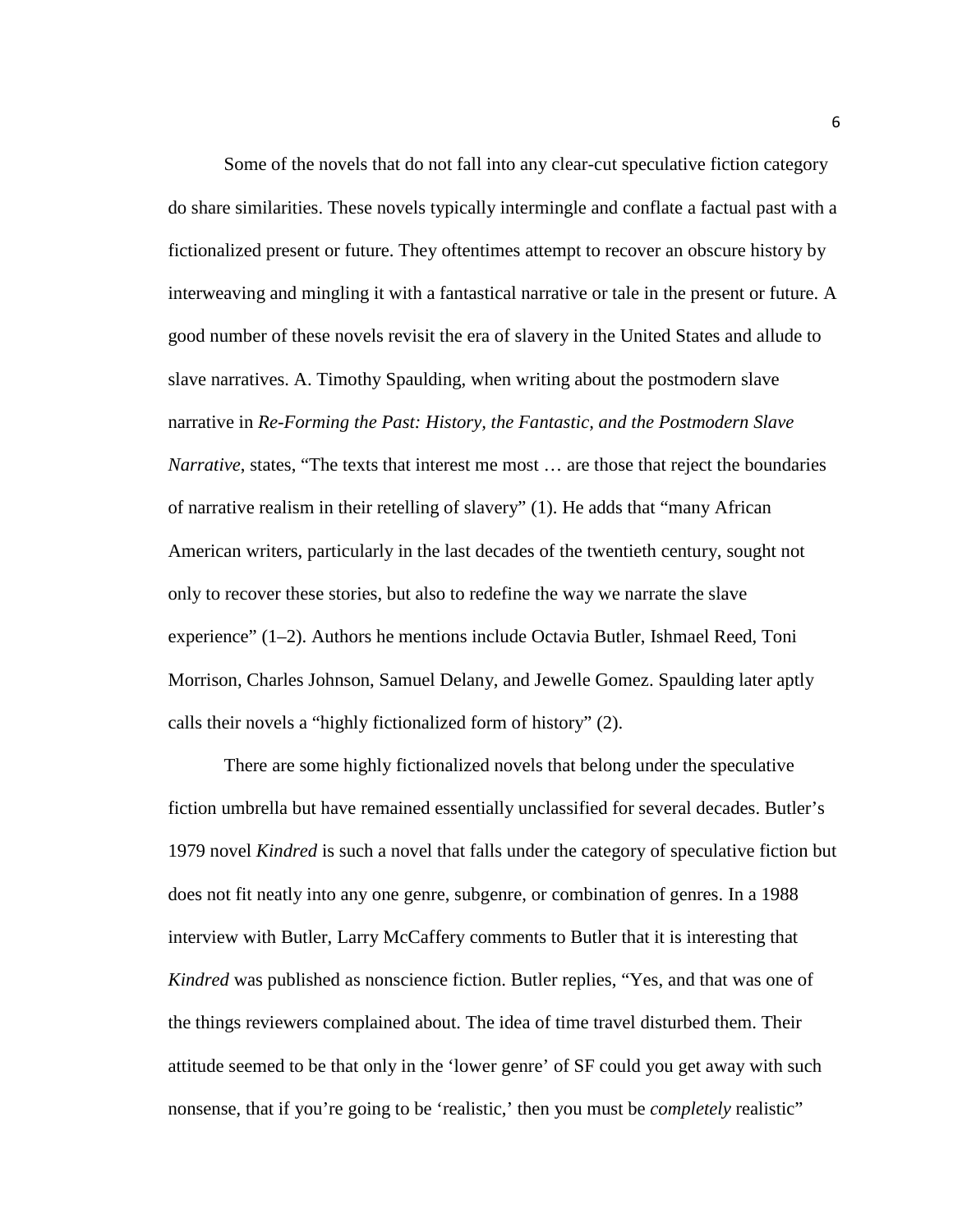(McCaffery 65). In a later interview in 1990, Randall Kenan asks Butler, "Do you prefer to call your work speculative fiction, as opposed to science fiction or fantasy?" (495). Butler answers, "No, actually I don't. … *Kindred* is fantasy. I mean literally, it is fantasy. With *Kindred* there's absolutely no science involved. Not even the time travel. I don't use a time machine or anything like that. Time travel is just a device for getting the character back to confront where she came from" (496). Kenan praises *Kindred* for "its uncannily successful blend of fact and fantasy" and says that Butler's strong women and multiracial societies "lift it beyond genre" (495).

In a 2004 interview with Butler, John C. Snider of SciFi Dimensions discusses with her the kind of novel *Kindred* is. In that interview, Butler characterizes *Kindred* as "a dark fantasy novel that drills down into the prickly core of American history" (Snider). Butler adds, "I was trying to get people to feel slavery. … I was trying to get across the kind of emotional and psychological stones that slavery threw at people" (Snider). However, "Butler's description of her text as a 'grim fantasy'" or even a dark fantasy "belies *Kindred*'s precarious generic status" (S. Wood 85). Indeed, *Kindred* is often simply labeled fiction, science fiction, or African-American literature. Although the novel is fantastical, it does not fit the definition of fantasy—a capricious, unrestrained fancy. It is not science fiction because neither science nor technology is used for time travel or the protagonist's nearly supernatural feats to save the life of one of her ancestors. Although the novel portrays history, it is not historical fiction, because the entire novel is not set in a particular period of history with recognizable historical figures; rather, the two main characters in *Kindred* live in the 1970s and time travel back to the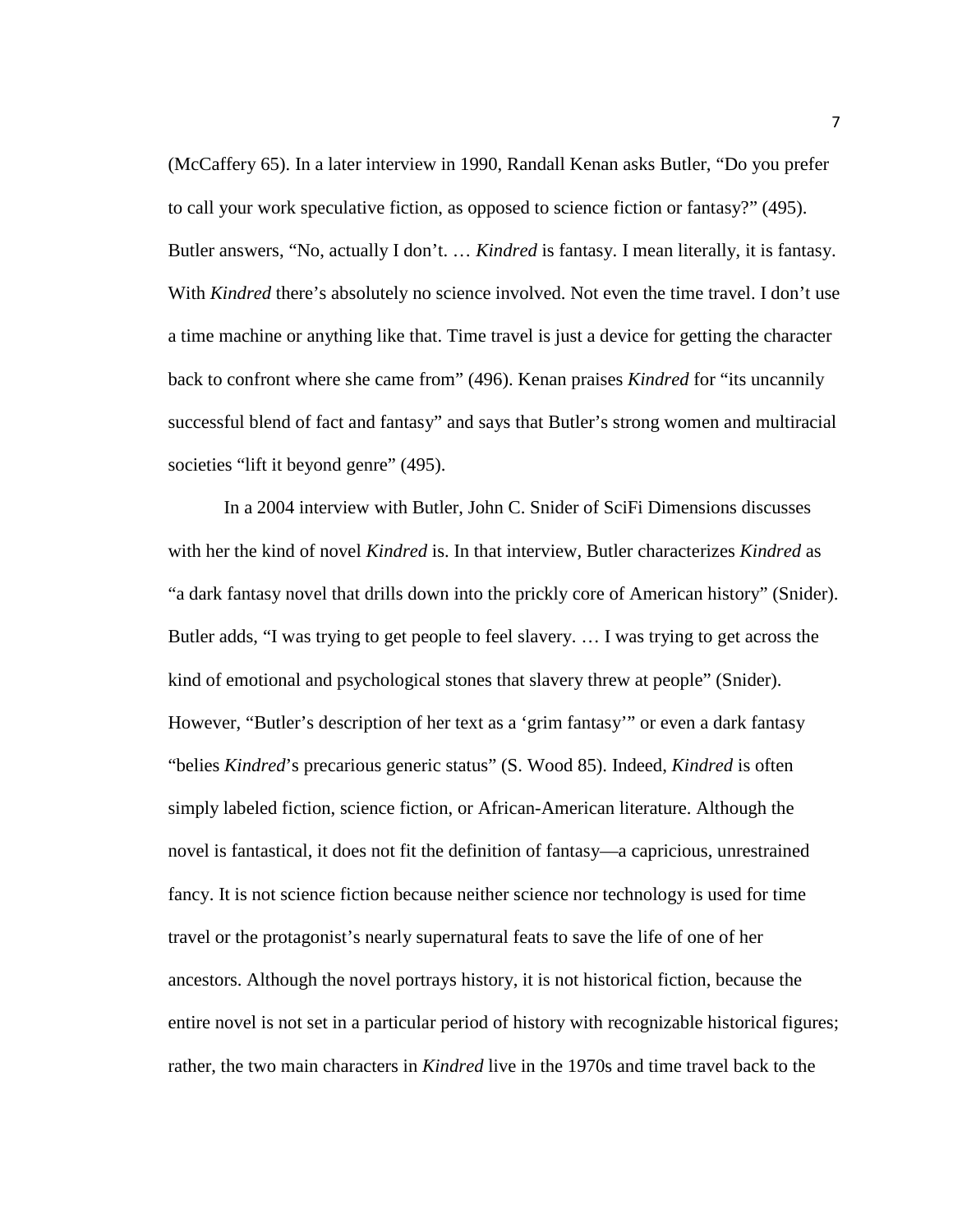early 1800s. Spaulding describes *Kindred* as a novel that uses "elements of the fantastic to occupy the past, the present, and, in some cases, the future simultaneously" (5).

Although *Kindred* focuses on the vileness of slavery and mirrors Frederick Douglass' autobiography, *Narrative of the Life of Frederick Douglass, an American Slave*, Butler's novel is neither a slave narrative nor a neo-slave narrative, which is typically described as a tale of slavery written in contemporary times. Butler discusses her research in slave narratives and how she used a new type of time travel to make her main character, Edana (Dana) Franklin, return to an era and a setting of slavery in the early 19th century. Although Butler sets the novel on Maryland's Eastern Shore, where two famous African-Americans, Frederick Douglass and Harriet Tubman, were enslaved, *Kindred* transcends a slave narrative and a neo-slave narrative because of its time travel and fantastical nature.

The composition and style of the novel are unique. It is neither science fiction, fantasy, slave narrative, nor neo-slave narrative. Nor is it a dystopia or historical fiction. Rather, it is interhistorical, interlayered, overlapping, and stratified; it merges and layers elements of history with contemporary and historical characters and, in the process, gives modern significance to the past and historical import to the present. Butler admits that *Kindred* is a completely different kind of book, not science fiction like her previous novels. She recognizes at least three audiences for *Kindred*: readers interested in African-American history, readers interested in women's issues, and science fiction fans. Butler's novel unequivocally falls under the speculative fiction umbrella, but it transcends the current genres under that umbrella and necessitates and deserves a more specific type of speculative fiction categorization.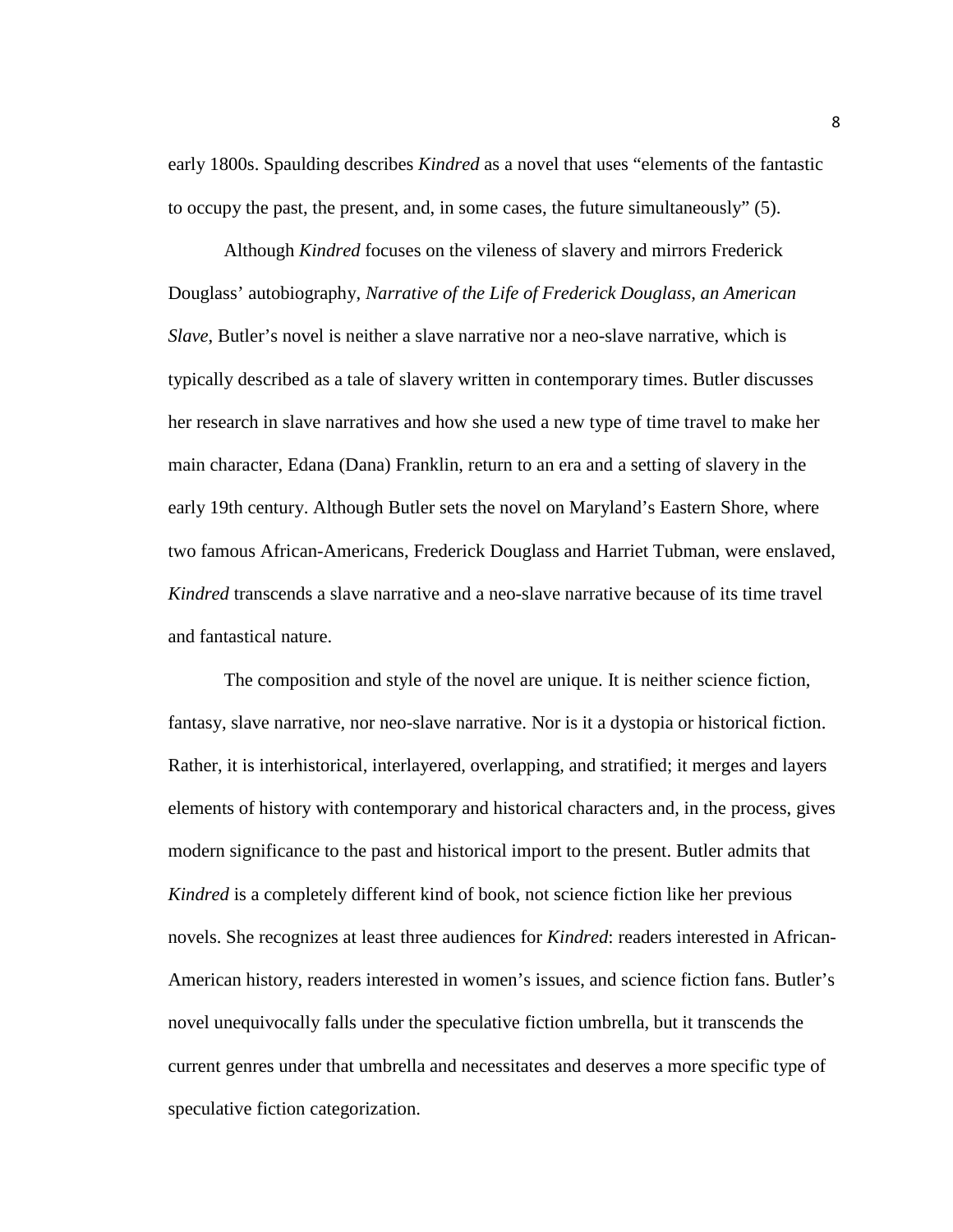*Kindred*, with its layers of time and its bizarre intermingling of the present with history, fits neatly into what I call palimpsestic novels, or fiction characterized by an interhistorical makeup and multiple layers of time that traverse past, present, and sometimes future. Palimpsestic novels, as I define them, illuminate and provide relevance to a particular era or eras of history; time is typically fluid, overlapping, shifting, or blurry; and characters find themselves in historical as well as contemporary settings. This nebulous nature of time, however, results in a paradoxically clear illumination of a particular event or era(s) in history and provides subtle observations on its significance and its effects on the present as well as the future of humankind.

The blending of time and layers of history are metaphorical, implying that layers of history build on each other and that all history is interrelated and mixed together as a conglomeration of events. Interhistorical layers imply that civilization builds on what has come before and that the past will always have an effect on the present as well as the future. The typically dark nature of palimpsestic novels generally presents a pessimistic view of civilization. However, palimpsestic novels go a step further than presenting the futility of history; they pull memory out of the shadows, shed light on its meaning, and reveal a present that has learned, or not learned, something from the debilitating scars left by the past.

# *The Archimedes Palimpsest*

Because of the layering of time in this type of literature, the adjective *palimpsestic* is quite appropriate. *Palimpsestic* is a metaphorical adjective that refers to a palimpsest. One example of a palimpsest is an ancient manuscript, usually parchment prepared from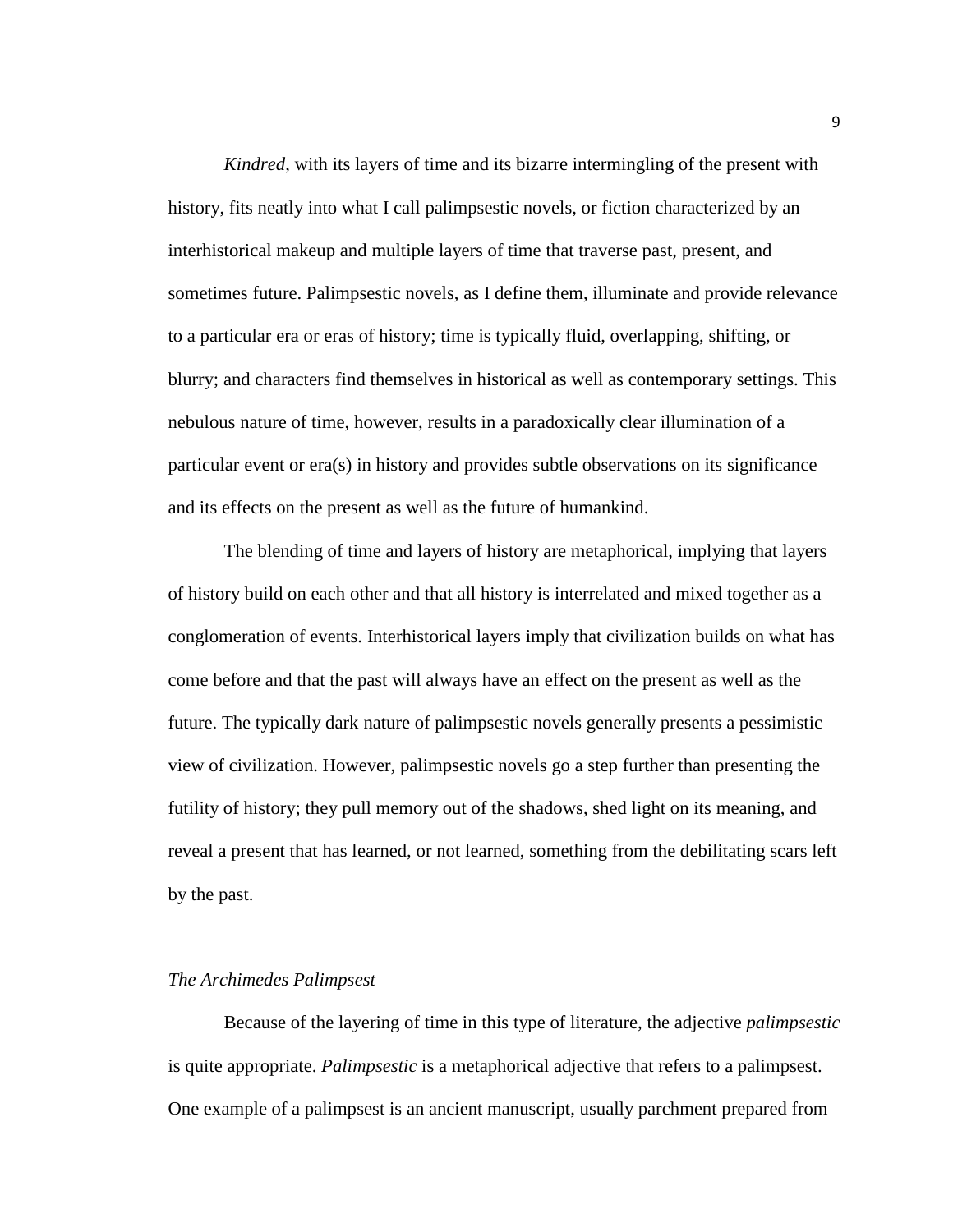animal hides, that has been written on more than once ("The Palimpsest"). To understand the appropriateness of labeling certain speculative fiction novels palimpsestic, it is important to first clearly understand the palimpsest, one of the concrete metaphors from which this term derives. In antiquity, when parchment was costly and time-consuming to prepare, manuscripts were often recycled. The words of a text no longer considered useful were scraped off the parchment with a pumice stone or washed away with a weak acidlike lemon juice or a solution of milk and oat bran (Turner 163). The word *palimpsest* aptly derives through Latin from the Greek *palimpsestos* (*παλιν ψαω*), which means to "scrape again" ("The Palimpsest").

Once scraped or washed clean, the refurbished parchment was used to write new text, which was typically written perpendicular to the old text. Through time, however, the original words reappeared faintly, allowing readers and archaeological researchers to decipher some of the former text, which scholars called the *scriptio inferior*, or the "underwriting." The appearance of the *scriptio inferior* complicated the reading of the newer text, which scholars called the *scriptio superior*, but the history and information exposed and preserved in the underwriting was often found to be extremely significant and invaluable to later scholars.

Given the metaphorical nature of palimpsestic novels, it is appropriate to discuss and review the archaeologically focused literature on the Archimedes Palimpsest, an extraordinary ancient document currently housed in the Walters Art Museum in Baltimore, Maryland. This manuscript serves as an ideal metaphor with its *scriptio superior* of Roman Catholic prayers and its *scriptio inferior* of the ancient mathematical calculations of the extraordinary Greek mathematician, physicist, and astronomer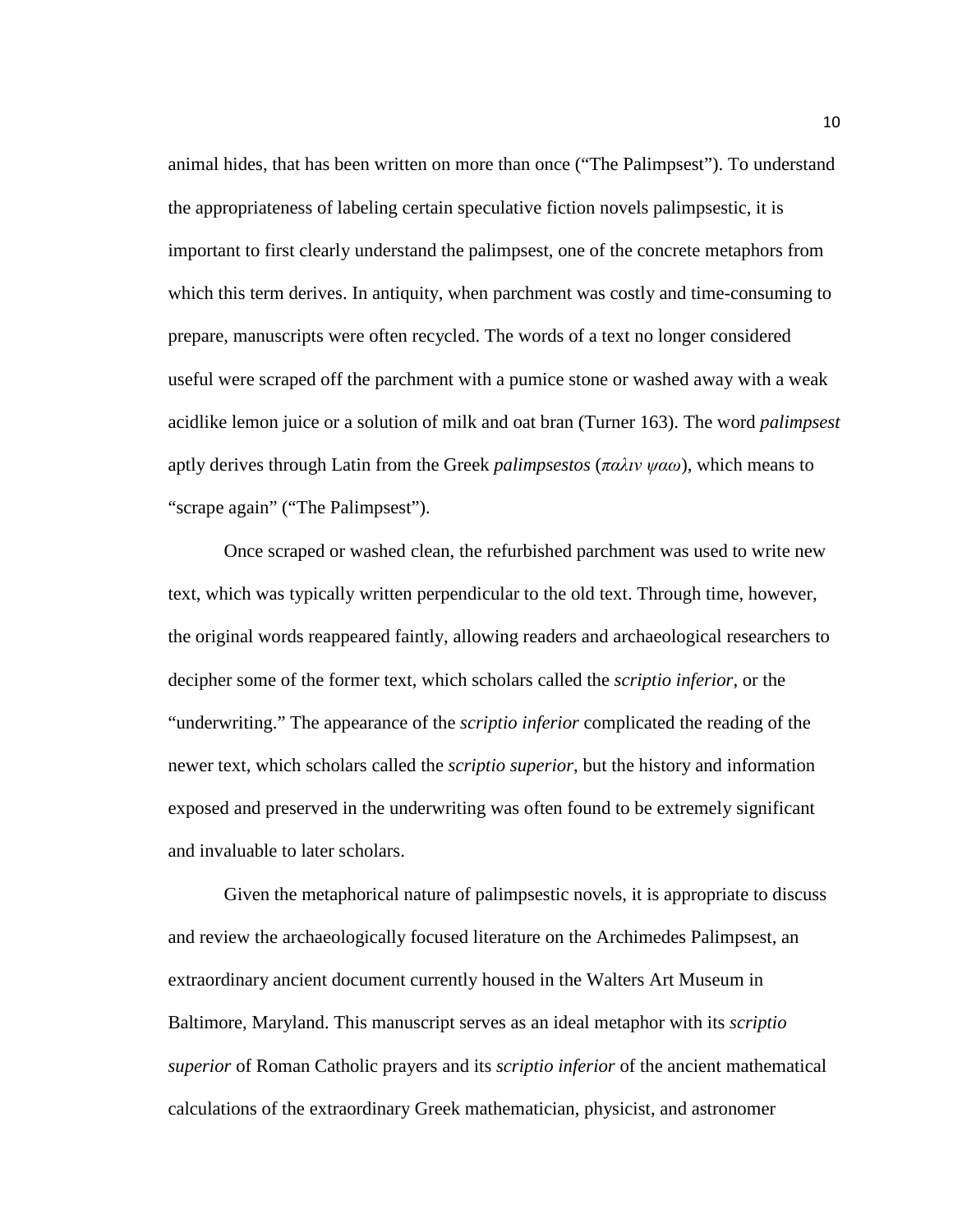Archimedes (287–212 B.C.). Both literally and figuratively, the Archimedes Palimpsest is a concrete example of the type of novel that superimposes one or more layers of time over another and reveals significant information about the past.

The Archimedes Palimpsest was first discovered in 1906, when a small thirteenthcentury Roman Catholic prayer book written by scribes on goat skin parchment was found to have an underlying text. Scientific methods of the time revealed a *scriptio inferior*, the once-erased text identified as the only copy of two dissertations of Archimedes. Since Archimedes is by and large considered one of the greatest mathematicians of all time, the discovery was extremely significant. William Noel, Curator of Manuscripts at the Walters Art Museum, states that the Archimedes Palimpsest was "erased text, in terrible condition, impossible to access, and yet foundational to the history and science of the West" (Noel). The manuscript subsequently disappeared for nearly a century but was rediscovered in 1998.



*The Archimedes Palimpsest is a small Catholic prayer book with a perpendicular underlayer of mathematical calculations of the ancient mathematician Archimedes (Walters).*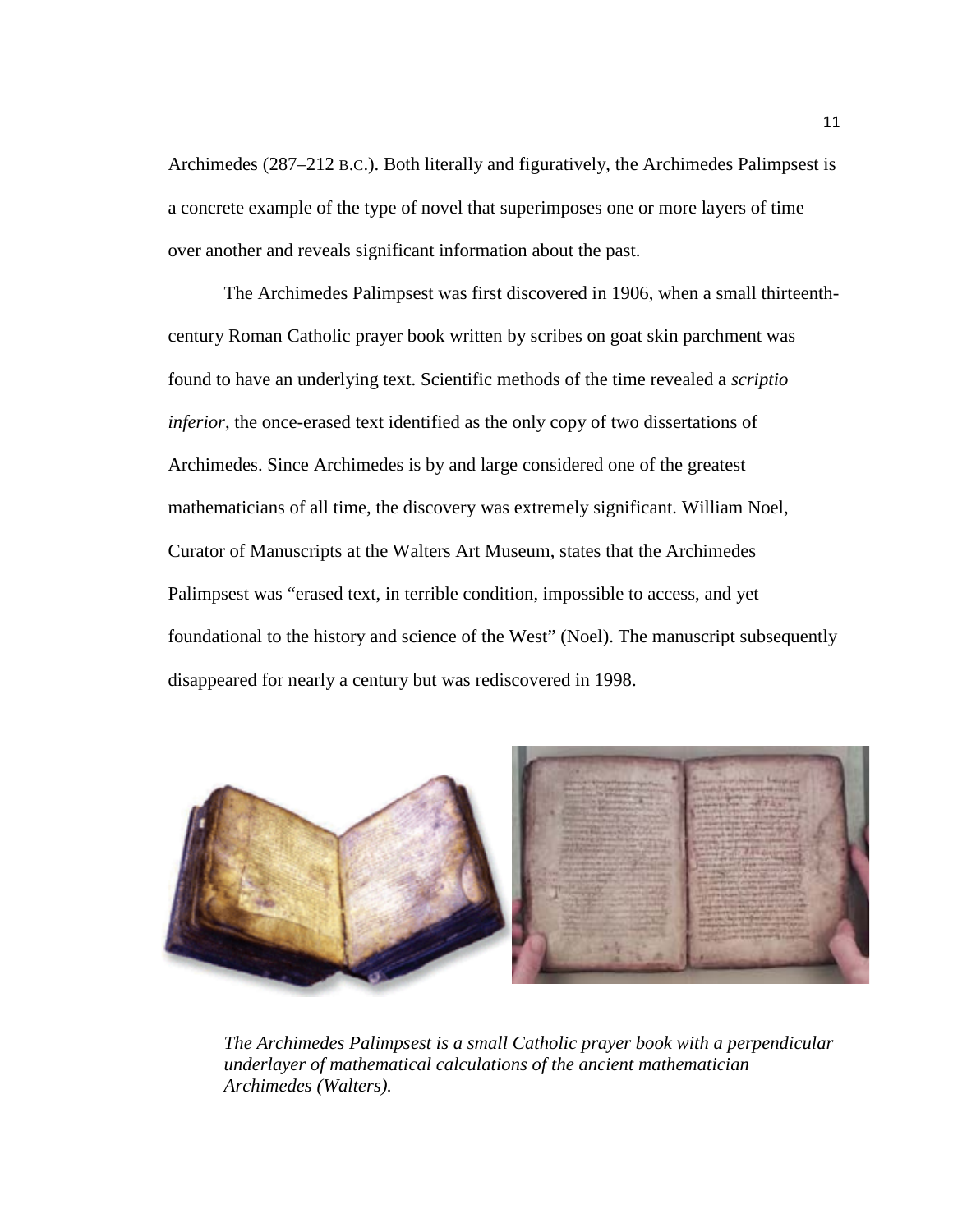

*The Archimedes Palimpsest shows a scriptio superior (vertical text) and a scriptio inferior (horizontal text) (Walters).*



*Technicians view an enhanced and enlarged image of the Archimedes Palimpsest (Walters).*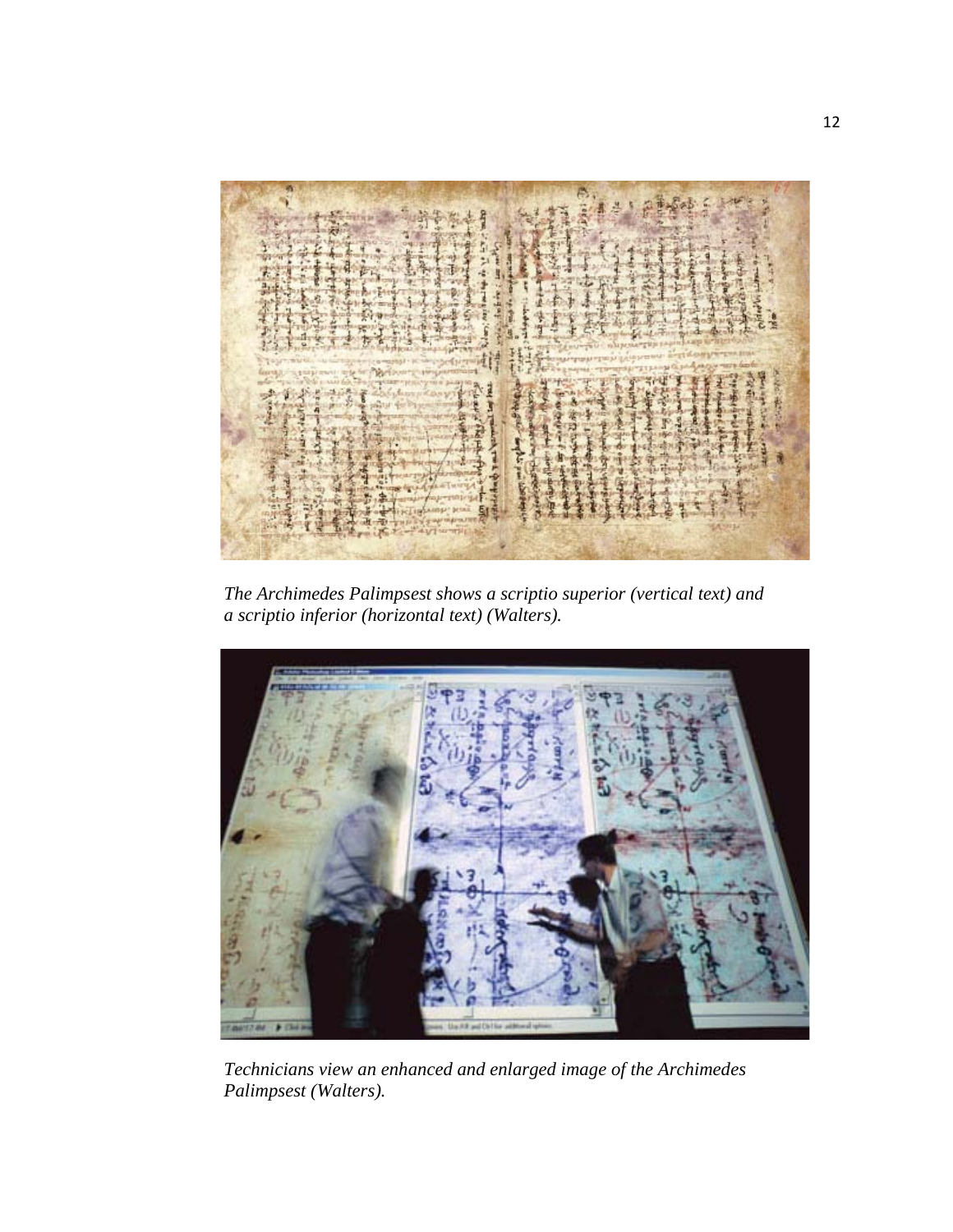Sarah Dillon describes the second discovery of the Archimedes Palimpsest in her book *The Palimpsest: Literature, Criticism, Theory*: "On 29 October 1998—amid considerable Greek and American media attention, and despite attempts to gain a court injunction to prevent the sale—a small, mouldy and scorched 1,000-year-old manuscript was sold at Christie's Auction House in New York for a staggering \$2 million, double the expected price" (11). In "Archimedes: The Palimpsest and the Tradition," Oxford Professor of Classics Nigel Wilson, who wrote the Christie's catalogue description for the manuscript, explains why it sold for such an astronomical price:

> The present manuscript is a Greek liturgical book, probably written in the second half of the 12th or conceivably in the first half of the 13th century, and as such has no obvious claim to be regarded as possessing special significance; but almost all the leaves are palimpsest, and most of them are derived from a uniquely important manuscript of Archimedes. This fact makes the volume one of the most valuable of surviving documents for tracing the history of Greek mathematics and engineering. (89)

Since the second find took place in the late 20th century, there were more sophisticated scientific methods for detecting a *scriptio inferior* than in 1906. These new techniques made it possible to expose nearly all of the Archimedes text.

In the article "Unveiling the Secrets of Archimedes," Manisha Turner writes that most likely the Archimedes text on goat skin parchment was erased with a weak acid such as lemon juice and then scraped with a pumice stone (163). The *scriptio superior*, the prayer book, was then written perpendicular to the Archimedes text (163). Turner explains that since Archimedes used ink made partially of iron, scientists in the late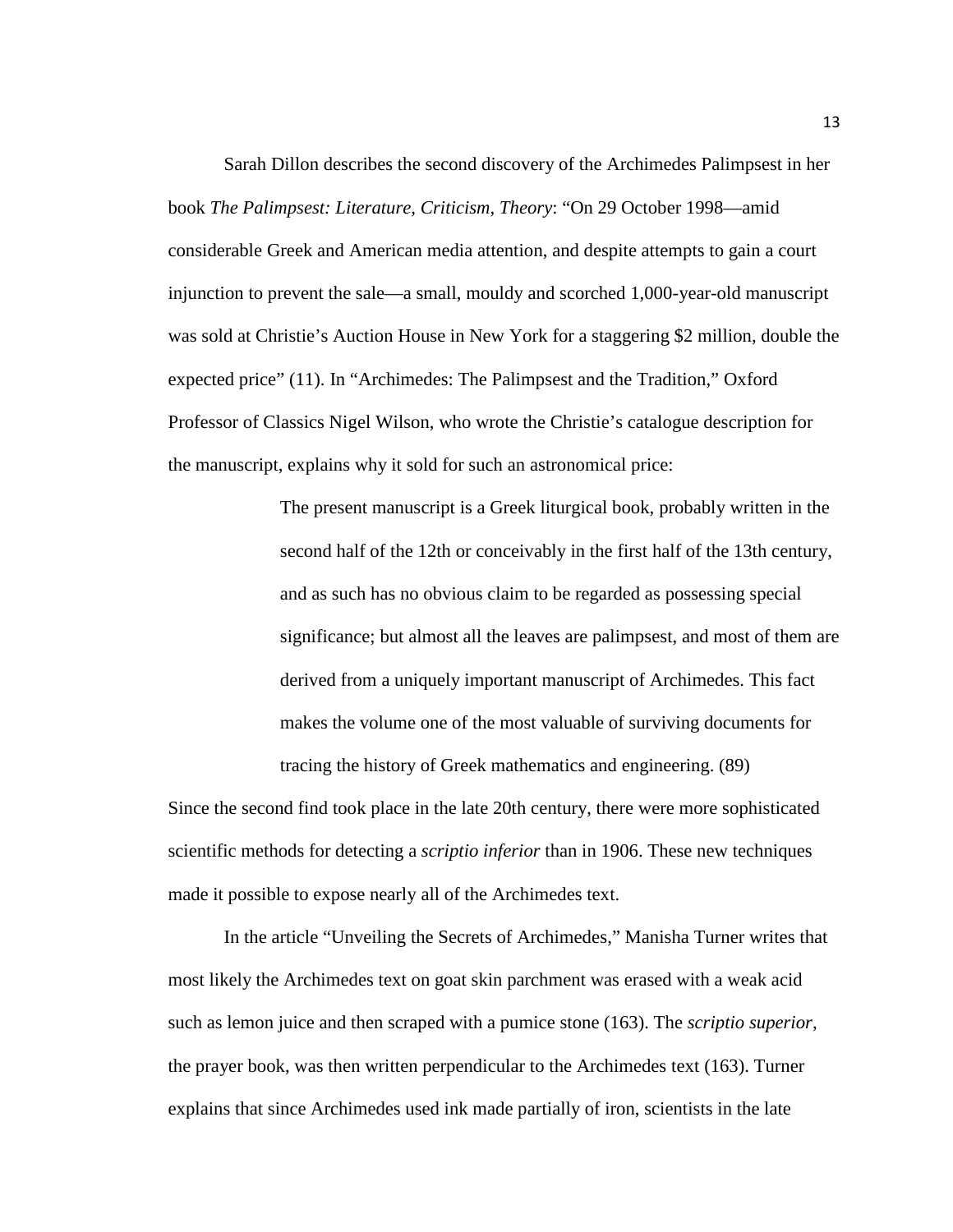1990s were able to use x-ray radiation to make more of the Archimedes text visible (164). Once about eighty percent of the Archimedes text was exposed, the images were sent to Greek scholars for translation.

Although the focus of Turner's article is the materials and fascinating methods used to reveal the Archimedes text, Turner also comments on the importance of the palimpsest, calling the pages "invaluable copies of Archimedes' work" and stating that the purpose of the experiments was "to safely and effectively read what lies beneath the soot from centuries of extreme damage" (163). Metaphorically, the palimpsestic novel is not only a palimpsest because of its layers of text and time, but it is also palimpsestic because it serves as an "x-ray" by which history, often buried under "the soot from centuries of extreme damage," is revealed and interpreted, often as important social commentary for today.

In the article "Reading between the Lines" in the March 2007 edition of *Smithsonian* magazine, author Mary K. Miller calls the Archimedes Palimpsest a "ghostly image" (58). She quotes Museum Curator Noel, "What we've been finding with the Archimedes Palimpsest is that this book never ceases to give up its secrets … you're made to think of things in new ways" (64). Such is the palimpsestic novel; it never ceases to give up its secrets or its blurred or forgotten history, and it makes the reader think of history and its sociological import in new ways.

### *The Palimpsest as a Literary Concept*

The palimpsest thus serves as an ideal metaphor for the type of literature that has an interhistorically layered structure and reveals, illuminates, and provides modern-day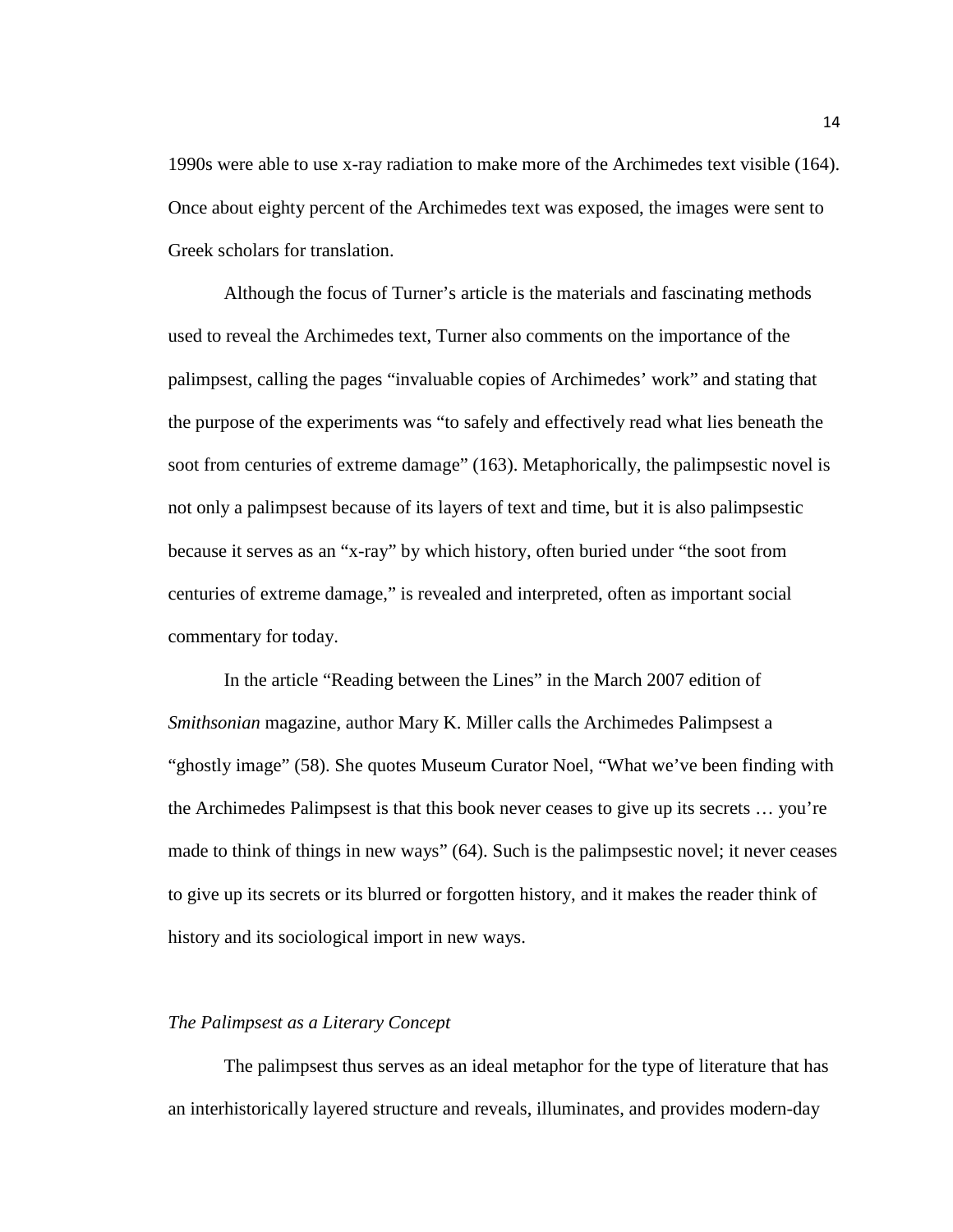and sometimes timeless relevance to history. The *scriptio inferior* of palimpsestic novels is the layer of faint or blurred history that the author wishes to expose, usually in order to expound on an idea or principle that may be beneficial to humankind in a contemporary setting. The social message is exposed through a multilayered fantastical text that consists of a complex present, a convoluted past that is skillfully revealed either in whole or in part, and often a future affected by both. These present and futuristic elements of the novel are its *scriptio superior*. The palimpsestic novel is thus a speculative fiction approach to exploring history, usually obscured and sometimes forgotten, within a complicated, fantastical text set in both the past and the present and sometimes the future. Palimpsestic novels speak to the significance and relevance of the past in a contemporary or futuristic setting.

There are various examples of novels that fit the definition of palimpsestic novels under the speculative fiction umbrella. Octavia Butler's novel *Kindred* provides a principal example of a palimpsestic novel and will be analyzed in depth in the following chapter. It will be examined for its palimpsestic nature, characteristics, and structure, as well as how it provides contemporary significance through a complex and interwoven text with an interlayering of history with the present. Another example that will be covered in the third chapter is Walter M. Miller Jr.'s 1959 novel, *A Canticle for Leibowitz*. Hugh Rank, in his article "Song out of Season: *A Canticle for Leibowitz*," calls it "a curious book, which defies narrow categories, … contain[ing] elements of satire, science-fiction, fantasy, humor, sectarian religious propaganda, and an apocalyptic 'utopian' vision" (qtd. in Olsen 135). Walker Percy, in his book *Signposts in a Strange Land*, calls *Canticle* a challenge to futuristic fiction. He writes that "the uni-axis time line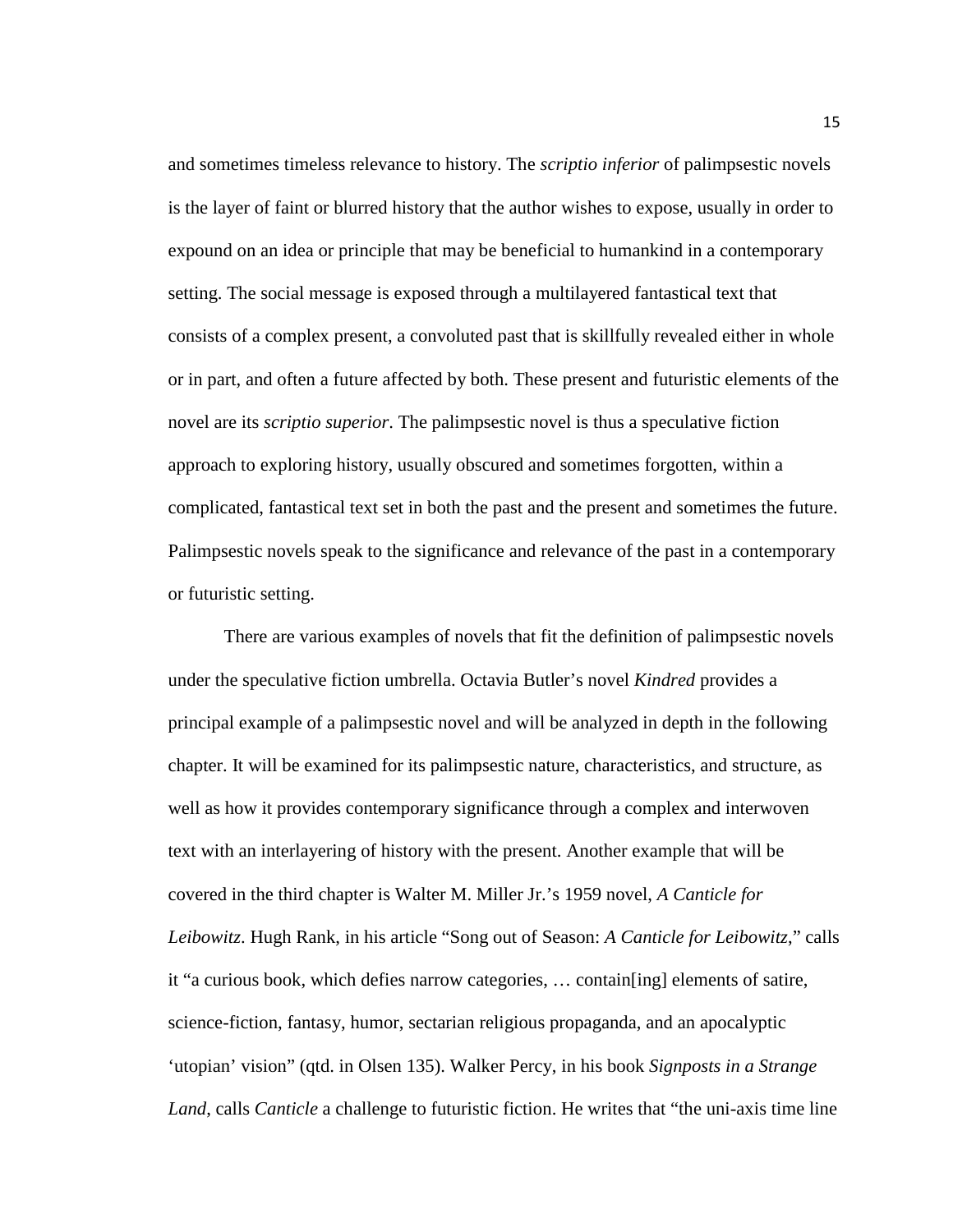of futuristic fiction has never been challenged before. … Miller lays the old coordinates over the uni-axis—like one of those clear plastic overlays in mathematics texts" (232– 233). This thesis will show how *A Canticle for Leibowitz* fits nicely into the palimpsestic category of speculative fiction novels with its underlayers and its overlays of history and text.

Other possible palimpsestic speculative fiction novels, not analyzed in this thesis but worthy of further investigation, include Ishmael Reed's *Flight to Canada*, Russell Hoban's *Riddley Walker*, and others that are yet to be discovered. Although *Kindred*, *A Canticle for Leibowitz*, *Flight to Canada*, and *Riddley Walker* are currently placed under the speculative fiction umbrella, they have their own unique characteristics and deserve consideration to be placed in a palimpsestic category.

Palimpsestic novels enhance the meaning and value of history in a fascinating, complex package of imagination and supposition, and capture the interest of readers in a unique, memorable way. It is worth noting that these novels clearly share enough similar conventions to naturally be grouped together in their own palimpsestic category of speculative fiction. Categorizing them together will draw attention to their unique palimpsestic characteristics and increase their literary and historical merit and significance. Grouping them together will also draw attention to their pedagogical value and their importance as an educational tool to teach history through literature.

The metaphorization of the palimpsest in literature goes back to at least 1845, when English author Thomas De Quincey wrote an essay titled "The Palimpsest" that was published in the June issue of *Blackwood's Magazine*. It was the first known instance of a paleograph being used metaphorically as a literary concept. De Quincey used the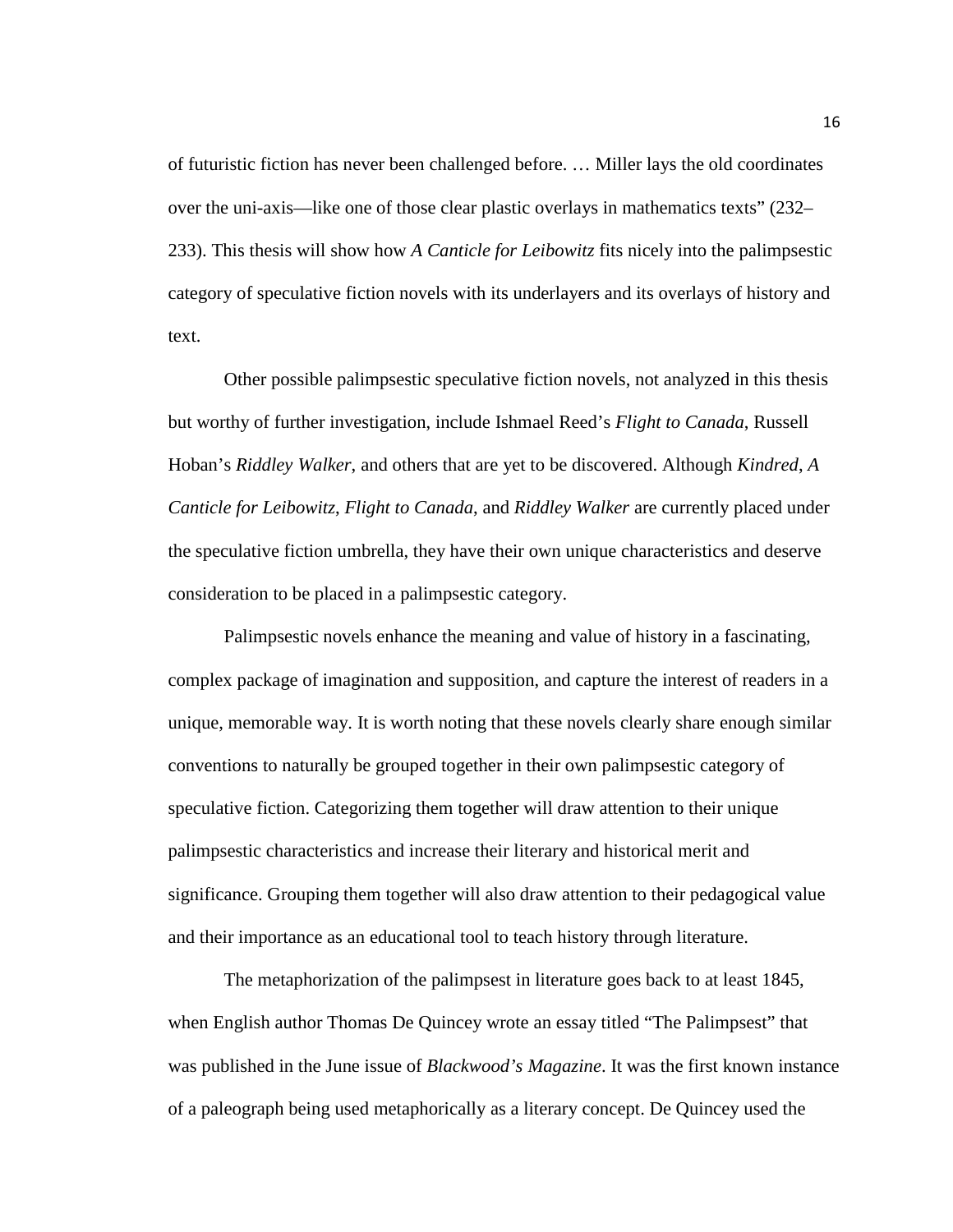palimpsest figuratively, marking "the beginning of a consistent process of metaphorization from the mid-nineteenth century to the present day" (Dillon 1).

After De Quincey's article was published, the palimpsest came to be used as a metaphor in literature as well as architecture, archaeology, geography, geology, and many other sciences, including, more recently, computer science. In her book, Dillon clearly presents the metaphorical nature of the Archimedes Palimpsest as a figurative model for a variety of layers of literary criticism and theory in a single text. Dillon sums up the palimpsest's metaphorical nature:

> The palimpsest has not drifted into the past and never could. In its persistent figurative power and its theoretical adaptability it determines how we view the past and the present, and embodies within itself the promise of the future: 'To invoke a word is to recall a history. To use a word is to set history on its way again.' (9)

Dillon discusses the Archimedes Palimpsest literally as well as figuratively, applying it metaphorically to literature and summing up the palimpsest's overall ability to evoke and recall history in the juxtapositioning and layering of the past, the present, and the future. Dillon also discusses the layering of texts and time in a metaphorical, literary palimpsest, describing how the underlying script and the new text are interconnected and involuted:

> Although the process that creates palimpsests is one of layering, the *result* of that process, combined with the subsequent reappearance of the underlying script, is a surface structure which can be described by a term coined by De Quincey—'involuted'. … The palimpsest is thus an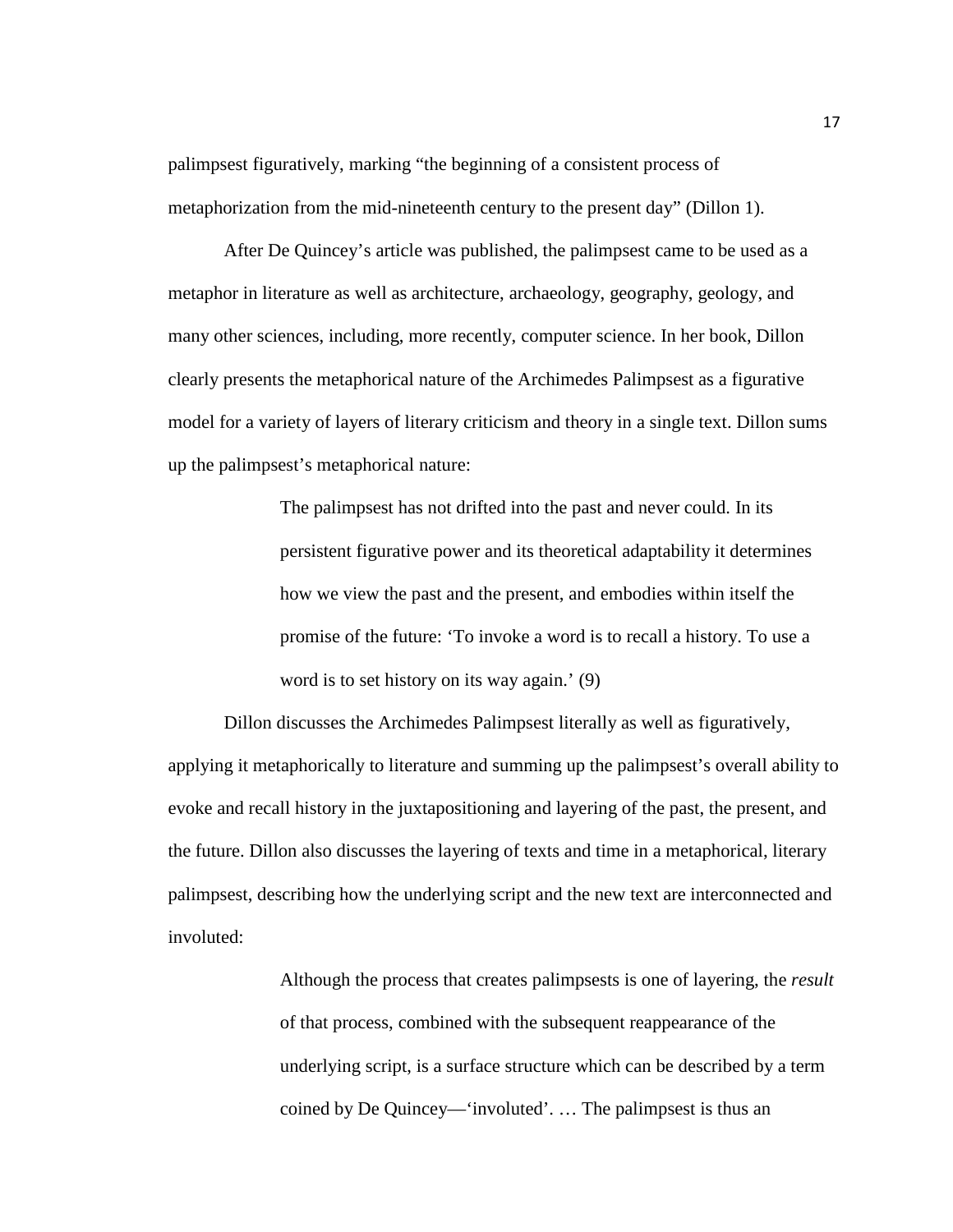involuted phenomenon where otherwise unrelated texts are involved and entangled, intricately interwoven, interrupting and inhabiting each other.  $(3-4)$ 

In his 1997 book *Palimpsests: Literature in the Second Degree* (first published in French in 1982 as *Palimpsestes*), Gérard Genette describes the literary concept of the palimpsest as intertextual, characterized by "a relationship of copresence between two texts or among several texts: that is to say, eidetically and typically as the actual presence of one text within another"  $(1-2)$ .

The palimpsest is not only an ideal metaphor for literary criticism and theory, as Dillon suggests, and an intertextual text within a text, as Genette implies, but it is also an ideal metaphor for the plot and narrative of a novel that layers time and superimposes the past, present, and future to reveal historically significant events. In his article "Why *Palimpsest*?" Walter Henry describes palimpsest "both as metonym and as real object, carrying traces of its own history as signs, scars, accretions, adornment. … an analog of all texts, which carry with them the traces of their past, their dialogue with past texts" (Henry). Henry also compares the palimpsest to a periplum, a term that originated in Ezra Pound's poetry and referred to a map that depicts land from the sailor's perspective out at sea. Metaphorically, the periplum means a new point of view; Henry explains it as "the vertical (deep, down into layers) and horizontal (wide, exploring outward, sideways through the physical or virtual world) axes by which knowledge and understanding are navigated" (Henry). Such is the palimpsestic novel.

In his 2008 thesis titled *'Style upon Style': The Handmaid's Tale as a Palimpsest of Genres*, Taylor J. Boulware uses the palimpsest as a metaphor for the layering of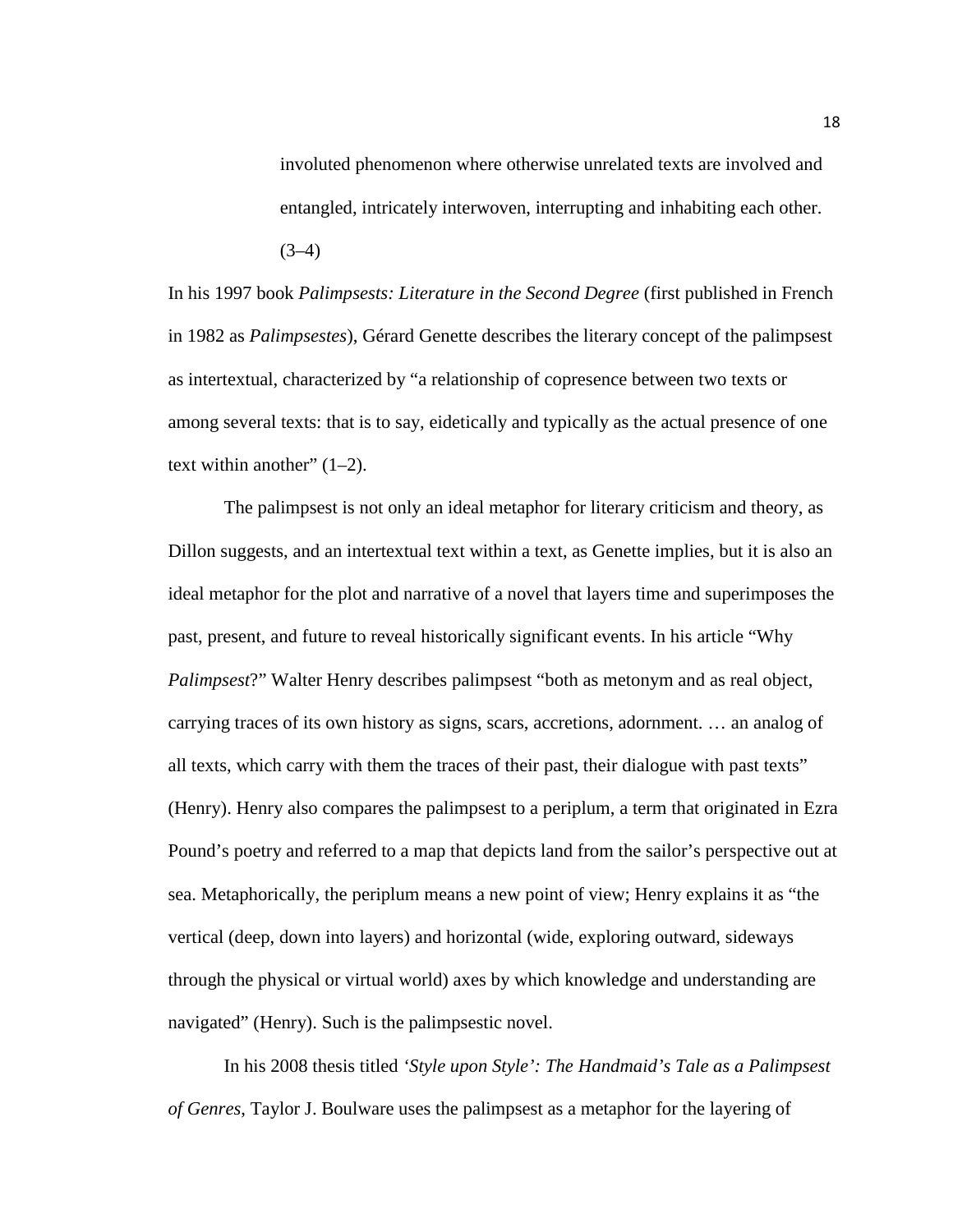genres in Margaret Atwood's novel *The Handmaid's Tale*. Boulware points out the variety of genres the novel encompasses, including futuristic dystopia, historical novel, postmodern novel, and satire. He claims that the reader gains "greater insights into this significant work" because the genres function concurrently (11). Boulware explains:

> I explore the ways in which this futuristic novel operates as historical fiction and how fiction incorporates history and historical thinking, focusing on the way in which Atwood incorporates particular historical moments into the Republic of Gilead and the method by which she ultimately casts Offred's tale as a historical one. (11)

Boulware also points out that Atwood uses a palimpsestic technique in the text to layer and intermingle the past and the present: "Palimpsestic images abound in *The Handmaid's Tale* as Offred describes her present life in the Republic and her past life in 1970s and 1980s America. Offred's continual layering of the present with the past works to establish the palimpsestic effect of the narrative" (9–10). Atwood uses the word *palimpsest* in the first chapter of her novel when she describes the narrator's experience in what once had been a high school gymnasium. The narrator explains the passage of time that took place in that building: "I thought I could smell, faintly, like an afterimage, the pungent scent of sweat, shot through with the sweet taint of chewing gum and perfume from the watching girls, felt-skirted as I knew from pictures, later in miniskirts, then pants, then in one earring spiky green-streaked hair. Dances would have been held there; the music lingered, a palimpsest of unheard sound" (9).

Boulware suggests that the full complexity of the novel is realized "by peeling back the layers of the palimpsest that Atwood has created" (12). Boulware also indicates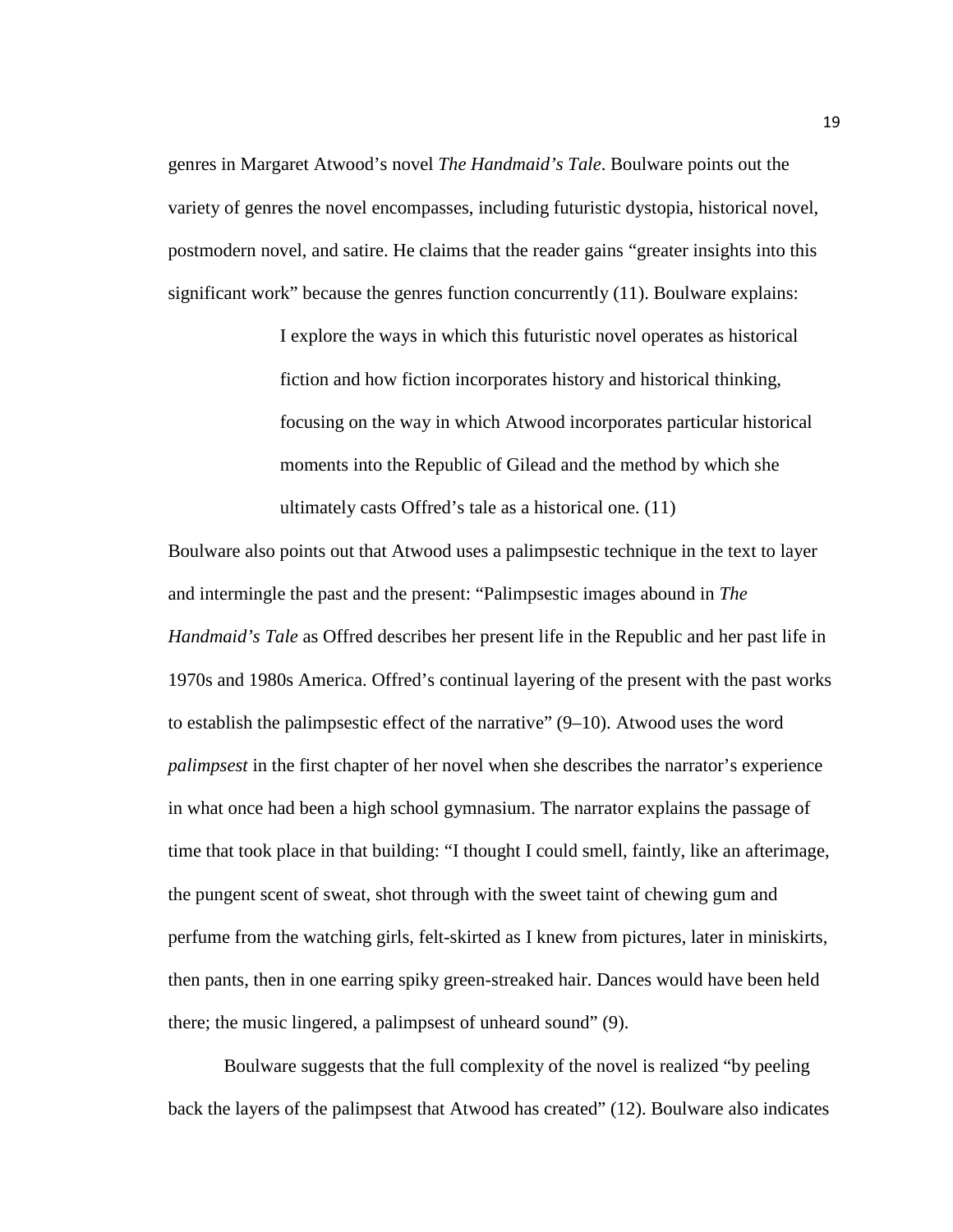that *The Handmaid's Tale*, although it is a futuristic dystopia, "can be read as a historical novel for the ways in which it negotiates the past, the present, and the future" and that historical novels are more effective when they are more complex (13).

David Cowart, in his book *History and the Contemporary Novel*, discusses the more complex novels that he calls a "new historical fiction" that emerged after World War II and "seems to differ from that of calmer times" (1). He suggests that in a world of increasing chaos, literature—specifically the historical novel—also grows increasingly chaotic or complex, embracing "the task of historical analysis, the task of gauging the historical forces responsible for the present" (2). The palimpsestic novel, through its unique fantastical approach to embracing historical analysis, is able to comment on and imply the impact that history has on the present. The inherent complex nature of the palimpsestic novel, with its layers of time that transcend the characteristics of historical fiction and often overlap and seem to confuse, thus fits well into a world that progressively becomes more complicated and sometimes more detached from the implications of its past. Categorizing certain novels as palimpsestic is appropriate as well as timely in a modern era and atmosphere of complexity that requires unique methods of illumination in order for people to understand the contemporary significance of an increasingly convoluted, blurry past that has left its scars on the present as well as the future.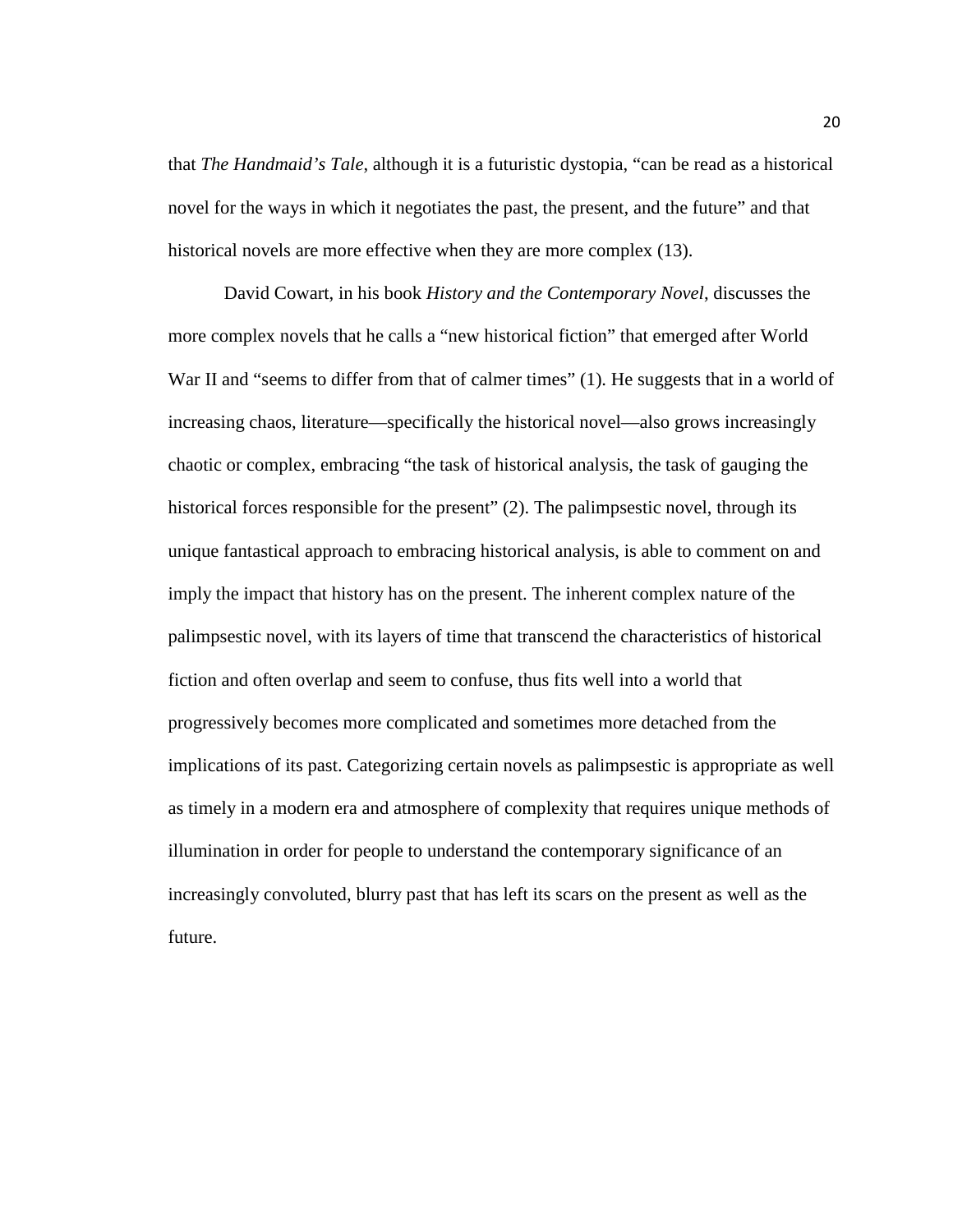#### Chapter Two

#### Palimpsestic Layers in Octavia Butler's *Kindred*

The primary characteristic of a palimpsestic novel is its layering, two or more layers of time that coexist and main characters who live in or reflect all the layers. Another key characteristic of a palimpsestic novel is its blurring—the fuzziness of the historical underlayer that seeks to be revealed and understood more clearly. In *Kindred*, Octavia Butler writes a complex text with two layers of time and a blurred historical layer that is eventually exposed to provide contemporary significance.

*Kindred* takes place in two eras and two settings—antebellum Maryland in the early 1800s and Los Angeles, California, in 1976. The main character in *Kindred*, a contemporary black woman named Dana Franklin, lives in both layers, time traveling swiftly by unknown means from the present to the past and then back again six times. On two of these journeys, her white husband, Kevin, comes along with her but one time stays longer than Dana. *Kindred*'s two layers correspond to the *scriptio inferior* and *scriptio superior* of the palimpsest, and the task of the novel is to make the *scriptio inferior* (the past) "readable" or understandable. But the *scriptio inferior* does not exist independently of the *scriptio superior*; the novel's dual layering allows readers to consider both eras, separately and combined, learning about the forgotten or unclear past (i.e., Frederick Douglass' life as he told it in his slave narrative) and interpreting its effect on Dana, a symbol of contemporary society.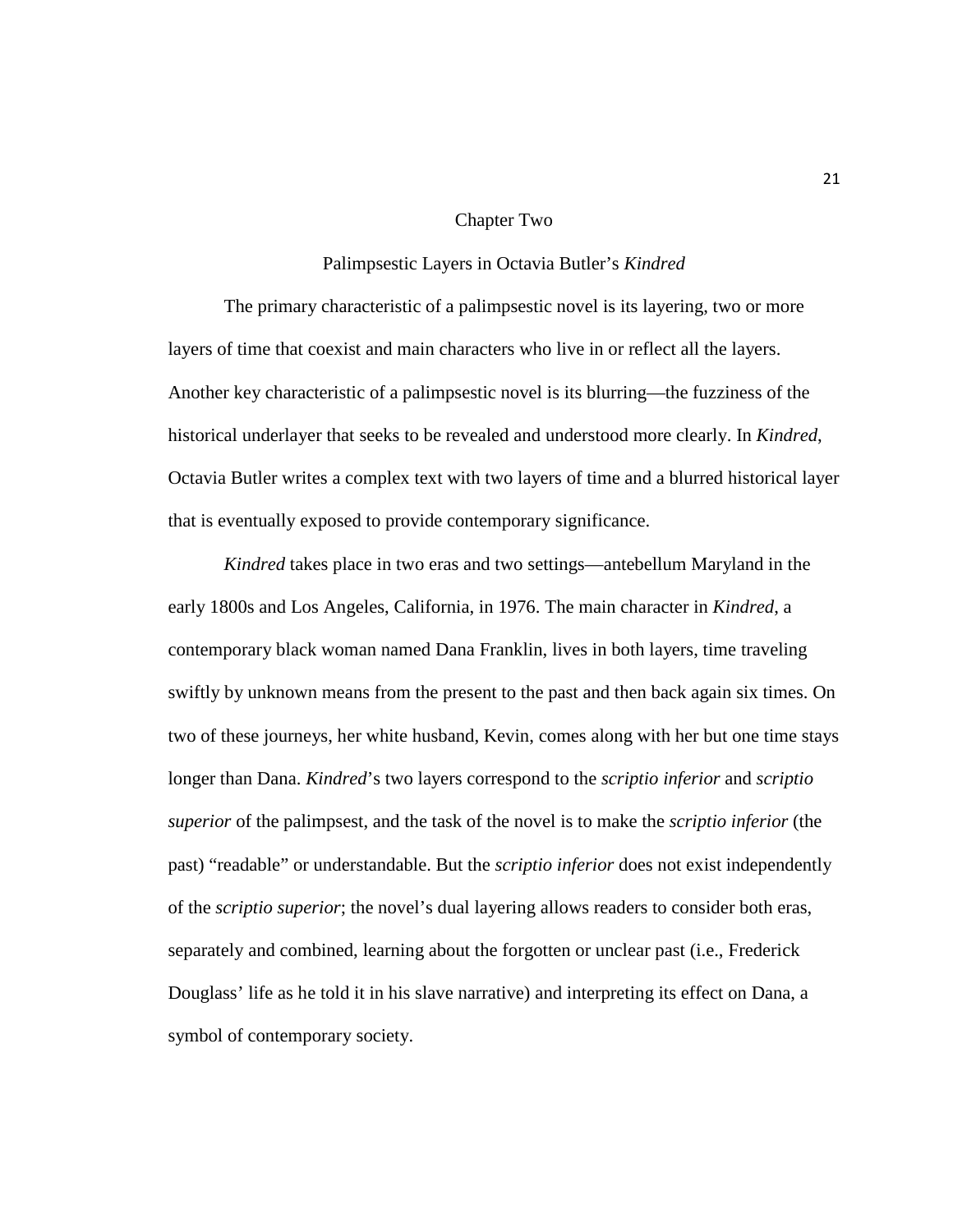# *Frederick Douglass in Kindred*

If Dana had been transported into a fictional past, *Kindred* would not have fit so neatly into a palimpsestic categorization, since the *scriptio inferior* of its metaphorical counterpart, the Archimedes Palimpsest, is a layer of real events; in this case, actual mathematical calculations with contemporary significance. It can thus be assumed that a palimpsestic novel should contain an actual historical underlayer with contemporary importance. We know that Butler bases *Kindred* on actual history since she studied *Narrative of the Life of Frederick Douglass, an American Slave* thoroughly while she was writing her novel. In an interview with Randall Kenan in 1991, Butler says, "I also went to the Eastern Shore to Talbot County, to Easton actually, and just walked around" (496). Levecq notes about *Kindred* that "the novel's engagement with history does not take place at the thematic level exclusively. It also comes out of the novel's rewriting of its literary ancestor, the slave narrative" (526).

Upon examination of *Kindred*'s *scriptio inferior*, it is clear that Butler is referring to the life of Frederick Douglass, a slave who escaped to freedom in 1838 and later became a strong leader in the abolitionist movement. Seven years after his escape, Douglass wrote his autobiography, *Narrative of the Life of Frederick Douglass, an American Slave*, in which he chronicled the events of his life as a slave and his burning desire to be a free man. Subsequently, 134 years later, in 1979, Butler, in a sense, resurrects the *Narrative* in *Kindred*, loosely reconstructs Douglass' account of slavery, and uniquely reintroduces antebellum Maryland where he was enslaved. Douglass' story is not presented as such; rather, it is the basis for a contemporary 1970s tale of a modern black woman who is forced to confront her past and her heritage. Through fluid time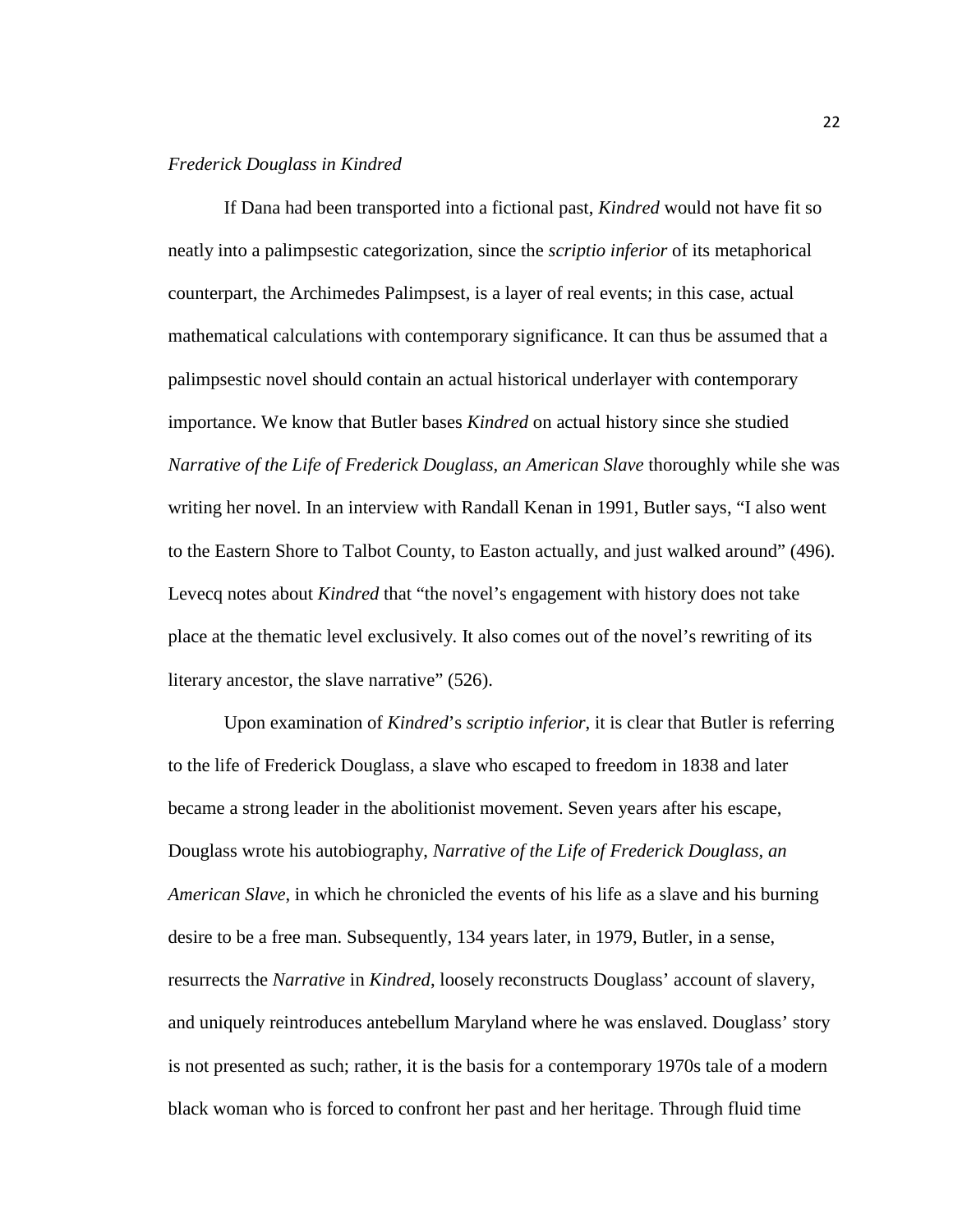travel, Butler melds Douglass' story with the present and closely intersects Maryland's history with contemporary Western society. In his "Critical Essay," the afterword in *Kindred*, Robert Crossley calls the novel a "'neo-slave narrative,' a fictional mutation of the autobiographies of nineteenth-century Americans who lived as slaves" (265).

It is also worth noting that the *scriptio inferior* does not precisely follow the autobiography of Frederick Douglass. Butler's intent was not to retell history and thus make it a historical novel or a neo-slave narrative, but rather to provide hints of history that merge with the present in a fantastical setting to compel the reader "to re-examine the past in a way that acknowledges its impact on the present. Part of that process requires that we place the postmodern slave narrative in a historical context—one that examines its foundation in the original slave narratives of the eighteenth and nineteenth centuries" (Spaulding 7–8).

Dana mirrors Frederick Douglass in much of the novel. Dana and Douglass are both half-black, half-white, and, like Douglass, Dana finds herself caught in difficult situations because of her determination to flee the world of slavery by using her intelligence and ability to read. Douglass also knew how to read and had his own copies of an old Webster's speller and *The Columbian Orator*. He used them to secretly teach as many as thirty slaves how to read. In *Kindred*, Dana teaches Nigel, a young slave, to read from a stolen primer. Nigel, in turn, teaches other slaves to read.

The setting of *Kindred* along Maryland's Eastern Shore directly corresponds to Douglass' description of his birthplace. The buildings, the river, the huge tree, the cookhouse, and particular events all mirror the experiences of Douglass, his mother, and his siblings, who were owned by plantation owner Edward Lloyd. Douglass lived during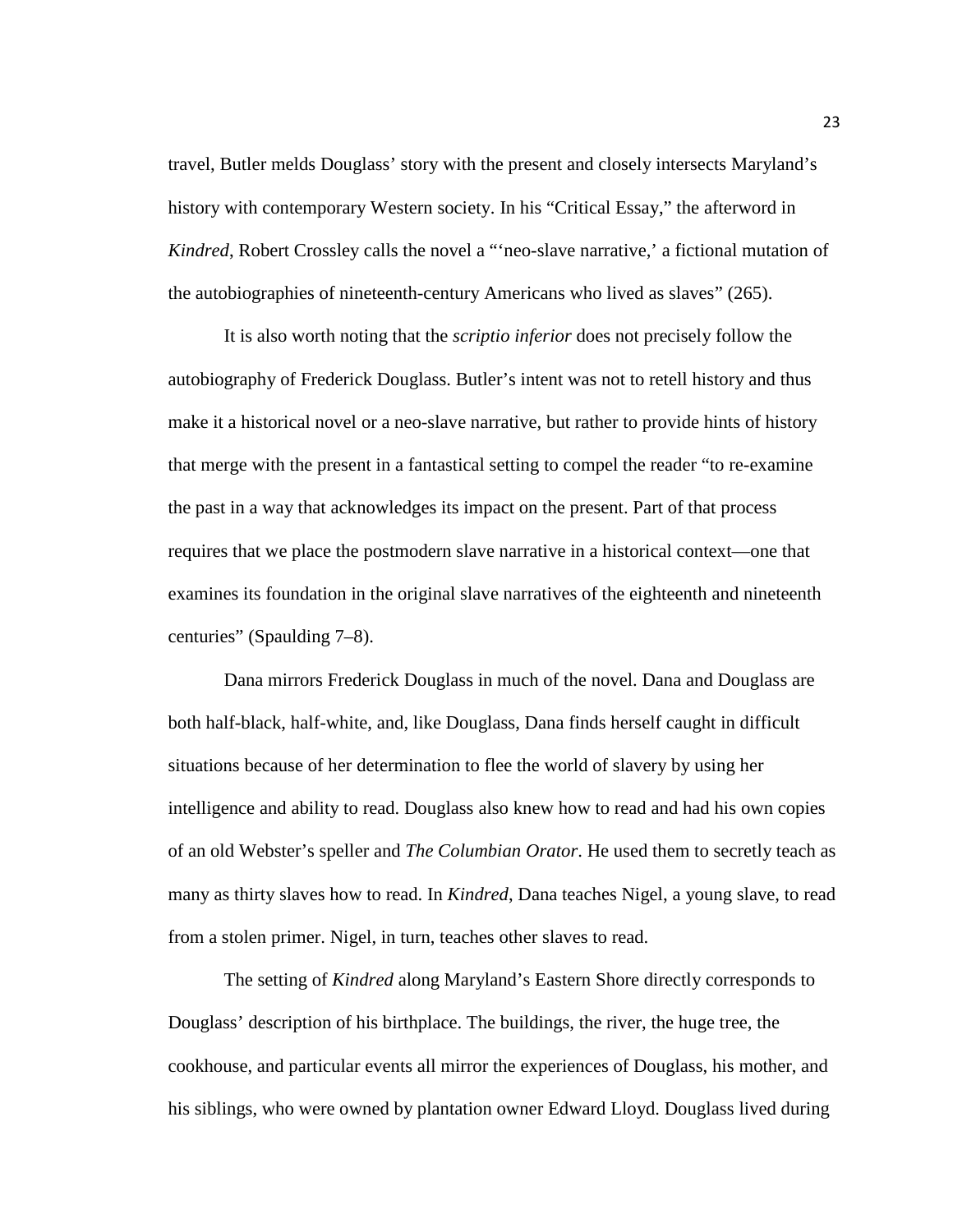his early childhood in a meager cabin along the Tuckahoe Creek in Tuckahoe, Talbot County, Maryland, a setting that Butler clearly describes in *Kindred*. Dana's first journey lands her by a "wide tranquil river" (Butler 13), most likely the nearby peaceful Wye River that branches from the Chesapeake Bay on the Eastern Shore of Maryland where Douglass lived.

The Maryland setting and the many characters Dana encounters correlate with the experiences in Douglass' life, including the cook and a mute girl named Carrie. There is also a reference to Douglass' early childhood in Dana's description of children eating with their hands on the floor. Dana says she is glad they are not eating from troughs, a clear reference to Douglass' *Narrative*, which describes a huge common food trough surrounded by children scooping up food with their hands (38–39). Douglass writes in his *Narrative*, "The children were then called, like so many pigs, and like so many pigs they would come and devour the mush" (39).

Butler also makes reference to the small slave children who do not yet understand they are slaves. In his *Narrative*, Douglass recalls how he grew up oblivious to the fact that he was poor and did not know what slavery meant until he got older. Before he understood what it meant to be a slave, Douglass described himself as "a spirited, joyous, uproarious, and happy boy, upon whom troubles fall only like water on a duck's back" (*My Bondage and My Freedom* 42). The *Kindred* text also alludes to Douglass' description of dirt floors, inadequate food, and garden vegetables the slaves tend to but are not allowed to eat. Dana's experiences become the connection to Douglass' life and the catalyst of Dana's understanding of history. They are the x-rays, so to speak, that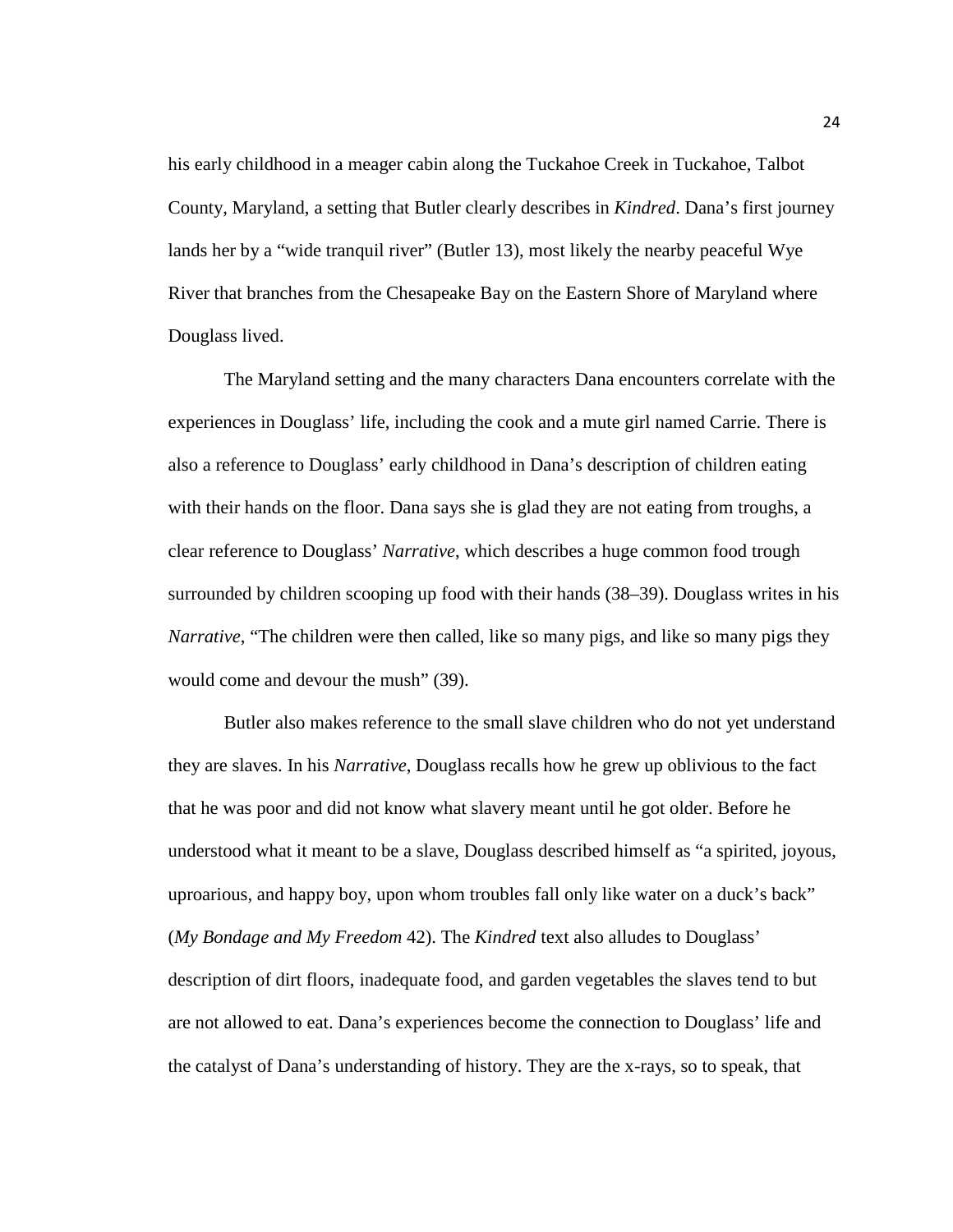illuminate the *scriptio inferior* and make it translatable and relevant. Dana tells Kevin she is "drawn all the way into eighteen nineteen" (Butler 101).

Nigel, a Weylin plantation slave, also correlates to Douglass; in many ways, Nigel is Douglass' male counterpart. Nigel is beaten often, just as Douglass was beaten and whipped by a cruel slave master. Nigel's connection to the young boy Rufus mirrors Douglass' real-life relationship with Daniel Lloyd, the young son of Edward Lloyd, plantation owner, slave owner, U.S. senator, and once governor of Maryland. Before Douglass was old enough to toil in the fields, he worked in the Lloyd mansion, called the Wye House, as young Daniel Lloyd's playmate as well as his servant. The two boys became true friends, without the prejudice that normally divides adults of different color. They played together, and Douglass asked unceasing questions about Daniel's privileged way of life. On hunting expeditions, Douglass went along and retrieved the birds Daniel shot; Daniel, in turn, became Douglass' protector, keeping the other boys on the plantation from bullying him. In *Kindred*, the slave boy Nigel also befriends the slave owner's son. But later in life, both Nigel and Douglass realize that their white friends do not view them as equals and that prejudice grows stronger as they grow up.

Alice is a free black woman in *Kindred* who is married to a slave, and she will become Dana's ancestor. Alice most noticeably correlates with Douglass' grandfather, Isaac Bailey, who was a free black man married to a slave woman named Betsey. In *Kindred*, Dana repeatedly protects Rufus' life in order to preserve both Alice and Rufus so they can conceive and continue her family line. In the end, Rufus rapes Alice, one of the unchangeable events in history that will one day lead to Dana's birth. In preserving the life of a slave owner and a rapist, Dana is preserving her own existence. Yaszek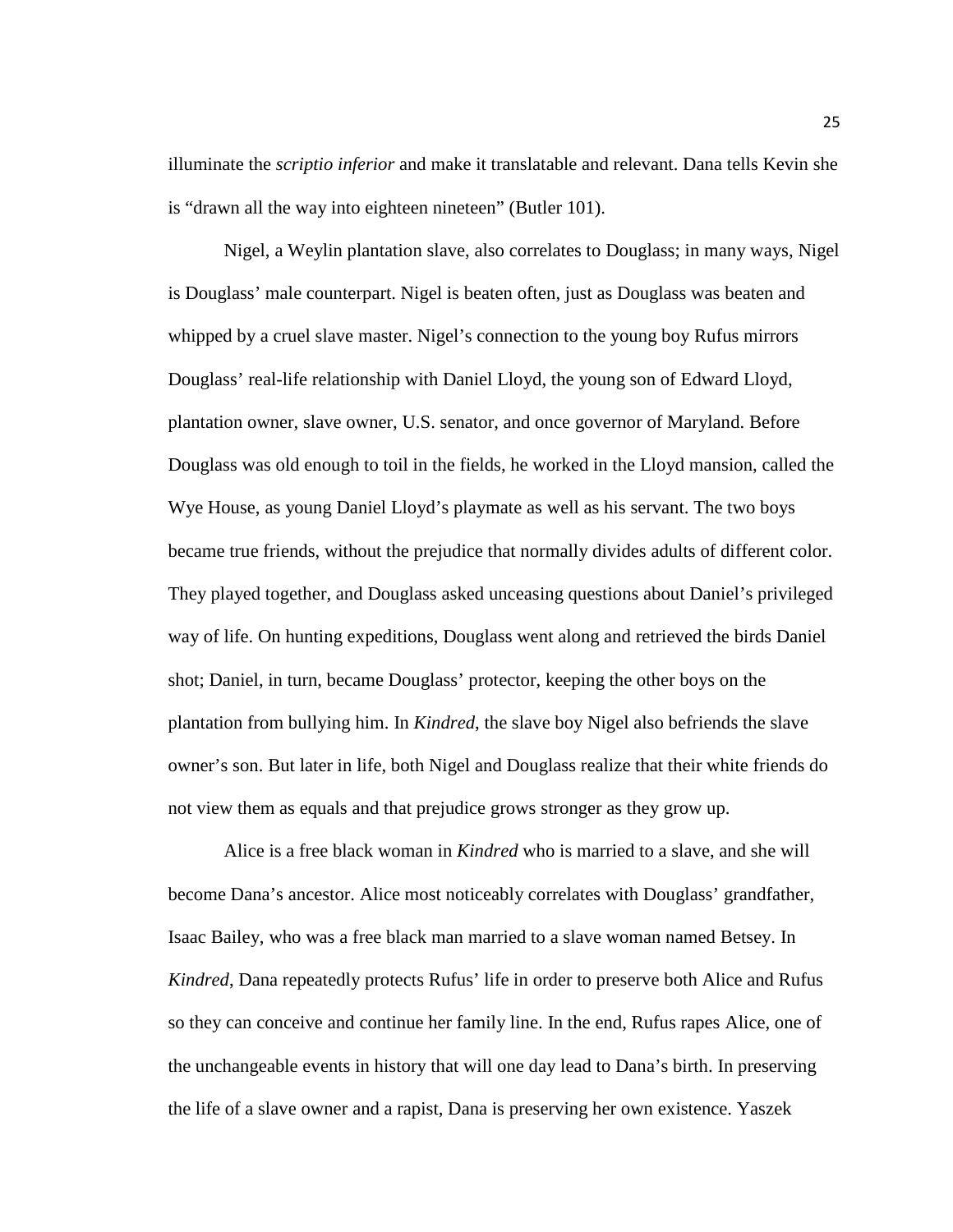clearly explains Dana's dilemma, that "either she submits to Rufus's—and history's demands and thus preserves her family line or she resists these demands and runs the risk of never being born herself" (1058). Dana does, indeed, preserve her lineage and is born about a century later. Her contemporary life, particularly her interracial marriage, further parallels Douglass'—Dana is married to Kevin, a white man; after Douglass gains his freedom, he marries a second time at the age of sixty-six to a white woman twenty years younger named Helen Pitts.

Throughout the novel, Dana does not merely visit antebellum Maryland to rescue her ancestor and thus preserve her own birth. She also becomes part of a society of slaves, like Douglass', a community that "always patches itself back together, drawing from its common suffering and anger a common strength" (Crossley 275). Dana thus parallels Douglass, experiences his slavery firsthand, and becomes part of what Crossley calls "a rich human society" (275) and a part of her own heritage. Dana mixes the past with the present and convolutes two eras of history. Learning about herself from the past and not just observing it reinforces the meaning of a palimpsestic novel. History is not merely revealed; it is interwoven with the present, and its significance is exposed, experienced, and taken full advantage of as it relates to contemporary society.

#### *Switching Gender Roles*

Even though many characters in *Kindred* parallel people in Douglass' *Narrative*, it is obvious that Butler quite intentionally jumbles the sexes and who is slave or free in order to blur the boundary between fiction and history and to entwine the implications of the past with the present. She often switches or reverses gender roles, with female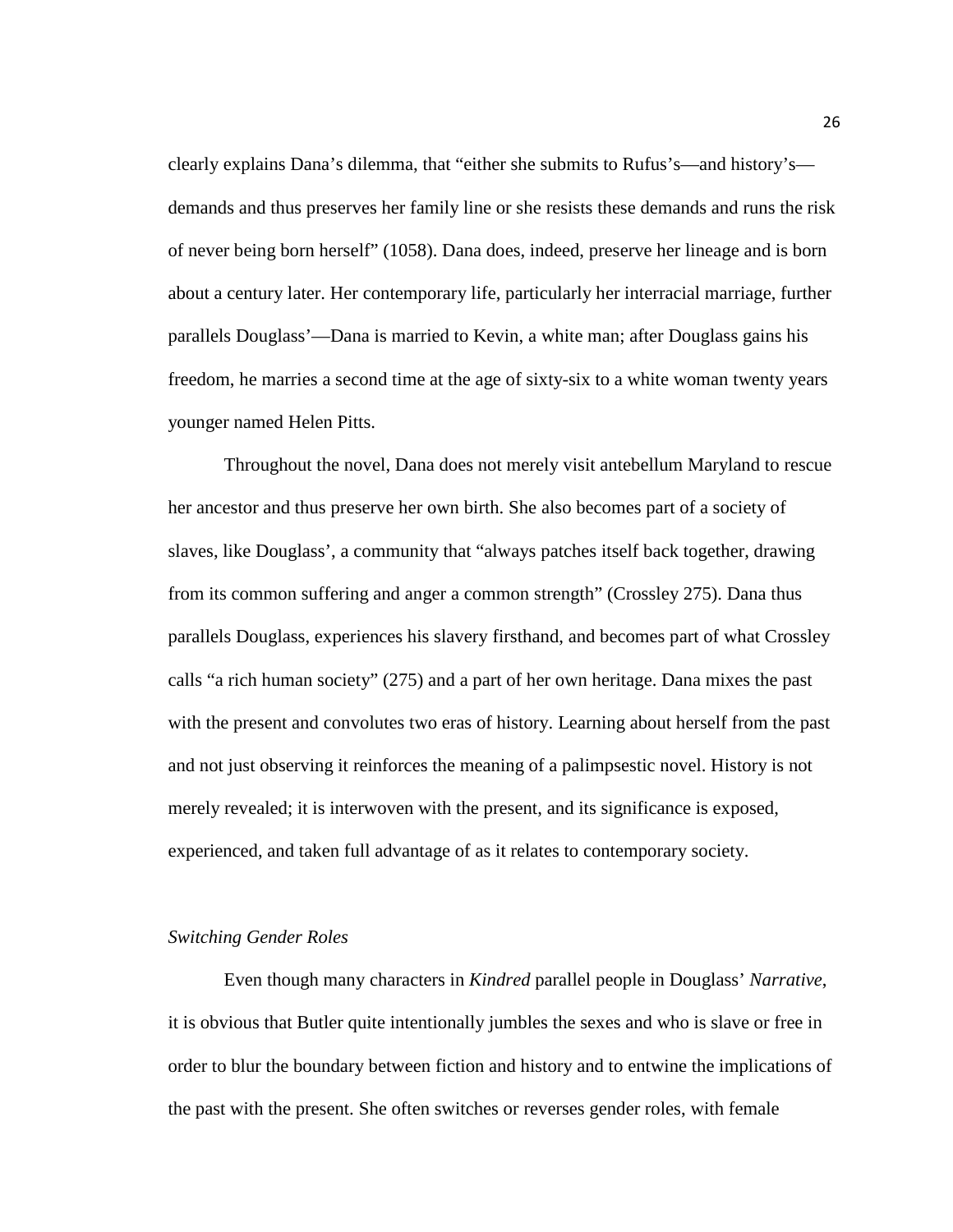characters mirroring historical male characters and vice versa. Levecq notes, "*Kindred* questions all forms of historical knowledge, by demonstrating the inescapable shaping or silencing of the past by perception, ideology, and language. But this skepticism does not stand in the way of a very realistic account of life under slavery" (527–528).

Sarah Wood, in her article "Exorcizing the Past: The Slave Narrative as Historical Fantasy," explains this swap or exchange as a challenge to the "stereotypical representation of white and black femininity" (83). Wood further comments that Butler's text "suggests the importance of history and historical awareness in the formation of black female identity" (85–86). Butler explains her choice of a black female protagonist, "I couldn't sustain the character [a male protagonist]. Everything about him was wrong: his body language, the way he looked at white people, even the fact that he looked at white people at all. I realized that, unless I wanted to turn *Kindred* into a wish-fulfilment [sic] fantasy, I simply couldn't make the main character a male" (McCaffery 65). Butler uses a black female protagonist to make a point: strides have been made toward independence and modernity for the modern-day black woman, but those strengths were incompatible with the antebellum South and created difficulties for Dana as she tried to exist as an independent, progressive black female in a slave setting.

On Dana's first few trips back in time, her modernity forces her to remain an outsider in attitude, dress, and independence, making it challenging for her to get along in her setting. For example, the first time she is confronted in Maryland, a white man demands to know, "Who are you?" (Butler 41). Dana responds with a lie that she lives there and then throws the question back in his face, "What are *you* doing here?" (Butler 41). In her thoughts, she surmises that "he'd be more likely to believe me if I sounded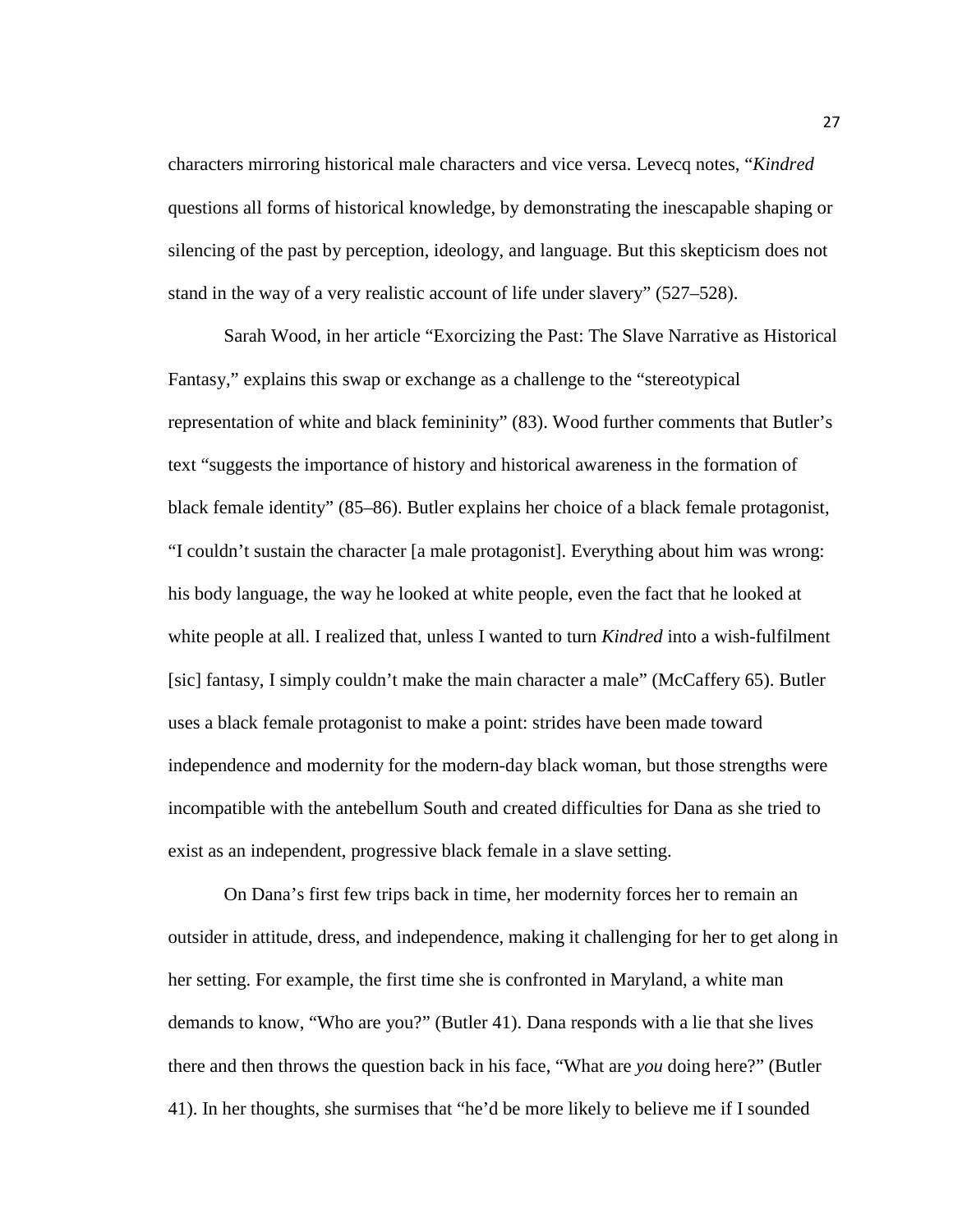indignant" (Butler 41). But instead, the man slaps her with one hand and holds her with the other. Modern-day independence and boldness does not prove effective for a black woman in the slave setting. Later in the novel, Dana tries to use sarcasm with young Rufus Weylin. Rufus is upset that Alice has chosen a black man, Isaac, as her husband. Dana responds cynically, "How dare she choose her own husband. She must have thought she was a free woman or something" (Butler 123). Dana's attitude makes her stand out, and Tom Weylin, the plantation owner and Rufus' father, notices and comments, "I don't know any other white man who would put up with you" (Butler 201). In turn, Dana realizes that she has "no enforceable rights" in the antebellum South (Butler 201).

One notable juxtaposition of contemporary and antebellum women's rights is shown when Kevin and Rufus both want Dana to type or write for them. Long before the time travel begins, when Kevin proposes marriage to Dana, he says, "I'd let you type all my manuscripts" (Butler 109). She has typed for him once, unwillingly, but has subsequently refused. Near the end of the novel, when Rufus Weylin tells Dana to write letters for him, she says, "You'll never know how hard I worked in my own time to avoid doing jobs like this" (Butler 226). Dana is still a contemporary woman, but she does not have any rights in the past.

Butler's purpose in retaining Dana's contemporary female mindset in the 1800s is to bring "the historical past into the present tense, thus conjuring history's actualities flesh, survival, and the things people do in the interest of the future. Such texts make readerly identification possible by making manageable the shame of one's encounter with the past" (Parham 1321). It causes readers to imagine how they may have reacted to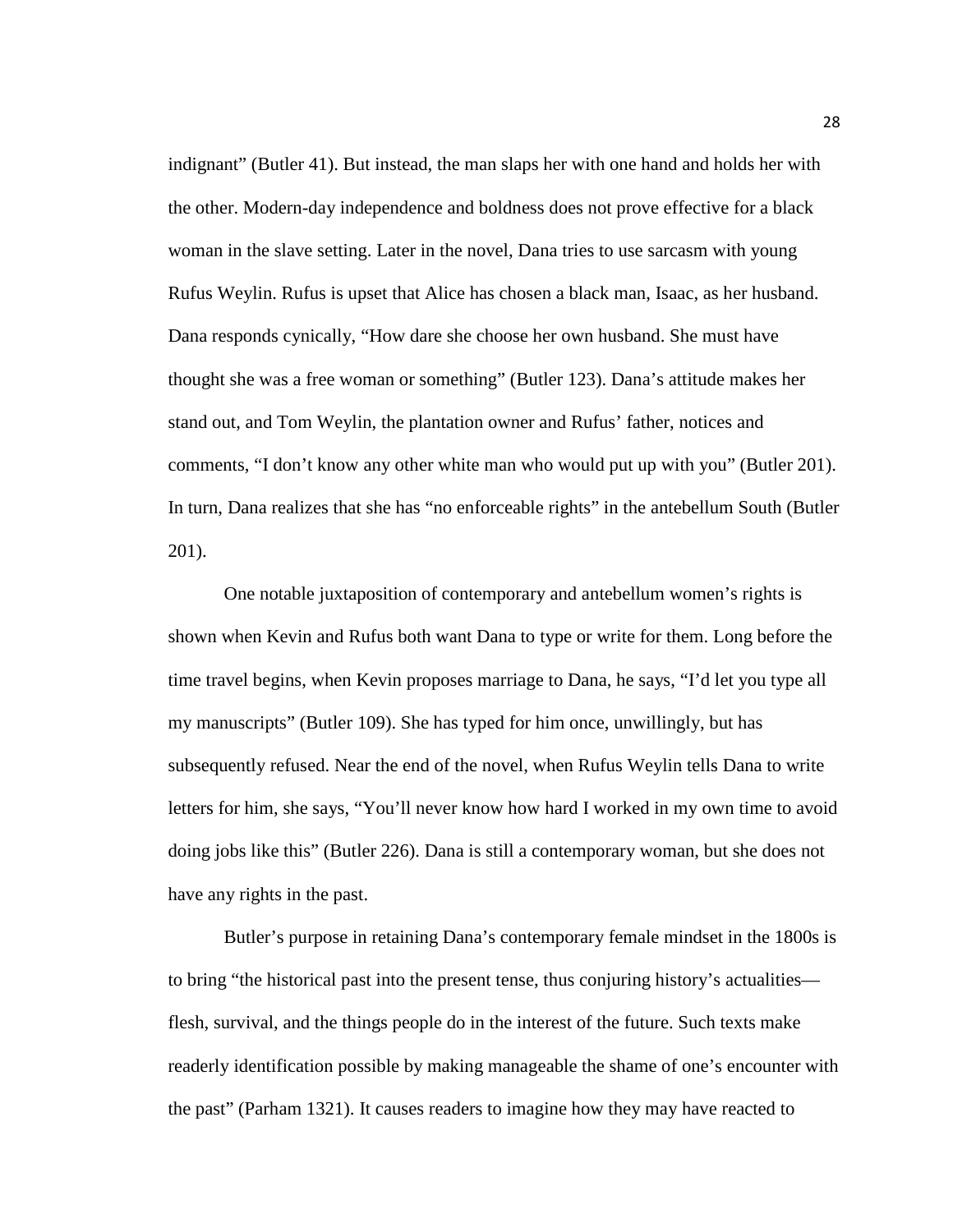living in a historical situation. Although many modern-day readers would tend to believe they would have overcome the abuse and escaped unscathed with their modern strength and ingenuity, *Kindred* shows readers that modern attitudes and strengths would not have helped them overcome adversity in the slave setting; in fact, they may have been dangerous and detrimental.

Dana's mixture of modern woman and slave woman is representational of the palimpsest, two layered eras of time and information. A past that was once blurry and little understood becomes clearer to Dana as she repeatedly lives and experiences the era of slavery with contemporary knowledge and attitude. She begins to grasp her heredity and is not merely an observer of history, but rather a primary participant with heightened understanding because of her modern-day insight. In fact, she embodies history itself. Lisa A. Long, in her article "A Relative Pain: The Rape of History in Octavia Butler's *Kindred* and Phyllis Alesia Perry's *Stigmata*," writes:

> Octavia Butler's time-travel novel, *Kindred* (1979) … challenge[s] [its] readers to conceive of remembering as a palpable, physical experience. [Its] goal is not so much to set the record straight, as historical fiction such as Margaret Walker's *Jubilee* does, nor even to 'raise the idea,' as Morrison's *Beloved* does so compellingly, but to *become* the dead, to embody and enact the protagonists' families' personal histories and our national past. (460)

Truly *Kindred* is unique in its ability to take the reader into the past as a participant—to symbolically make the reader "become the dead" and "embody and enact" people from the past (460).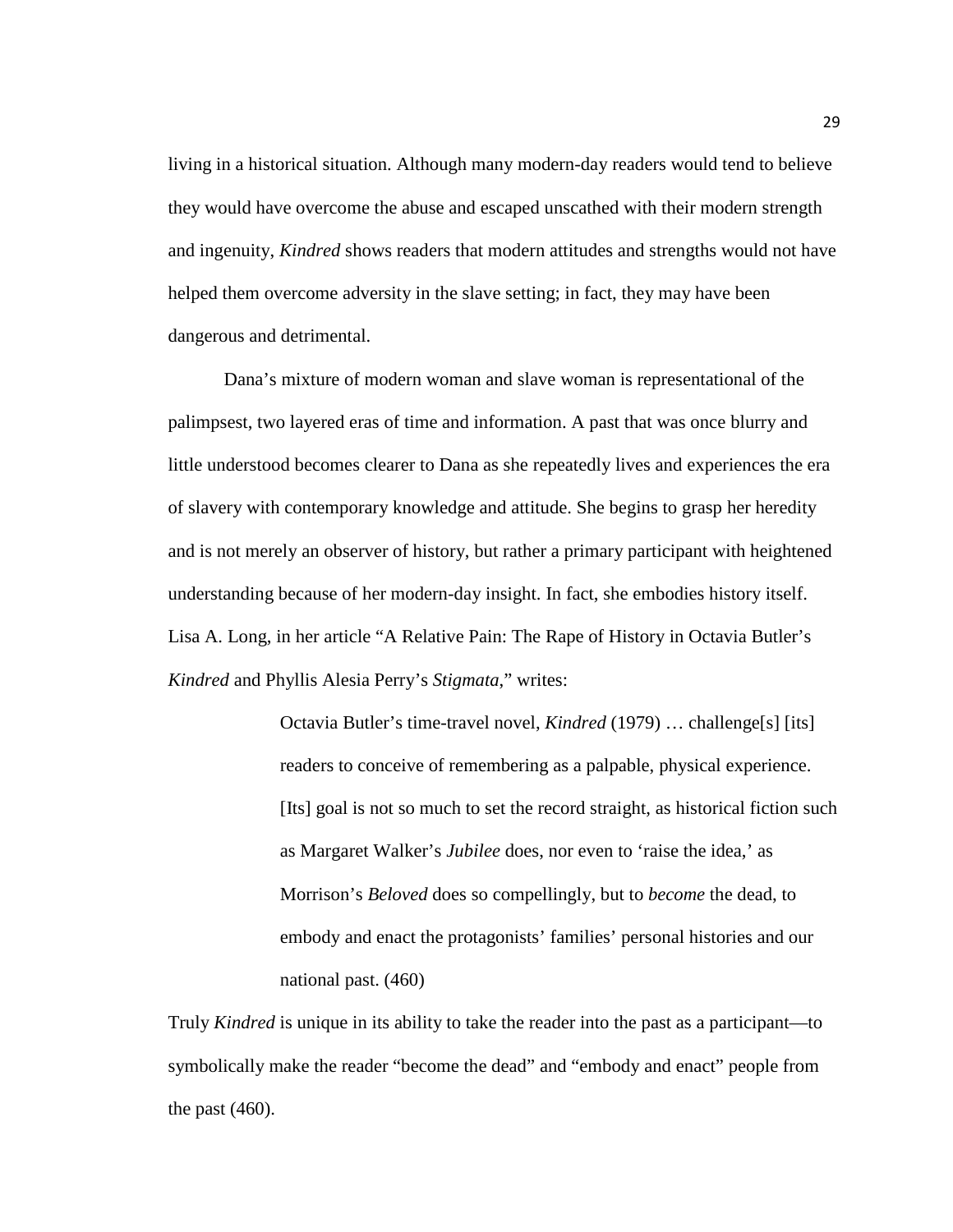Sarah Wood calls *Kindred* "a hybrid text: part science fiction, part fantasy, and part historical novel, where at its crux lies the slave narrative" (84–85). Butler's method of time travel in *Kindred* is completely nonscientific. Crossley calls the novel's time travel "an irresistible psycho-historical force, not a feat of engineering" (267). He contrasts it with typical science fiction time-travel in novels such as H.G. Wells' *The Time Machine* (1895) in which the traveler rides into the future in a shiny vehicle (267). Crossley explains:

> [Butler] did not need to show off a technological marvel of the sort Wells provided to mark his traveler's path through time; instead *Kindred* evokes the terrifying and nauseating voyage that looms behind every American slave narrative: the Middle Passage from Africa to the slave markets of the New World. (268)

Dana's forced and unavoidable journey back in time into slavery certainly mirrors the same feelings of helplessness and fear that Africans felt on the Middle Passage. After arriving in Maryland on one of her journeys, Dana says, "I don't like it. I don't want to be in the middle of it. I don't understand how it can be happening, but it's real. It hurts too much not to be. And ... and my ancestors, for Godsake!" (Butler 46).

Crossley further explains that the manner in which Dana travels into the past is irrelevant to Butler's story, which is not intended to be science fiction. Butler herself once made it clear that *Kindred* is a "grim fantasy" and that there is "absolutely no science in it" (Crossley 269). However, neither is *Kindred* merely a grim fantasy, as it does not clearly match the definition of the fantasy genre; that is, "imaginative fiction featuring esp. strange settings and grotesque characters" (*Merriam-Webster's*) or "fiction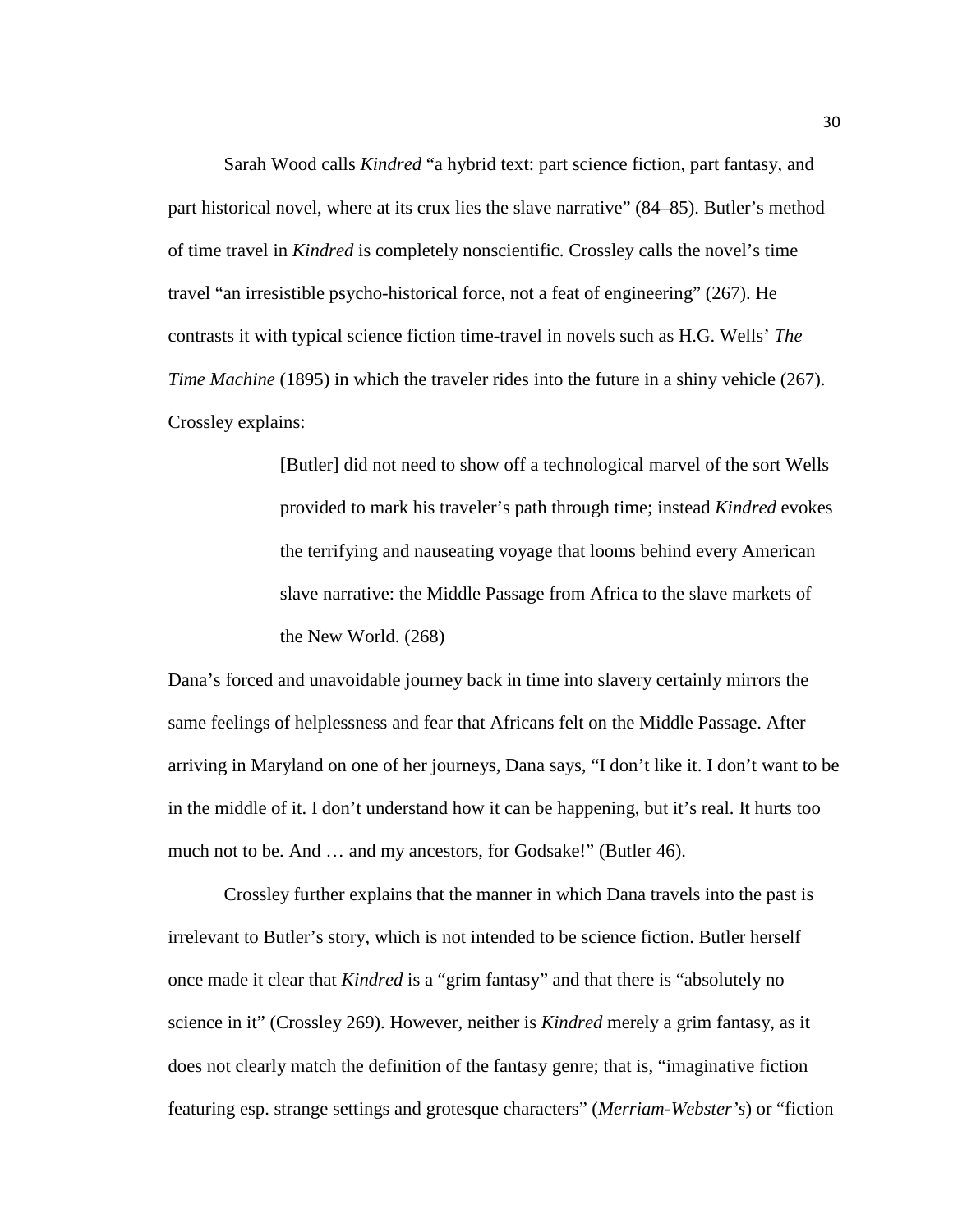characterized by highly fanciful or supernatural elements" (*American Heritage*). As discussed earlier, "fantasy is always contrary to fact" (Pashin), and *Kindred* certainly has a layer of fact.

However, rather than complicate the novel as a hybrid with nonscientific time travel and a slave narrative at its core, it can more easily be categorized as palimpsestic under the speculative fiction umbrella, which allows it to be both fantastical and factual, both fantasy and history. Wood also states that Butler uses the "tools of fantasy" to "renegotiate the 'realities' of slavery … [and] interrogate the 'realities' of both slavery and contemporary US society" (83, 85).

Butler's mixture of fantasy and reality to address the import of the past on the present again clearly places *Kindred* in a palimpsestic category. Just as the *scriptio inferior* of the Archimedes Palimpsest provides valuable information to contemporary mathematics, so the underlayer of *Kindred* provides significant information to contemporary society. Wood also recognizes that Dana's fluid time travels back to Maryland in the early 1800s are meant "to juxtapose the realities of slavery with its legacy" (83). This juxtaposition of the slave era with the present is clearly the novel's unique layering.

All of the aforementioned characteristics of *Kindred* point directly to the Archimedes Palimpsest as an ideal metaphor for the novel, even though the layers in *Kindred* are directly related and the layers in the Archimedes Palimpsest are not. The palimpsest, as a material object that embodies information separated by fifteen centuries, is a concrete depiction of the two layers of time separated by more than a century and a half in *Kindred*. Even the primary device for revealing the Archimedes text—the x-ray—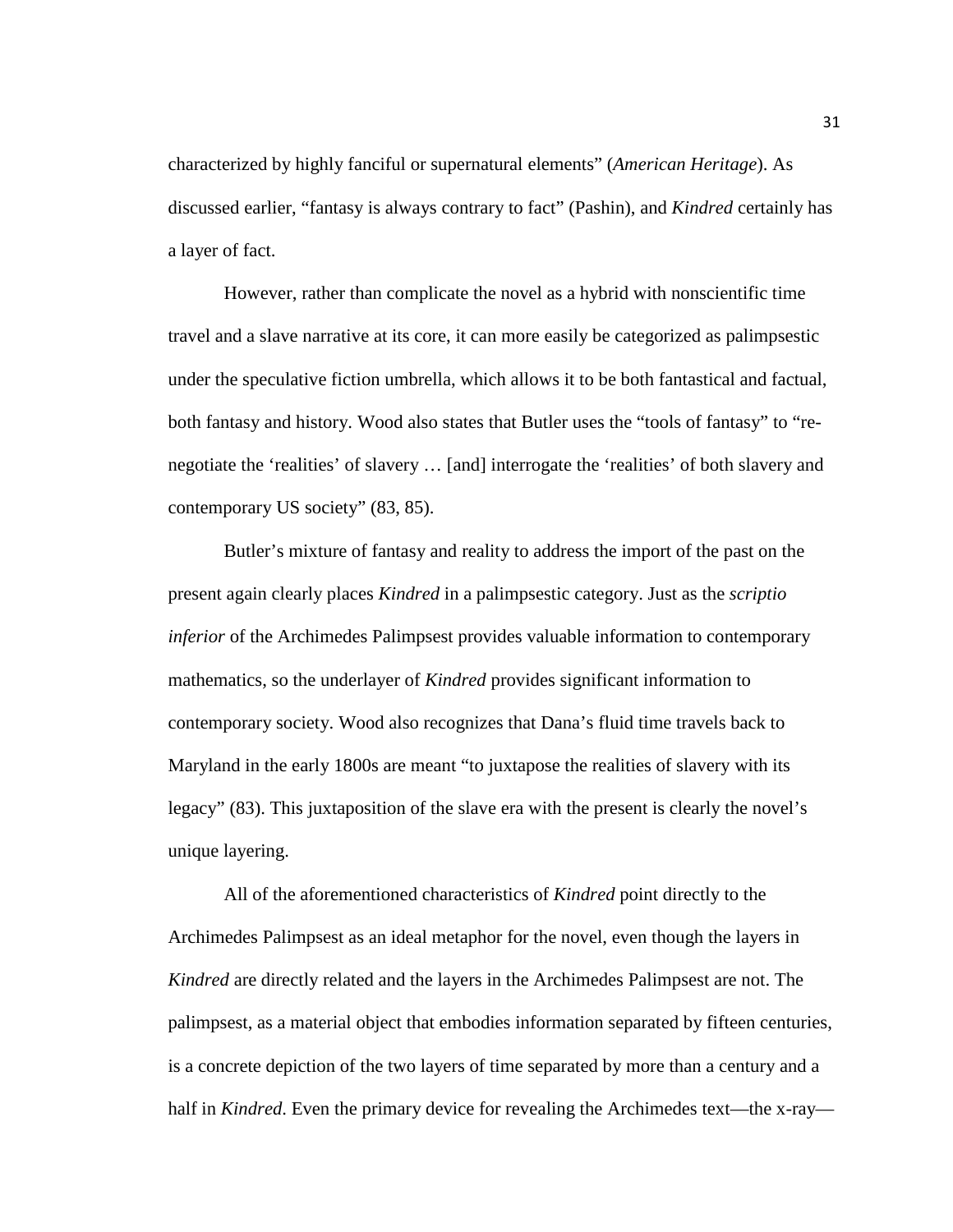is an ideal metaphor for how Butler uses time travel to closely examine and reveal the past up close and to see it from a contemporary viewpoint.

## *Nonscientific Time Travel*

When Butler wrote *Kindred* in 1979, no other author had used time travel to resurrect a slave narrative of America's antebellum South. Butler's effectiveness in revisiting Maryland in the 1800s neither focuses on nor depends upon the mode of time travel, and Butler never explains how the time travel occurs. Rather, the novel's effectiveness is in the way Butler joins and mixes the two settings and eras of time, two layers superimposed over each other and forever joined with a lasting intersignificance. Dana's contemporary presence in antebellum Maryland—her 1970s clothing, belongings, and independent personal attitude on a slave plantation setting—illuminates history in a modern way. Butler sheds light on a tale once told only by slaves but now told from the perspective of a contemporary, self-sufficient, successful black woman. Indeed, sometimes fantastical elements and considerable imagination "can succeed where traditional historiography and historical fiction fail" (Spaulding 7).

All of Butler's other novels are set in the future, making *Kindred* a unique text for the author. In *Kindred*, Butler wants to look back, to concentrate on the past, to look in the opposite direction of her science fiction novels; *Kindred* looks to a particular time in history that needs to be understood on a contemporary level. Crossley points out in his essay that since her childhood, Butler has been concerned about "earlier generations of black Americans who are in danger of being forgotten by the black middle class as well as ignored by white Americans" (270). The forgotten past she is worried about is the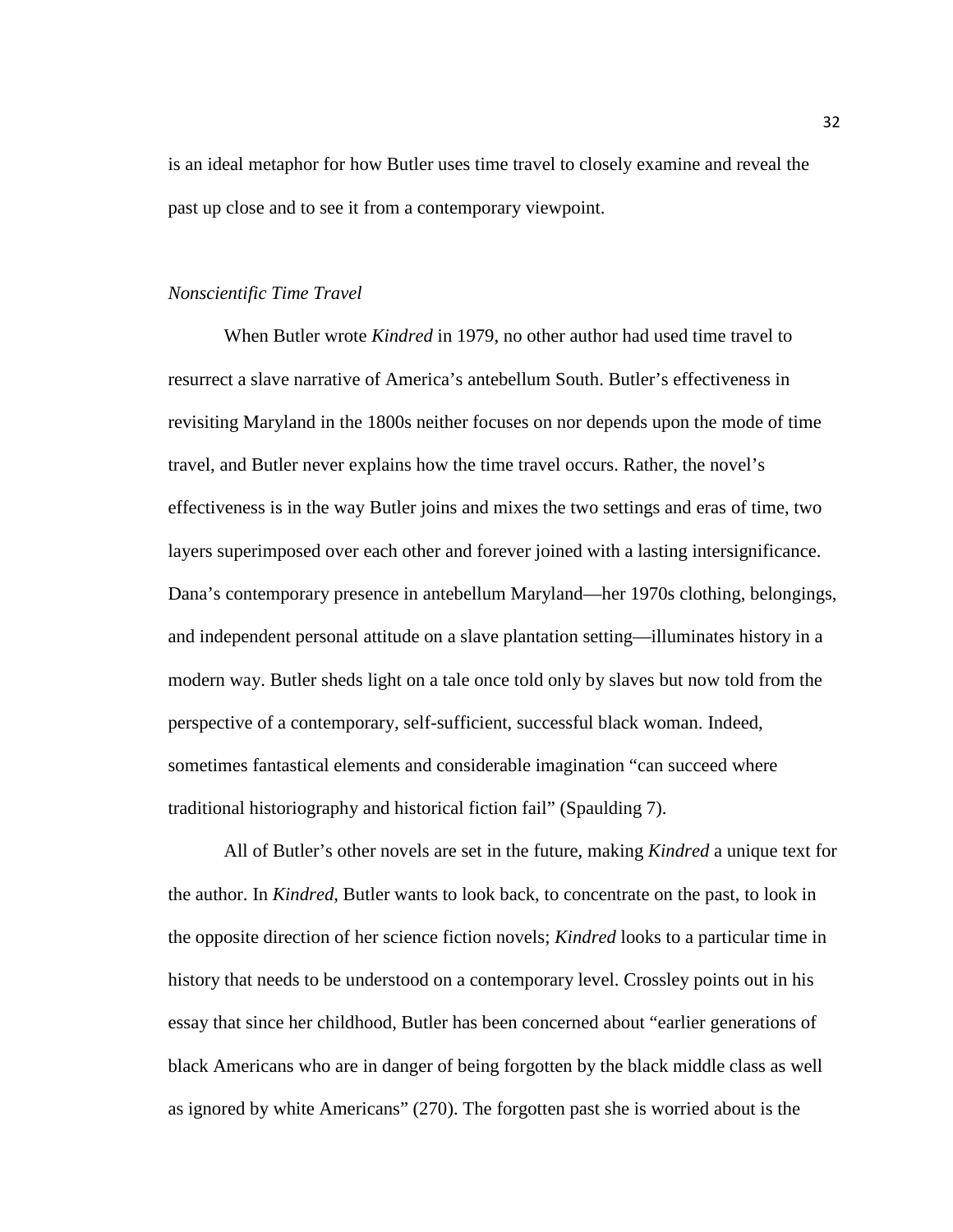*scriptio inferior* of her novel *Kindred*. Throughout *Kindred*, Butler almost entirely writes in the *scriptio inferior*, covering the events of the past that increasingly become easier to perceive, witness, and understand as the story progresses. Butler introduces slavery slowly, as though the reader needs to get used to the gentler aspects of the antebellum South before being introduced to the harsh realities of what slavery was like. Dana's visits become increasingly longer and darker, progressively taking the reader more deeply into the horrors of forced bondage. The reader becomes increasingly less aware of the *scriptio superior*, the contemporary setting in 1976 Los Angeles, as the events of antebellum Maryland take on more significance and as Dana stays in the past for longer periods of time. However, the *scriptio superior* cannot and should not be ignored, since the contemporary setting is where the significance of the past is meant to be understood and implemented.

# *Kindred's Scriptio Superior and Scriptio Inferior*

The Prologue of Butler's *Kindred* begins with the *scriptio superior*—the present—in a scene that will actually also conclude the tale. Dana Franklin, who is both the narrator and protagonist, describes how her arm was recently stuck in her living room wall and subsequently amputated above the elbow at the hospital. The very short opening section in the present sets up the reader for time travel and a nebulous tale of the distant past that even Dana does not fully understand. Dana tells the reader, "I was almost comfortable except for the strange throbbing of my arm. Of where my arm had been. I moved my head, tried to look at the empty place … the stump" (10). Dana tells her husband, Kevin, "I tried to think through the drugs, through the distant pain, but there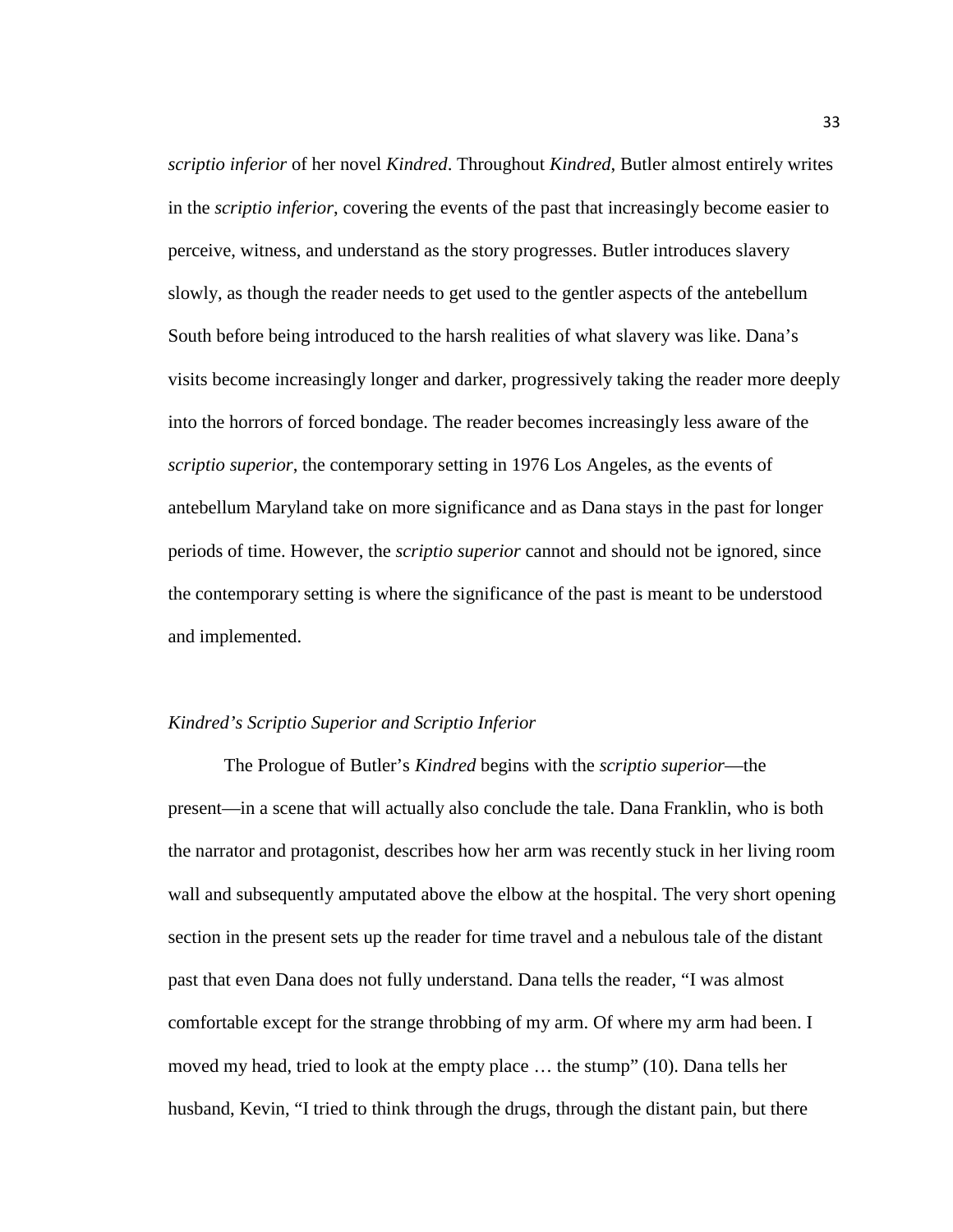was no honest explanation I could give them [the police]—none they would believe" (9). Kevin also describes the incident: "I found you struggling to free your arm from what seemed to be a hole in the wall" (11). He makes it clear that Dana's encounter was obviously a violent, painful struggle that had taken part of her (her arm) and left her severely maimed and scarred.

Dana also sets up the reader for the blurriness of the novel; she mentions her once hazy and blurred recollection and minimal understanding of her experience through words such as *blur* and *vague*, which she uses to describe her conversation with the police: "Their words seemed to blur together," she says. "I said this over and over until the vague police shapes let me alone" (9, 10). It is significant that Dana's mind and thoughts are hazy; it prepares the reader for the blurry *scriptio inferior* of a palimpsest that is faint and embedded underneath the more recent, clearly written text.

It is also significant that Dana moves from one layer to the other several times, often without warning; her understanding grows with each journey. Her first voyage into the past lasts only a few minutes, but each encounter with history gets longer until she is there several months at a time. As each trip gets longer, the significance of the past as it relates to the present becomes clearer, and metaphorically, the *scriptio inferior* becomes more readable under the bolder text of the *scriptio superior*.

It is also worth noting that each time Dana returns to 1976 Los Angeles, she is marked or scarred in increasingly injurious ways. The wounds become more severe as the trips progress. Upon returning from her first short encounter with antebellum Maryland, Dana has water and mud on her. She brings back evidence of the past, evidence that permanently connects her to history, the *scriptio inferior*. By the end of Dana's journeys,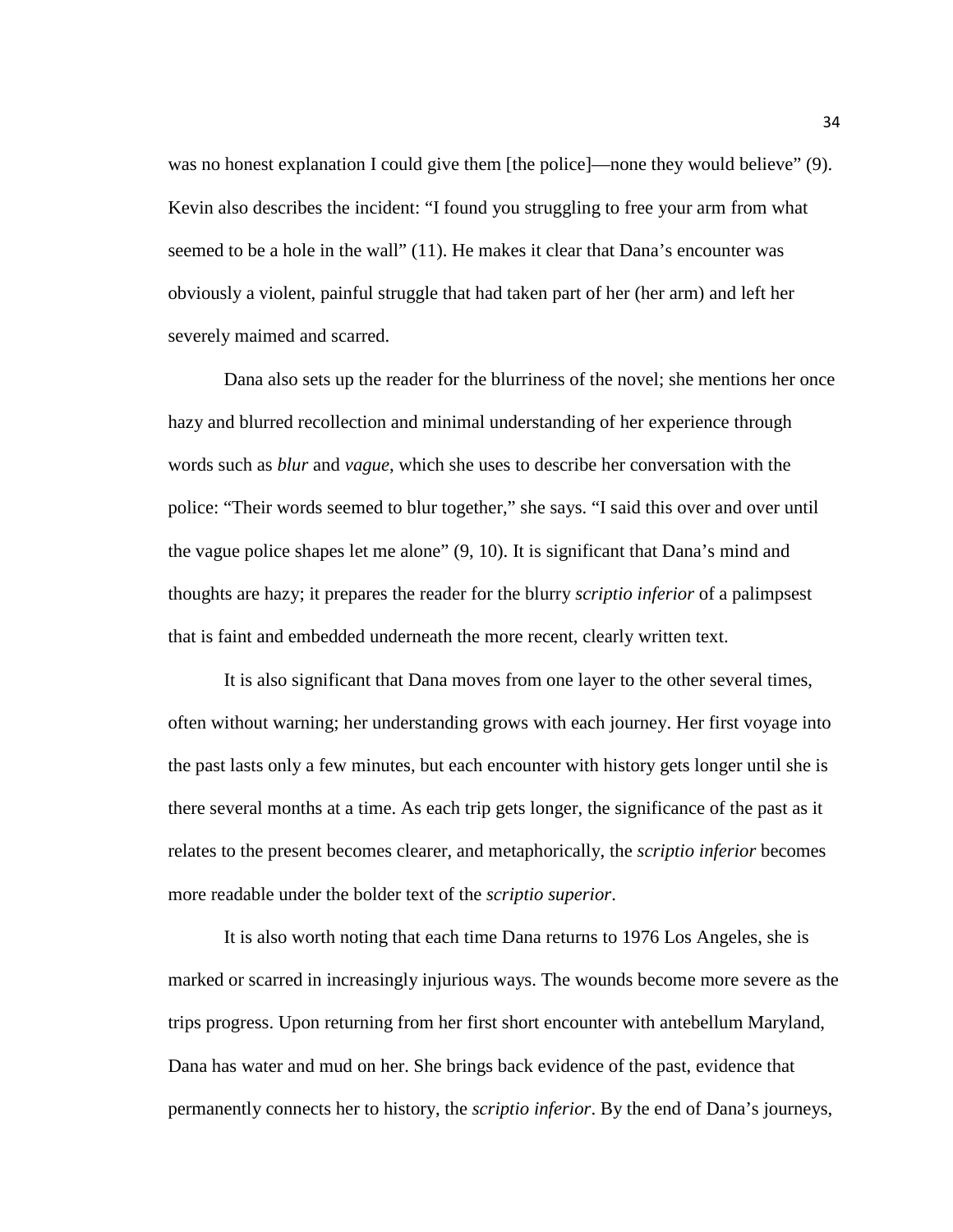the *scriptio inferior* and the *scriptio superior* are both seen clearly, although the latter is clearer in its superimposition over the former, signified by Dana remaining in the present and living with only the scars of the past. Both layers become figuratively translatable and even interchangeable in some ways by the end of Dana's journeys. Marc Steinberg, in his article "Inverting History in Octavia Butler's Postmodern Slave Narrative," agrees with the eventual interchangeability of time in the novel: "By zigzagging the time frame of the novel from past to present, Butler points to ways in which past and present become interchangeable" (Steinberg 467). In fact, in *Kindred*, history actually seems to trespass upon the present and leave destruction in its path.

Dana travels to antebellum Maryland six times throughout the novel, twice with Kevin; the nature and duration of these time travels are significant to the understanding of the narrative. Each trip to Maryland is preceded and followed by Dana becoming dizzy a direct link to the blurriness of the palimpsest's faint underlayer of text when viewed from the present. After each of Dana's trips to Maryland, the events of the past become clearer and more understandable, and the injuries and scars become increasingly more severe. Butler is pointing out that as we understand history better (i.e., as we are able to read the *scriptio inferior* more clearly), we are more aware of the horrible wounds and scars that are reminders of how events of the past, such as the Middle Passage and the era of slavery, affect the present.

#### *From Layer to Layer*

The first chapter of *Kindred*, which opens in the *scriptio superior*, is cursory but important to the novel. The setting is in 1976 Los Angeles, California, where Dana and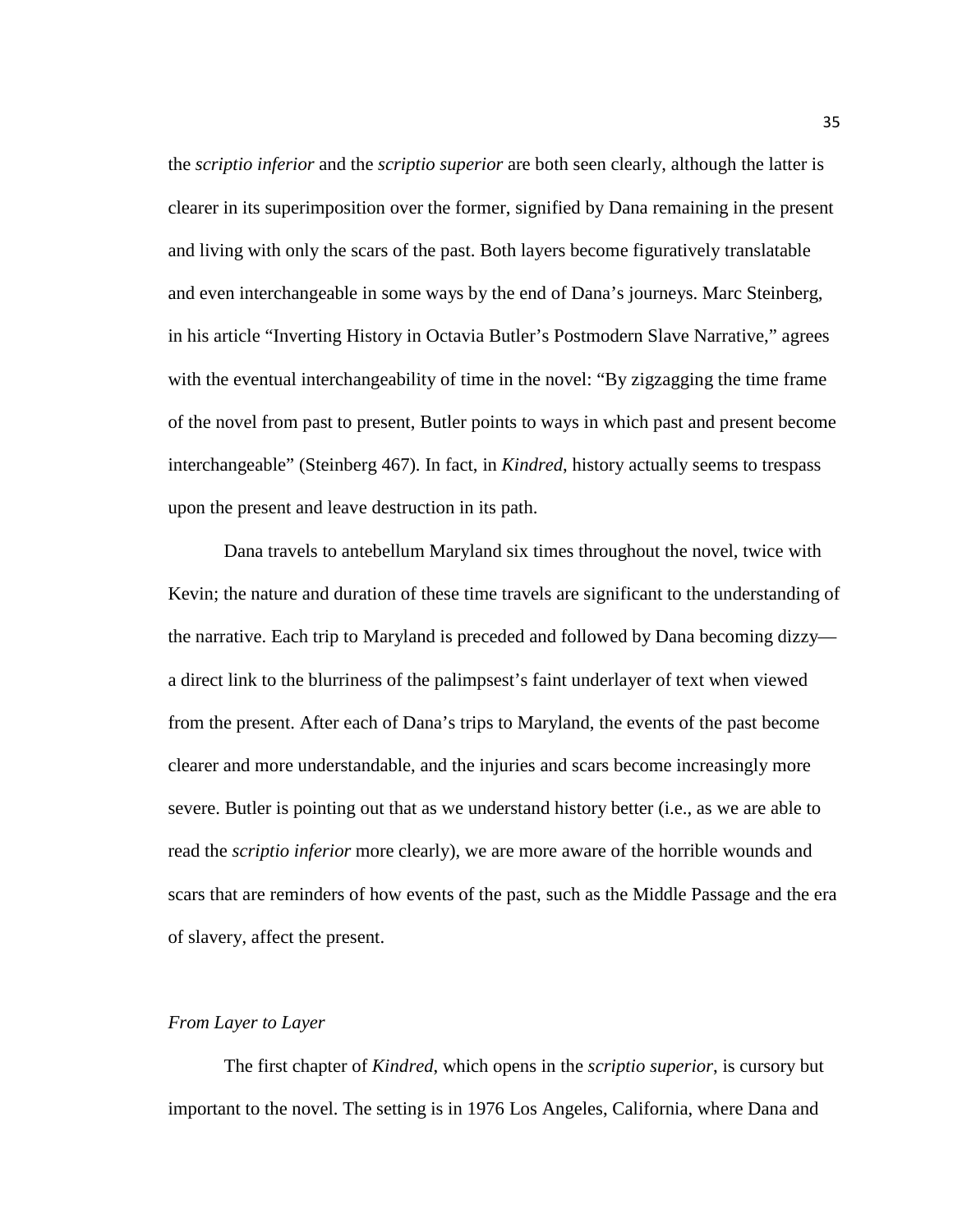her husband, Kevin, have just moved from an apartment into their own home. The present-day scene is described clearly, and the circumstances of the young couple's careers and their move seem normal and uneventful; however, it is notable that they are unpacking a large number of books, both fiction and nonfiction, which they are displaying separately in large bookcases. The scene with the books serves as a forecast that *Kindred* will include two layers: the fantastical (the fiction books) and the historical (the nonfiction books). It also forecasts what the reader will eventually see as a striking juxtaposition of two distinct layers of time: a literate present and an essentially illiterate past characterized by slaves who are forbidden to learn how to read or write. In her article "Power and Repetition: Philosophies of (Literary) History in Octavia E. Butler's *Kindred*," Christine Levecq points out that "Dana and Kevin are portrayed as characters who are intimately associated with texts" (528). Both of them are career writers and well read. Levecq adds, "This strong connection with writing enhances the contrast between a present informed by literacy and a past deficient in it" (528).

In the first chapter, as Dana bends down to push another box of books toward Kevin, noticeably nonfiction books, she becomes dizzy, holds on to a bookcase, and falls to her knees. Butler emphasizes that Dana loses her focus and everything becomes blurry before "the house, the books, everything vanished" (Butler 13). Dana's blurriness in this scene can easily be compared to the unclear *scriptio inferior* of a palimpsest, and her subsequent immediate transport into the past clearly correlates with the palimpsest and its underlying revelations of historical information and events. Where Dana is going will fulfill the same purpose as the *scriptio inferior*; she will see historical events with new understanding and modern application.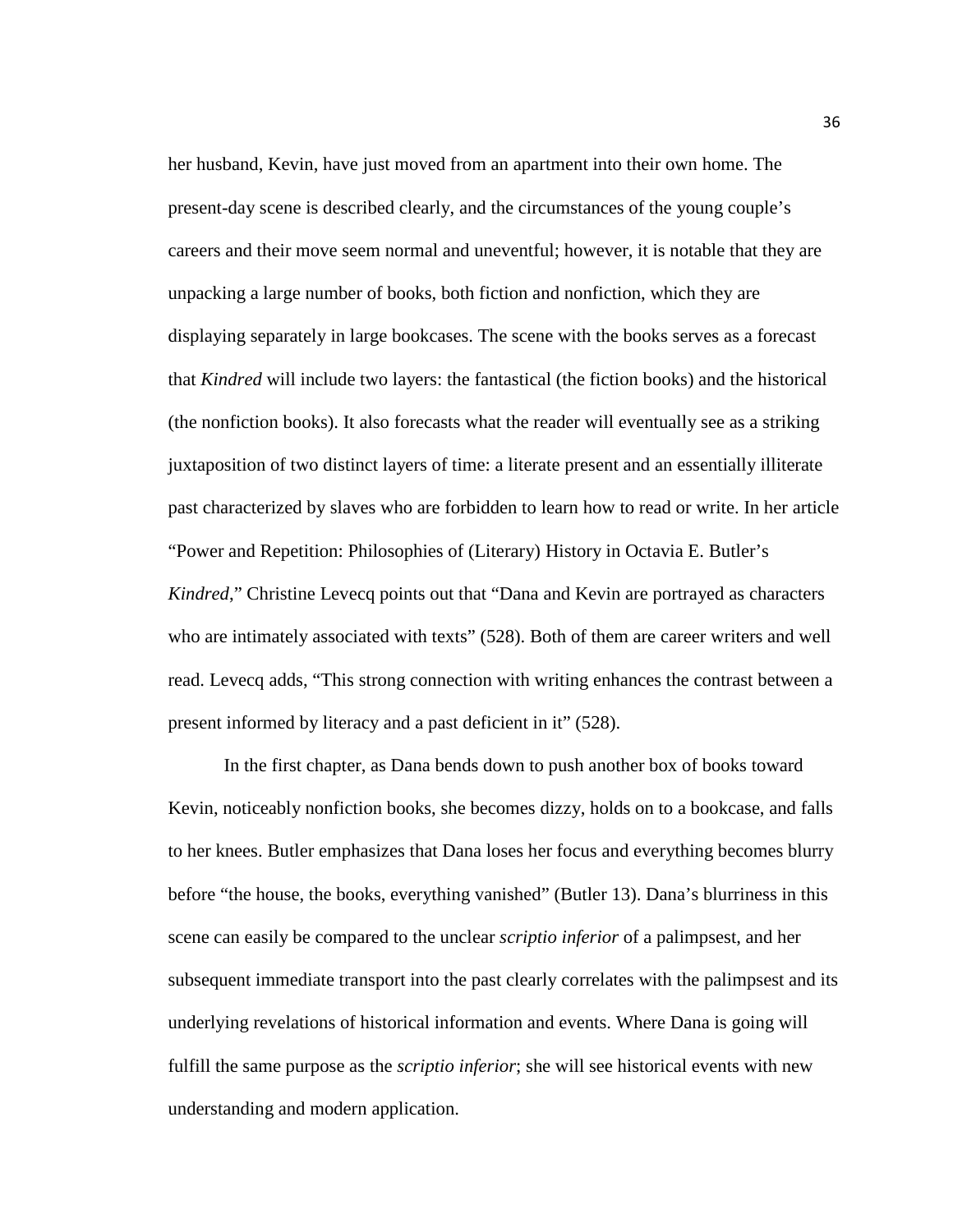The reader's first glimpse at the *scriptio inferior*, Dana's first visit to Maryland, is brief, several minutes in the past but only a few seconds in the present. When Dana returns to her Los Angeles home, Kevin finds her in a different place in the room than where she was when she left. She is "wet and muddy, but intact" (Butler 14); she has an ache in her back and shoulders and remembers saving a young boy named Rufus from drowning in a river by giving him mouth-to-mouth resuscitation while his mother watches in amazement at the lifesaving technique that is unheard of at the time. Dana remembers small details and tells Kevin, "I even recalled things that I hadn't realized I'd noticed"—the pine trees, the long deadly gun pointed at her face, and Rufus' mother's clothing and accent.

Dana is also afraid and comments, "I'm pulling away from it because it scares me so. But it was real" (Butler 17). Kevin encourages her to pull away and tells her, "Let go of it" (Butler 17). Dana and Kevin's responses are typical of many people's reactions when they discover the dark aspects of history. They do not easily accept the realities of distressing pieces of the past and prefer to pull away from them and release them. Dana finds that the memories of her short encounter in antebellum Maryland do not go away. "They stayed with me," she says, "shadowy and threatening. They made their own limbo and held me in it" (Butler 18). The shadowy events of the past that people pull away from are truly the faint, blurry *scriptio inferior* of the metaphorical palimpsest. The limbo is the space between the two layers of the palimpsest, distanced in time but never separable.

Later, on the same day as her first visit, Dana again experiences a fuzziness and says, "[T]he kitchen began to blur around me" (Butler 19). The light seems to dim, Dana feels a sick dizziness, and she is immediately transported back to Maryland for her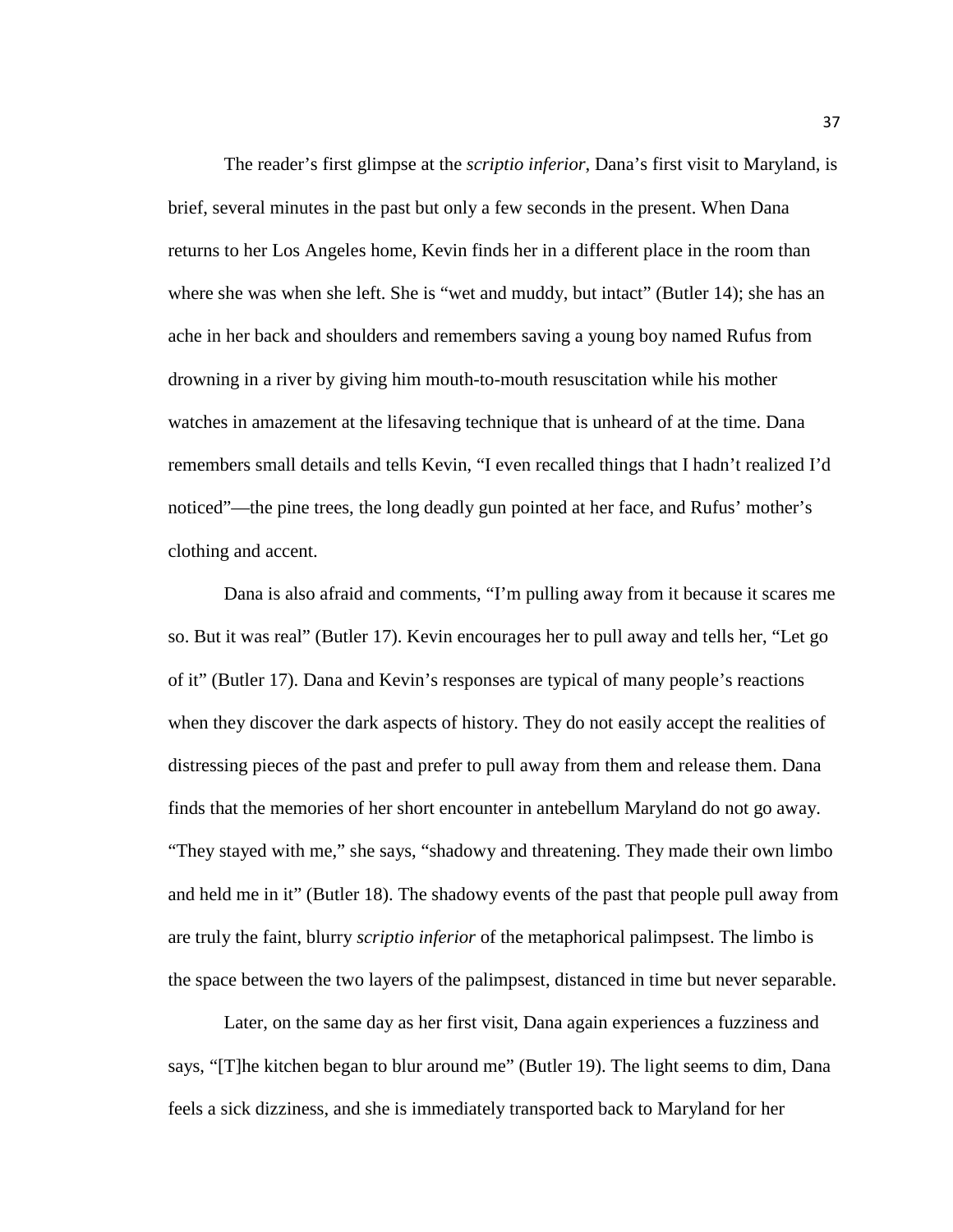second encounter with history. Although her second time travel takes place on the same day in 1976, Rufus is now three or four years older than when Dana arrived in Maryland the first time. Dana saves him from a fire in his room and then realizes she has not been immediately transported home. As she gazes at the room, she becomes aware that she is not dizzy there and says that the "room remained unblurred, undeniably real" (Butler 20). When Dana is in the past, she sees it clearly; in the present, history is hazy.

Time is conflated in the novel; Dana travels into the past twice in one day, but in history, the visits are years apart. Rufus can also see into the future, either seeing or hearing Dana in her 20th century home before he beckons her to help him when he is in extreme danger. When Rufus is five years old, he sees Dana in her room before he steps into the hole in the bottom of the river and nearly drowns. He tells her later, "I was walking in the water and there was a hole. I fell, and then I couldn't find the bottom any more. I saw you inside a room. I could see part of the room, and there were books all around—more than in Daddy's library" (Butler 22). Butler seems to be saying that the past and the present are inextricably connected, in both directions.

When Dana arrives on her second time travel, Rufus is passively watching the draperies in his bedroom that he has set on fire. Dana again saves his life by pulling the draperies down, smothering the flames, and throwing them out the window. She saves the boy's life for the second time, and interestingly, she "didn't feel dizzy. The room remained unblurred, undeniably real" (Butler 20). Dana does not immediately return home to Los Angeles as she did on her first journey. Instead, she remains in Maryland longer, possibly an indication that she is now able to handle more of her past. Rufus tells her that his last name is Weylin, and the name evokes a memory. Dana begins to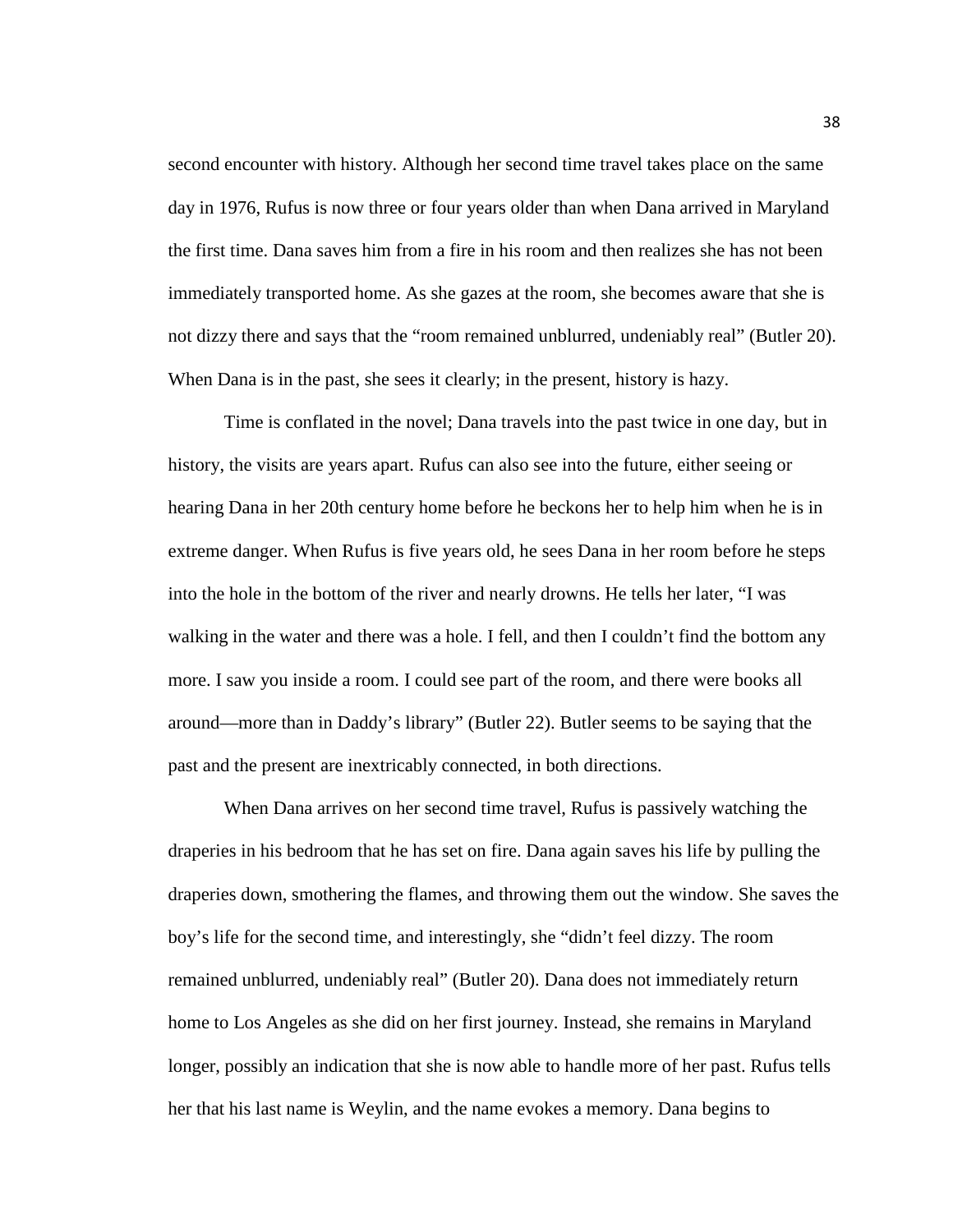remember details of her heritage, things she has seen in a large family Bible in her uncle's possession. She comments, "The memory was coming back to me in fragments" (Butler 28). She remembers names written in the family Bible, a distant grandmother's name—Hagar Weylin—born in 1831. Hagar's parents are listed as Rufus Weylin and Alice Greenwood, a free black woman. Now for the first time, Dana realizes that one of her ancestors, Rufus Weylin, is white, the son of a white slave owner; he is the young boy whose life she feels compelled to save.

Dana's black ancestor, Alice Greenwood, is living and working on the Weylin plantation, although she is a free woman. Dana now recognizes the link between Alice and Rufus and rationalizes saving the son of a white slave owner:

> After all … after all, what would have happened to me, to my mother's family, if I hadn't saved him? Was that why I was here? Not only to insure the survival of one accident-prone small boy, but to insure my family's survival, my own birth. … No matter what I did, he would have to survive to father Hagar, or I could not exist. That made sense." (Butler 29)

The reader now learns that Dana is in antebellum Maryland to guarantee her own existence, which would not happen for well over a century. At first, Dana wonders how Rufus and Alice will become her ancestors: "Alice Greenwood," she says. "How would she marry this boy? Or would it be marriage? And why hadn't someone in my family mentioned that Rufus Weylin was white?" (Butler 28). "And then there was history," she says. "Rufus and Alice would get together somehow" (Butler 40). At that point, Dana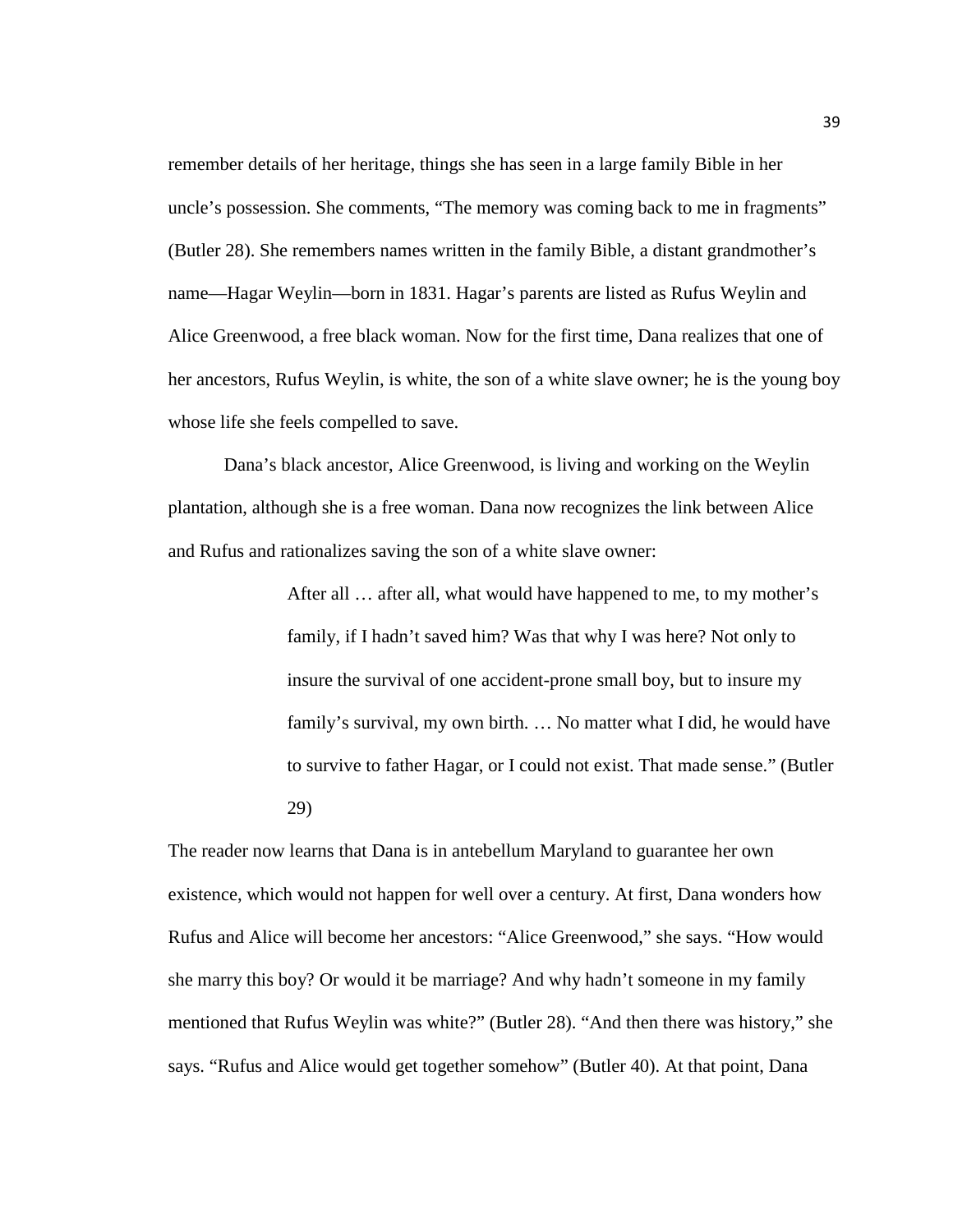begins to track the events of the history she is experiencing and connect them to her own ancestry and her modern-day life.

Before her existence can be assured, Dana experiences firsthand the *scriptio inferior*, or life on a slave plantation. On this trip, she looks for Alice Greenwood and finds herself alone in the woods at night by a row of slave cabins, trying to avoid white men looking for runaway slaves. She finds Alice and her parents and discovers that she bears a strong resemblance to Alice. She describes Alice as "fine-boned, probably not as strong as she needed to be to survive in this era. But she was surviving, however painfully. Maybe she would help me learn how" (Butler 38). This strong allusion to learning from history sets the reader up to discover valuable lessons from the *scriptio inferior*.

Dana then witnesses four white men drag Alice's father out of his home, tie him to a tree, whip him, and take him away. One of the men punches Alice's mother in the face. Once the men leave, Dana helps Alice's mother regain consciousness. But as soon as Dana leaves the cabin, she is pursued by a patrolman who beats her and tries to rape her. Dana connects these white men on horseback to the future, as the "forerunners of the Ku Klux Klan" (Butler 37). Then Dana begins to lose consciousness and falls "into a deep starless darkness" (Butler 43). When she wakes up, she is back in Los Angeles, scrambling away from Kevin's blurry face above her, and Kevin helps her understand that she is able to return to the 1970s when she believes her life is in danger. This time, Dana's injuries are more severe; she is dirty and bloody, and every part of her body hurts from being beaten. She finds out that the hours she spent in Maryland translate to two or three minutes in California. Because of her injuries, Dana now has a much clearer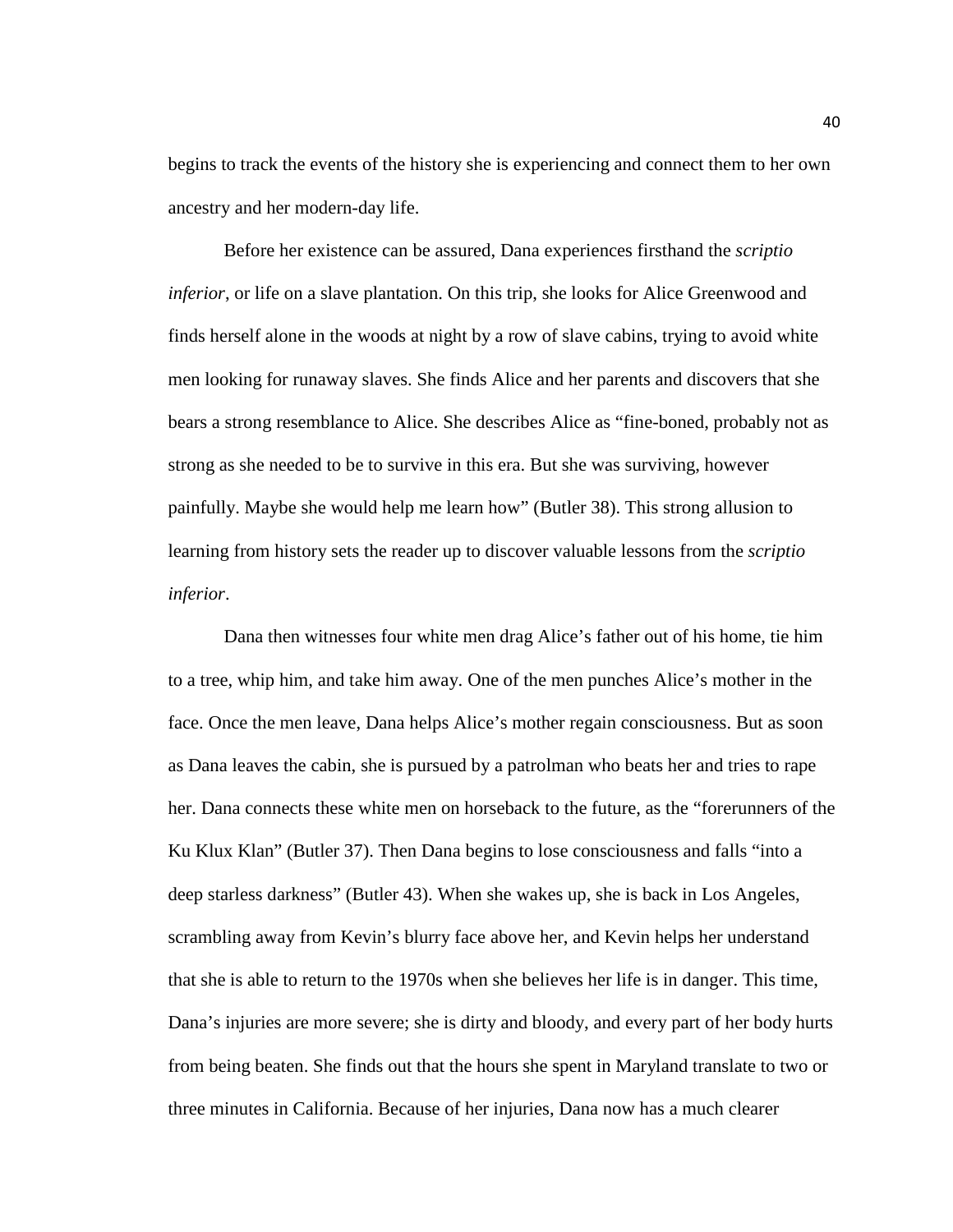understanding of the history she is experiencing: "To me, it's getting more and more believable. … I don't understand how it can be happening, but it's real. It hurts too much not to be" (Butler 46). Butler is saying essentially that experiencing the pain of history is tantamount to understanding it. On the other hand, Dana regrets knowing more and says, "I almost wish I hadn't read about it" (Butler 48). Before she goes back, she looks through her books to find out more about where she is when she is transported to Maryland.

The important aspect of Dana's journeys into the past is her increasing awareness of history. On her second journey, she not only enters the past and learns about it, but she also lives it and experiences it. She develops relationships with people and becomes increasingly involved in the slave community. The blurriness is gone when she is in the past, which, again, is the x-ray process of revealing the *scriptio inferior* of the Archimedes Palimpsest and making it interpretable. When the Archimedes Palimpsest was first discovered in 1906, very little of the *scriptio inferior* was readable. But the time that lapsed between 1906 and 1998 when the book was found again is significant. In the more than 92-year interval, better modern technology made it possible to decipher more of the Archimedes text. Likewise, in *Kindred*, the Maryland plantation in the *scriptio inferior* setting has more clarity, even as early as her second visit, because Dana is more connected to the people and the community. She is also able to interpret the events because of her contemporary understanding and knowledge of history, especially the facts about the Civil War, which has not yet taken place on her journeys into the past.

The reader joins the protagonist in her journeys to Maryland and gets to know her ancestors and realize the significance their lives have on hers. For both Dana and the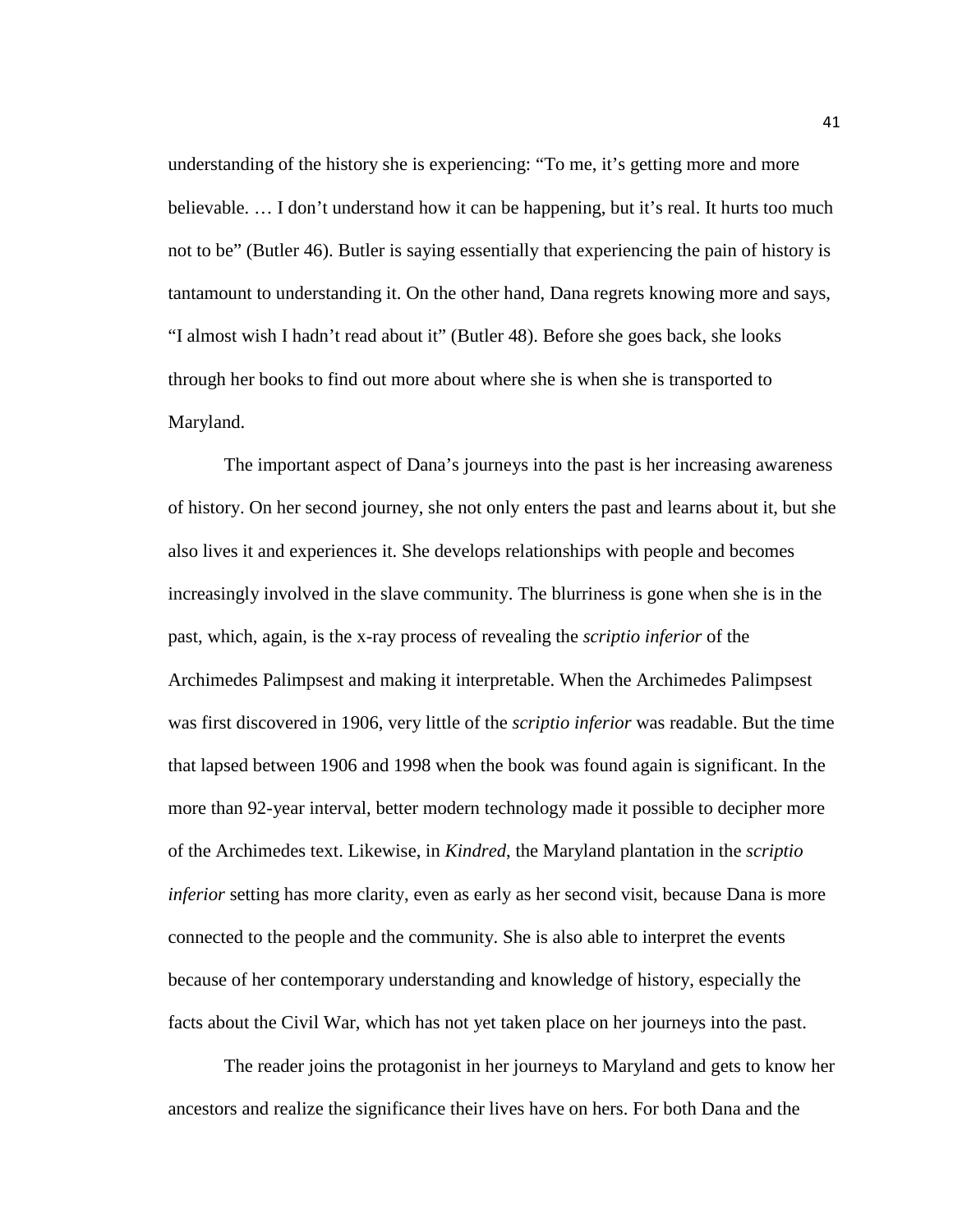reader, these slaves that live where Frederick Douglass lived become "people rather than … encrusted literary or sociological types" (Crossley 270). Crossley calls it "the recovery of historical and psychological realities" and calls *Kindred* "Butler's contribution to the literature of memory every bit as much as it is an exercise in the fantastic imagination" (270–271). Butler has mixed fact (symbolized by the nonfiction books in Dana and Kevin's home) and fantasy (symbolized by their fiction books) and given the reader a fantastical historical experience, a combination of past and present that mirrors living in the era itself.

The day after Dana returns from her second journey, she experiences a sickening dizziness before she is transported a third time to Maryland. This time, Kevin comes with her since he is holding her when she becomes dizzy. Rufus, who is now about twelve years old, has broken his leg, and the three—Rufus, Dana, and Kevin—are able to carry on a conversation about history past, present, and future. On this trip, Dana and Kevin encounter more details of slavery in action; they pass a wheat field where mostly male slaves are swinging scythes and female slaves are following them as they tie the wheat into bundles. Dana learns that as a black woman with an independent spirit, she does not fit into 19th-century culture nor is she a likely caretaker or rescuer for Rufus: "I was the worst possible guardian for him—a black to watch over him in a society that considered blacks subhuman, a woman to watch over him in a society that considered women perennial children" (Butler 68). Butler is thus making a statement about the changes in the status of black women throughout the century or more that divides these two layers of history in *Kindred*.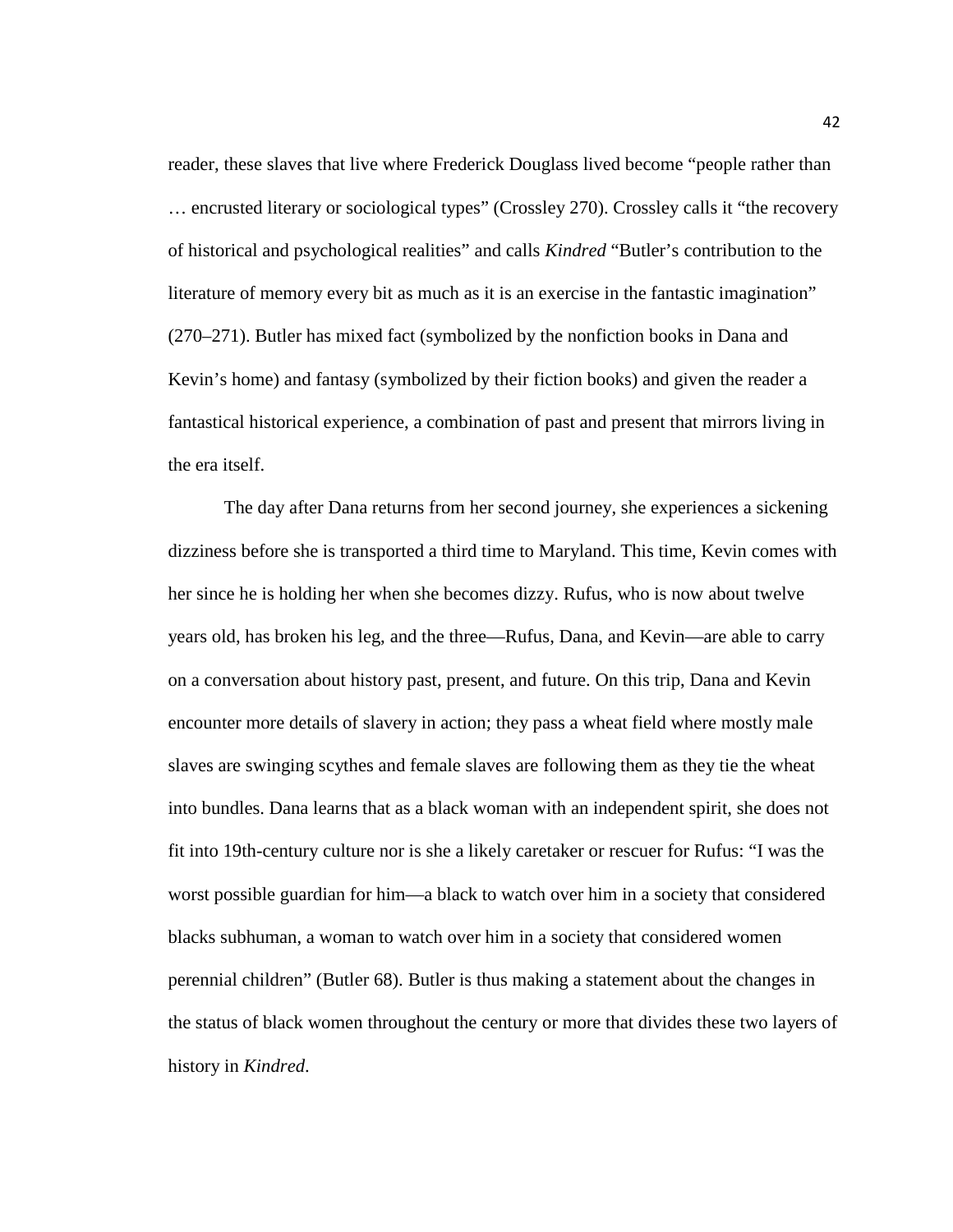On this third journey, Dana learns firsthand what it is like to live like a slave, while Kevin claims he is a writer from New York City and receives special treatment because he is white. In her nearly two-month stay, Dana learns about slavery and how to properly act the part of a slave in order to survive. She lives by advice she once heard one slave give to another: "Don't argue with white folks, … Don't tell them 'no.' Don't let them see you mad. Just say 'yes, sir.' Then go 'head and do what you want to do. Might have to take a whippin' for it later on, but if you want it bad enough, the whippin' won't matter much" (Butler 96). Dana learns how to clean and pluck a chicken and prepare biscuits and bread dough, and she learns what it is like to be abused by white masters. Dana discovers that slave traders buy slaves, many of them the children of the slaves on the plantation, and take them to Georgia, Louisiana, or Mississippi, the deeper South where they are worth more money. Slavery becomes even more personal for Dana when she faces the possibility of being purchased by Tom Weylin. All her encounters now go far beyond just observing history; she is experiencing it personally.

As Dana discovers the ugly realities of slavery, she also realizes how easily she and Kevin are accepting slavery as commonplace. Kevin, who is on the plantation but not experiencing life as a slave, tends to put on blinders to what is going on around him. He does not minimize slavery, but he also does not see plantation life as all that bad. Dana has firsthand experience as a slave, but even so, she finds herself beginning to accept slavery. She shares her thoughts with the reader: "Time passed. Kevin and I became more a part of the household, familiar, accepted, accepting. That disturbed me too when I thought about it. How easily we seemed to acclimatize. … it seemed as though we should have had a harder time adjusting to this particular segment of history—adjusting to our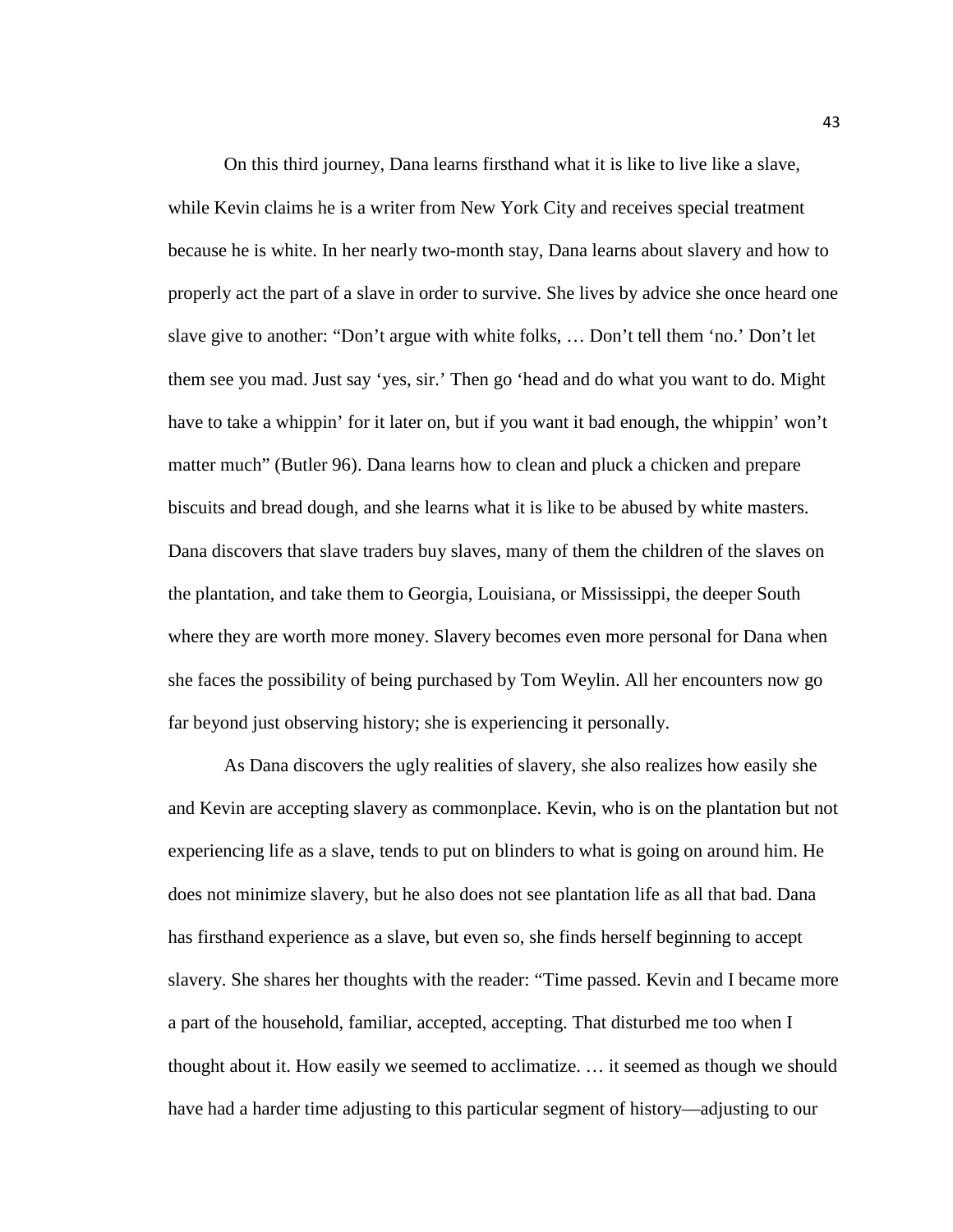places in the household of a slaveholder" (Butler 97). Readers are reminded how easy it is to overlook injustice and suffering and deny the evil that exists in the world.

The reader is also reminded that things we take for granted in contemporary society, such as reading, were once forbidden. Dana finds out that educated slaves are illegal in the South; slave owners believe that a slave who can read is a dangerous thing. Secretly, Dana teaches the slave Nigel how to read, and he, in turn, teaches others. When the plantation owner catches Dana with an old speller, he drags her out of the cookhouse and whips her repeatedly across her back. With her mouth full of dirt and blood, she hears Tom Weylin curse her and lecture her about reading as he beats her. Dana vomits, sees a blurry image of Kevin running, and then passes out. Here, Butler inserts a sort of dream interval in which Dana remembers details about her mother and about her marriage to Kevin in Las Vegas years ago. It is as though Butler knows that Dana and the reader need some relief from history, from the horrors of slavery. When Dana wakes up in the present in Los Angeles, she is alone; Kevin is still in 1819. Dana bears alone the wounds and excruciating pain of her whipping and recalls old photographs she once saw in history books of slaves' horribly scarred backs. Again, the *scriptio inferior* and the *scriptio superior* are clearly linked in her memory and in her experiences. Dana reads books about slavery—fiction and nonfiction—and the reader is reminded once again that in this novel, fact is mixed with fantasy.

## *Journey from "Bi-ness" to "One-ness"*

It is worth noting that as Dana's visits to the 19th century become longer, she understands history more and is able to better connect the past with the present. In her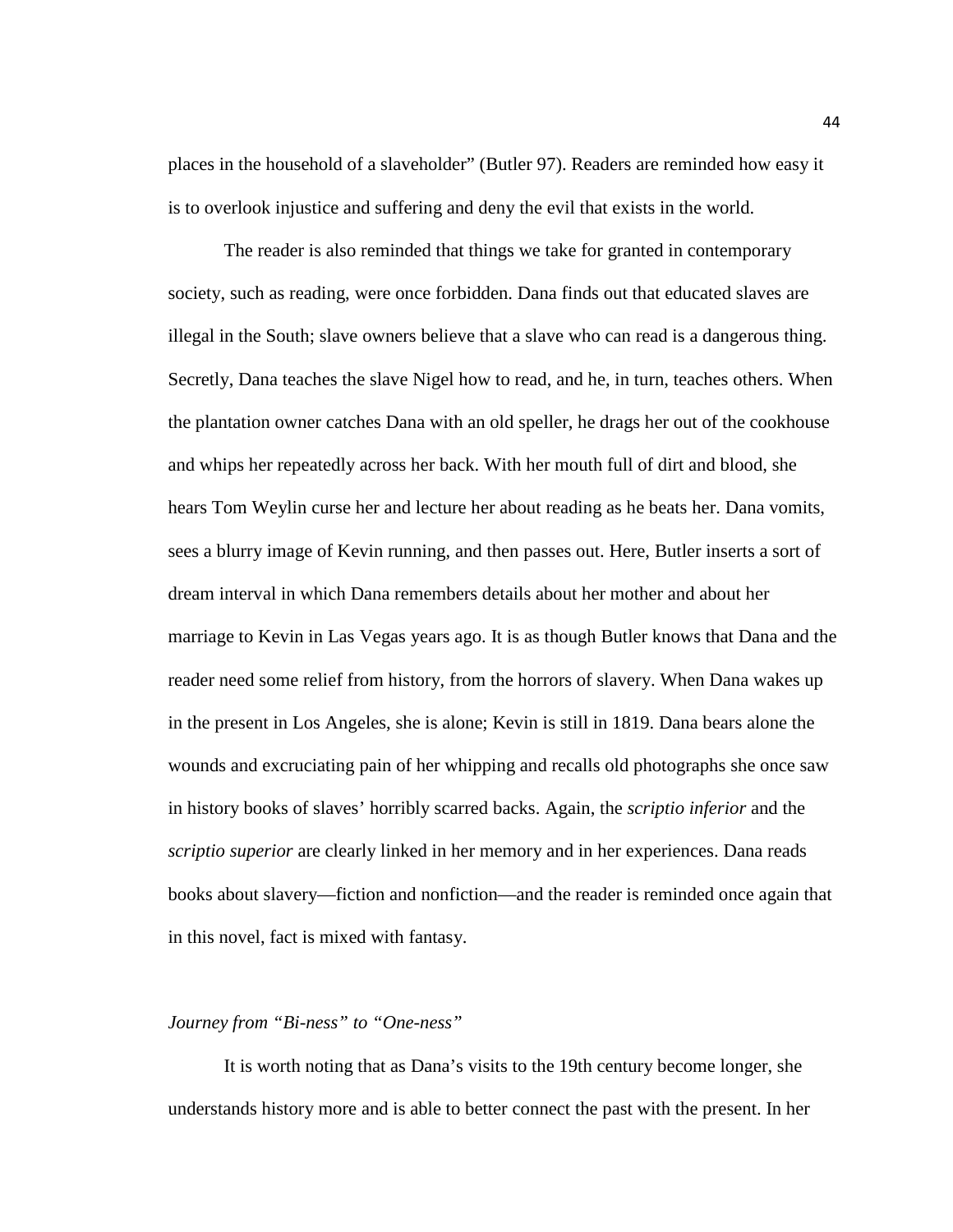fourth, fifth, and sixth trips to Maryland, Dana finds herself mentally and emotionally experiencing the past and present more equally. She becomes a part of both eras, and the time gap that once distanced her from her past now closes up. The novel moves from two distinct layers of history—a sort of "bi-ness"—to one layer—a "one-ness" characterized by an inseparable union of history with the present. It is in these final three journeys that the two layers of time, the 1800s and the 1970s, are less separate entities. Here, *Kindred* deviates somewhat from the metaphor of the palimpsest because the two layers of the novel are related and eventually merge, whereas the Archimedes text and the common book of prayers are not associated with each other and remain separate texts with their own implications.

As Dana understands history and applies it to her life, the distance between history and the present diminishes, and Dana can see history's personal and social significance. Sarah Wood comments in her article on the two layers in *Kindred*—the past and the present—becoming one and thus interrelated:

> The inclusion of these two narrative strands collapses the historical distance between the two moments in time. This allows the reader to view them not as distinct and compartmentalized segments of history, but rather highlights their interrelated qualities and, therefore, demonstrates how the legacy of slavery lives on in contemporary American society. … Its aim is to tackle what Butler views as the contemporary misconceptions and stereotypes that inform America's interpretation of slavery. (86)

This collapse of historical distance between two moments in time is indicative of the novel's "one-ness" as well as how the past casts significance on the present.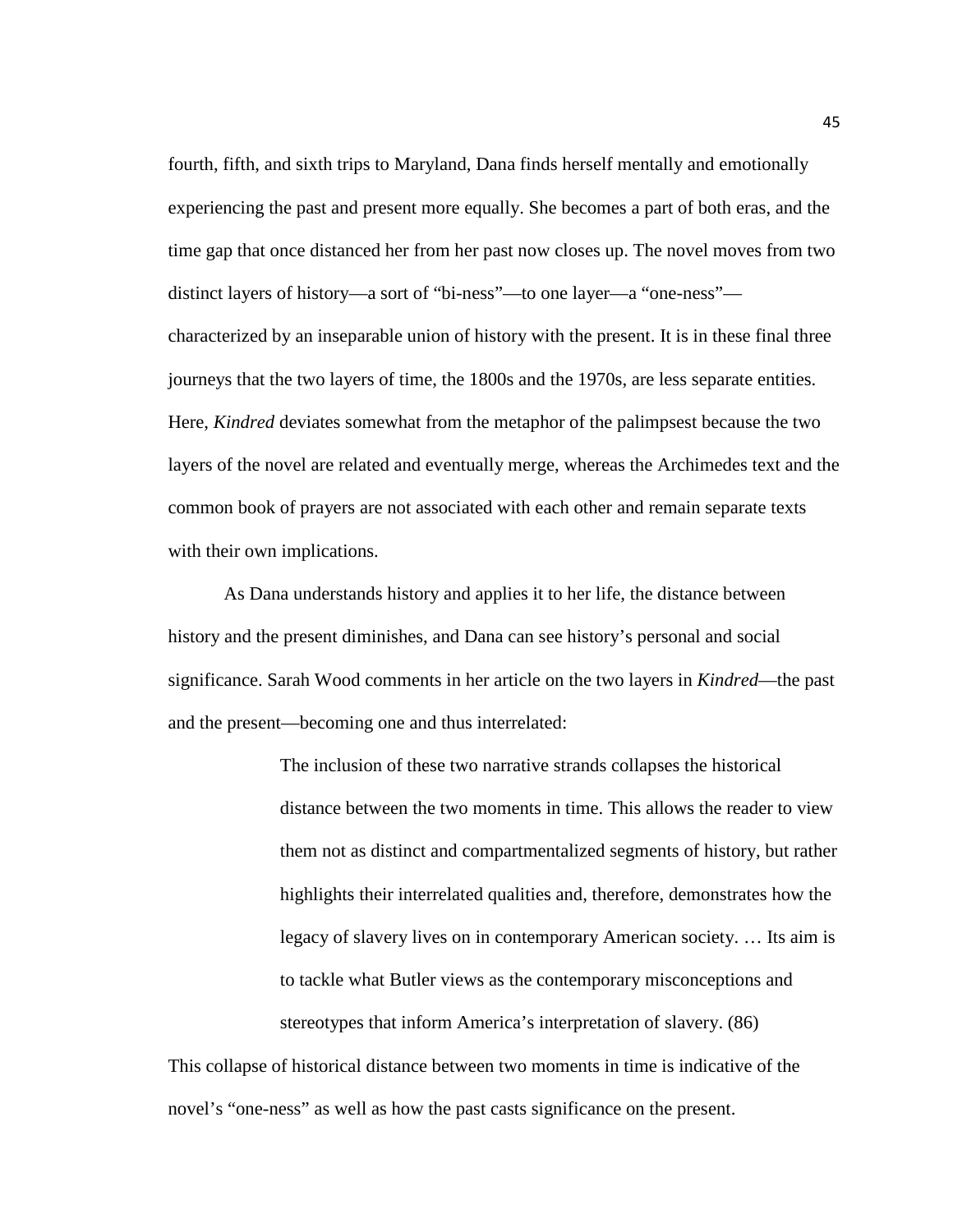On Dana's fourth journey, thirteen or fourteen years have passed since her first trip to Maryland. Rufus is now a young man, and Dana learns that Kevin has left the plantation and probably gone North. Dana again arrives in time to rescue Rufus, who has been beat up and nearly killed by Isaac, Alice Greenwood's husband. The text hints that Rufus has attempted to rape Alice, and in this way, Butler introduces the core of the novel: the horrors and routine practice of white slave owners raping black female slaves and the subsequent birth of mixed race children who are considered a plantation asset and typically used by their white fathers as slaves or sold to slave traders for a profit.

Introducing rape sets the reader up for the reason Dana is in the past: to ensure her future birth through a rape that results in the racial mixture of her ancestors as well as herself. Dana is actually a product of rape, although she is removed from it by several generations. In her article, Sarah Wood states:

> *Kindred* exposes the persistent sexual abuse to which black women were subjected during slavery. In so doing Butler comments upon the futility of interposing 20th-century values onto the context of 19th-century slavery. When Dana suggests to Alice that she is able to refuse Rufus's sexual advances because it is 'her body', Alice desperately, but accurately, responds that it is 'Not mine … not mine, his. He paid for it, didn't he?' … In the reality of plantation life Alice has no control over her body; it becomes the possession of her white owner, and her sexuality is at his disposal. (92)

Marriage between a white man and a black woman was taboo in the South, but white men were permitted to sexually abuse a black female slave, even if it resulted in children. In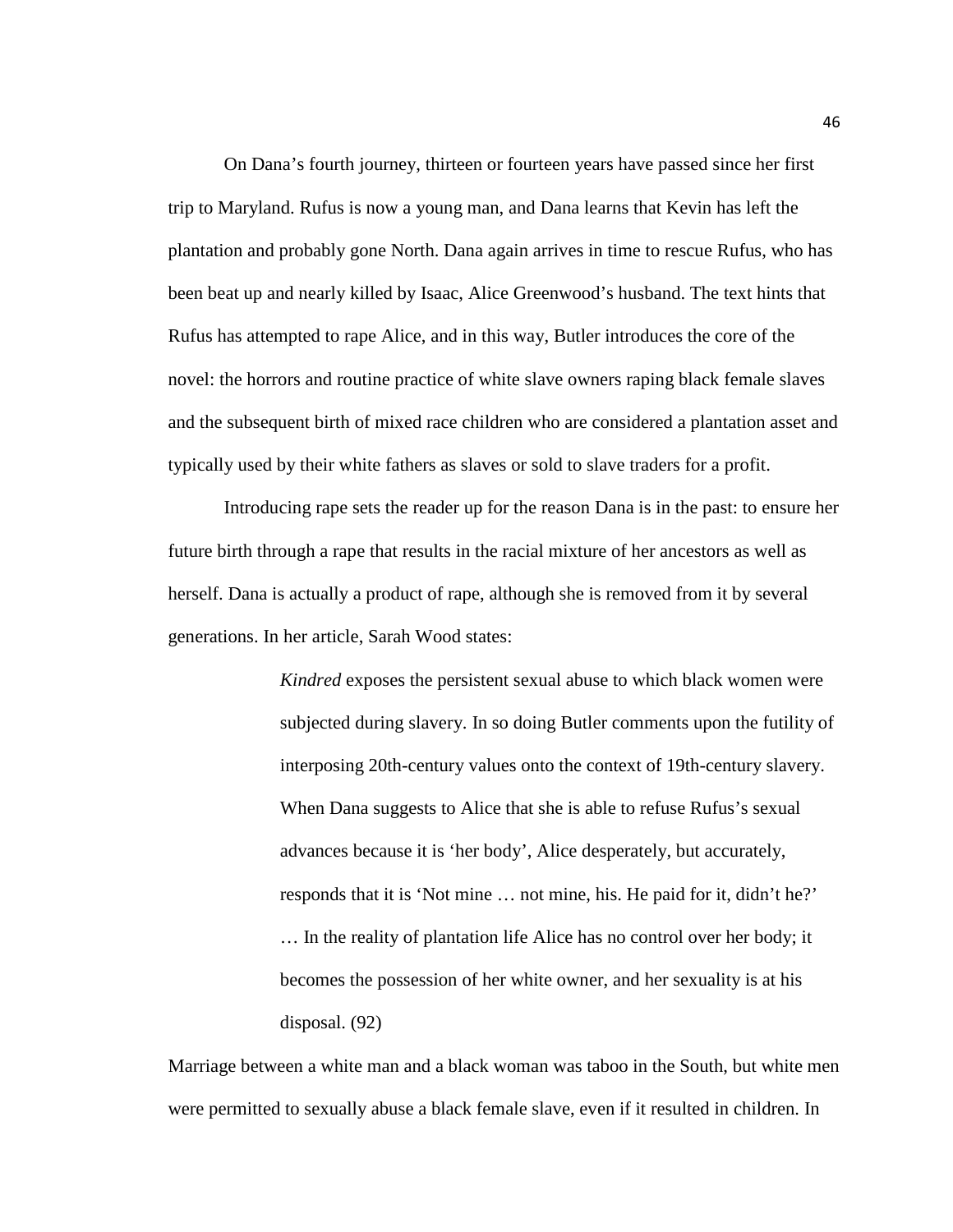fact, white slave owners considered those children valuable plantation assets, since they could be sold at slave auctions. The reader is reminded that this marriage taboo carried over into the 20th century. When Kevin and Dana decided to get married, both of their families object because Dana is black and Kevin is white. Dana's favorite uncle is quite unhappy with her decision, and Kevin's sister says she will not allow Kevin and Dana to enter her home if they marry.

On this fourth trip to Maryland, Dana brings with her a bag full of items she may need, including a knife she had brought on her previous trip but not used. An unusual and interesting item in Dana's bag is a history book, and before long, Rufus becomes interested in it. Butler uses this book to cleverly present time from two perspectives: as prophetic of the future as seen from Rufus' perspective, and as a look back on the history of the 1800s as seen from Dana's 20th-century viewpoint. The book—prophecy for Rufus, history for Dana—serves as a valuable connector of the two layers of time in *Kindred*. It is also interesting that for the first time in the novel, Butler uses real historical names, such as Sojourner Truth, Frederick Douglass, Harriet Tubman, Nat Turner, and J.D.B. DeBow, an advocate of slavery. But after Dana tells Rufus about these people and what they will accomplish, Rufus forces her to burn the book. She tears it up and throws it onto the hot coals, but her thoughts go to the book burnings in Nazi Germany in the early 1930s. She connects the antebellum South to "repressive societies [that] always seemed to understand the danger of 'wrong' ideas" (Butler 141).

During this trip, Dana witnesses worse horrors than the times before, and the reader is reminded that the past leaves deep wounds and indelible, enduring scars. Alice and her husband, Isaac, try to escape but are captured, and Alice is forcibly returned to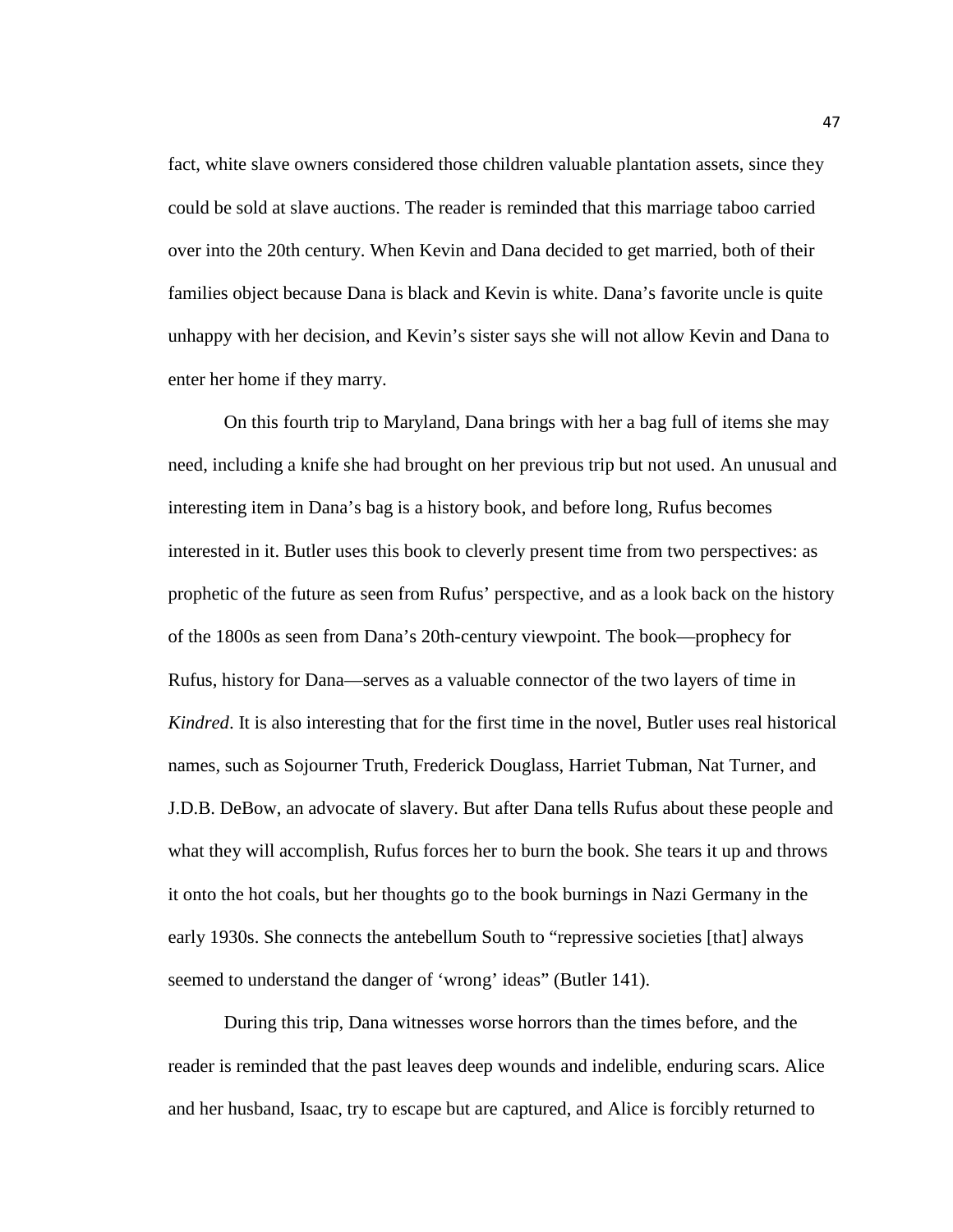the plantation and punished. After this incident, Dana tends to Alice's wounds from the beatings, the dog bites, and being dragged behind a horse, but Dana recognizes that the wound on Alice's leg from the dog bite will be there for the rest of Alice's life. The reader realizes that the wounds of slavery's consequences will never go away. The violence of slavery does not end there; Alice also hears that Isaac's ears have been cut off and that he has been sold to a Mississippi slave trader. Alice's punishment for trying to escape is not only the pain and scars of her injuries, but also the loss of her husband and the loss of her own freedom; she now belongs to Rufus and is no longer a free black woman. Rufus then freely uses her sexually and beats her whenever he pleases.

During her time in Maryland on this journey, Dana has written several letters to Kevin, who, she is told, has gone North. She is trying to connect with him and find a way for both of them to return home to Los Angeles. When Dana finds out that Rufus has never mailed her letters, she decides to run away. Dressed as a boy and filled with fear, she leaves in the middle of the night, only to be caught by Tom and Rufus Weylin themselves. Tom kicks her in the face, knocking out two of her teeth. Then he takes her to the barn, ties her up by her hands raised above her head, and lifts her body off the ground. He rips off her clothes and whips her relentlessly, an incident that again evokes historical events from Douglass' *Narrative* for the knowledgeable reader. Dana realizes that her education and her knowledge of what will take place in the future do her no good in these circumstances. Tom Weylin comments when Dana is captured, "Educated nigger don't mean smart nigger, do it?" (Butler 175). Dana now has to agree: "He had a point. Nothing in my education or knowledge of the future had helped me to escape. Yet in a few years an illiterate runaway named Harriet Tubman would make nineteen trips into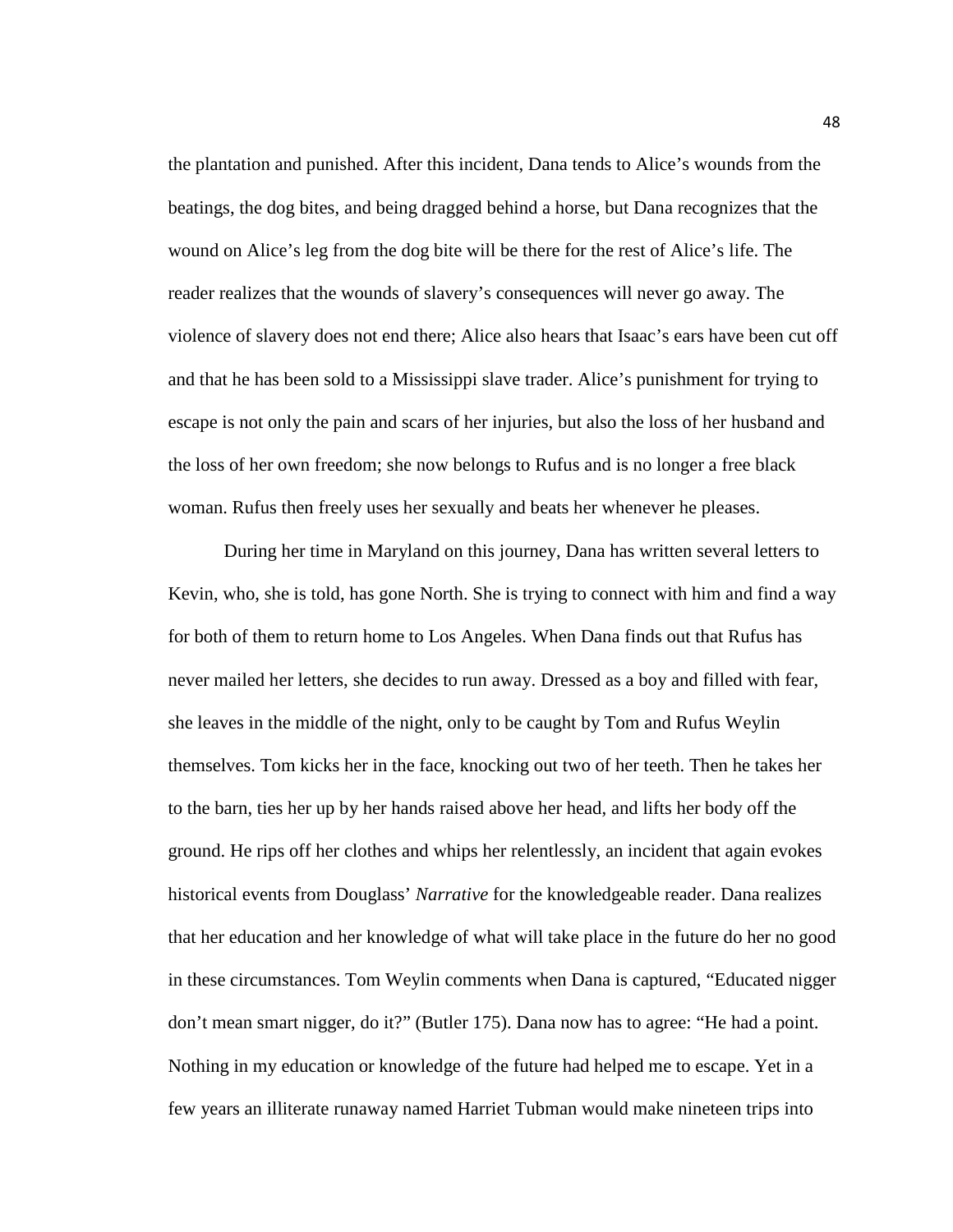this country and lead three hundred fugitives to freedom. What had I done wrong?" (Butler 177).

Dana now recognizes that she has experienced so much of slavery that her senses are beginning to dull, a reminder to readers that their sensitivities toward the abuses of slavery dull through time. Dana ponders her feelings, "I felt sweat on my face mingling with silent tears of frustration and anger. My back had already begun to ache dully, and I felt dully ashamed. Slavery was a long slow process of dulling" (Butler 182). Rufus feels badly about Dana's beating but justifies his father's actions. He does try to recompense for Dana's horrific experience, however, and convinces his father to send for Kevin, whom she has not seen in five years. When Kevin arrives on horseback, Dana barely recognizes him with his gray beard, and Kevin hesitates before he realizes it is Dana. Kevin had grown a beard to disguise himself from the mob that was after him for helping slaves escape. The lack of recognition on both of their parts is a reminder that both of them have changed but from very different experiences. For both of them, time is diminishing the initial shock of slavery, and they find their senses, emotions, and hopes becoming numb. Dana recognizes, as she did on her third journey, that Kevin is getting comfortable in his role as a free white man in an antebellum era. This systematic dulling and comfortableness makes the reader wonder how much dulling and complacency took place over the next 100 or so years, and what time would do to the attitudes and mindsets of the generations that followed the era of slavery.

Dana realizes that she must get out of Maryland and is afraid that may not be possible. "I already know all I ever want to find out about being a slave," she tells Kevin. "I'd rather be shot than go back in there" (Butler 187). But as Dana starts to mount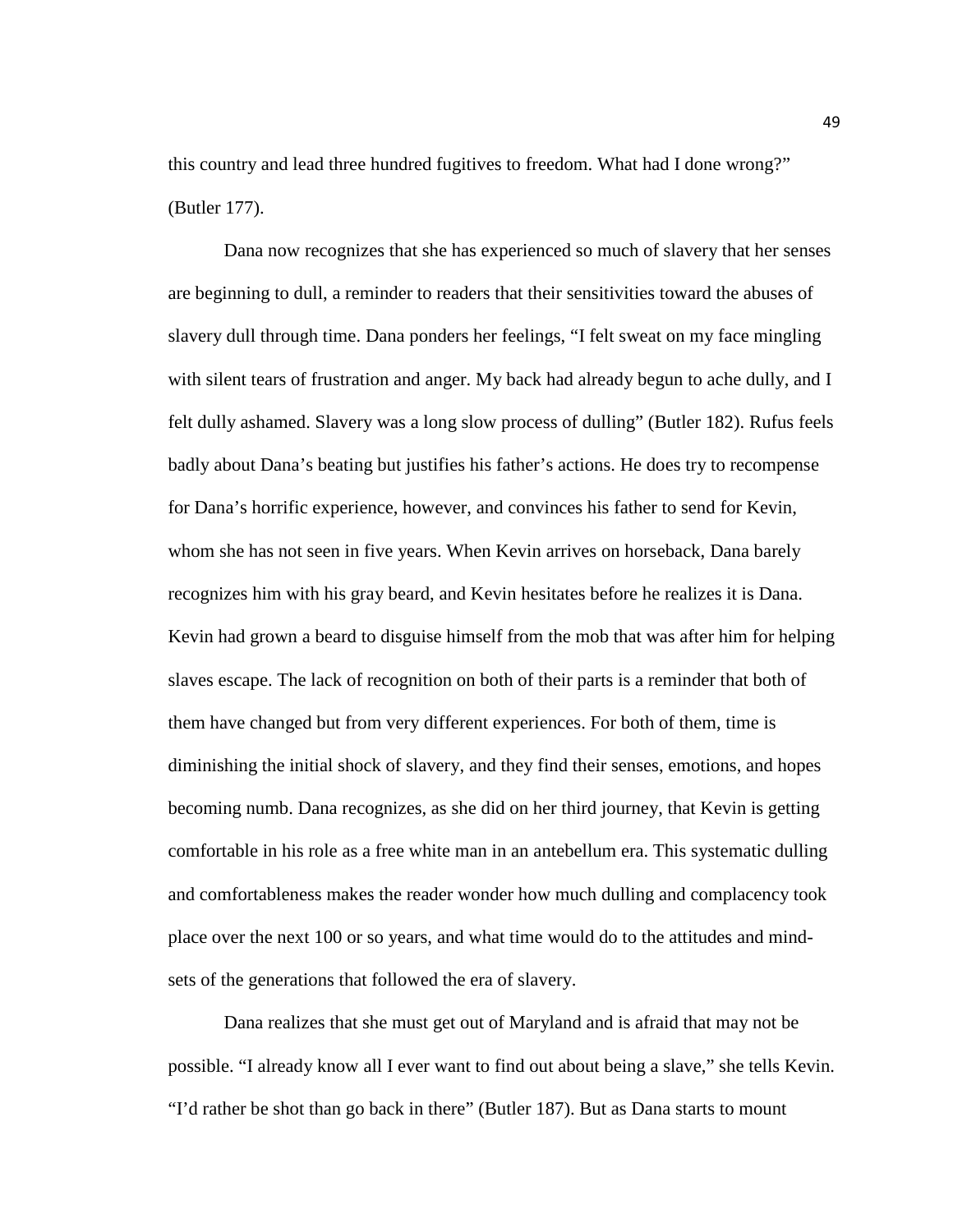Kevin's horse, Rufus refuses to let her leave and pulls out his gun to shoot her. Dana dives to the ground, sees the gun inches from her head, and then "everything was distorted, blurred," a recurring sign that Dana is being transported back to the present (Butler 188). Kevin falls on her back, and they are both taken to their Los Angeles apartment. In the present, Dana has been away for a few hours; Kevin has been gone eight days. Dana returns with serious injuries; Kevin returns with a slight southern accent that resembles Rufus and Tom Weylin's and a jagged scar on his forehead that "healed years ago" but is a constant reminder of his harrowing experiences (Butler 190). Butler clearly makes a social comment here on the difference between a black person's and a white person's experiences in the South. Dana barely survives and suffers egregious injuries; Kevin returns fearful and slightly scarred, but healed. He has also taken on some of the characteristics of the white slave owners. Dana clearly recalls the atrocities of slave life as she personally experienced them, and Kevin remembers the slaves he helped to escape.

So entrenched are both Dana and Kevin in slavery's history, although in different ways, and so clearly do they now see the *scriptio inferior* that they have a hard time adjusting back to the 1970s. Kevin comments, "Now, somehow, I've got to fit myself back into nineteen seventy-six. If I can" (Butler 193). The realities of slavery are so ingrained in them that they find it difficult to separate the past from the present. Thus, the "bi-ness" of the *scriptio inferior* and the *scriptio superior* has nearly disappeared, and the two layers are becoming one—the "one-ness" is emerging. Dana tells Kevin, "[Y]ou can't come back all at once any more than you can leave all at once." (Butler 194). The divide between history and the present has nearly disappeared.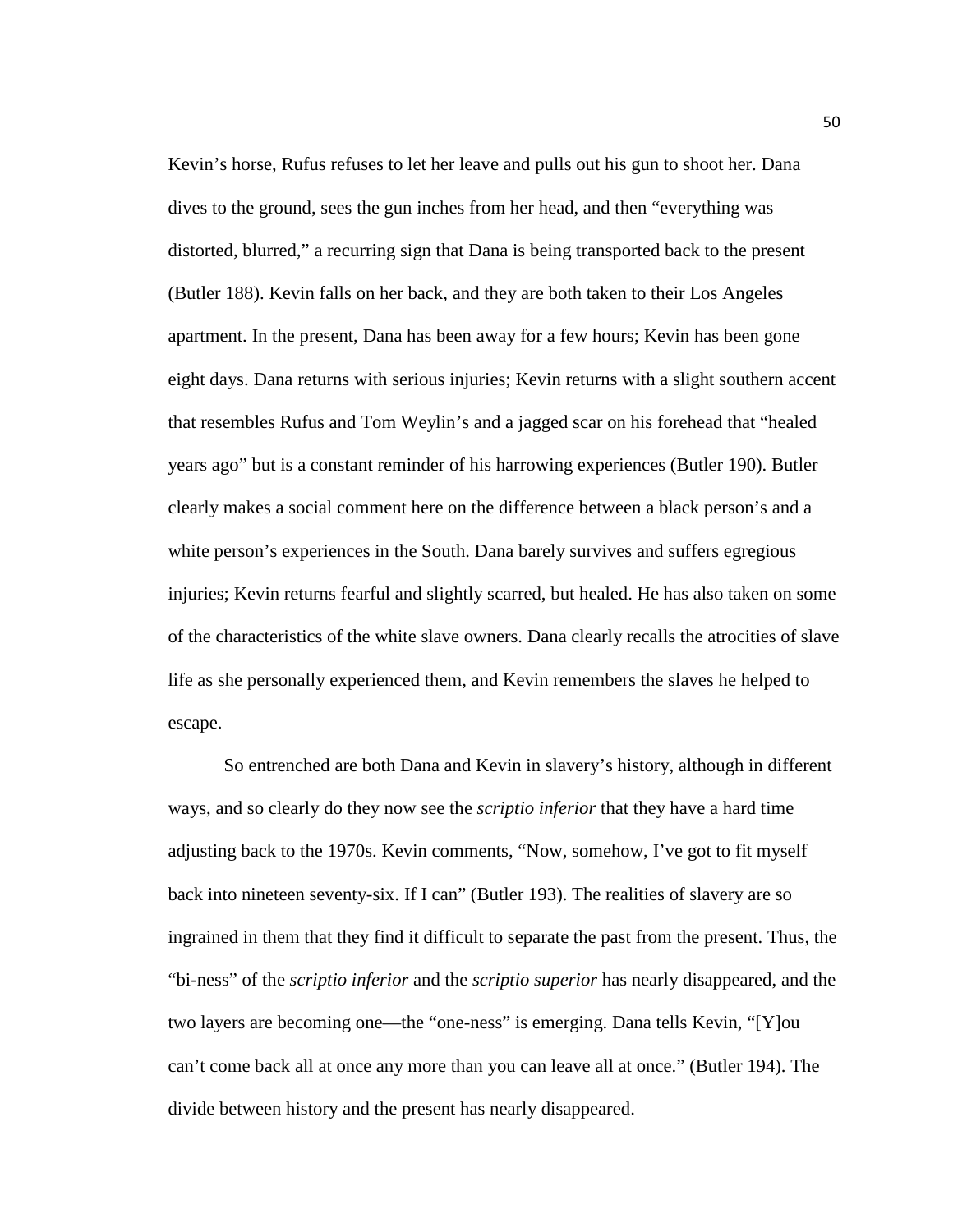Before the day is over, Dana is back in Maryland for her fifth visit. She arrives in the rain and saves Rufus from drowning in a muddy ditch in front of the Weylin mansion. Six years have passed, and Dana notices that the birth of her ancestor Hagar has not yet taken place. She also openly admits that she is "so tired of this going back and forth" (Butler 208). Tom Weylin dies on this journey, and Rufus blames Dana for not being able to save him. Her punishment is working in the fields, and Dana thus experiences another yet harsher aspect of slavery: brutal field work and inhumane punishment that goes along with it. Within minutes of arriving at the cornfield, Dana is lashed across her back and hit across her breasts. She doubles over in excruciating pain with tears running down her face but is forced to get up immediately and continue working. Eventually, she passes out between the rows of corn. She spends only half a day in the fields.

When Dana wakes up on the plantation, she is subjected to more of the terrible realities of slavery. She witnesses a coffle, a line of slaves fastened together on their way to be sold. She recalls, "A white man went by on horseback leading two dozen black men chained two by two. Chained. They wore handcuffs and iron collars with chains connecting the collars to a central chain that ran between the two lines. Behind the men walked several women roped together neck to neck. A coffle—slaves for sale" (Butler 221). Then she sees three slaves from the Weylin plantation chained to the back of the line. One of them she knows—a slave named Tess. She blames herself for saving the life of Rufus Weylin, the man responsible for selling these slaves, and feels like an advocate for slavery because she saved his life. "I was beginning to feel like a traitor," she says. "Guilty for saving him. … I guess I can see why there are those here who think I'm more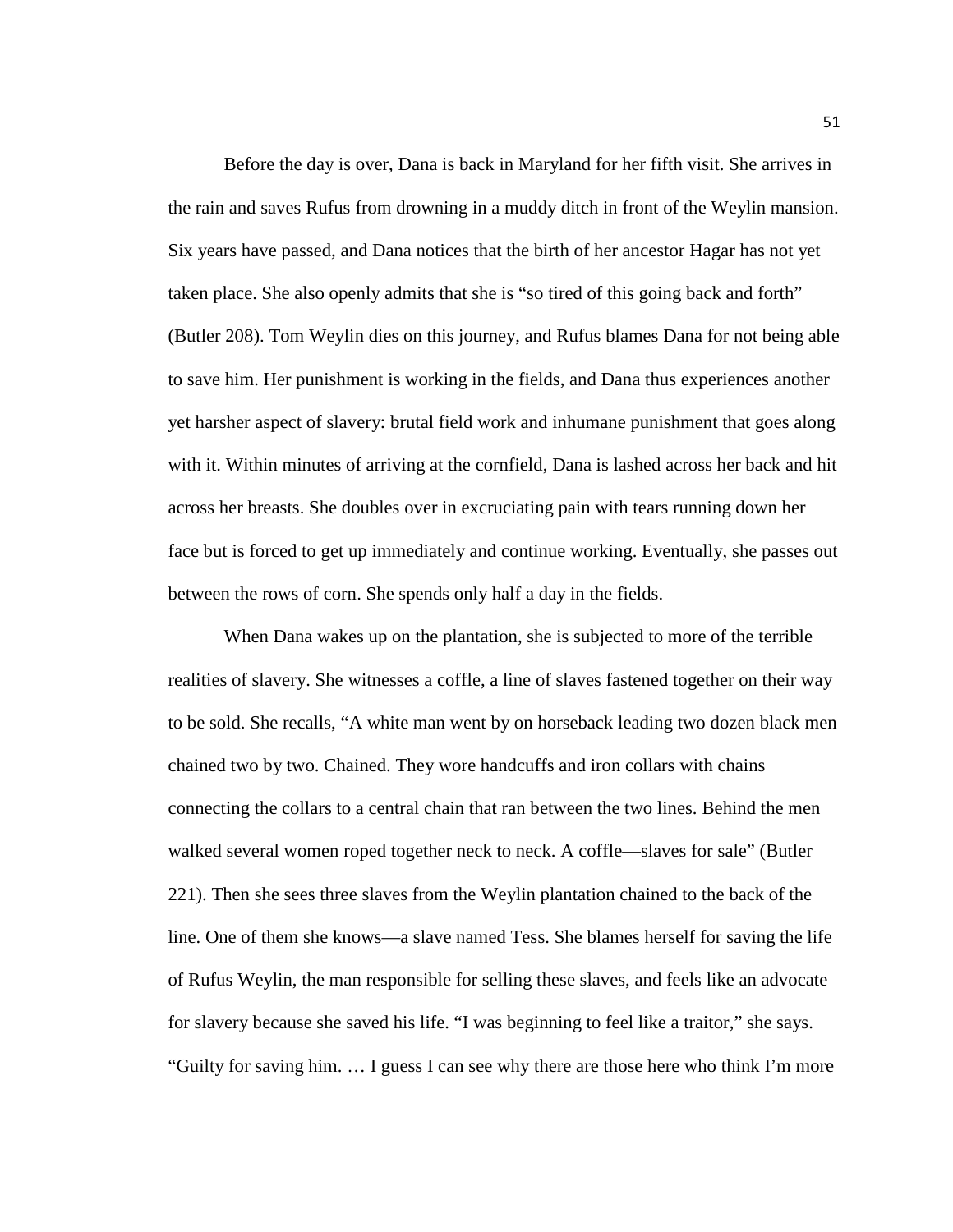white than black" (Butler 223). Here, Butler briefly touches on the issue of whiteness, or blacks who have purportedly abandoned their race for white status and privilege.

This fifth journey is clearly a turning point in the novel; it is the point at which the *scriptio inferior* and the *scriptio superior* become equally clear and nearly one text. Butler clearly points out that this journey has closed the distance between past and present. The two times have intermingled, and Dana is part of one as much as the other. The "bi-ness" of history and the present has become a "one-ness" that reminds the reader that history and the present are interconnected and inseparable. Dana reflects, "Once— God knows how long ago—I had worried that I was keeping too much distance between myself and this alien time. Now, there was no distance at all" (Butler 220). Dana is no longer merely pretending to be part of antebellum Maryland; she has become a resident of the slave South of the 1800s, and she is living in it as truly as she is living in the 1970s.

During Dana's fifth visit, Alice has her baby, the child who will be Dana's ancestor. The father of the baby girl is Rufus Weylin, something the readers of the novel know since they are privy to the information in Dana's uncle's family Bible. Alice names her Hagar—the name in the front of the Bible. Dana feels "almost free, half-free if such a thing was possible, half-way home" because she knows her task is nearly done (Butler 233). Her lineage has been preserved, and her own birth has been ensured; however, she is not a free woman. When Rufus hits Dana and a slave trader suggests he should sell her, Dana takes time travel into her own hands and cuts her own wrists so she can return to the 1970s.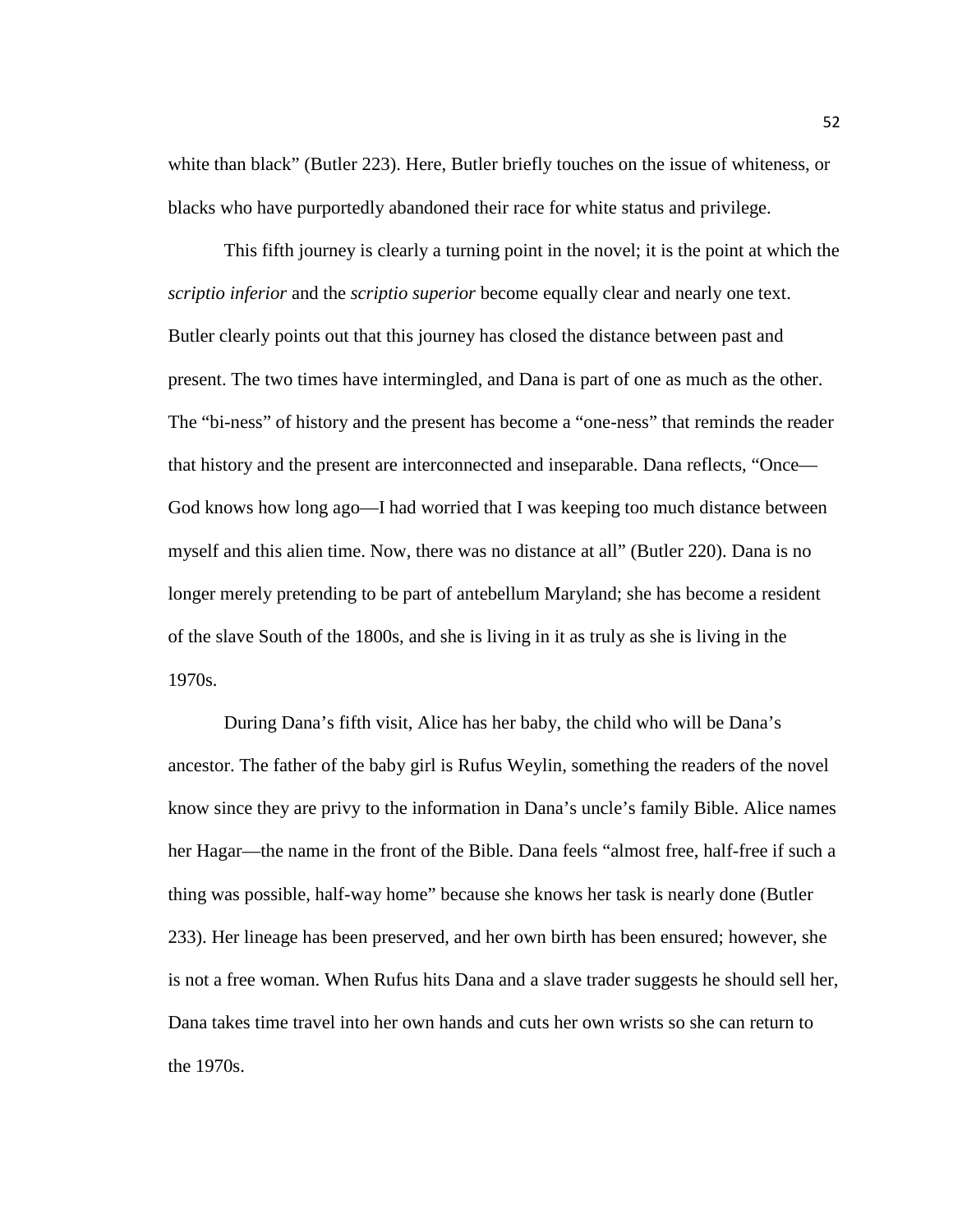Back in California, Dana realizes she has been in Maryland for eight months; about three hours have lapsed in the present. Dana is home for fifteen days before her sixth and final journey occurs, but Butler writes little in the *scriptio superior* during the interval between the two trips. She uses the text only to show that Dana does realize that history is real and not conceptual. "It's real now, isn't it," Dana says to Kevin. "We talked about it before—God knows how long ago—but somehow, it was abstract then" (Butler 243). Now the *scriptio inferior* has been uncovered, x-rayed, experienced, and interpreted; Dana can see the past as clearly as she sees the present. In fact, it is extremely important to note that the present is different now because Dana has a new understanding of and connection to the past.

On July 4, 1976, ironically the bicentennial of the United States, Dana is transported back to Maryland for her sixth and final visit. Kevin is worried that Dana may never come back since Rufus once told Dana he would never let her leave him. Upon Dana's arrival in Maryland, on a hill of black ants, Rufus falls on top of her. Within a few minutes, Dana discovers that Alice has hanged herself in the barn because she believes Rufus has sold her two children, Joe and Hagar, to slave traders. Rufus has actually sent them to live with his aunt in Baltimore but wants to punish Alice by scaring her. In the shocking wake of Alice's death, Dana convinces Rufus to write certificates of freedom for both of Alice's children.

Dana now has some influence over Rufus. The presence of a strong black woman on the plantation presents a new twist to history. It causes a kind of confusion or altering of the past and makes an additional reference to the issue of whiteness. Rufus says, "You confuse everybody. You sound too white … you knew too many white ways, but you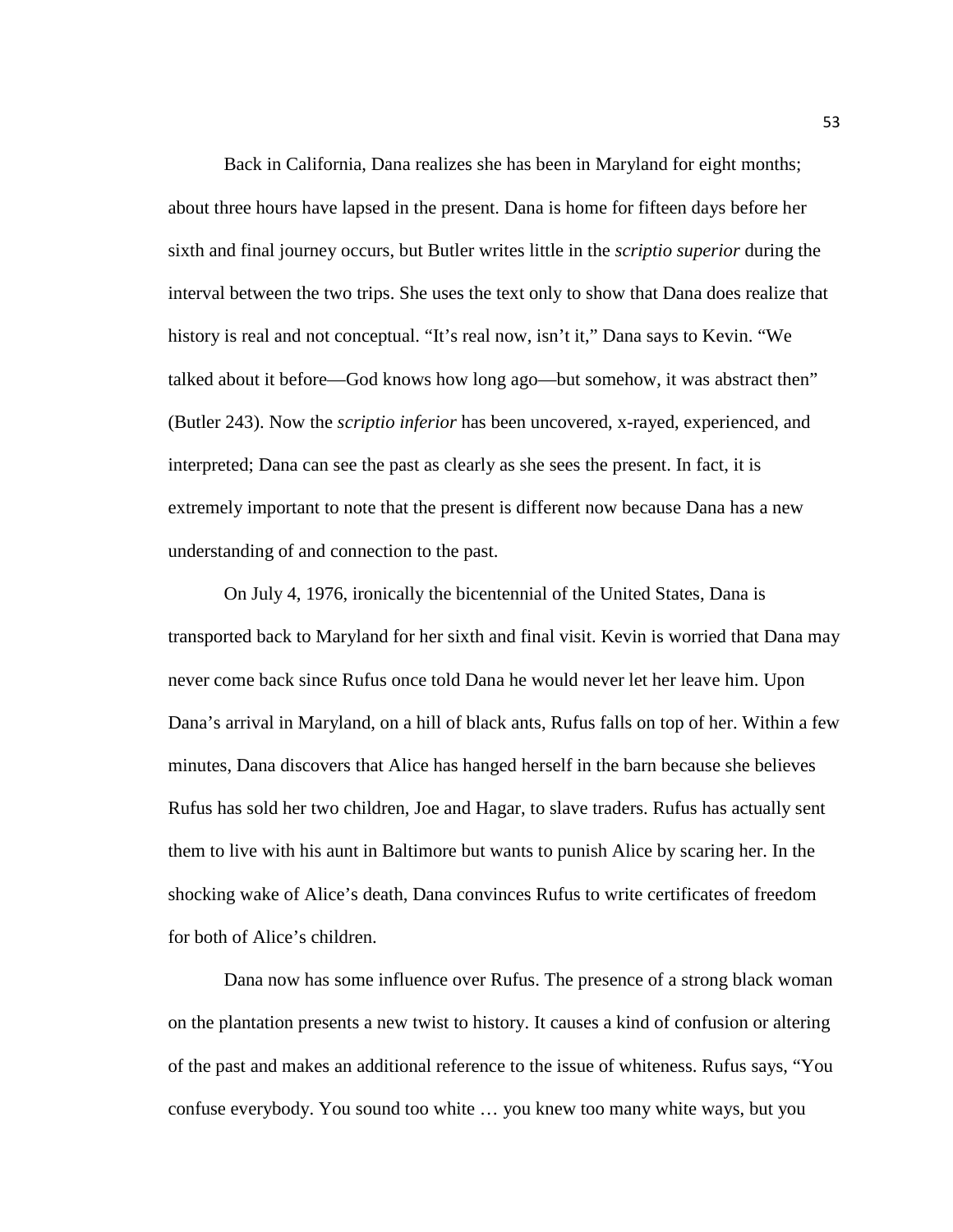were black" (Butler 255). Because Dana looks so much like Alice, Rufus now views her as a replacement for the woman he raped and used, and Dana realizes that Rufus wants her to "take the place of the dead" (Butler 259). Rufus' view of Dana reinforces the "oneness" of the past and the present, the contemporary woman taking the place of the deceased woman in history. The palimpsestic layers intermingle more and more as Rufus sees Dana and Alice as one woman. "You and her," he says. "One woman. Two halves of a whole" (Butler 257). He expects Dana to take Alice's place as his lover, but that goes beyond what Dana is willing to do. In the end, she murders Rufus by stabbing him with her knife and then reflects, "I could accept him as my ancestor, my younger brother, my friend, but not as my master, and not as my lover" (Butler 260).

As Rufus collapses and dies, he still has a firm grip on Dana's arm. The last four short paragraphs of the novel take the reader immediately to Dana's Los Angeles home; Dana's arm is embedded in the wall. Now it is the wall that is squeezing and pressing on her arm in the same place Rufus had his hold. The wall thus becomes a symbol of Rufus the slave owner, but more importantly, it is a metaphor of the past that Dana has just experienced and become a part of. Dana becomes one with the wall, or one with slavery, "meshing with it as though somehow my arm were being absorbed into something. Something cold and nonliving" (Butler 261). The scene takes the reader back to the Prologue, but this time, the reader clearly understands that Dana's arm in the wall represents the past interconnecting with the present, joining them together in a permanent, inseparable bond and claiming part of Dana—her arm—in history's grasp. Dana now bears unmistakable proof of her encounter with history—her missing arm. Her missing arm becomes a symbol of the scar of history that contemporary society always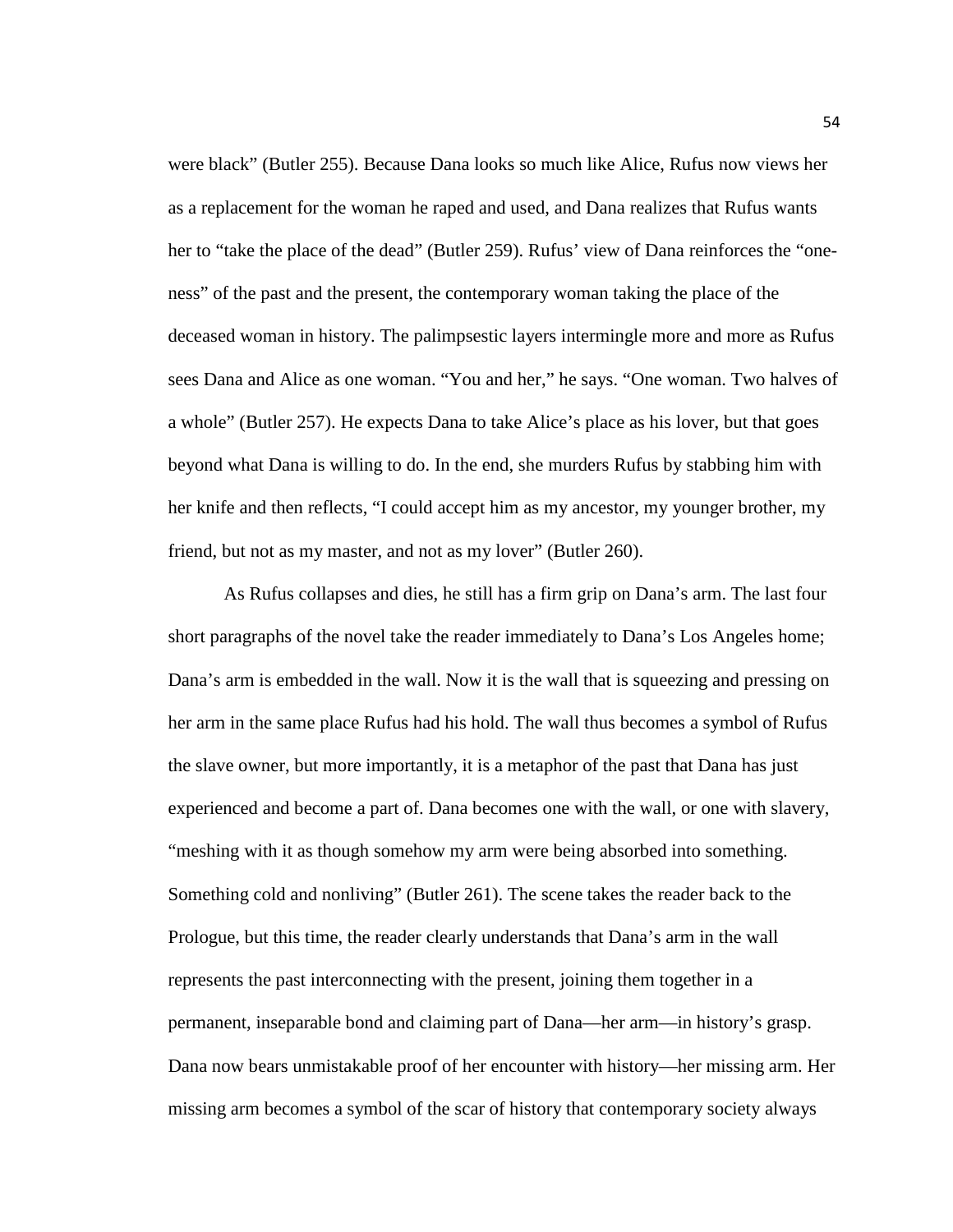bears. Butler explains in an interview conducted by Randall Kenan in 1991, "I couldn't really let her [Dana] come all the way back. I couldn't let her return to what she was, I couldn't let her come back whole and that, I think, really symbolizes her not coming back whole. Antebellum slavery didn't leave people quite whole" (498).

Butler makes sure that the scar left by slavery is extremely obvious (everyone will notice a missing arm), unlike the ambiguous or hidden scars of slavery ever present in modern society. There is no longer any distance between history and contemporary society. Dana says, "I was still caught somehow, joined to the wall as though my arm were growing out of it—or growing into it. From the elbow to the ends of the fingers, my left arm had become a part of the wall. I looked at the spot where flesh joined with plaster, stared at it uncomprehending. It was the exact spot Rufus's fingers had grasped" (Butler 261). But the novel does not end there. Dana's arm is severed, and part of it is left in the wall. She explains, "I pulled my arm toward me, pulled hard. And suddenly, there was an avalanche of pain, red impossible agony! And I screamed and screamed" (Butler 261). In spite of the pain and the loss of part of herself, Dana breaks loose from the past in order to continue living her modern-day life. In doing so, she leaves a vital part of herself in history, and the past and the present are joined and inseparable. Dana must now live without that appendage; she must endure the painful memories and the visible scar of her past. The wall thus becomes a symbol of history; it is a symbol of Rufus, Dana's white ancestor, and what he took from her and, thus, what all slave owners took from black and mixed-race slaves. The wall is also a symbol of a barrier that separates contemporary society from the past; it is what still keeps the *scriptio inferior* separate from the *scriptio superior*.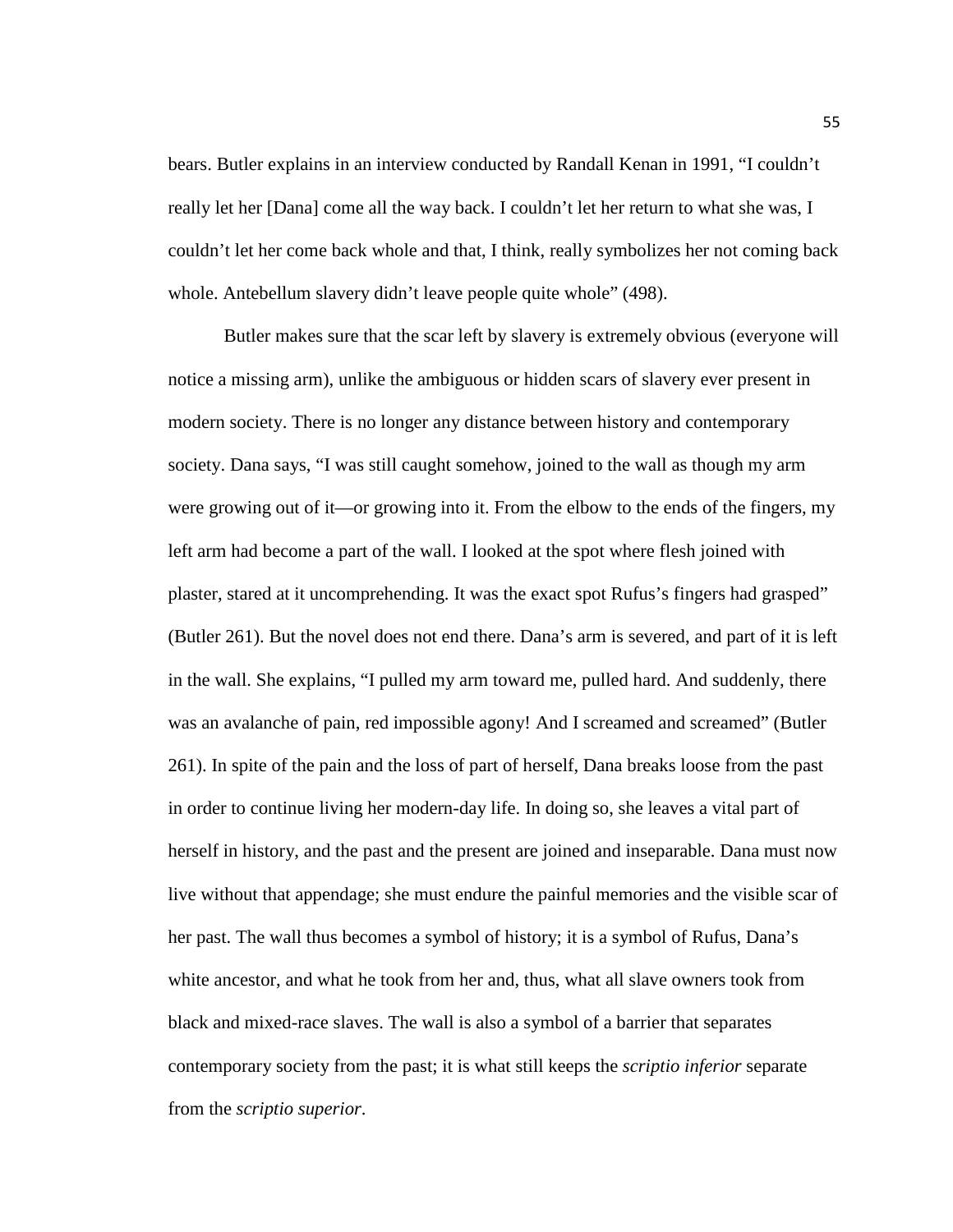Dana now has a "truer understanding of African-American history than the sanitized versions offered by the popular media … [and she] scorns the image of the plantation derived from *Gone with the Wind*" (Crossley 276). More importantly, and in line with Butler's intent, the reader can come away from the novel with the same unsanitized version of history. Even more significant is the actual experience *in* history for both the protagonist and the reader. The text reminds the reader that time distances people from the realities of the past, and only a real-life experience, even through literary time travel, can change that perspective. Although Dana holds on tightly but precariously to her present life, she finds it impossible by the end of the narrative to separate the past from the present or to only be an observer of history. She finds herself drawn into and bearing the marks of the antebellum South of the early nineteenth century (Crossley 279). In the novel, she tells her husband, Kevin:

> You might be able to go through this whole experience as an observer. … I can understand that because most of the time, I'm still an observer. It's protection. It's nineteen seventy-six shielding and cushioning eighteen nineteen for me. But now and then, … I can't maintain the distance. I'm drawn all the way into eighteen nineteen, and I don't know what to do. (Butler 101)

As early as Dana's first travel back in time, Kevin is more distanced than Dana from the realities of antebellum Maryland. Throughout the novel, Kevin's lack of complete understanding seems to be Butler's statement that white people will never fully understand the experiences of slavery. At the beginning of the novel, Dana proclaims to her skeptical husband, "But it was real! I was there!" (Butler 16). Kevin responds with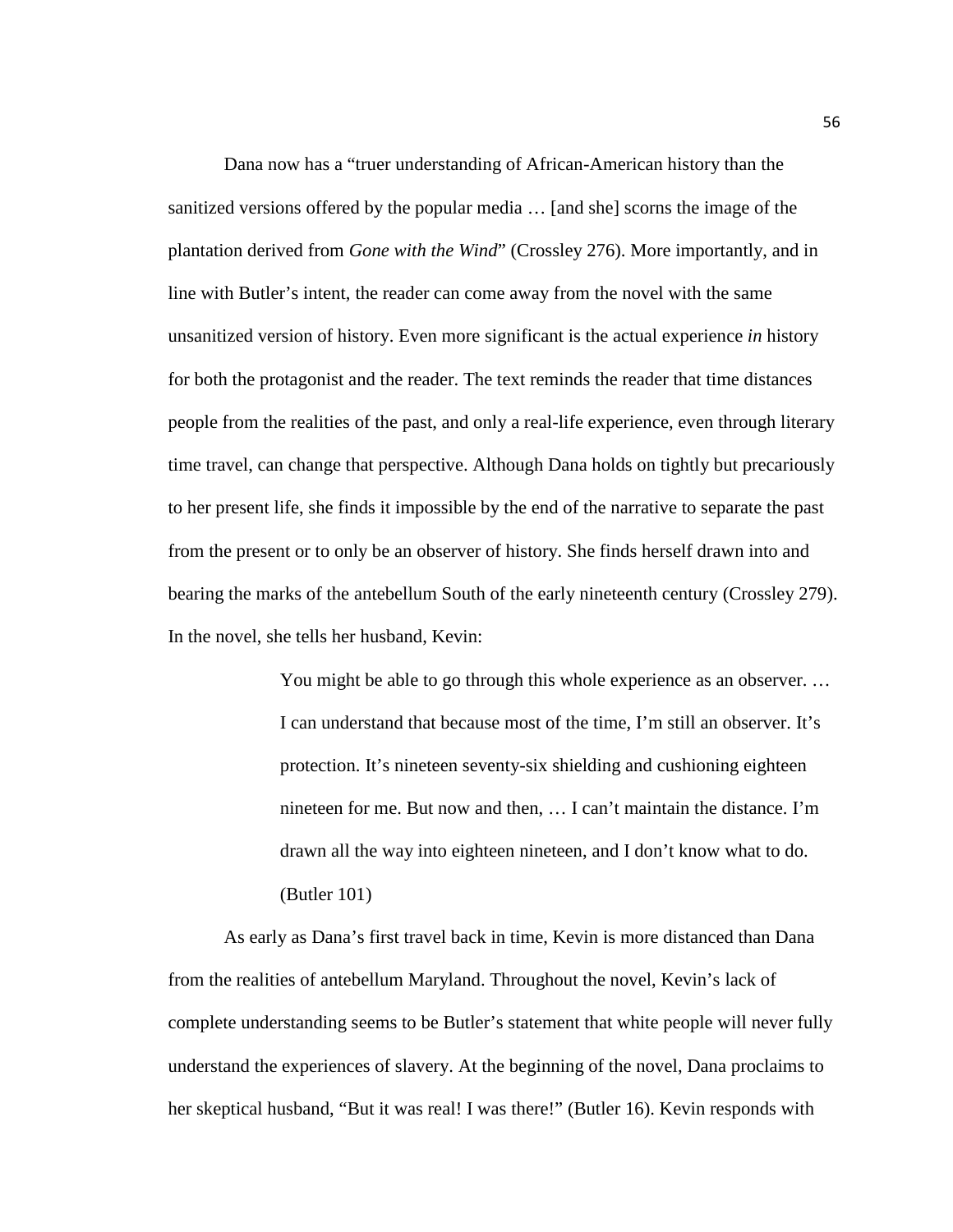realism and a limited understanding: "You vanished and you reappeared. Facts" (Butler 16). Dana's trips into the past have heightened her understanding of the era of slavery and what it means to her existence. On the other hand, it is worth noting that Kevin's visits to the antebellum South have provided him with a different, limited appreciation of that era. There are certain things that Dana does not share with Kevin because she knows there is a disparity in their experiences, the differences between a black woman's and a white man's perspective, no matter what era they are in. In Kenan's interview with the author, Butler admits that she "gave her [Dana] that husband to complicate her life" (497). Dana and Kevin's continuing debate over what is fact and what is imagination causes Dana's experience to blur, to become more like the *scriptio inferior*. It can be inferred that Dana herself becomes a palimpsest—a living *scriptio superior* with permanent shadows of a *scriptio inferior* causing havoc in their attempt to coexist within her.

Throughout the novel, Dana becomes less able to shield herself from her nineteenth-century experiences, and from that, the reader benefits. Crossley points out in his afterword that "what may be most powerful and valuable for readers of *Kindred* is the simple reminder that all that history occurred not so very long ago" (279). He reminds the reader that "Butler focuses our attention on the continuity between past and present; the fantasy of traveling backwards in time becomes a lesson in historical realities" (279). The history in the novel's *scriptio inferior* is not only illuminated in *Kindred*; it is also connected unequivocally to the present, to the *scriptio superior*. Just as the two texts of the Archimedes Palimpsest will be forever joined and inseparable, so history in *Kindred*  is forever joined thematically, theoretically, and practically with the present and even the future. Butler also clarifies in her novel that her focus does not apply only to African-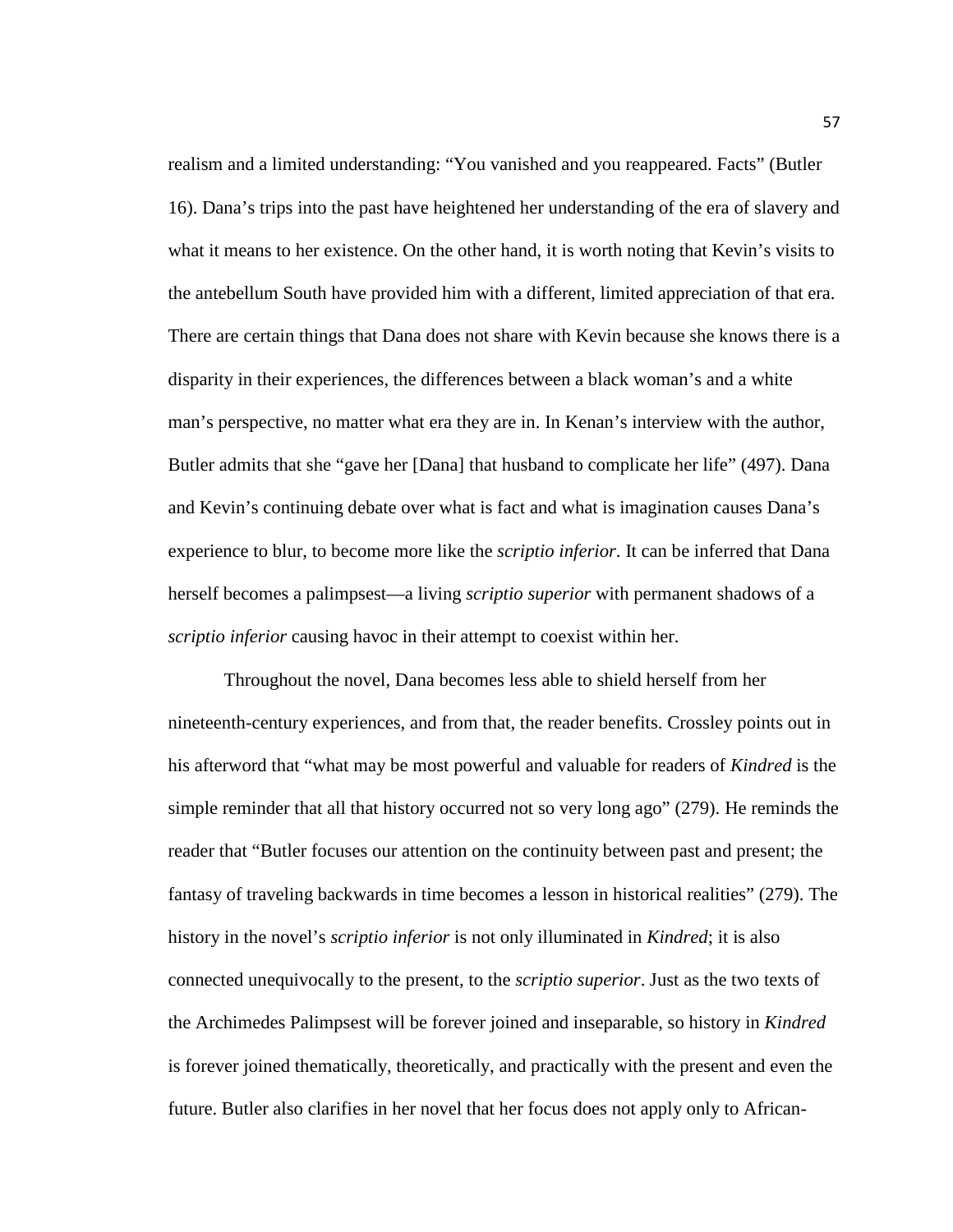American history. During one interval when Dana is at home in Los Angeles, she reads one of Kevin's World War II books with excerpts from the memoirs of Jewish concentration camp survivors and compares those few years to the nearly 200 years of American slavery. Dana finds that she cannot handle the information in that book any more than she can handle what she is learning on her trips back to the antebellum South: "The books depressed me, scared me, made me stuff Kevin's sleeping pills into my bag. Like the Nazis, ante bellum whites had known quite a bit about torture—quite a bit more than I ever wanted to learn" (Butler 117).

Crossley concludes his essay with a clear explanation of *Kindred* that fits the definition of and purpose of the palimpsestic novel: to layer history with the present and expose the significance of the *scriptio inferior*. He calls Butler's novel "an underground railroad between past and present whose terminus is the reawakened imagination of the reader" (280). He also assumes that "the reader of *Kindred* may discover a closer kinship with the characters and events of the antebellum South than we often care to admit" (280). Through nonscientific time travel, Butler x-rays a palimpsest, so to speak, and reveals history by transporting her protagonist and the reader into the early 1800s, depicting along the way the realities of slavery and the marks it has left on humankind forever. Lisa Yaszek, in her article "'A Grim Fantasy': Remaking American History in Octavia Butler's *Kindred*," calls Dana's experiences a "new mode of historical memory" (1063). She adds that "Dana does not escape her encounter with American history unscathed" and "is indeed deeply marked by—but at the same time an undisputed survivor of—that same history" (1063–1064).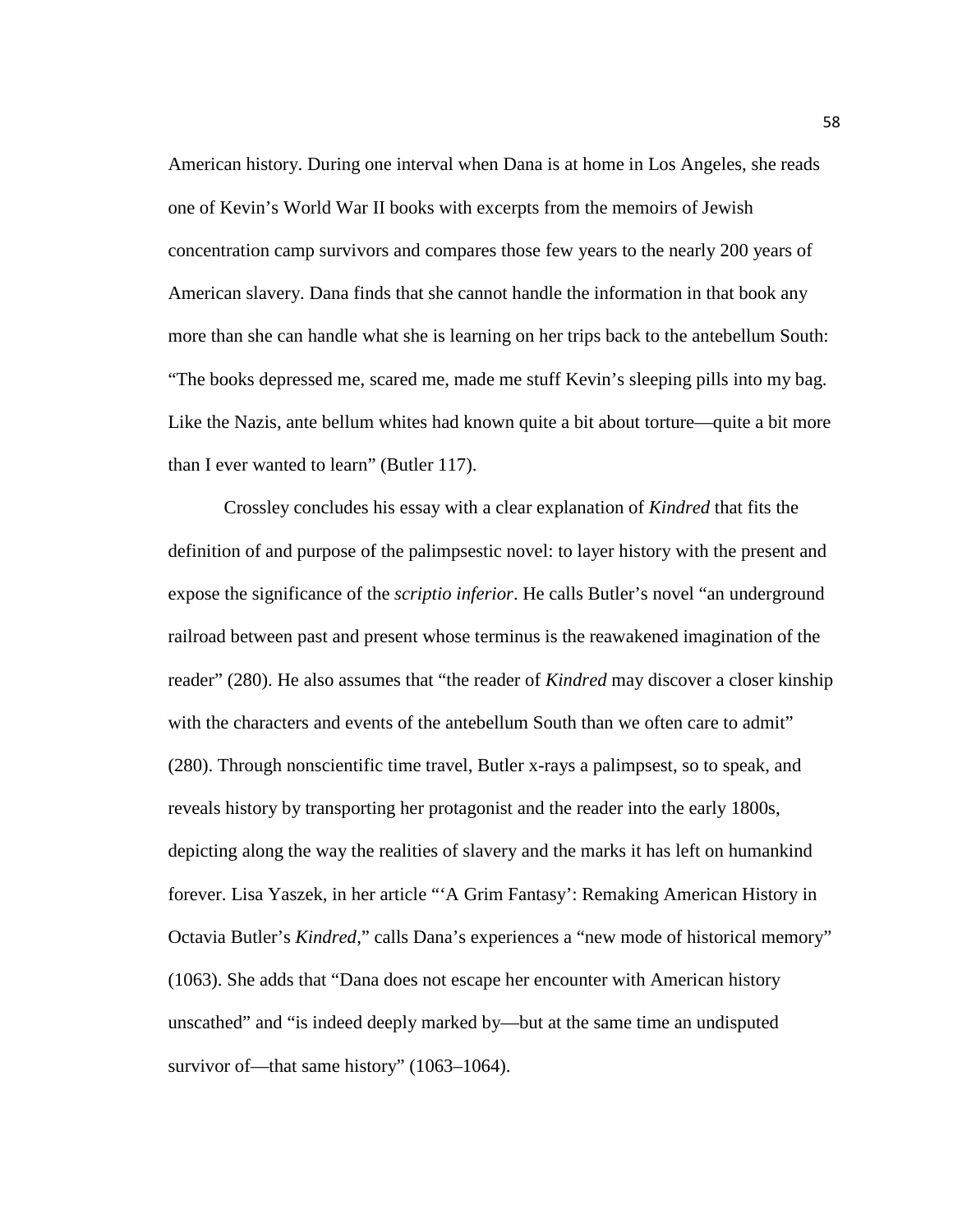In the Epilogue, at the conclusion of *Kindred*, Dana and Kevin travel in the present to Maryland, to the site of the Weylin plantation and to the nearby town of Easton. They want to search for, see, and touch for themselves the places they have been in their time travels and find primary documents that prove the people in history actually lived and the events they experienced actually took place. In this way, Butler emphasizes the importance of searching for facts and primary sources such as court documents and written records of the people who lived in history. Dana admits, "Why did I even want to come here. You'd think I would have had enough of the past" (Butler 264). But the past is always worth further investigation and greater understanding. Kevin aptly responds, "You probably needed to come for the same reason I did. … To try to understand. To touch solid evidence that those people existed. To reassure yourself that you're sane" (Butler 264). Yaszek states that Dana affirms "her own relationship to history as an important source of cultural and individual memory" (1064).

The astute reader of *Kindred* is able, to a limited extent, to take the same six journeys to antebellum Maryland and subsequently to contemporary Maryland to touch, see, and experience history and come away from the novel with a greater understanding of one era of the past and how it has affected and left a permanent scar on the present. The astute reader is able to decipher and translate the *scriptio inferior* of *Kindred*, the underlying text of this palimpsestic novel. The reader can metaphorically see the once hidden text of the palimpsest and recognize his or her personal relationship to that layer of history. Butler wants her readers to take with them an actual encounter with the past, a nearly in-person experience, not merely knowledge of the traumatic events of slavery. The perceptive reader, through understanding and a "new mode of historical memory"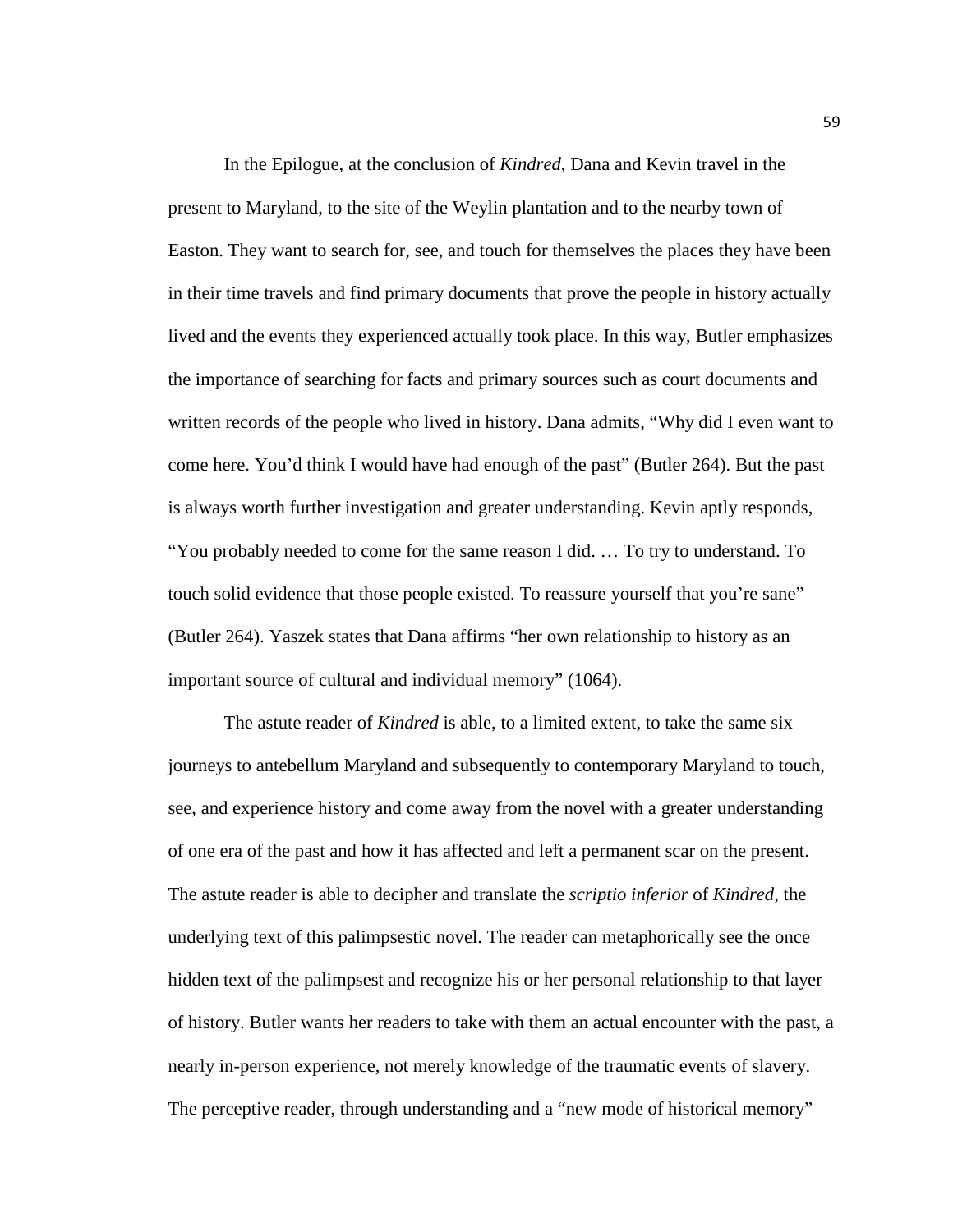(Yaszek 1063–1064), is also able to preserve something in danger of being lost—the significance of the history of past generations of black Americans that might be forgotten by the black middle class and ignored by white Americans.

Experiencing history in *Kindred* makes the reader smell, see, hear, taste, and feel the painful events and realities of an era of slavery that are otherwise static knowledge. Experiencing history in *Kindred* also transcends historical knowledge because the reader can apply contemporary discernment to the past. Butler's purpose runs deep; she wants to provide history's significance to whatever "present" the reader is living in. Philosopher Henri Bergson explains it well: "But the truth is that we shall never reach the past unless we frankly place ourselves within it. Essentially virtual, it cannot be known as something past unless we follow and adopt the movement by which it expands into a present image, thus emerging from obscurity into the light of day" (173). Bergson's connection of the past expanding into "a present image" is what Butler intended and the central distinguishing characteristic of *Kindred*, a truly palimpsestic novel.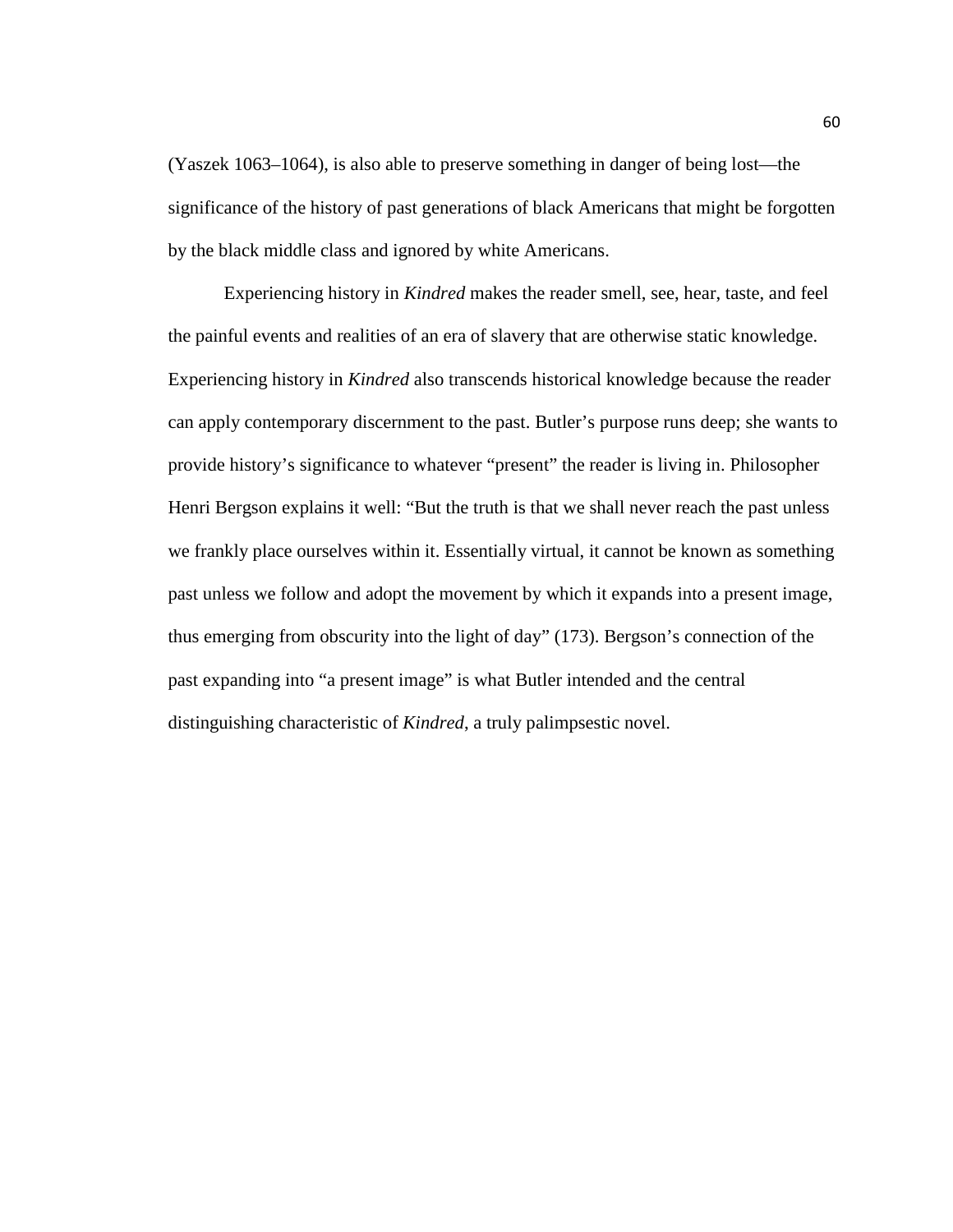#### Chapter Three

#### Multiple Layers in *A Canticle for Leibowitz*

Palimpsestic novels are not always two-layered and clearly linked to one era of history like Octavia Butler's *Kindred*. For example, Walter M. Miller, Jr.'s novel *A Canticle for Leibowitz*, published in 1959 and winner of the 1961 Hugo Award for best science fiction novel, is a much more complex palimpsestic novel with multiple layers of convoluted time in the past as well as the future. The layers include, but are not limited to, the Dark Ages, the Renaissance, the mid-1900s, a postnuclear-holocaust era 600 years later, another postnuclear time 600 years after that, and a futuristic and finally otherplanetary time 600 years yet after that—in the 38th century.

In addition, Miller splashes the novel with Jewish overtones, Christian allusions, biblical people, glimpses of the Roman Empire, the history and traditions of the Roman Catholic Church, and shadows of his own traumatic participation in World War II. Miller also interweaves throughout the narrative the character of the pilgrim with girded loins, who represents the legend of the Wandering Jew who is said to have ridiculed Jesus on the way to the cross and is thus cursed to wander Earth until the second coming of Christ. This legend, which spans time from the first century on, serves as a symbol of *Canticle*'s never-ending eras, unifies the layers of time with one recurring character, and skillfully amalgamates the past with the present. Lewis Fried, in his article "*A Canticle for Liebowitz* [sic]: A Song for Benjamin," states, "The *idea* of the 'Jews,' their history and their sacred books are somewhat akin to palimpsests forming a new man, a new writing,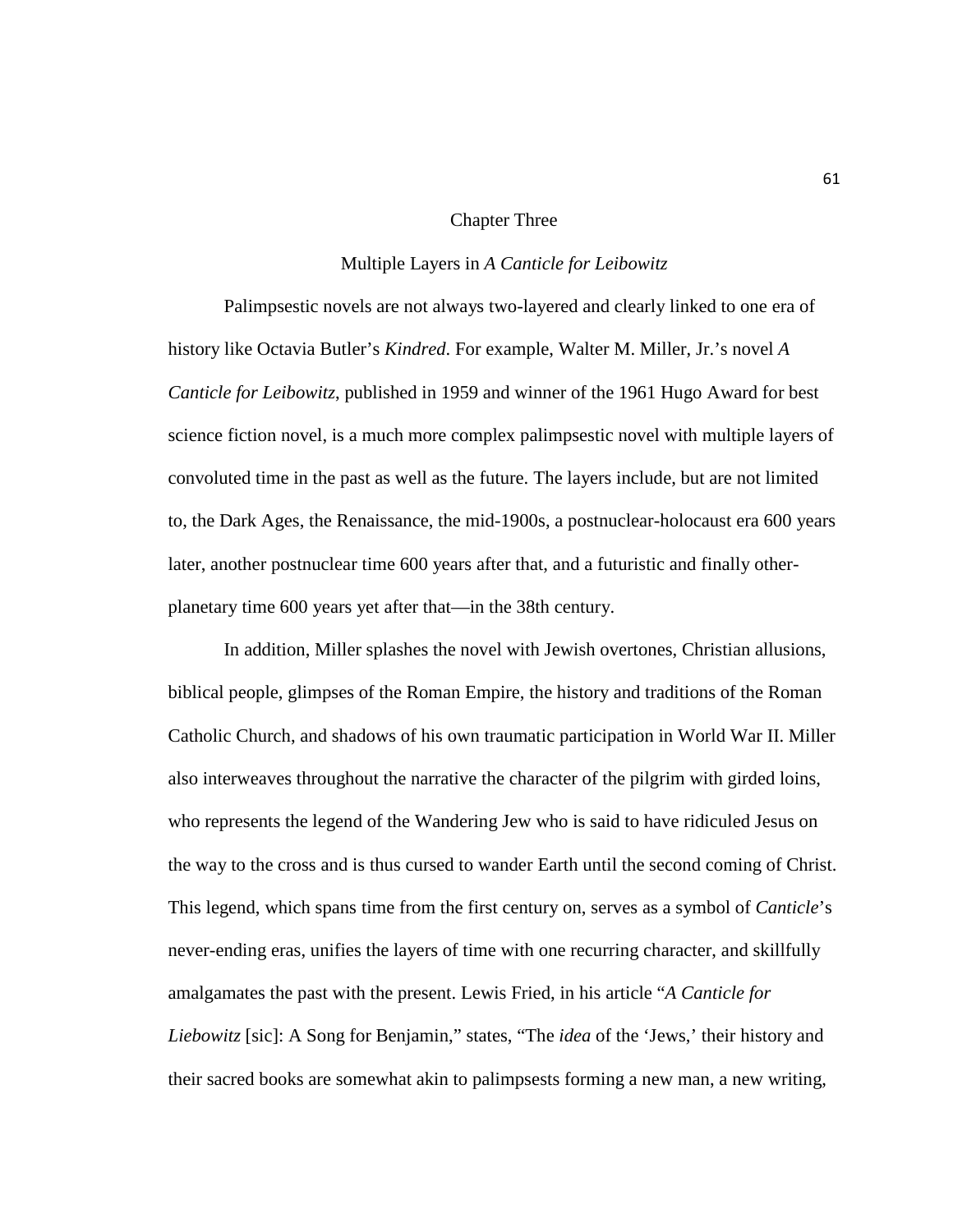and a new history" (362). *Canticle*, indeed, is a palimpsest that forms a new fictional history that goes beyond the typical inevitability of a postnuclear-apocalyptic world. David J. Tietge, in his article "Priest, Professor, or Prophet: Discursive and Ethical Intersections in *A Canticle for Leibowitz*," describes typical "after-the-bomb" novels as "trite projections of humankind reduced to its savage, Hobbesian state, a kind of neocaveman scenario with bear-skinned nomads eking out a meager and violent existence in the rubble of the postapocalyptic landscape" (676). In *Canticle*, Miller goes beyond the typical postnuclear-war novel and introduces several layers of a postapocalyptic world that revisit and reinvent the Dark Ages and the Renaissance, weaving within them rich symbols, myths, and allusions that offer the reader a new look at the age-old conflict of science and religion. But Miller goes beyond that and offers the reader a bird's-eye view of all the layers and eras of history, from the Garden of Eden to the Apocalypse, and gives rich commentary on what the world once was as well as what it might be.

Miller also emphasizes a "practical, moral commentary rather than a look at a putative end of days" (Fried 363). His most obvious commentary is a question: Is humankind destined to repeat history over and over again? In the third book of *Canticle*, set in the 38th century, a character named Dom Jethrah Zerchi contemplates:

> Listen, are we helpless? Are we doomed to do it again and again and again? Have we no choice but to play the Phoenix in an unending sequence of rise and fall? Assyria, Babylon, Egypt, Greece, Carthage, Rome, the Empires of Charlemagne and the Turk. Ground to dust and plowed with salt. Spain, France, Britain, America—burned into the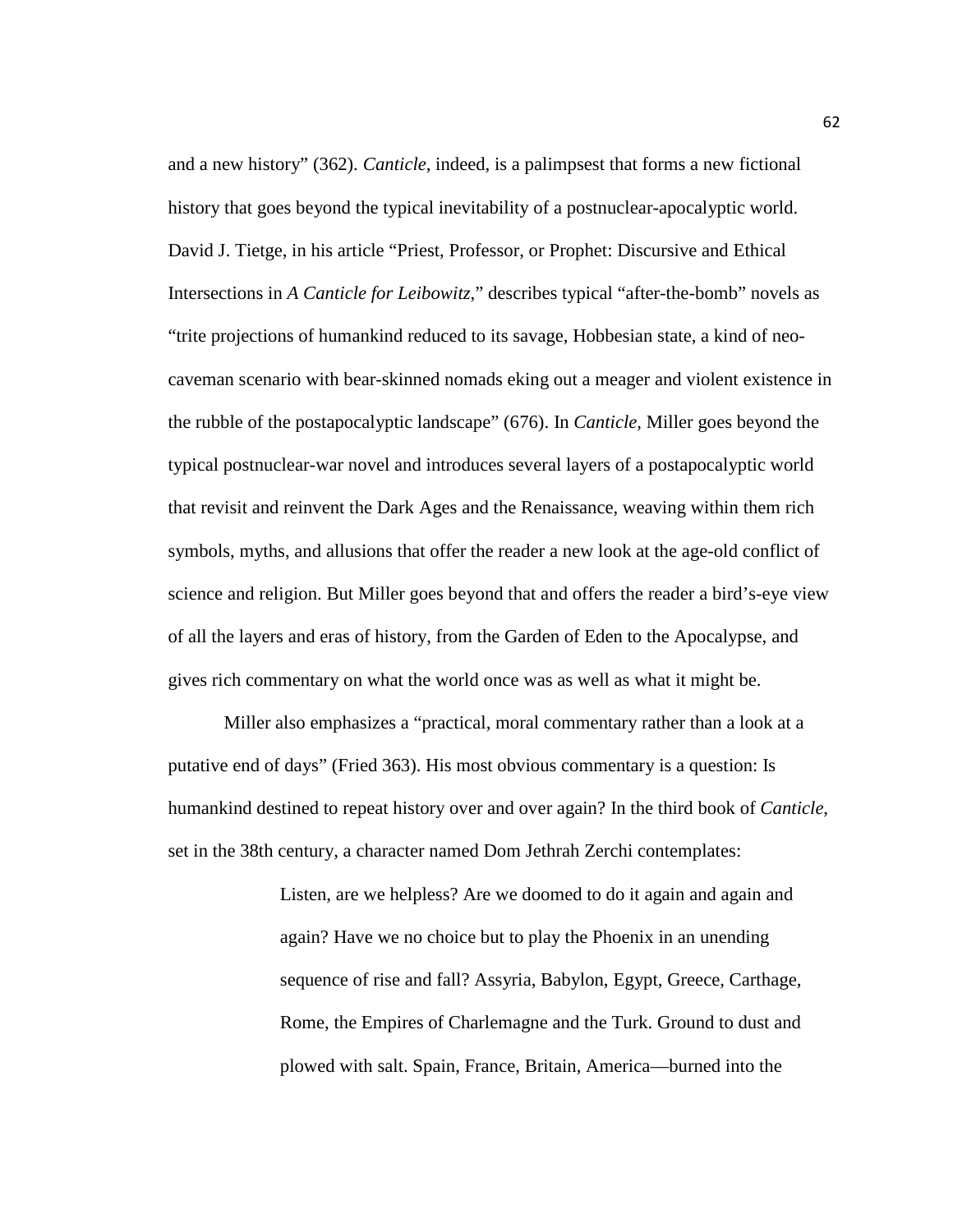oblivion of the centuries. And again and again and again. (W.M. Miller 264)

The symbol of the phoenix to which Zerchi alludes is an apt image of the layers of history in *Canticle*, eras equal in time spans of 600 years each that keep recurring. In mythology, the phoenix is a sacred bird, a fire spirit that lives anywhere from 500 to 1,000 years. Near the end of its life cycle, it builds a nest of sticks, which catches fire and burns the bird to ashes. The phoenix remains dead for three days; then from the ashes appears a new phoenix that lives again, for as long as the previous one, and the cycle repeats itself again and again (Bluze). The 600-year cycles of time in *Canticle*, which recur in nearly identical fashion, can appropriately be associated with the phoenix. In the novel, Zerchi repeatedly ponders the cycles of time and repeated events, and then asks, "*Are we doomed to it, Lord, chained to the pendulum of our own mad clockwork, helpless to halt its swing?* This time, it will swing us clean to oblivion" (W.M. Miller 265).

Throughout *Canticle*, no matter what century the characters are in, Miller repeatedly poses questions about the world's history and each civilization's repetition of the events of the past, some of them tragic. Some of the questions are about the world's final destruction, sometimes implying that the end will never come; others are about a history that will forever repeat itself. At the end of the novel, the final blame for the impending destruction of Earth is placed on the human race. In the article "History as Judgment and Promise in *A Canticle for Leibowitz*," Dominic Manganiello calls it a "central historical irony" that "the more human beings know about nuclear technology, the less they know about themselves" and that "great knowledge has destroyed the world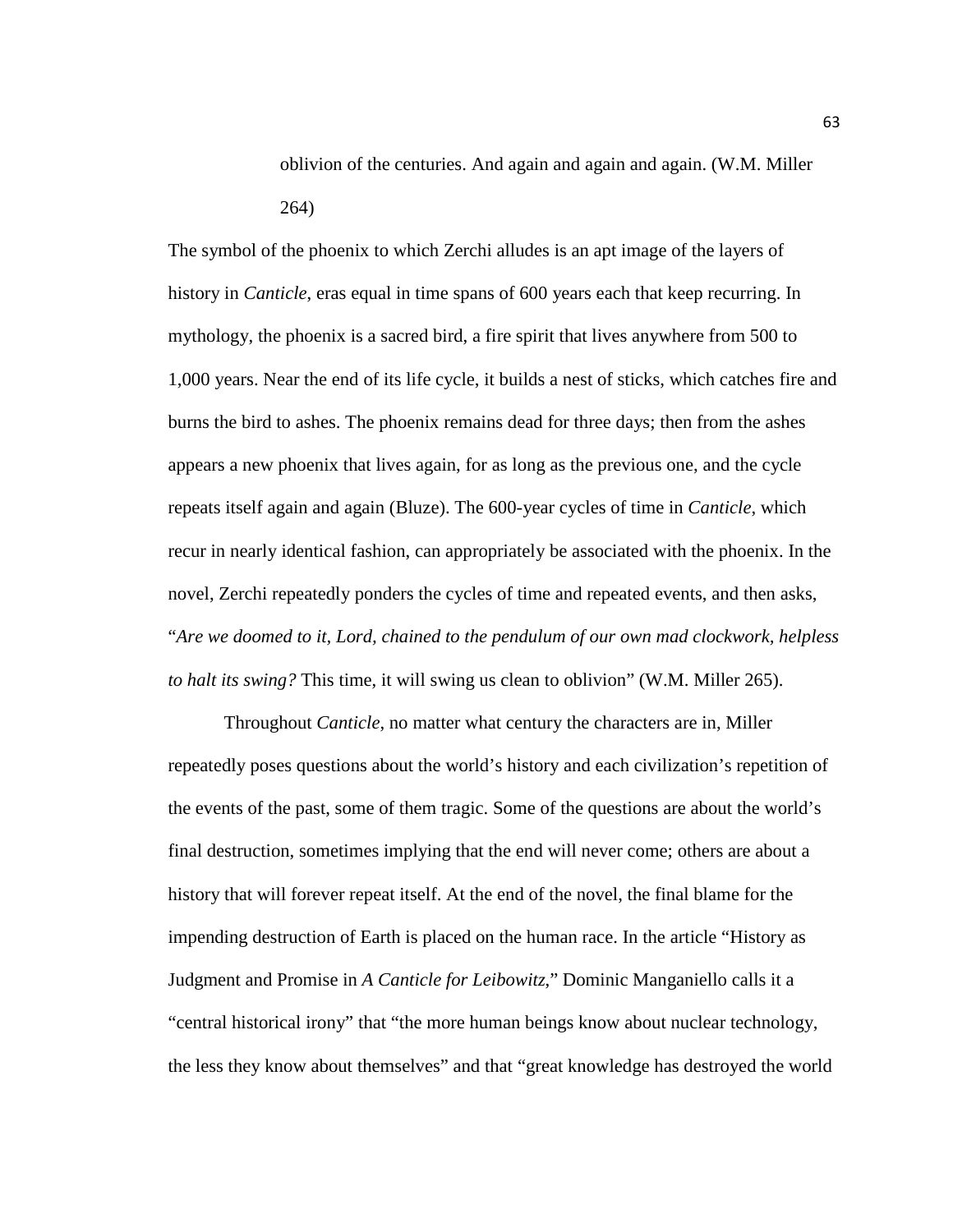rather than saving it" (162–163). Manganiello agrees with the text of *Canticle* that the blame for what has gone wrong on Earth lies with the human race.

In the third and final book of *Canticle*, "*Fiat Voluntas Tua*" ("Let Thy Will Be Done"), the 38th-century is stacked on top of countless human failures that span time, from the spiritual downfall of Adam and Eve to the Flood Deluge in the time of Noah to the recurring nuclear blasts of later eras. In this book, Zerchi "concludes rightly that the human race has failed miserably the test of fidelity to God's word in contemporary times just as it did in the garden of Eden and in the time of Noah" and that man is "the perpetrator of evil" (Manganiello 163). *Canticle* tells the reader that "human nature, as well as history, repeats itself" (Manganiello 164). The palimpsestic nature of *Canticle* with its fantastical setting and multiple layers of time is an ideal place to explore the nature of humanity and the significance of history as a whole.

Miller skillfully incorporates a wide spectrum of history to explore the nature of humans. He depicts a type of dual humanity, or two human natures, through the character of Mrs. Grales, a "bicephalous [two-headed] old tomato woman" (W.M. Miller 261). One head is her own, and the other, named Rachel, appears to be the result of nuclear genetic mutation caused by an atomic blast, but Rachel also seems to have a spiritual, transearthly, eternal nature. The two heads are in direct contrast to each other; the head referred to as Mrs. Grales is finite and aging: "It had grown gray with the impersonal mask of coma. The lips seemed bloodless. Somehow he felt certain it was dying. He could imagine it withering and eventually falling away like a scab or an umbilical cord" (W.M. Miller 331). The face of Rachel, on the other hand, is young and fluctuates from a smile to passivity or prayerfulness: "Her smile froze and vanished. … An expression of

64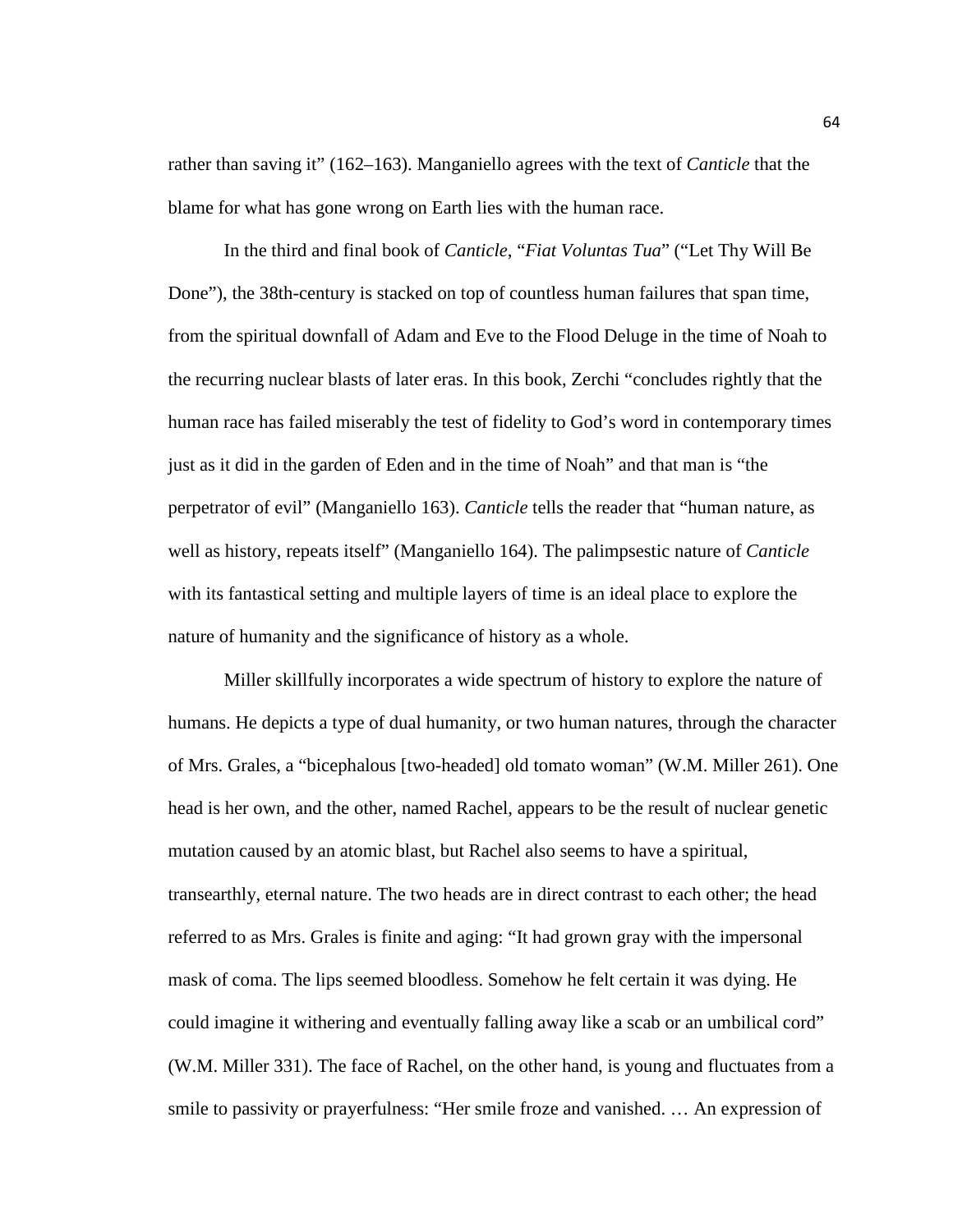complete passivity came over her face. With her head bowed that way, her whole attitude seemed suggestive of prayer. Gradually, out of the passivity, a smile was reborn. It grew" (W.M. Miller 331). Rachel is described as "a creature of primal innocence" with "a promise of resurrection" (W.M. Miller 332). Manganiello explains Mrs. Grales' two heads: "The heads have been understood to express symbolically the spiritual conditions of human history: sin and grace. Her Rachel head, reborn after the atomic blast, links her ... with the Blessed Virgin Mary … and is therefore a symbol of redeemed humanity" (166). Miller's inclusion of a two-headed symbol reflects a message that humans are both finite and infinite, sinful and innocent, doomed and perhaps saved.

The name of the ageless head, Rachel, is also significant; Rachel in the Bible is the mother of Joseph, one of the twelve sons of Jacob. Jacob's twelve sons become heads of the twelve tribes of Israel who flee their bondage in Egypt and eventually enter the Promised Land of Canaan. Jacob is also the line through which Jesus the Messiah was born. To Zerchi, the Rachel head indicates that humanity has hope, the hope of a promised land, a heavenly Canaan, salvation, and an eternal future.

In the novel, Zerchi realizes the significance of Rachel, whom he compares to the Virgin Mary: "Now he knew what she was, and he sobbed faintly when he could not again force his eyes to focus on those cool, green, and untroubled eyes of one born free. … My soul doth magnify the Lord, … He wanted to teach her these words as his last act, for he was certain that she shared something with the Maiden who first had spoken them" (W.M. Miller 332). Rachel responds with just one word: "Live" (W.M. Miller 332). Zerchi recognizes that Rachel possesses the "preternatural gifts of Eden—those gifts which Man had been trying to seize by brute force again from Heaven since first he lost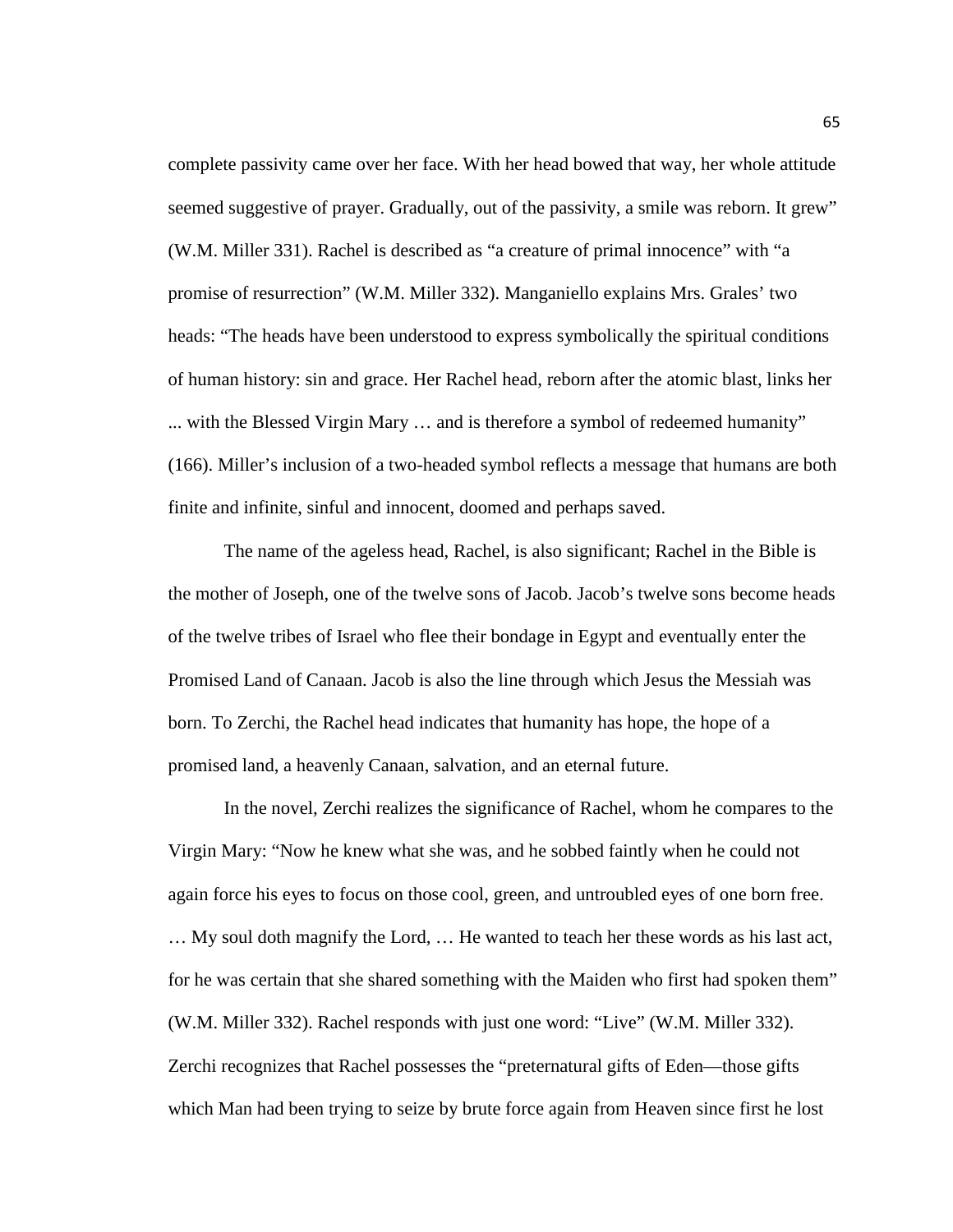them" (W.M. Miller 332). Zerchi sees innocence in Rachel's eyes and "a promise of resurrection" (W.M. Miller 332). Miller cleverly integrates all the layers of history into the character of this two-headed woman. She symbolizes humanity and the vast history of humanity in an immense array of events and people from the past, from creation in the Garden of Eden, to the tribes of Israel, to the Virgin Mary, to life, and to an eternal resurrection.

However, in Miller's consistently acerbic style, he uses Rachel as a parody of hope, a mockery of the promise of any eternal bliss. Although Rachel apparently symbolizes infinity, grace, salvation, and an eternal future, she proves by the end of the novel to be nothing, merely a "voice trailing away in the new ruins. 'la la la, la-la-la ..." (W.M. Miller 332). Zerchi lays with his face down, waiting for the fulfillment of this promise; however, "Nothing else ever came—nothing that he saw, or felt, or heard" (W.M. Miller 332).

The trailing voice of Rachel leads the reader into the final chapter of the novel, where singing children are being lifted into a starship that will take them and a group of nuns and monks away from an Earth that is aflame in its final destruction. Above them, "The visage of Lucifer mushroomed into hideousness above the cloudbank, rising slowly like some titan climbing to its feet after ages of imprisonment in the Earth" (333). Here, Miller alludes to the biblical passage in the Book of Revelation where Satan is loosed for a season before fire comes down from heaven to destroy Earth (*The New International Version of the Bible*, Rev. 20.7–8). The final paragraph of *Canticle* depicts a hungry shark, most likely alluding to Satan, who has devoured all his prey and still lives in "the old clean currents … [and] was very hungry that season" (W.M. Miller 334). Miller may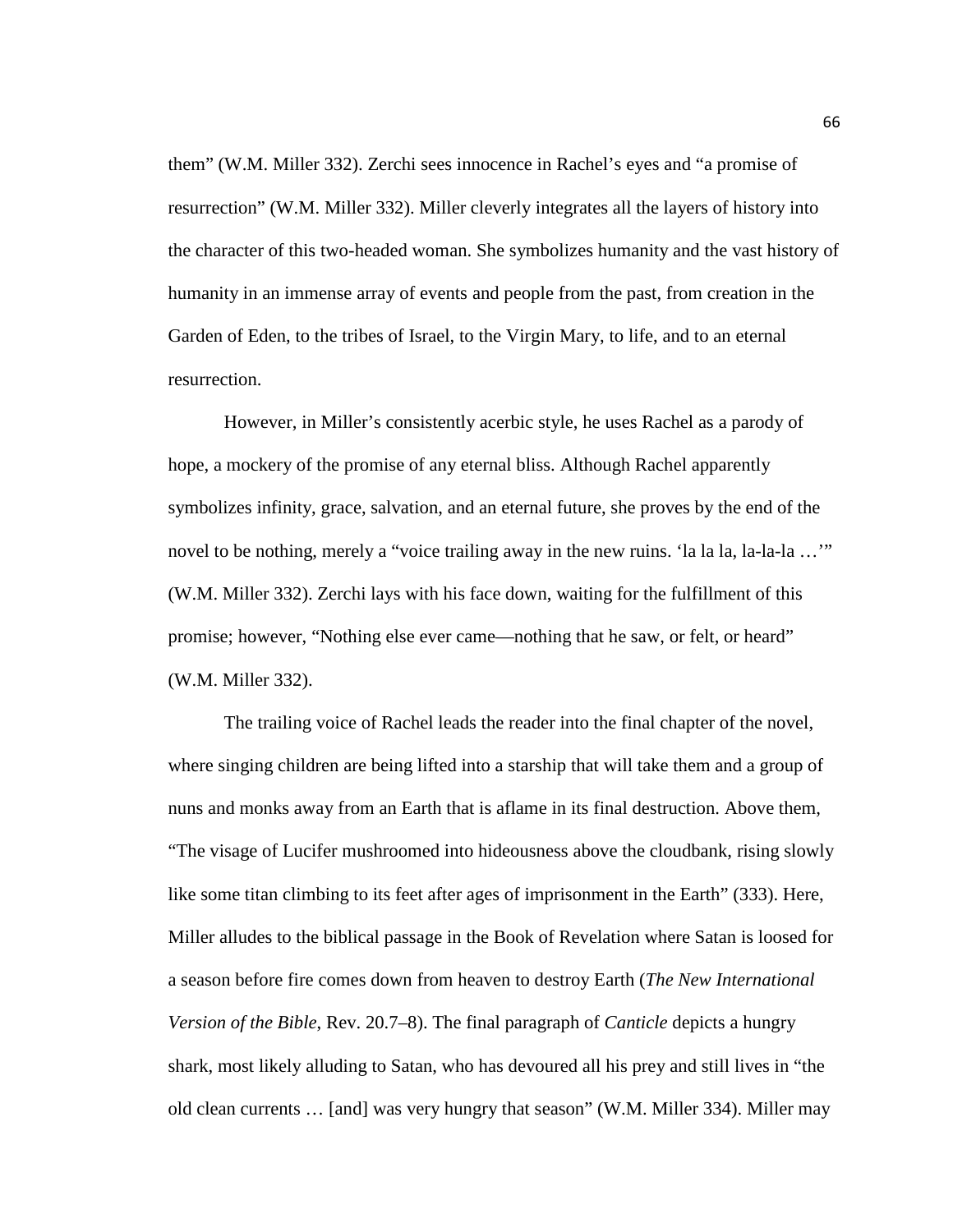also be making reference to the Darwinian theory of the survival of the fittest; the strongest creature in the ocean—the shark—is Earth's final survivor. But in spite of Miller's numerous biblical overtones, the remnant of humanity in *Canticle* does not spend eternity in heaven. Miller's remnant from Earth merely stays in space for a period of time and then goes to another planet where humanity will stay alive and where history will again most likely recycle itself.

## *Palimpsestic Metaphors for Canticle*

*A Canticle for Leibowitz*, with its multiple layers of history and time—from the ancient past through all known epochs to 1,800 years in the future—unmistakably fits the definition of a palimpsestic novel and corresponds with the metaphor of the Archimedes Palimpsest. The type of palimpsestic manuscript that would aptly serve as a metaphor for *Canticle* could certainly be a parchment that has been scraped and rewritten on several times; however, because there are so many layers in *Canticle*, a more appropriate metaphor might be the palimpsests of architecture or archaeology. Architects use the term *palimpsestic* to refer to buildings that have been resurfaced or remodeled numerous times throughout the ages. Over time, parts of the newer layers deteriorate and expose layers of past architectural styles, colors, and designs, sometimes from centuries before, providing important information about ancient architectural methods and practices. Architects imply that a palimpsestic building is a ghost image of what once was, and they refer to architectural palimpsests as "accumulated iterations of a design or a site, whether in literal layers of archaeological remains, or by the figurative accumulation and reinforcement of design ideas over time" (MacAnTsaoir and Blair).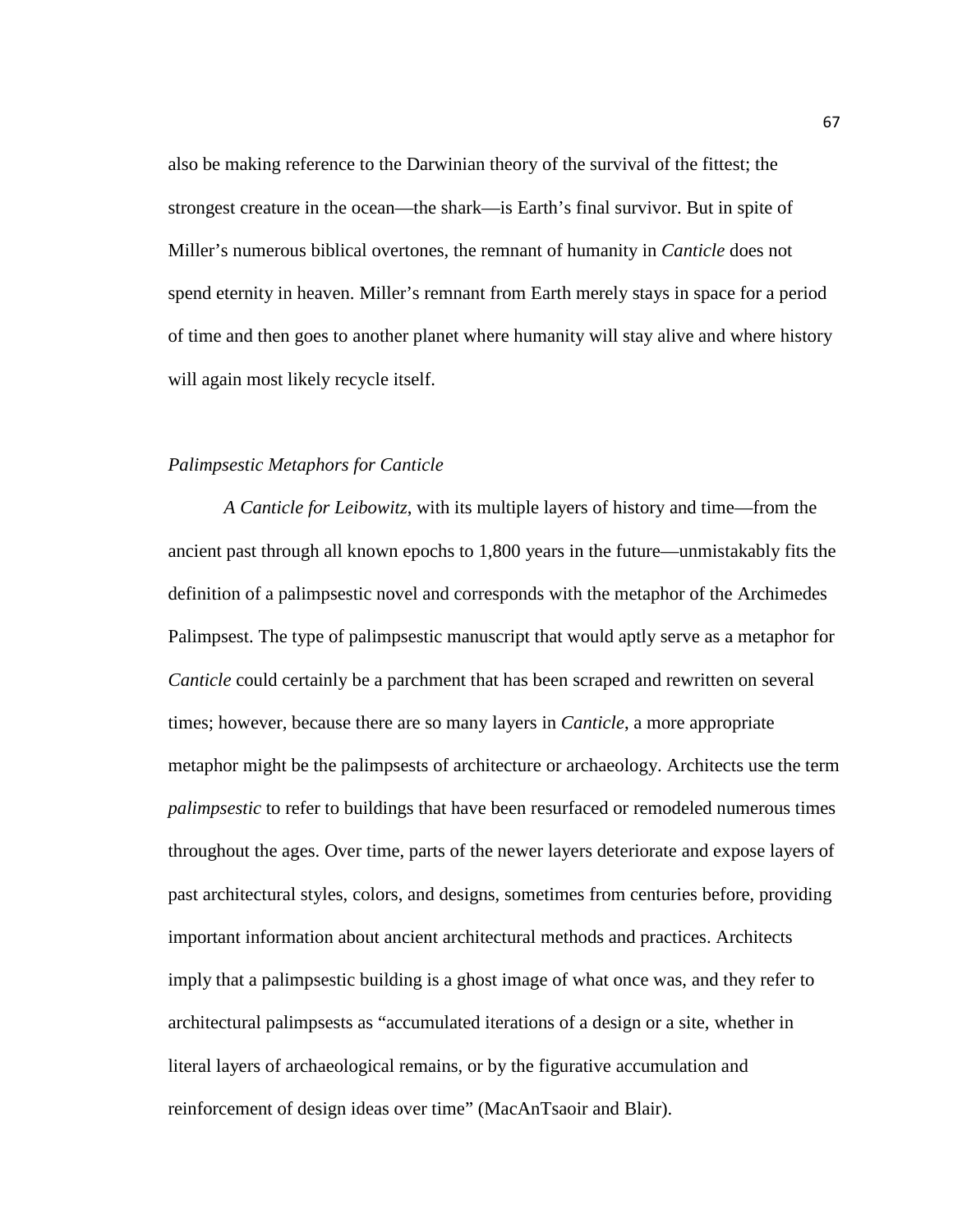

A*n architectural palimpsest in downtown Toronto, Ontario, Canada ("Palimpsests as Metaphor")*

The term *palimpsestic* is also used by archaeologists to refer to the layers of earth that reveal clues about other eras of time. As archaeologists carefully dig through palimpsestic layers in the earth, they find buried bits and pieces of artifacts and evidences of history that they collect piecemeal and interpret as accurately as possible in order to understand the past. *Canticle* can easily be compared to the multiple layers of archaeological digs where scattered artifacts of history lie. In fact, the most important artifacts in *A Canticle for Leibowitz* are discovered underground in a subterraneous bomb shelter. In the first book, in the mid-2500s, while the world above ground lies in waste after being nearly destroyed by a nuclear holocaust, a monk named Brother Francis Gerard finds traces of history safely preserved underground. The narrator explains, "The ruins above ground had been reduced to archaeological ambiguity by generations of scavengers, but this underground ruin had been touched by no hand but the hand of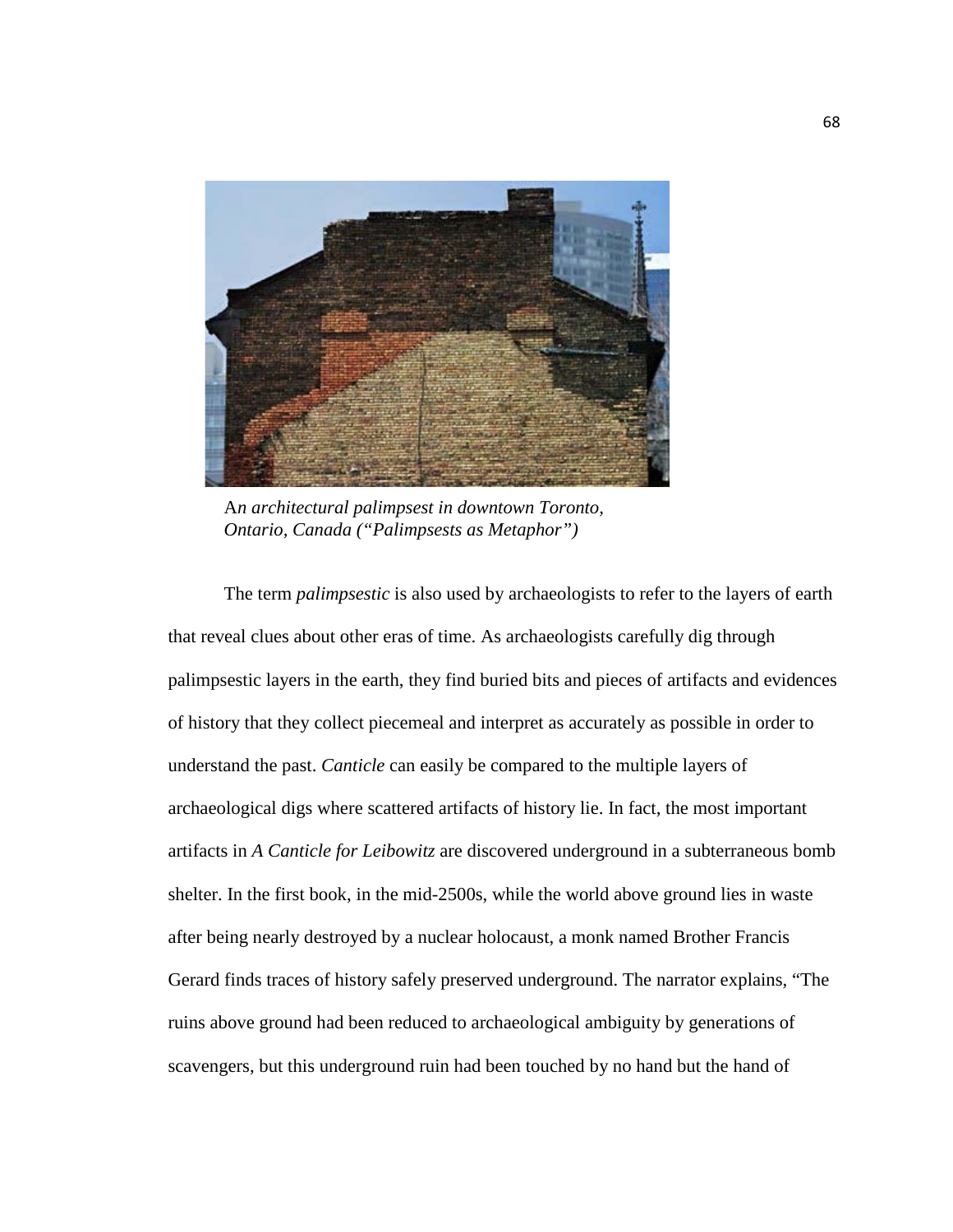impersonal disaster. The place seemed haunted by the presences of another age" (W.M. Miller 22).

In the bomb shelter, Brother Francis finds a metal box with handwritten papers inside. The first paper he examines, which is glued to the inside of the lid, is a note to someone named Carl. The note provides hints of a palimpsest since "the ink had faded, and the paper was so darkened by rusty stains that even good handwriting would have been hard enough to read" (W.M. Miller 25). A second note merely says "*Pound pastrami*," while on another one is scrawled "*can kraut, six bagels—bring home for Emma*" (W.M. Miller 26). Yet another note reads, "*Remember—pick up Form 1040, Uncle Revenue*" (W.M. Miller 26). There is a book in the bomb shelter titled *Memo*, which reminds Brother Francis of the Memorabilia, the sacred texts being preserved by the monks in the monastery where Brother Francis lives. The book contains dates, which allows Brother Francis to place his discoveries in the 1950s and 1960s. Finally, Brother Francis examines a blueprint of a Transistorized Control System for Unit Six-B. Although he has no idea what it is, he considers it a valuable find since blueprints have become sacred objects, and all the other blueprints in the abbey have "faded long ago from overexposure to light" (W.M. Miller 27). Brother Francis is in awe of his discovery. Tietge describes Brother Francis as "an audience in receptive admiration of the wonders of the ancients" (680). The faded pieces of paper in the bomb shelter remind us of the *scriptio inferior* of a palimpsest, the ink that fades over time.

The narrator in *Canticle* discounts the ability of the world to correctly interpret or learn from these handwritten notes. The narrator states, "Francis had sufficiently recovered from his initial fright to realize that the shelter … might well be teeming with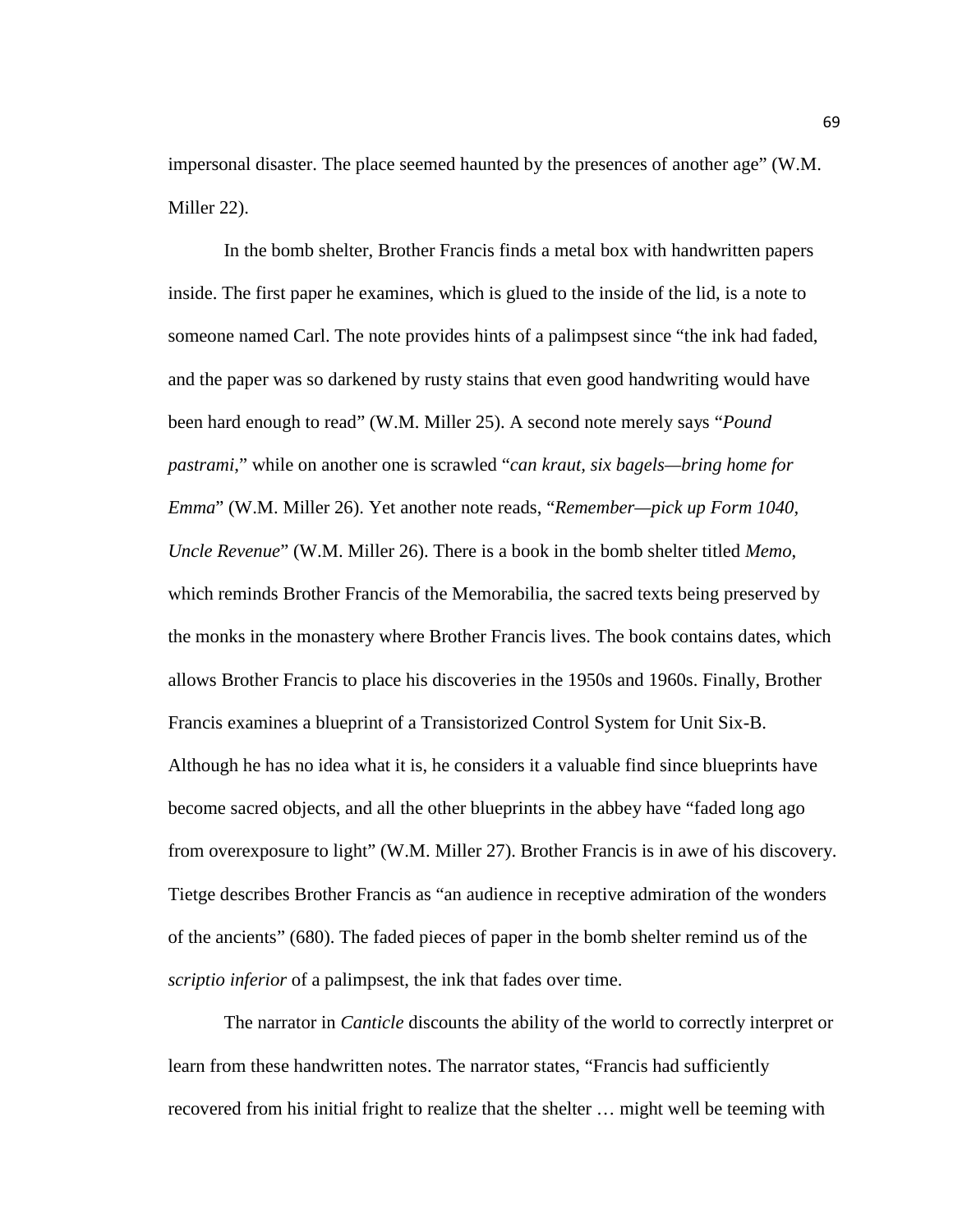rich relics of an age which the world had, for the most part, *deliberately chosen to forget*. … To find a bit of the past which had escaped both the bonfires and the looting scavengers was a rare stroke of luck these days" (emphasis added, W.M. Miller 22–23). Miller suggests here that humans deliberately erase history from their minds and from their judgments, a type of self-imposed amnesia, most likely so they can go about living the way they choose and thus unknowingly repeat the errors of the past. Ralph C. Wood, in his article "Lest the World's Amnesia Be Complete: A Reading of Walter Miller's *A Canticle for Leibowitz*," calls *Canticle* "a small song of blessing and praise for the Hope that might yet rescue the world from its otherwise fatal amnesia" (27). In the penultimate chapter of *Canticle*, after Zerchi pronounces his final edict on the human race, the narrator concludes that "the world fell somehow short of a *half-remembered* Eden" (emphasis added, W.M. Miller 328).

Another palimpsestic metaphor is worth noting here. In medicine, the term *palimpsest* is used to refer to acute amnesia, a complete loss of memory after a critical event (MacAnTsaoir and Blair). The most common event that brings on this type of amnesia is extreme consumption of alcohol, and thus the medical term *alcoholic palimpsest* (MacAnTsaoir and Blair). This type of palimpsest certainly serves as an ideal metaphor for humankind's self-imposed amnesia in *Canticle* and the characters' continual failure to remember the many layers of the past.

Brother Francis does try to decipher the meaning of the underground artifacts he finds. Just like an archaeologist, he meets the challenge to discover what history and people from the past can be discovered by studying the underground relics and their significance to the present. In *Canticle*, we find that Brother Francis and the other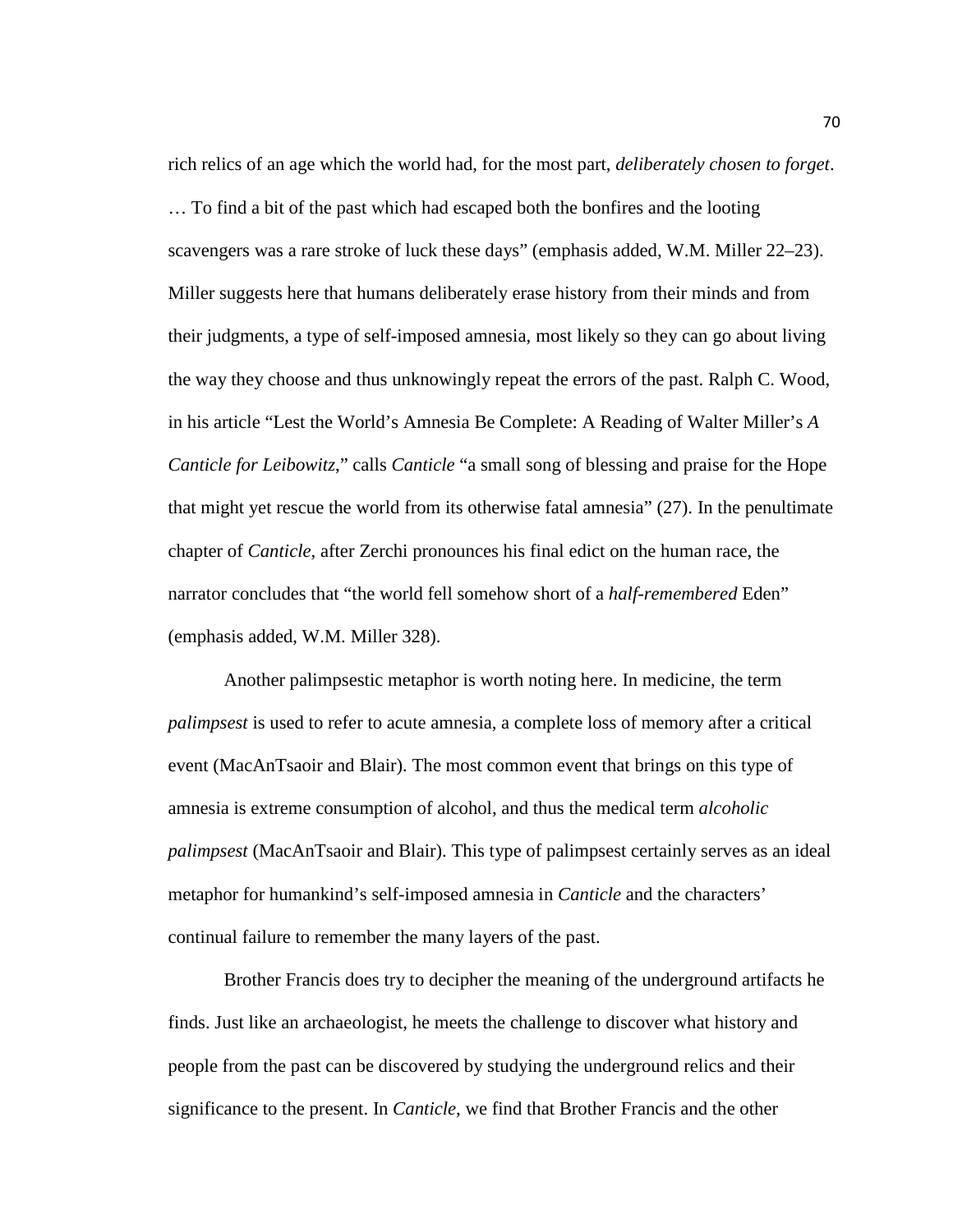characters who have survived the nuclear holocaust do not put these pieces of the past together very well. They do not realize the importance of correctly deciphering the relics left by former civilizations.

In her thesis "Historical Palimpsests in Architecture and Archaeology," Rachael Kitagawa of the University of British Columbia describes the significance of artifacts that are left behind when cultures and societies fade away:

> As societies rise and fall, it is inevitable as they progress through time, artifacts will be left behind. In Percy Shelley's *Ozymandias*, the only evidence of this society's place in history is marked by a lone sculpture, though the surrounding infrastructure and built fabric has disappeared, it stands as a landmark of past history. (Kitagawa)

In *Canticle*, the "lone sculpture," its "Ozymandias," is the collection of commonplace writings on pieces of paper—the blueprint, notes, and grocery list—that belonged to a prenuclear-holocaust engineer named Isaac Leibowitz.

The artifacts in *Canticle* are discovered 600 years after a fictional mid-20thcentury nuclear holocaust. The setting is in the desert near a "distant cluster of buildings," a large monastery called the Leibowitz Abbey (W.M. Miller 7). The abbey's historical records show that Isaac Edward Leibowitz, one of the few survivors of the nuclear holocaust, "had fled to the Cistercians [a Catholic religious order of monks] where he remained in hiding during the early post-Deluge years" (W.M. Miller 63). There, Leibowitz embraces religious life, and the new Pope, in what is now called new Rome, gives him permission to form a new religious community whose task is to preserve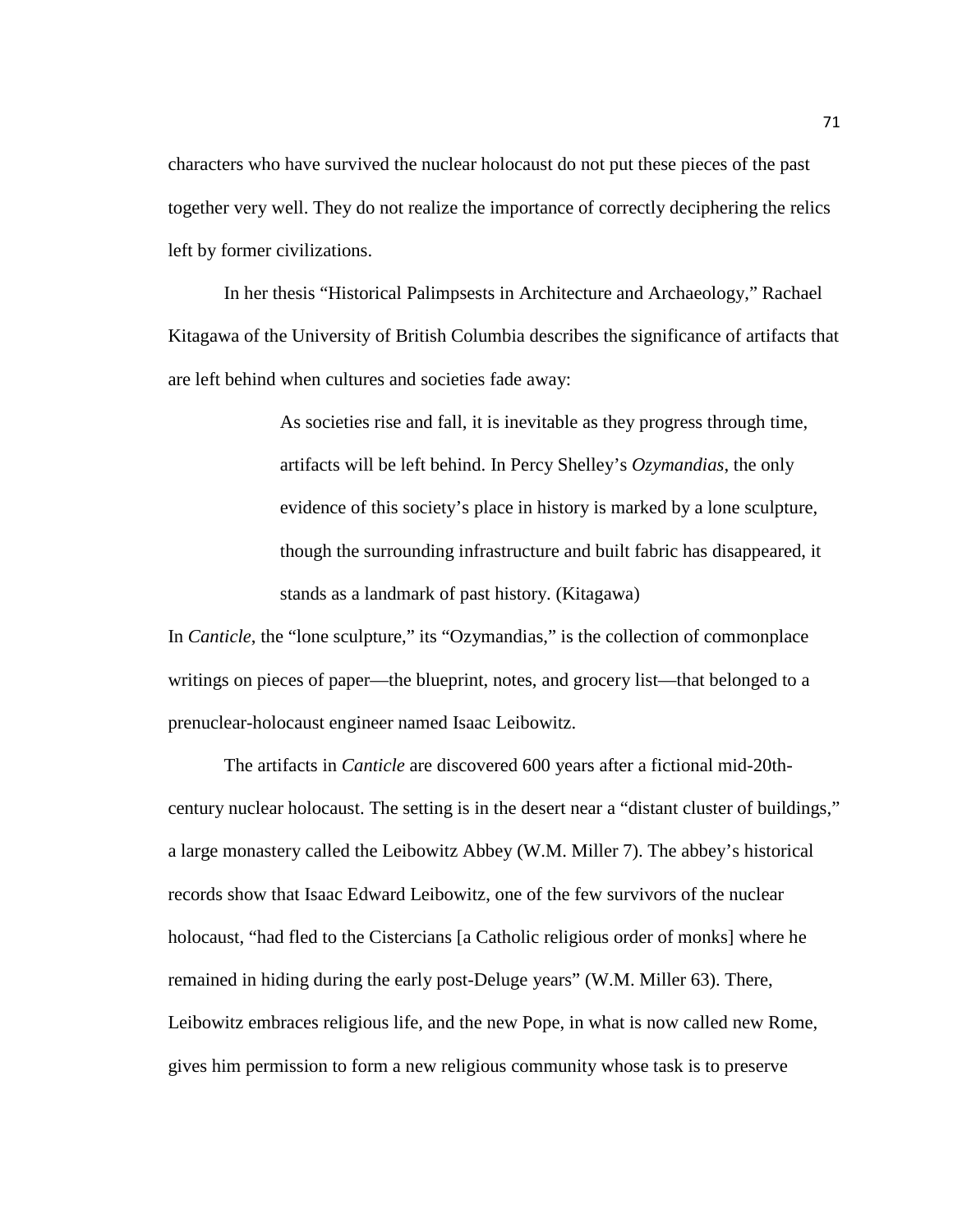human history. However, Leibowitz is eventually martyred—hanged by a mob—and thus granted sainthood.

It is 600 years later when Brother Francis, a young novice from Leibowitz' monastery, is attempting to carry out his Lenten fast and comes across the bomb shelter with items that belonged to Leibowitz. But because Brother Francis has little or no knowledge of the 20th century before the nuclear holocaust, his find leads to a misinterpretation and a satiric sanctification of the items. Brother Francis and the other monks in the abbey declare them holy relics that add important doctrine to their religion, which is already absurdly based on the sanctification and sainthood of Leibowitz. Kitagawa reminds us that "[a]rtifacts and historic landscapes are a physical symbol of a historical society and culture. They can remind people of past events" (Kitagawa). But she goes on to ask, "But how are these artifacts interpreted in the present?" (Kitagawa). Walker Percy writes, "When one age dies, its symbols lose their referents and become incomprehensible" (231). *Canticle* clearly tells the reader that artifacts from the past are important, but the story goes on to show how the characters misconstrue the past and thus create beliefs and a religion in the present that are flawed.

Miller, through wit, humor, and irony, sheds light on how the sole remains of a previous era, when misinterpreted, create a buffoonlike story of fools who worship and sanctify normal people as well as mundane, earthly objects. David Seed, in his article "Recycling the Texts of the Culture: Walter M. Miller's *A Canticle for Leibowitz*," states that Miller "builds a comedy of incomprehension," and the text is "charged with halfconcealed meaning" (261). Tietge writes, "Miller's skill in capturing the mythologizing of historical events represents how easily a logical, if mistaken, conclusion can be drawn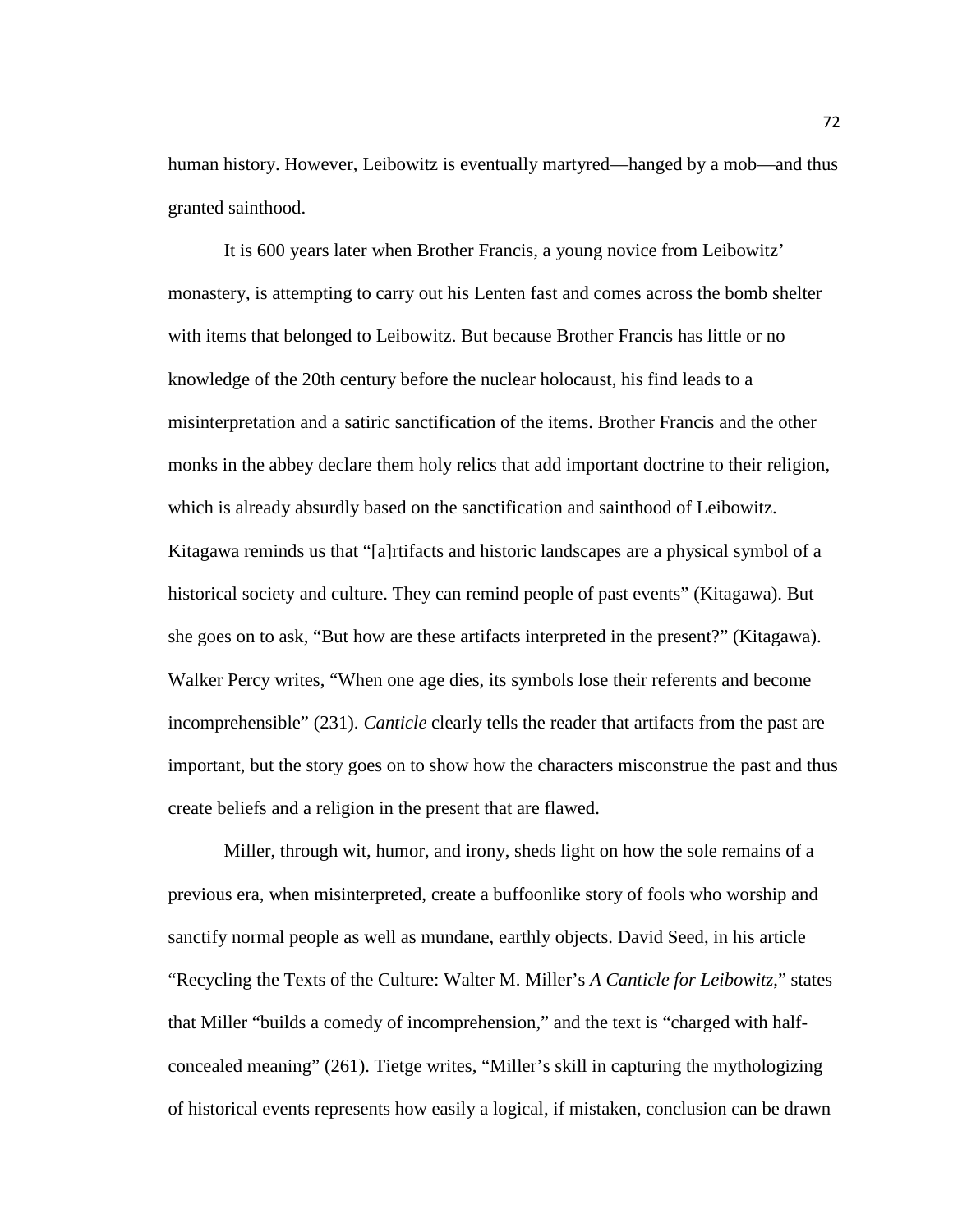from the existing evidence" (681). He adds the well known axiom, "a little knowledge can be a dangerous thing" (681). *Canticle* effectively communicates that history repeats itself largely because humankind misinterprets what knowledge there is of the past. The first book of the novel, set in a postnuclear-war futuristic time in approximately the mid-2500s, becomes a "rerun of the Dark Ages … which traces out a historical sequence through its three books until the novel ends at a point where nuclear war breaks out afresh … to dramatize the aftermath of a disaster as historical repetition" (Seed 257).

## *Palimpsestic Layers in Canticle*

*Canticle* opens in one of the the *scriptios superior*, the one that takes place in the mid-2500s in an Arizona desert near an ancient monastery that has somehow survived a 20th-century worldwide nuclear destruction. The monastery, described as the only building left standing after the nuclear war, is reminiscent of a famous abbey in Italy that held great significance for Miller. As a radio operator and tail gunner for the Army Air Corps in World War II, Miller flew fifty-three Allied bombing missions over Italy and participated in a series of famous and controversial bombings of the Roman Catholic Abbey at Monte Cassino, built in 429. The experience was traumatic for Miller, who became a Roman Catholic after the war but later became disenchanted with Catholicism. He then embraced a self-made religion that he referred to as "somewhere west of Zen and east of the Son" (Garvey 7). His focus on a nearly identical abbey in *Canticle* clearly points to his traumatic war experiences in Italy. Miller's wartime and postwar experiences greatly affect the content of *Canticle*. In the mid-1940s, the Japanese cities of Hiroshima and Nagasaki were targets of the first nuclear bombs. Throughout the rest of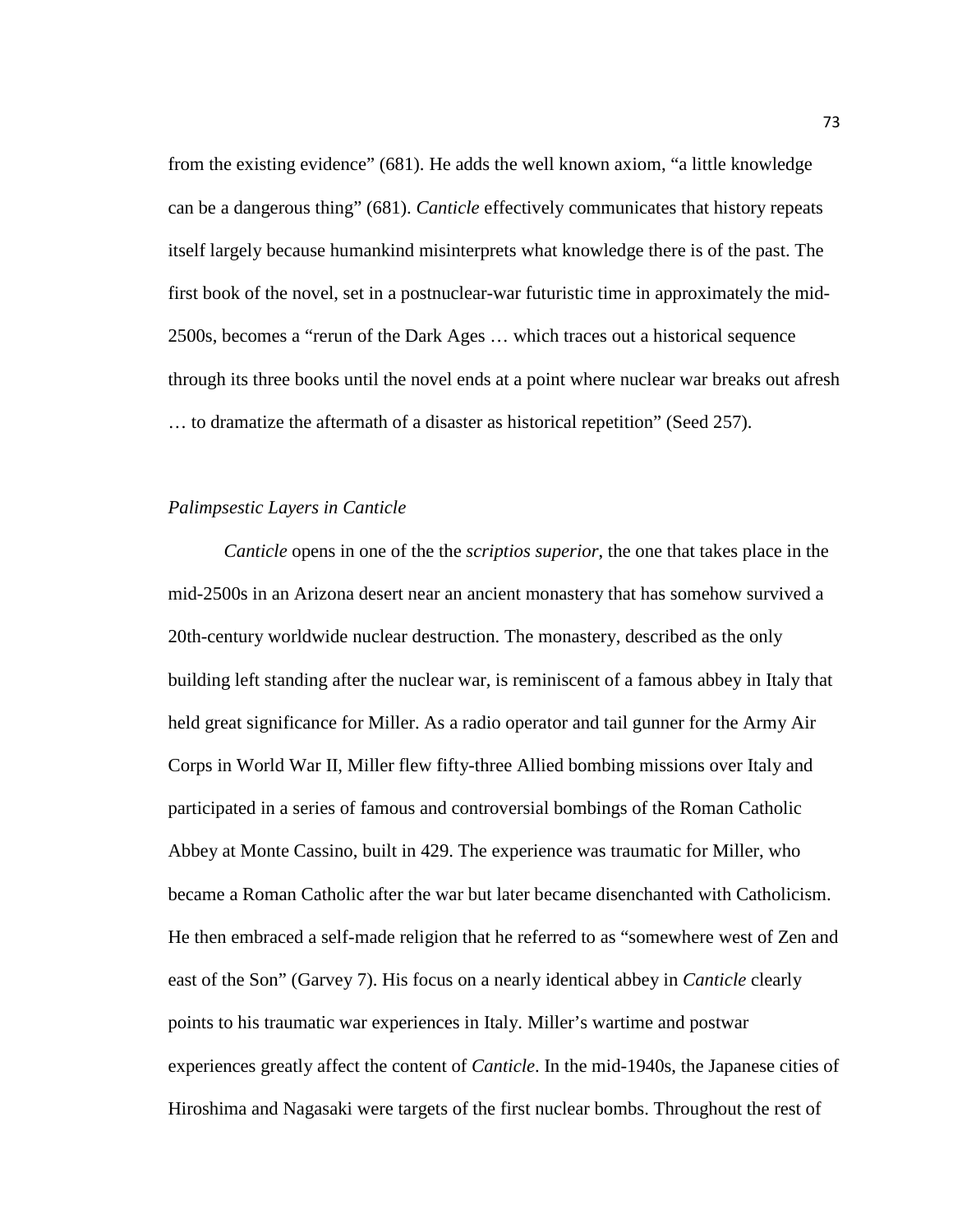the 1940s and during the 1950s, the postwar period before Miller wrote *Canticle* in 1959, the fear of nuclear war was rampant, and those with enough money built underground bomb shelters and prepared for what they thought was inevitable: a worldwide nuclear destruction. The underground bomb shelter introduced in the first chapter of *Canticle* clearly reflects that mid-20th century era—the first *scriptio inferior* of the novel—when a war-weary world feared nuclear weapons of mass destruction in an era of nuclear threats that came to be called the Cold War.

Although the novel opens with a description of postnuclear humanity—people who are "misborn, … monsters in the earth [who] suffered to live"—the main characters of *Canticle* are Roman Catholics, particularly monks who live in an abbey (W.M. Miller 3). In the tradition of Saint Leibowitz, who is said to have been commissioned by the Pope to preserve history, the monks in the monastery are committed to copying, preserving, hiding, and memorizing the scant remains of any written material they have found in the postnuclear rubble. Their work is done in secret to hide written history from the Simpletons, other survivors of the nuclear holocaust who want a new world with no traces of what went before. Monks called bookleggers copy and recopy books and then smuggle them to the desert in the Southwest, where they bury them in kegs. Other monks, the memorizers, commit written texts to memory to protect the information from destruction. However, as Susan Spenser states in her article "The Post-Apocalyptic Library: Oral and Literate Culture in *Fahrenheit 451* and *A Canticle for Leibowitz*," "The monks' painstakingly reconstructed 'literacy' turns out to be a world of signifiers with no corresponding signifieds to give them concrete meaning" (337). The monks' written and memorized materials are repeatedly and increasingly misconstrued and misinterpreted.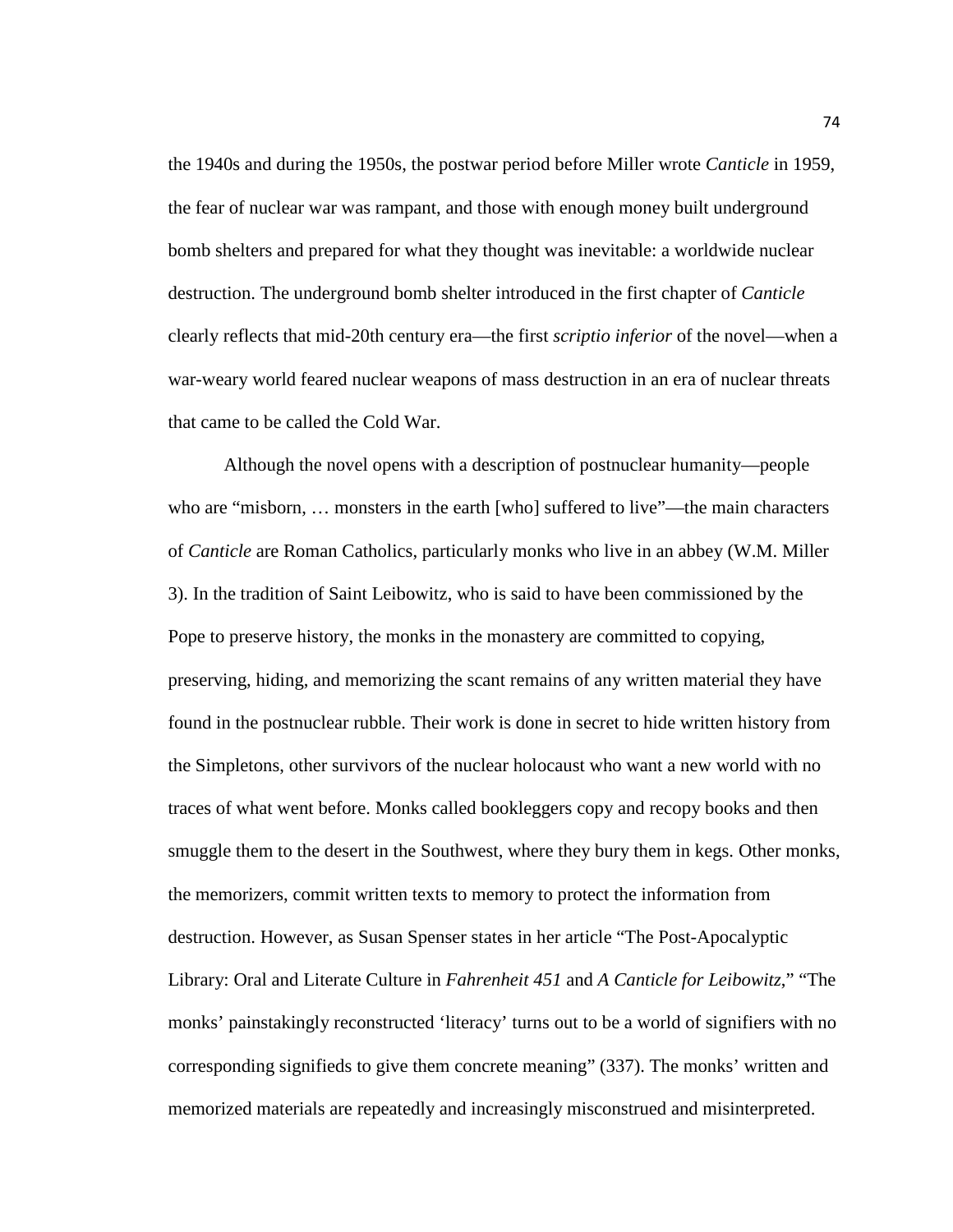As the story begins, in the first book titled "*Fiat Homo*" ("Let There Be Man"), a novice monk named Brother Francis is trying to fulfill his Lenten vow of fasting, but he is interrupted and startled by the appearance of a very old pilgrim on the horizon. This opening *scriptio superior* of the novel is unmistakably futuristic, but surprisingly, the world is not the typically portrayed advanced, high-tech civilization of the future found in most science fiction novels. Rather, the reader soon discovers that the scene in the future is actually a recurrence and repetition of the European Dark Ages, the novel's second *scriptio inferior*. It is now called a new Dark Age, but there is actually nothing new about it. Although it is centuries after a modern-day nuclear war, what is left of civilization has returned to that period of intellectual darkness that followed the fifth-century decline of the Roman Empire and lasted through part of the 15th century.

The monks in this first book of *Canticle* are simplistic and superstitious, like the civilizations of the Dark Ages. Religious life replicates the religious practices of the Dark Ages. Life for the monks in the monastery emulates the medieval monastic practices of taking vows of poverty, chastity, and obedience. The monks reject all worldly lifestyles and possessions, choosing instead to endure isolation with long periods of silence and fasting, disciplining themselves with hard work, intense religious studies, and prayers repeated eight times a day. The monks are reminiscent of both the Cistercian and the Benedictine monks of the Middle Ages, who were strict, disciplined, and isolated monks in sects that valued written texts and believed that through them, an "individual climbed toward a perfection thought to represent complete understanding and effortless communication with God" (Stock 90).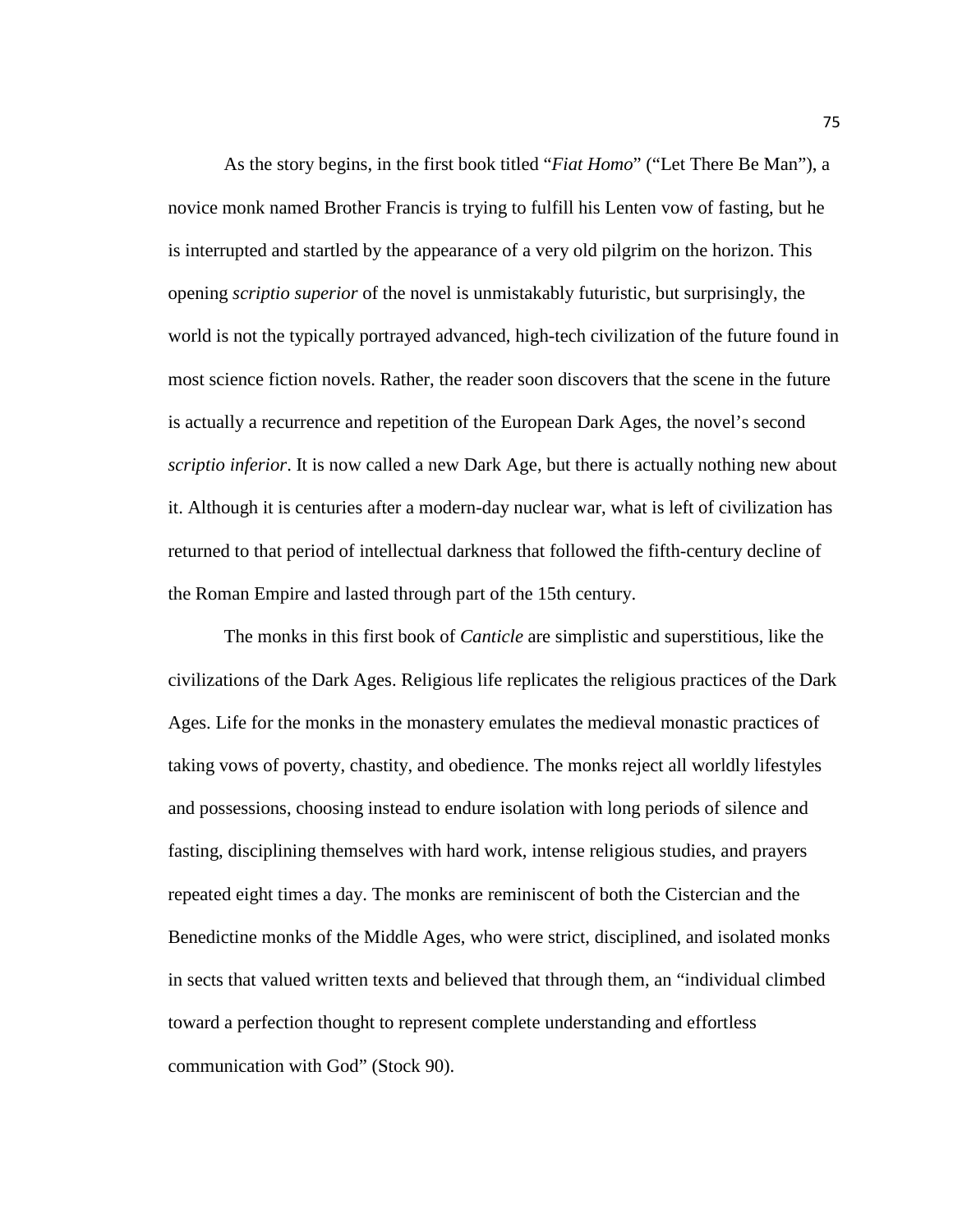But just as the reader settles in to a futuristic *scriptio superior* and a Dark Ages *scriptio inferior*, Miller introduces other layers of history, more *scriptios inferior*, that date back to the first century and, at the same time, continue to allude to the 20th century. The layer of the first century is represented by the wandering pilgrim who represents the legend of the Wandering Jew who is said to have heckled Jesus on the way to the cross. The 20th century is further explored when Brother Francis and the pilgrim discover the underground fallout shelter used during the fictional mid-20th-century nuclear holocaust. The enthusiasm of the monks to canonize the items found in the fallout shelter and make them significant religious documents introduces a humorous, comedic aspect to the novel. The monks' serious attempts to interpret the limited written remains of the past bring out the futility of an uneducated society that grasps for hope in religiously irrelevant items that become sacred through erroneous interpretation. The documents from the fallout shelter, as well as the Memorabilia already canonized in the monastery, are copied time and again by the monks. Even Brother Francis dedicates fifteen years of his own life to copying and producing a beautiful illuminated replica of the Memorabilia. He eventually attempts to take his copy on a dangerous, sacred pilgrimage to the Pope in new Rome. The monks repeatedly make mistakes and introduce errors into the texts they copy. One monk, Brother Sarl, is making mistakes, so he is allowed to take a break from his work for an hour a day. His superior, Brother Horner, explains, "When the work gets so tedious that he starts making errors in copy, he can put it aside for a while and work on his own project" (W.M. Miller 71). These errors in copying are an allusion to the scribal errors of the past that later elicited strong criticism of ancient copied texts.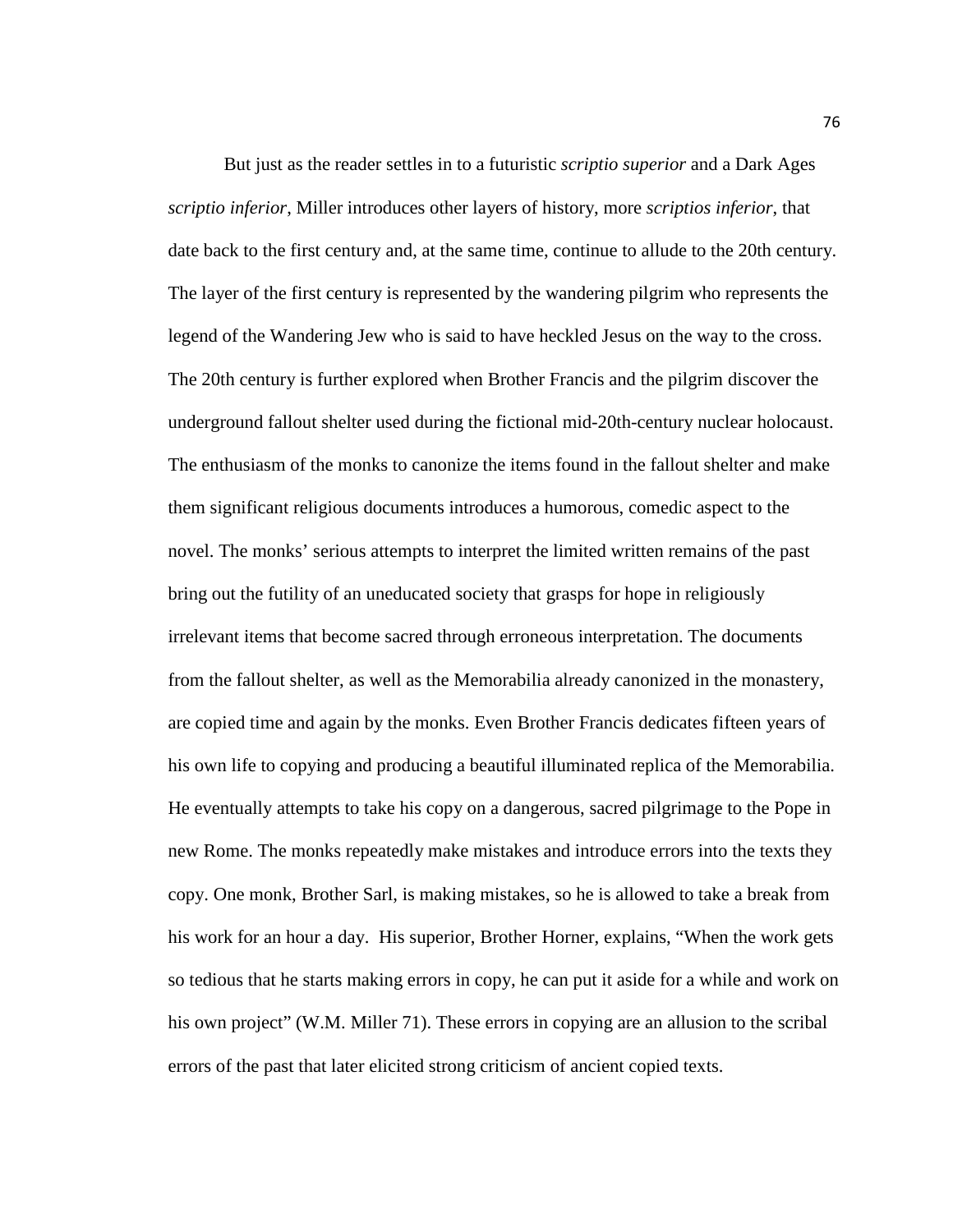The second book, "*Fiat Lux*" ("Let There Be Light"), is in a more literate era 600 years after the first book of the novel. A character named Thon Taddeo, a well respected secular scholar, receives "permission to study the Memorabilia, and his 'rediscovery' and interpretation of these hidden works prompts a renaissance of learning" (Spencer 337). The *scriptio inferior* now moves to the Renaissance, the era of intellectual enlightenment that followed the Dark Ages. In this second book, sacred texts are still being copied by hand at first. Aadditional knowledge and learning are being trusted more. The strong role of the Catholic Church is being replaced by secular leadership, and literacy is secularizing the world. Taddeo, a quite rude individual, moves into the monastery to study the Memorabilia, becoming a constant irritation to the monks with his bad manners and pride. The monks not only find him objectionable, but they also do not trust him. He is representative of the Renaissance Man, the highly intellectual, literate, creative, and much distrusted man of the original Renaissance. The opportunities, talents, and capacities of the original Renaissance Man were limitless, and his ideas were constantly challenged by the Roman Catholic Church. The same conflict is again a debate in *Canticle* during the new Renaissance of the 32nd century. In a discourse between two of *Canticle*'s characters, Taddeo and Marcus Apollo, Taddeo (the Renaissance Man) challenges the veracity of history:

[Apollo:] 'You reject all history, then, as myth?' ...

[Taddeo:] 'Not "reject." But it must be questioned. Who wrote your histories?'

'The monastic Orders, of course. During the darkest centuries, there was no one else to record them.' …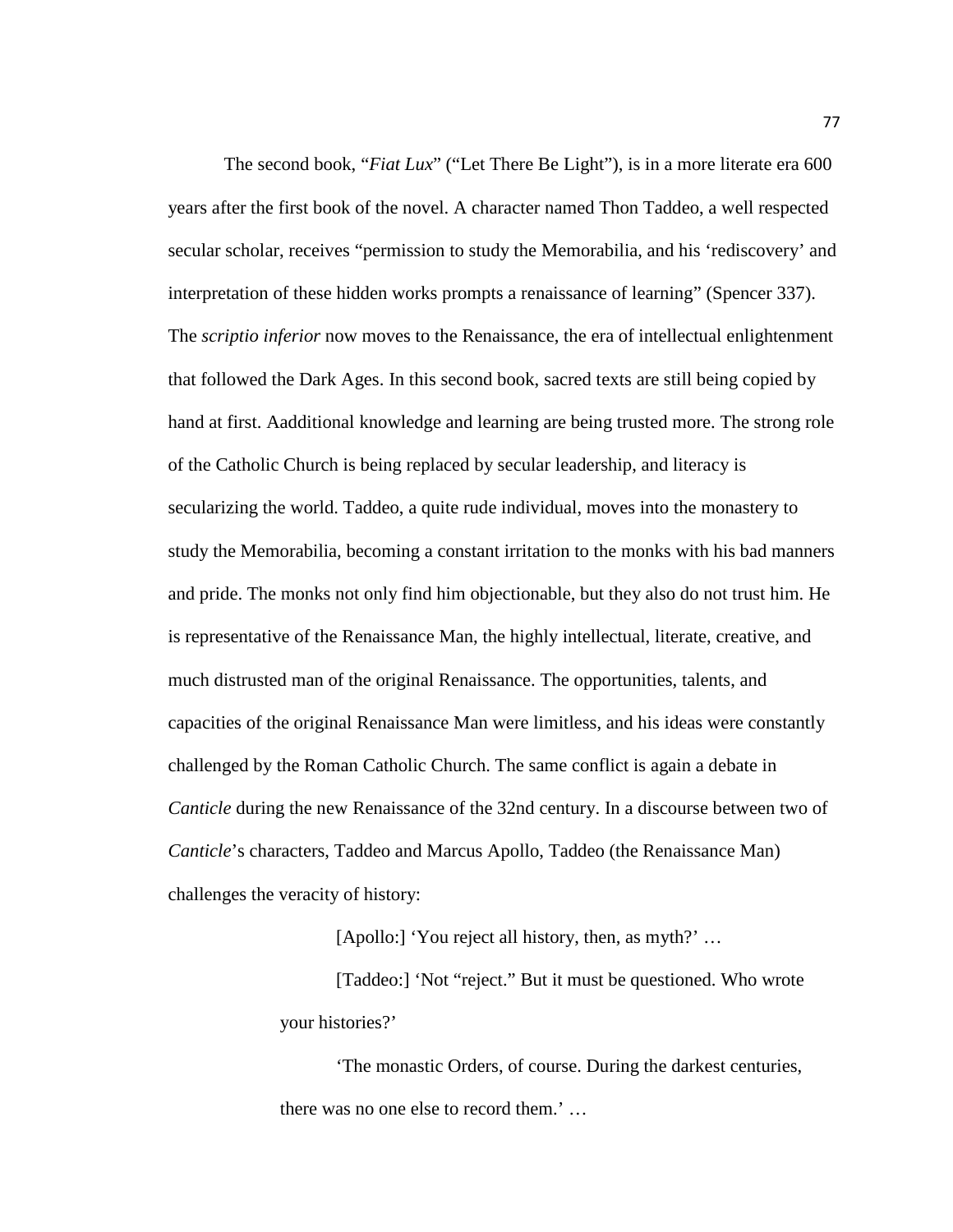'There! You have it. And during the time of the anti-popes, how many schismatic Orders were fabricating their own versions of things, and passing off their versions as the work of earlier men? You can't know, you can't *really* know. … But where is there evidence of the kind of machines your historians tell us they had in those days? Where are the remains of self-moving carts, of flying machines?'

'Beaten into plowshares and hoes."

'*If* they existed.'

'If you doubt it, why bother studying the Leibowitzian documents?' (W.M. Miller 127)

Taddeo does not hesitate to answer Apollo's final question: "Because a doubt is not a denial. Doubt is a powerful tool, and it should be applied to history" (W.M. Miller 128). Taddeo's idea about history is similar to Francis Bacon's in his 1605 *The Advancement of Learning*, in which he writes, "A true history of learning throughout the ages is wanting" (Bacon).

In the third book of *Canticle*, "*Fiat Voluntas Tua*" ("Thy Will Be Done"), Miller introduces yet another *scriptio superior* (the 38th century) and another *scriptio inferior* (a return to an industrialized, literate, space-oriented era similar to the 20th century). Taddeo is dead but has become a saint; he is credited largely with producing this highly literate civilization. The race is said to consider itself "a race of divinely inspired toolmakers; … a race of impassioned after-dinner speechmakers" (W.M. Miller 243). It is a race destined to "go forth to conquer stars. To conquer them several times, if need be, and certainly to make speeches about the conquest" (W.M. Miller 244). The people of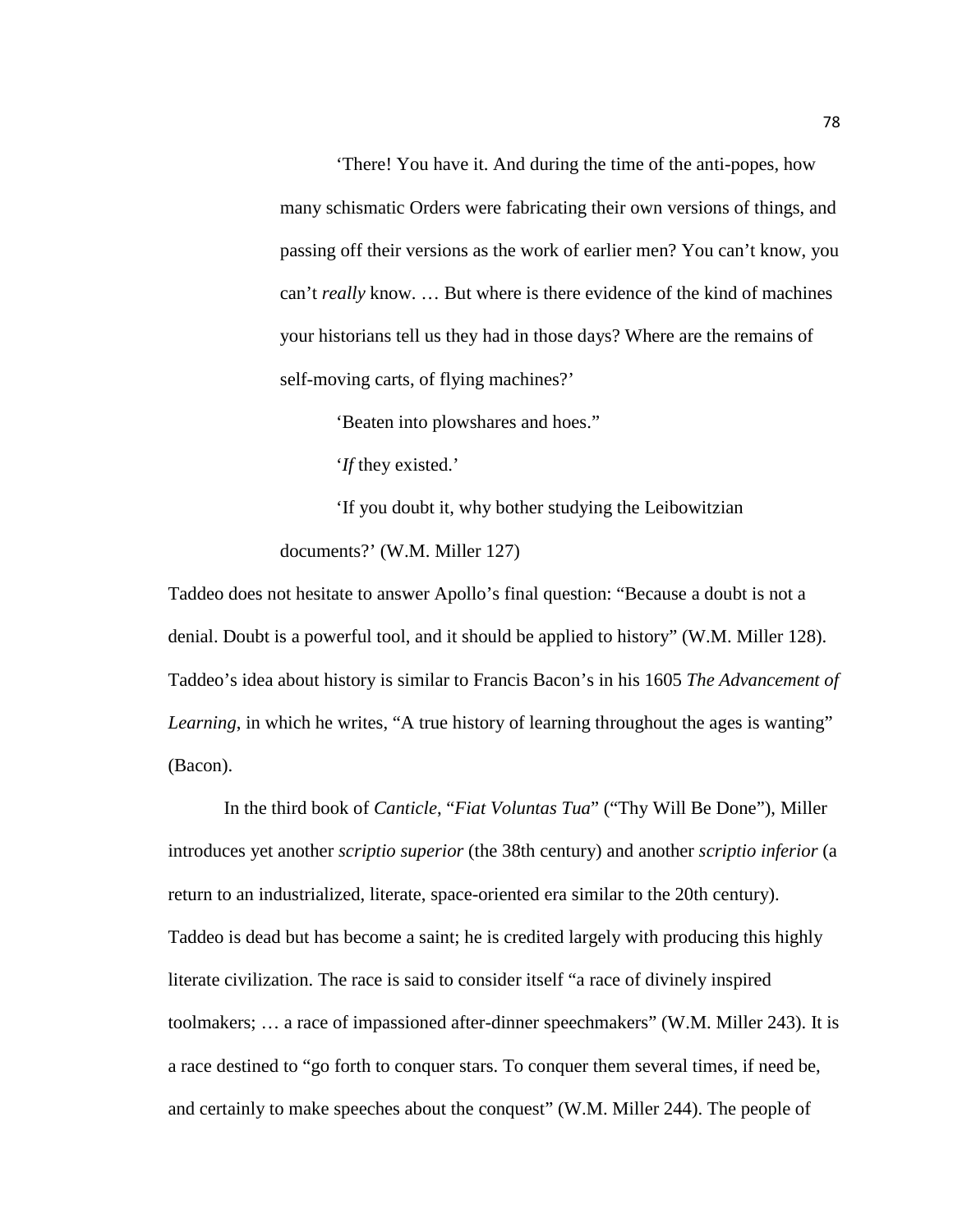this age are called "the generations of the light," but they are also called "fuzzy impossibilities" (W.M. Miller 239, 243). Miller makes clear that this final civilization, in "the Year of Our Lord 3781," is the full embodiment and full representation of all civilizations, all history, and all eras of time (W.M. Miller 239). The people of the 38th century proclaim, "We are the centuries" (W.M. Miller 243). Then they make clear what that means:

> We have your Babylons and your Pompeiis, your Caesars and your chromium-plated (vital-ingredient-impregnated) artifacts. We have your bloody hatchets and your Hiroshimas. … telling bawdy jokes about a farm girl name of Eve and a traveling salesman called Lucifer. We bury your dead and their reputations. We bury you. We are the centuries. (W.M. Miller 244)

Then this generation makes it clear that they are not new, that they are not a generation, but rather a regeneration, a remake of many *scriptios inferior*:

> Generation, regeneration, again, again, as in a ritual, with blood-stained vestments and nail-torn hands, children of Merlin, chasing a gleam. Children, too, of Eve, forever building Edens—and kicking them apart in berserk fury because somehow it isn't the same. … Hear then, the last Canticle of the Brethren of the Order of Leibowitz, as sung by the century that swallowed its name. (W.M. Miller 244)

Brother Francis, now referred to as the Venerable Francis of Utah, is vaguely remembered only by Zerchi, now the head abbot of the still-existing monastic order. The ancient abbey is still there, but now there are modern additions with aluminum and glass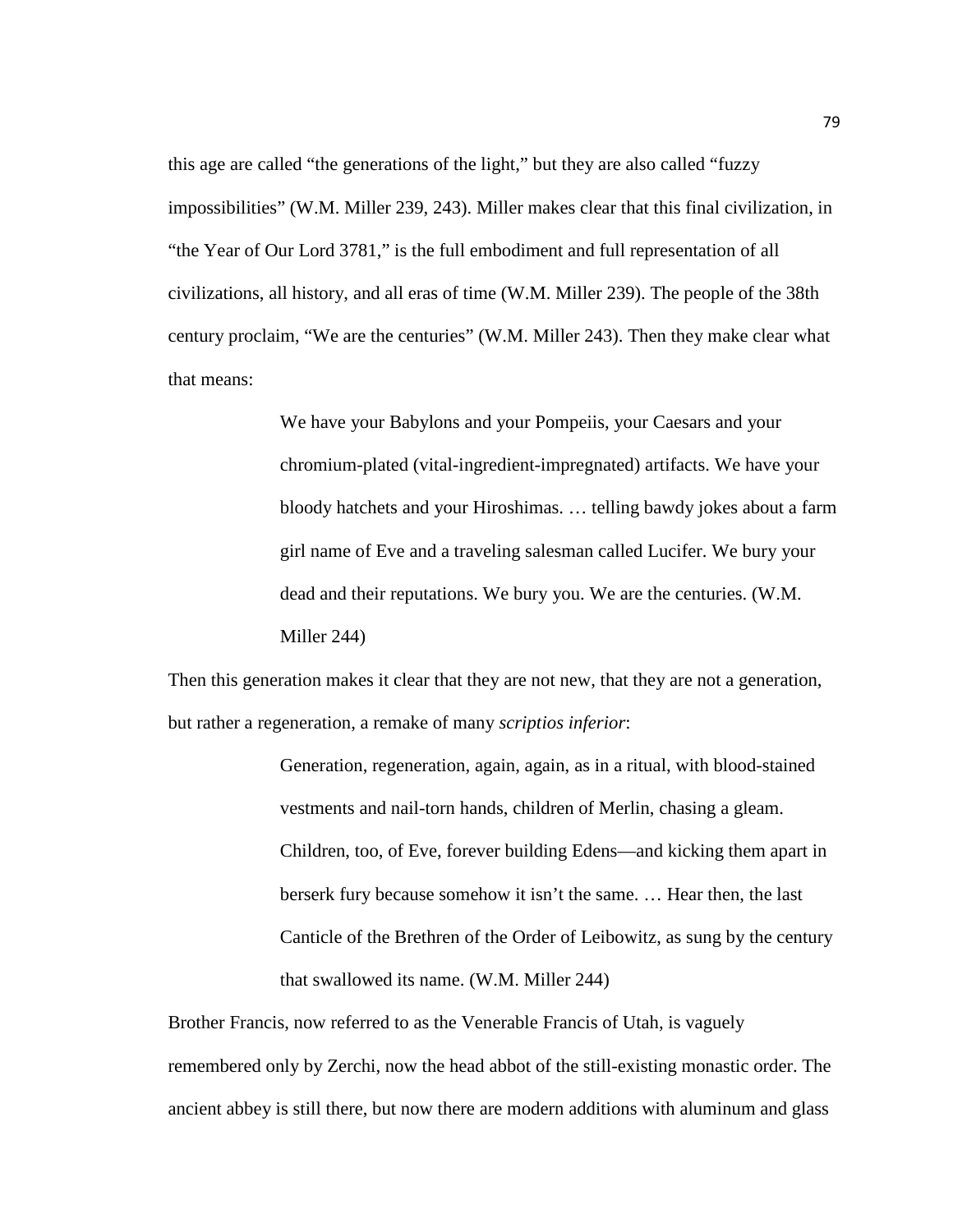walls. The old abbey and the new addition are separated by a six-lane highway. Saint Leibowitz is now more popular as the patron saint of electricians than he was as the founder of the Order of Saint Leibowitz. It is notable that in this enlightened age, this new Renaissance, this era of the reinvention of the light bulb, Leibowitz's secular profession as an electrician is more highly regarded.

People now live in what is called a new world, but "it was inevitable that the race succumb again to the old maladies on new worlds, even as on Earth before, in the litany of life and in the special liturgy of Man" (W.M. Miller 244). The vestiges of the past are still intertwined in this new world. All the histories of all civilizations come together in this final century, this final book of the novel. Miller then symbolizes all time with a spinning globe of the world. A character named Joshua "twirled the globe faster, … like a gaming wheel, faster and yet faster until the continents and oceans became a blur" (W.M. Miller 260). The spinning is symbolic of mixing all epochs of history together, and the blurriness points directly to the faded layers of a palimpsest. Joshua stops the globe suddenly with his thumb and reverses the spin "until the axial mountings rattled; 'days' flitted by as briefest instants" (W.M. Miller 260). Then he asks, "Reversing time thereby?" (W.M. Miller 260–261). The globe now becomes a symbol of the repetition of history, the cyclical nature of past eras, and the *scriptios inferior* that regenerate into one repetitive *scriptio superior* after another, finally ending in an era that encompasses all time and ushers in the end of the world. "He [Joshua] kept spinning the globe in reverse, as if hoping the simulacrum of Earth possessed the Chronos for unwinding time" (W.M. Miller 261). He considers using a motor to "spin it back to the beginning of Man," but then he stops it again with his thumb (W.M. Miller 261). In his article, "Recycling the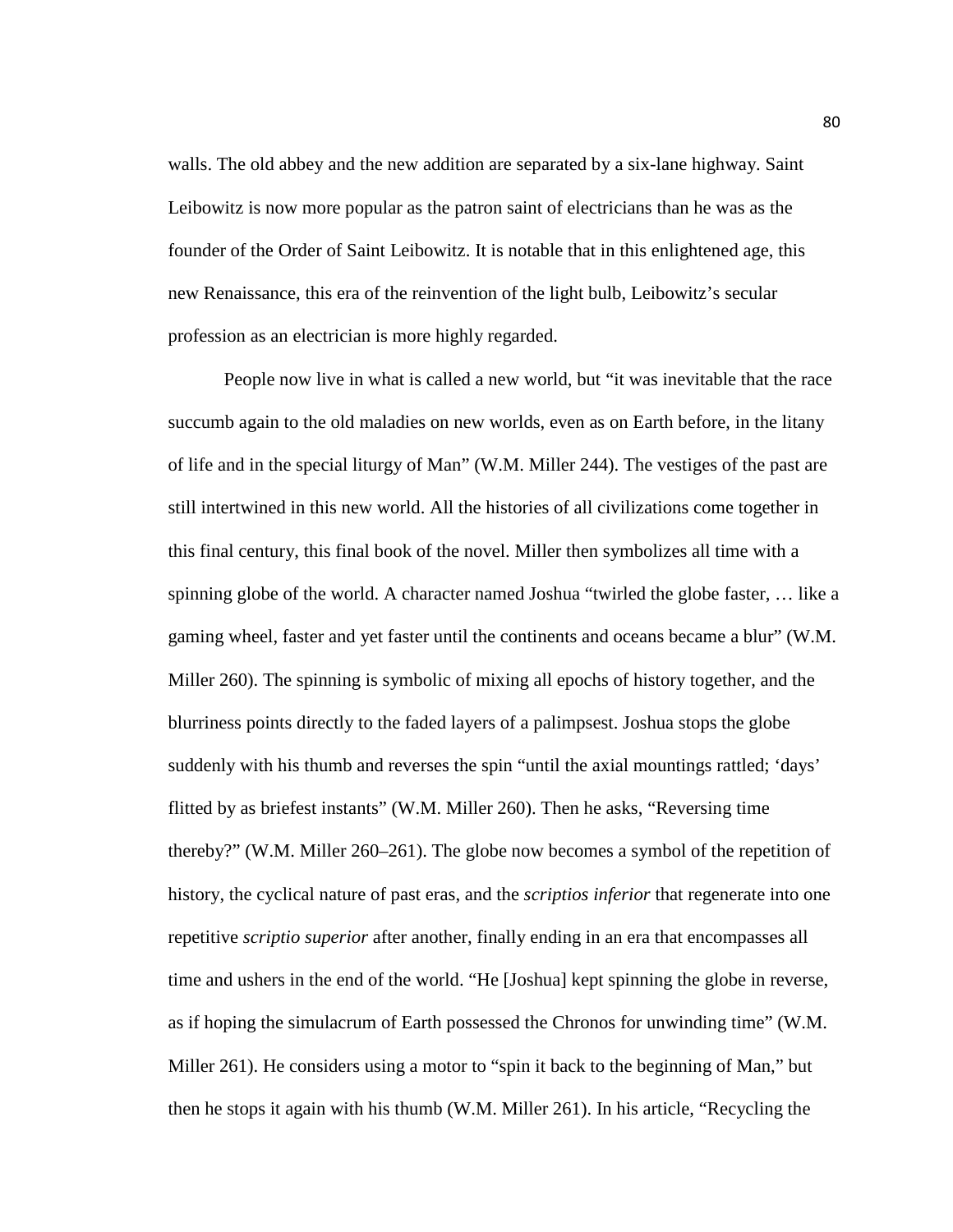Texts of the Culture: Walter M. Miller's *A Canticle for Leibowitz*," David Seed comments on time in *Canticle*: "Time therefore functions in a variety of different ways in this complex novel. Dates give us linear time; recurrences and resemblance suggest cycles" (268).

The people in the final book of *Canticle* are hopeful, sometimes singing and placing their confidence in a better tomorrow. The starship that will eventually take them to another planet is "an act of hope. Hope for Man elsewhere, peace somewhere, if not here and now, then someplace. … It is a weary and dog-tired hope, maybe, a hope that says: Shake the dust off your sandals and go preach Sodom to Gomorrha. But it is hope, or it wouldn't say *go* at all" (W.M. Miller 284). But the scene is only a satire of hope, and the reader looks on the starship passengers from afar and laughs at their ridiculous confidence in a peaceful home somewhere in space.

In the final chapter, flashes fill the horizon as a procession of monks climbs the starship's ladder. They look back on a "visage of Lucifer mushroomed into hideousness" (W.M. Miller 333). Allusions to the biblical end of the world are evident in the final chapter, as well as the eternal hope of a final remnant being taken to a better place; in this case, a place in space called Centaurus Colony. Abbot Zerchi tells the children and the religious group on the starship, "You are the continuity of the Order. … With you goes the Memorabilia" (W.M. Miller 288). One can only wonder how the documents and artifacts they take with them will be interpreted in the next *scriptio superior*, the next layer of the future. The abbot thus passes on to them the next cycle of history, a new layer of the palimpsest. It is worth noting that this next layer is blurry—"There came a blur, … and the starship thrust itself heavenward" (W.M. Miller 333)—thus ironically making it a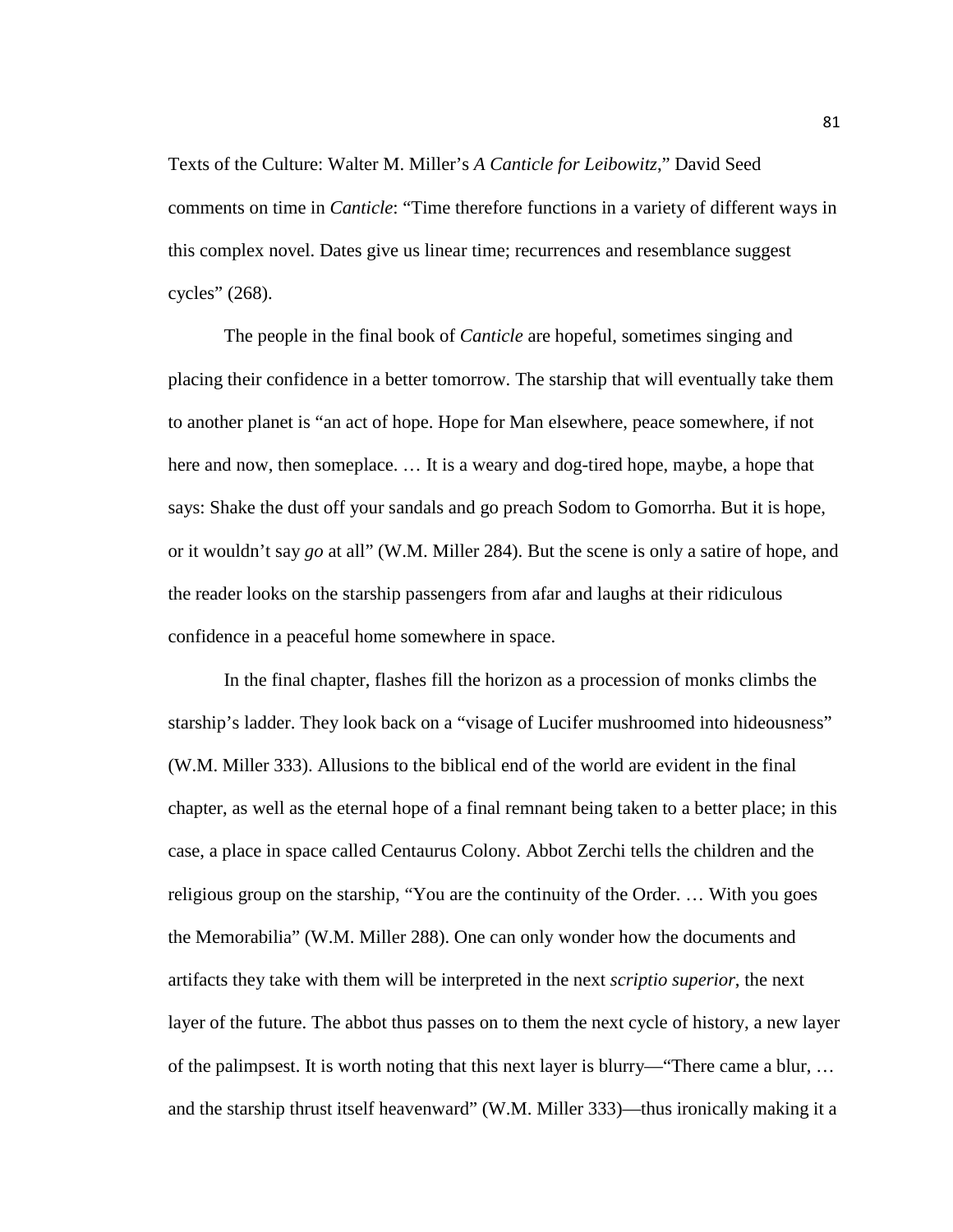*scriptio inferior* even though it is a *scriptio superior*; it is a blurry, futuristic, new layer that functions as both palimpsestic layers.

Before the starship takes off, the abbot tells its passengers:

You will be years in space. The ship will be your monastery. After the patriarchal see is established at the Centaurus Colony, you will establish there a mother house of the Visitationist Friars of the Order of Saint Leibowitz of Tycho. But the ship will remain in your hands, and the Memorabilia. If civilization, or a visage of it, can maintain itself on Centaurus, you will send missions to the other colony worlds, and perhaps eventually to the colonies of their colonies. (W.M. Miller 289)

Here, the abbot answers a previous question, "Are we doomed to do it again and again and again?" (W.M. Miller 264). His answer is a tacit *yes*. After all, they will be reestablishing the monastery, a patriarchal pope, the legend of Saint Leibowitz, and the sacred Memorabilia. But the abbot also adds that nothing is certain, and he calls the trip into space "a long and doubtful journey, a new Exodus from Egypt under the auspices of a God who must surely be very weary of the race of Man" (W.M. Miller 290).

History does not come to an end at the close of the novel. Even in the final chapter, Miller adds yet another layer to history, a future layer that carries with it a hope that is not really hope, but rather another inevitable and predictable cycle of time. Manganiello calls the repeating patterns of history "a 'recollection forward' to the final coming of the Integrator or Lord of history, who, as Alpha and Omega, is able to join the beginning and the end, fold up the narrative of the human story like a book, and fit things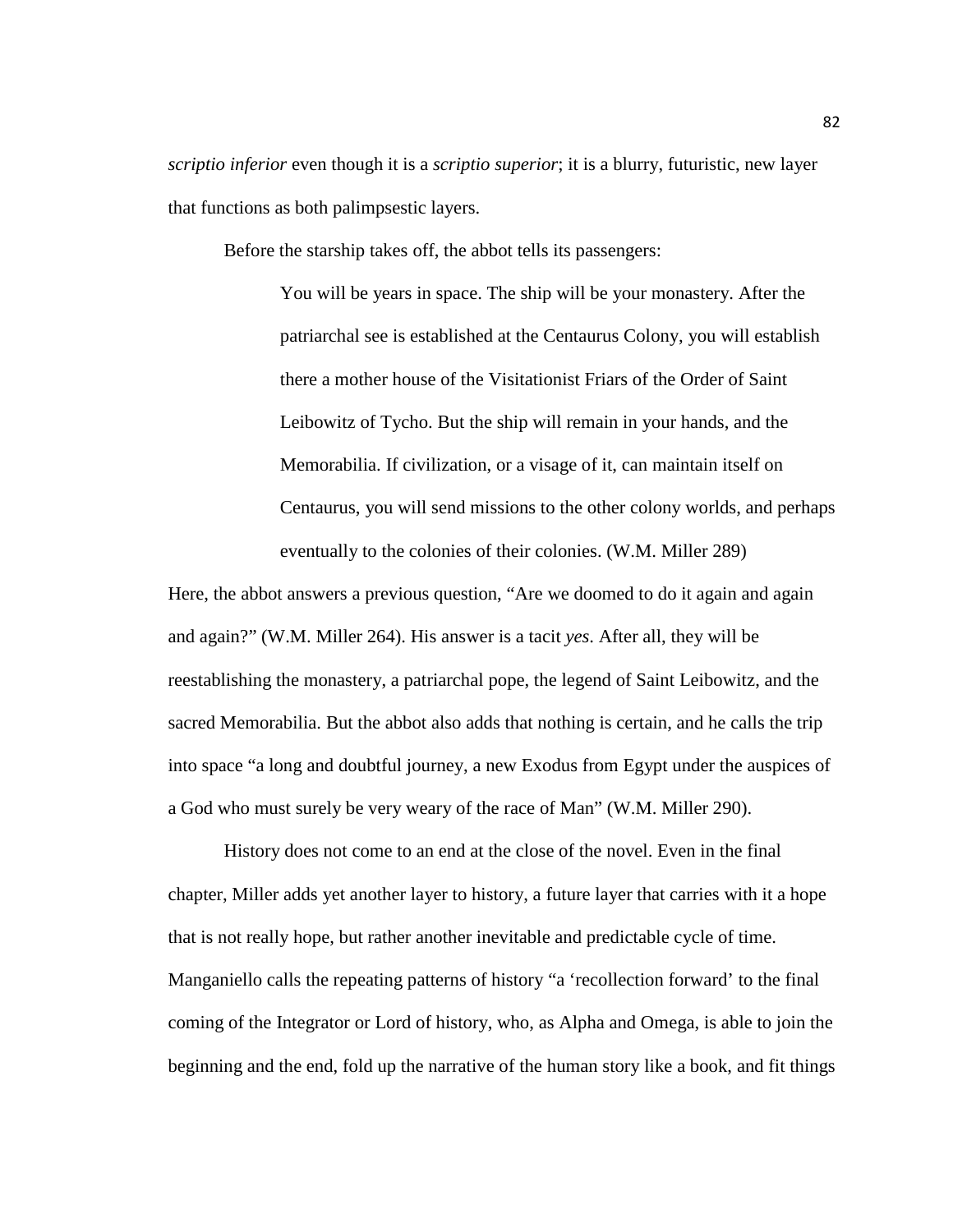together again" (167). Miller certainly leaves the final remnant of humanity hanging literally in space with strict instructions to repeat, replicate, and recycle history.

## *A Blurry Significance*

The multiple layers of *scriptio inferior* in *Canticle* are definitely blurrier and spottier than the single underlayer in *Kindred* and, thus, more challenging to understand. Whereas *Kindred* moves from historical blurriness to clarity, it could be said that *Canticle* moves from blurriness to farce as the tale plays out in a humorous reinvention of the futility of humanity caught in recurring cycles of history. While *Kindred* goes from "bi-ness" to "one-ness," *Canticle* goes from "multi-ness" to a "wide gulf" that separates history and contemporary society—a chasm that grows wider with time, setting the stage for the darkest, most negative events and characteristics of history to repeat themselves. It is a cyclical history destined to recur, and the characters seem to never learn from the past and thus muddle and make a mess of the present and the future. The characters in *Canticle* realize this by the second book of the novel. The narrator explains, "There was indeed a gulf; that much was plain. The abbot felt suddenly that he belonged not to this age at all, that he had been left stranded somewhere on a sandbar in Time's river, and that there wasn't really ever a bridge at all" (W.M. Miller 180–181).

One may ask, then, what contemporary societal significance is there in *scriptios inferior* that are so blurred, spotty, and convoluted and in a history that continues to recycle and repeat itself and undergo constant misinterpretation? The significance lies in the misinterpretation itself, in the ambiguity of history and the travesty of definitively interpreting it with incomplete information. Miller presents the irony and absurdity of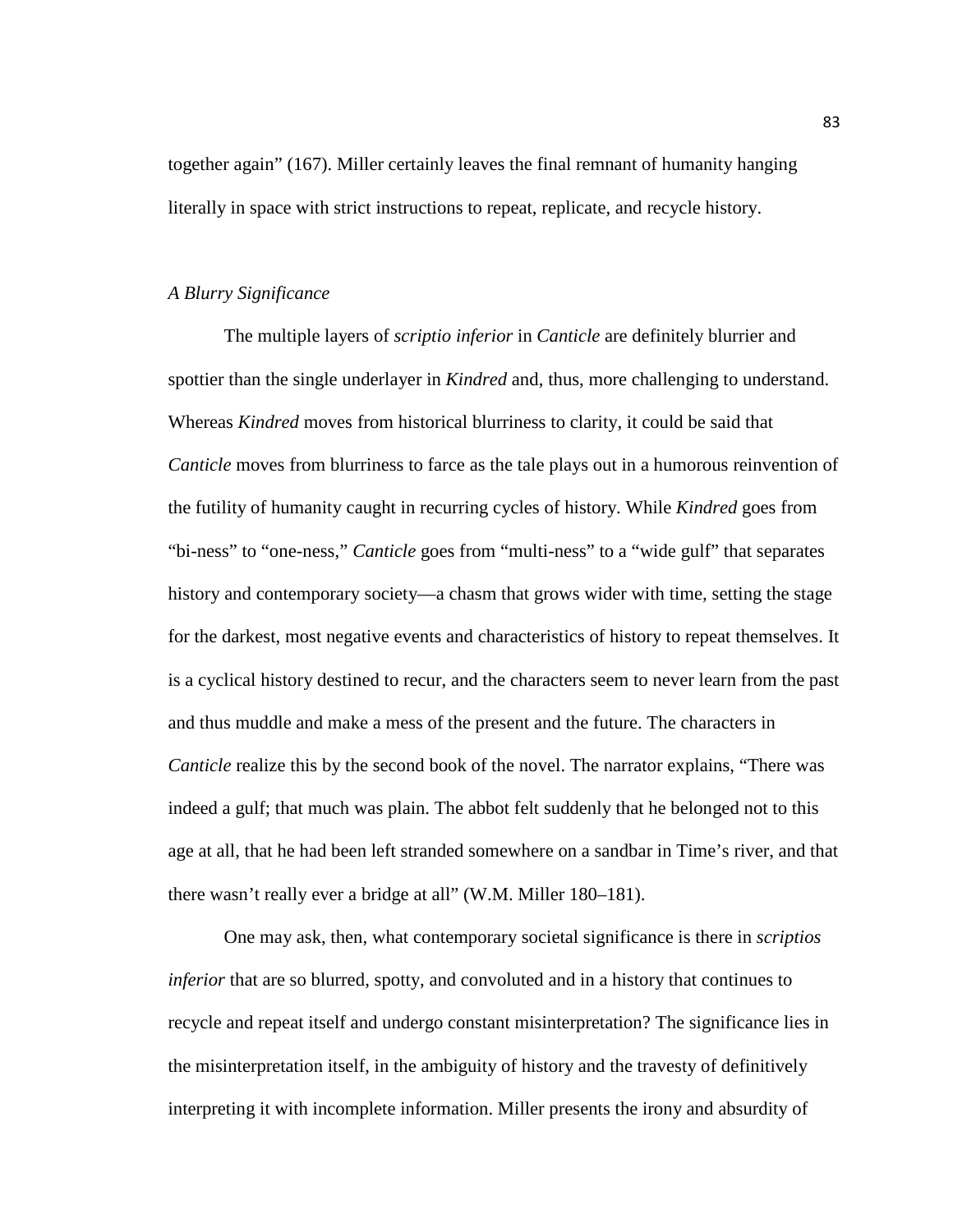basing societies or religions on limited facts and misinterpretations from the past. He also subtly reveals his disdain for the misinterpretations proliferated by the Catholic Church throughout the ages. Paul Brians, in his article "A Study for Walter M. Miller, Jr.: *A Canticle for Leibowitz*," describes the trivial pieces of historical artifacts discovered in *Canticle* as "scraps of prewar knowledge ... gathered and preserved by a Catholic Church which no longer understands that knowledge" (Brians).

In the second book of the novel, during the new Renaissance, the items are appropriately referred to as an enigma or a puzzle: "The secular scholar, in two days had unraveled a bit of a puzzle that had been lying around, a complete enigma, for a dozen centuries. … some fragmentary pre-Deluge science text" (W.M. Miller 194). The idea of an enigma adds a layer of complexity to the novel that invites the reader to attempt to decode some sort of a message in the text. Walker Percy calls *Canticle* a "cipher, a coded message, a book in a strange language" (227). He goes on to say, "Like a cipher, the book has a secret. But unlike a cipher, the secret can't be told. Telling it ruins it" (227). David Seed says, "The very text of *A Canticle* … is charged with half-concealed meaning" (260).

*Canticle* is, indeed, replete with messages for the reader to attempt to decode. The book's ciphers include Latin words and phrases, words written in Hebrew, ritual sacrifices, the idea of the scapegoat, the electric light bulb, the phoenix, characters' names, eras of time, and numerous other cryptic symbols and historical allusions that demand further investigation. The idea of attempting to decode ciphers in *Canticle* is comparable to scholars trying to scrutinize and translate the readable portions, the 85 percent, of the faded Archimedes text hidden underneath the words of the common prayer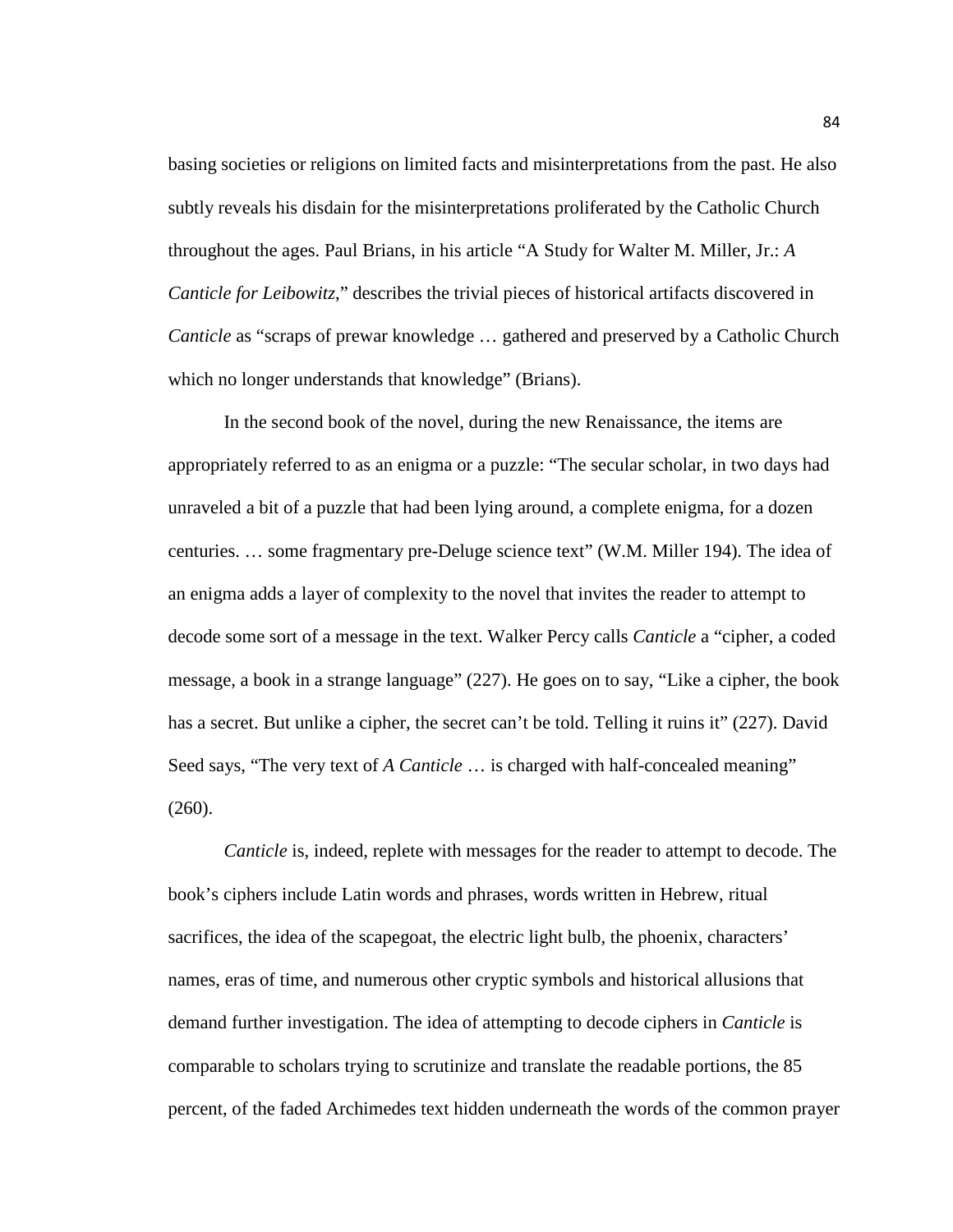book. The idea of decoding also reminds us of how archaeologists closely examine and interpret pieces and shards of history found in the underlayers of the earth but seldom find all the answers about the past.

The puzzle pieces referred to in the novel certainly suggest that even if society possesses bits and pieces of the past, it will never be able to put those pieces together to form a complete puzzle or an absolutely clear picture. It is easy for an incomplete puzzle to be misconstrued and misinterpreted. Thus, it is the sardonic message of *Canticle* that pieces of history's puzzle are missing, and thus, history is often misinterpreted. Thon Taddeo, the novel's representation of the Renaissance Man, studies Leibowitz's grocery list and blueprint (the sacred Memorabilia) in the second book, and says, "We now have a fairly clear idea of where we're going and what we have to work with here. It will still take considerable time to finish of course. The pieces have to be fitted together, and they don't all belong to the same puzzle" (W.M. Miller 195).

# *Splatterings of History*

*Canticle's* uniqueness is its plethora of layers and its complex palimpsestic strata. Miller includes three futuristic postnuclear-war societies—the 2500s, the 3100s, and the 3700s—as his *scriptios superior*. He also distinctly uses at least three eras in the past the Dark Ages, the Renaissance, and the mid-1900s—as *scriptios inferior*. The obvious underlayers cover the Middle Ages, when literacy was low; the Renaissance, when learning reigned supreme and religion was pushed to the background; and the mid-1900s, when the world was on high alert for a possible nuclear holocaust. Throughout the novel, Miller also has a prolific splattering of random bits of history, primarily religious history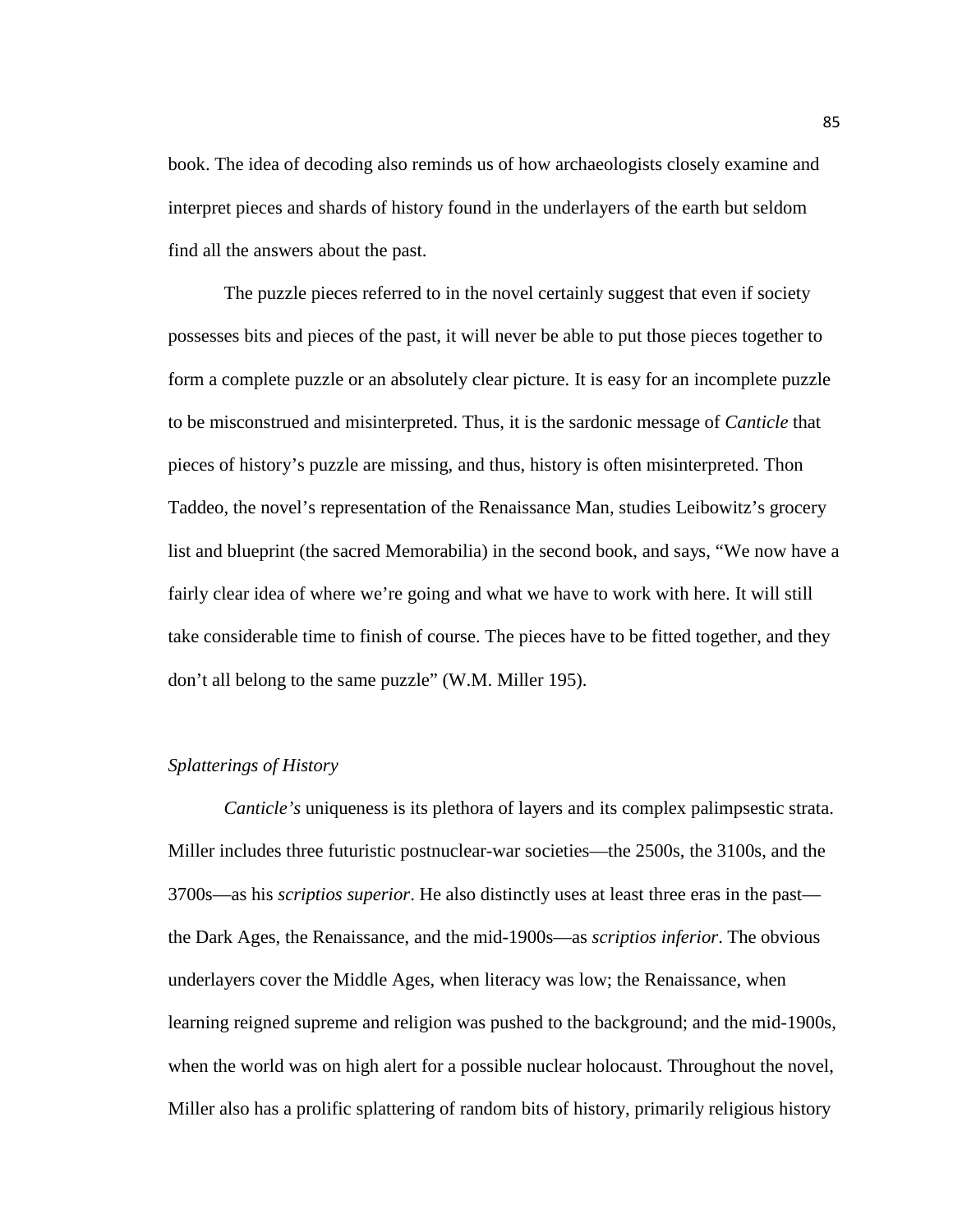with references to the biblical accounts of creation, the Noahic Flood, the temptation of Jesus in the desert, the crucifixion, and portions of ancient Hebrew writings. Since Miller was a former Catholic, it is not surprising that he utilizes biblical overtones. It is also not surprising that he often refers to Catholicism and its practices with acerbic cynicism and parodies the religious institution he later came to disdain. His establishment of a future religion based on farcical documents is an obvious scorn of institutionalized religion. The new religious institution Miller creates in *Canticle* is absurd, based on the sanctification of an engineer's grocery list and blueprint and the sainthood of that engineer, Isaac Leibowitz. The sainthood by the Catholic Church of a man with a clearly Jewish name like Leibowitz—an unlikely merger of Christianity and Judaism—only adds to the irony and absurdity of a tale already based on failed memories and misconstrued facts.

The splatterings of history, however, share equal importance with the clearly identified palimpsestic layers. The splatterings begin in the first chapter, which makes rapid allusions to random pieces of history. It utilizes the Hebrew language, the Wandering Jew, Satan's temptation of Jesus in the desert, the Latin Vulgate, Lent, Ash Wednesday, a 20th-century fallout shelter, and the Flame Deluge (the nuclear holocaust). But before the reader is confused by haphazard times and events, Miller focuses on the 20th century as Brother Francis digs in the ancient ruins of a pre-Deluge fallout shelter. The shelter, though, also contains splattered bits of history—a gold tooth, a skeleton, handwritten notes, a grocery list, a blueprint, and more. The more sparse the information, the more comical their interpretation, and the monks who discover the relics do not benefit from them but rather use them to create an altered, farcical religious society. *Canticle* describes it as "a dark, ignorant, and workaday world, where literacy was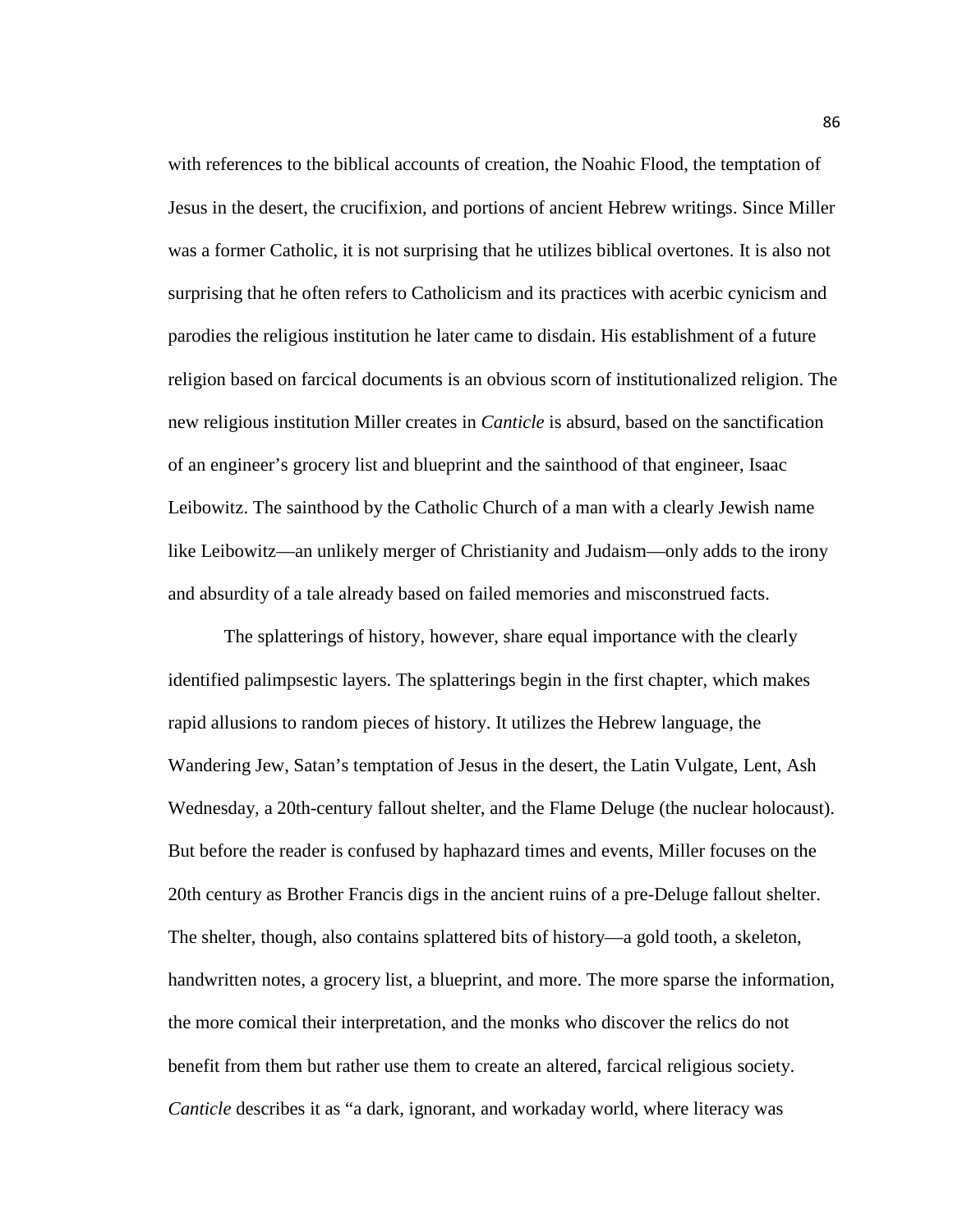nonexistent and a literate youth … seemed of no worth to a community unless he could also farm, fight, hunt or show some special talent for intertribal theft, or for the divining of water and workable metal" (W.M. Miller 55). Splattered bits of history thus add to the droll, ludicrous nature of the tale.

By the sixth chapter, Miller uses splatterings of history to describe the historic account of the Flame Deluge, the name for the mid-1900s fictional atomic war. In relating what happened, he alludes to God, the Noahic Flood, the fires of hell, and the magi:

> It was said that God, in order to test mankind which had become swelled with pride as in the time of Noah, had commanded the wise men of that age, among them the Blessed Leibowitz, to devise great engines of war such as had never before been upon the Earth, weapons of such might that they contained the very fires of Hell, and that God had suffered these magi to place the weapons in the hands of princes. (61)

By the seventh chapter, the allusions to history include a monastic culture and limited literacy with monks using animal skins scraped into parchment to write on. Brother Francis "found the finest available lambskin and spent several weeks of his spare time at curing it and stretching it and stoning it to a perfect surface, which he eventually bleached to a snowy whiteness and carefully stored away" (78). It reminds the reader of the Archimedes Palimpsest, but it also reminds the reader of pre-Gutenberg, preprinting press, when books were painstakingly copied by hand and manuscripts were artfully illuminated with climbing vines twisting around capital letters. But instead of an illuminated Gutenberg Bible that launched the Renaissance, in *Canticle* it is an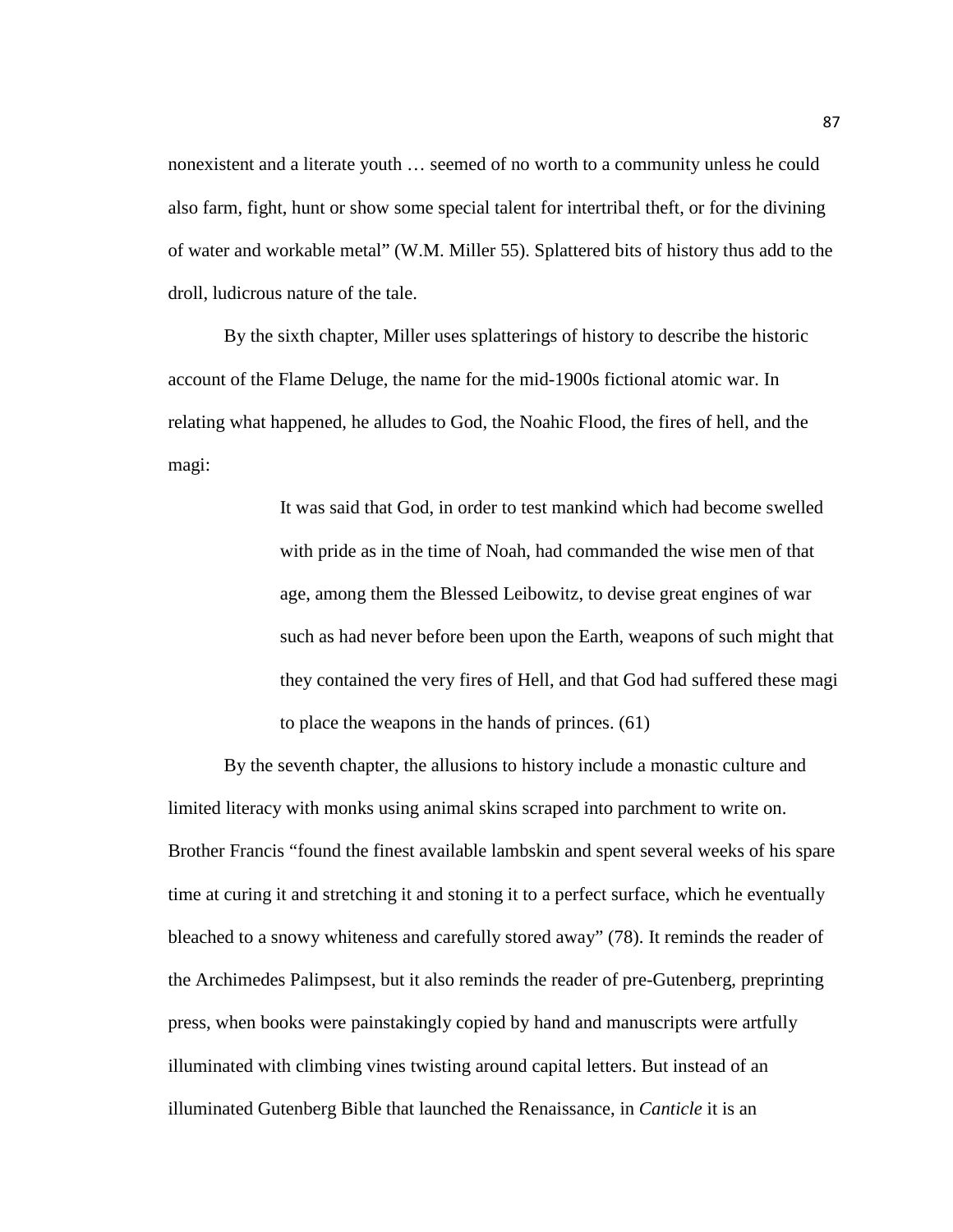illuminated copy of Isaac Leibowitz' handwritten notes, grocery list, and faded blueprint. Scattered pieces of history become enduring, sacred texts for this post-Flame-Deluge society. History is thus misread and then venerated in its inaccuracy.

In his article, Manganiello describes this farce of recycling history based on incomplete information: "What appears to be progress is actually regression" (160). Walker Percy writes that "when one age dies, its symbols lose their referents and become incomprehensible" (qtd. in Seed 269). David Seed says, "The grimmest implication of repetition in the novel is the suggestion that history consists of a cyclical script determining human behavior from era to era" (269). He adds that *Canticle* "achieves much of its impact by ... destabilizing the signifying systems that underpin culture" (269).

The rest of the novel alludes to numerous other bits of history, Jewish traditions, and biblical accounts. Among them are Thomas Edison, the light bulb, rare volumes of books chained to library tables, an abacus, and a wall slate. Miller splatters the text with allusions to the confusion of languages at the Tower of Babel, the destruction of Sodom and Gomorrah, the Exodus, Joshua leading the Israelites into the Promised Land, and the raising of Lazarus from the dead. He includes Judas Iscariot's betrayal of Jesus, the cock that crowed each of the three times Peter denied Jesus, and the crown of thorns worn by Jesus on the way to the cross. People from the past include Eve, Job, Satan, Abraham, Solomon, the Queen of Sheba, Jesus, and the Caesars. Historic places include Babylon, Pompei, Hiroshima, and more. Surprisingly, Miller's splatters of history in *Canticle* do have meaning, which a future, more in-depth study could cover.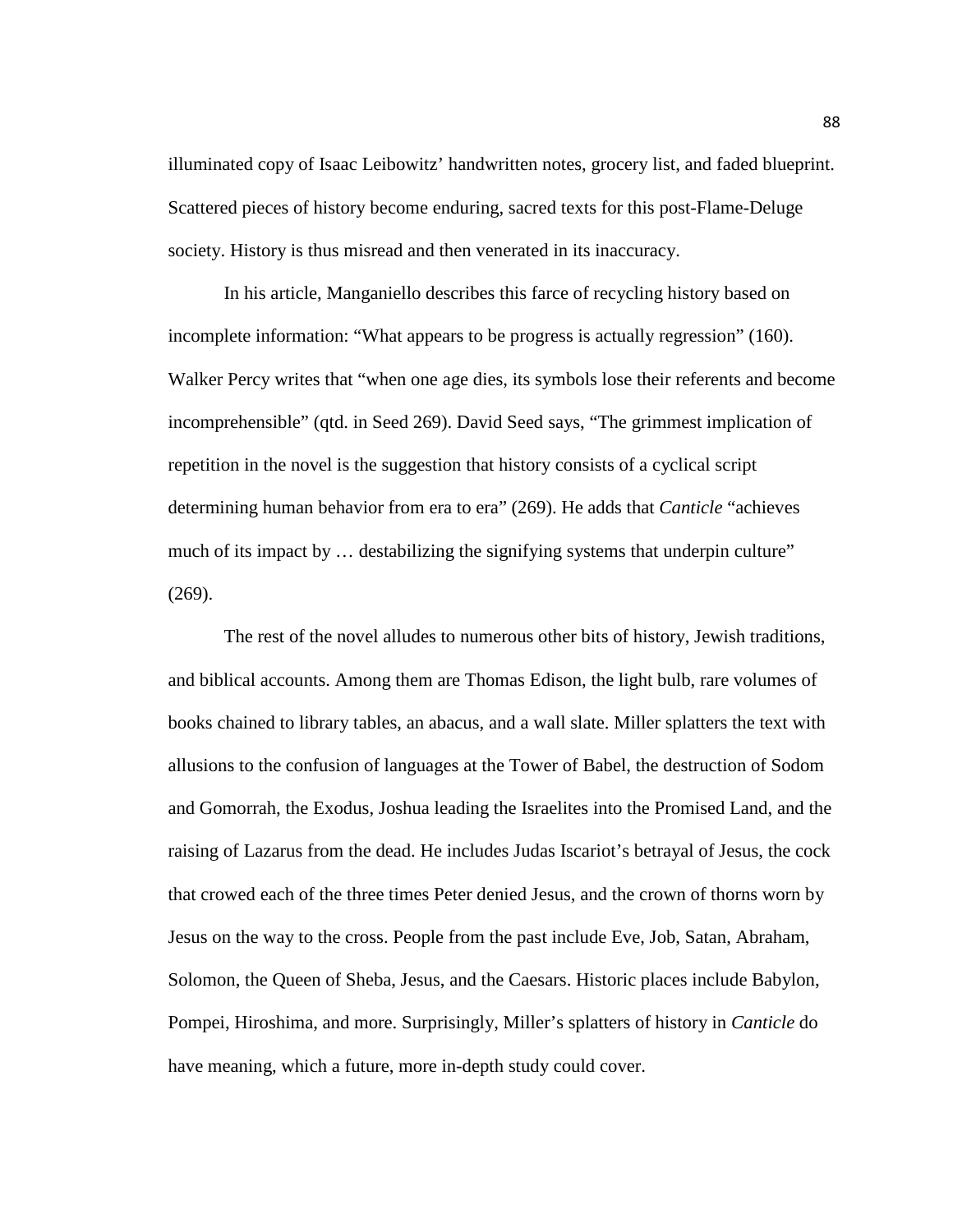## *Sardonic Hope in the Final Scriptio Superior*

Although *Canticle* ends with the impending ultimate destruction of Earth by fire, humanity will not be completely destroyed in the eradication of the planet. Notably, the final leader of humanity is named Brother Joshua, a clear allusion to the biblical Joshua who, along with Caleb, led the Israelites into the Promised Land, conquering their enemies along the way. In *Canticle*, Brother Joshua leads the final remnant into the starship to "climb the heavens into a vaster uncertainty than any uncertainty faced by Man on Earth" (W.M. Miller 305). Here, Miller sets up the reader for the final layer, the other-planetary and blurry *scriptio superior*. Brother Joshua will lead the remnant to their Promised Land, and thus "the future of humanity, as well as its past, becomes uniform and theologically continuous" (Fried 371).

*Canticle* ends with the starship, a symbol of hope, leaving Earth: "There came a blur, a glare of light, a high thin whining sound, and the starship thrust itself heavenward" (W.M. Miller 333). It is important to note that the starship goes *heavenward*, not *to heaven*, which alerts the reader to the satirical nature of this journey into space that only appears to be redemptive and hopeful. Miller leaves his final characters in limbo and the reader to wonder what the final *scriptio superior* will be like in the other-planetary Centaurus Colony. The reader has a fairly good idea about the future for this remnant from Earth. After all, every layer of history has recurred again and again and again in the novel. Miller has used layering for a purpose: to depict a world of repeated errors, repeated failures, and futile human attempts to succeed. The world in *Canticle* is a cyclical world in which no progress is ever made.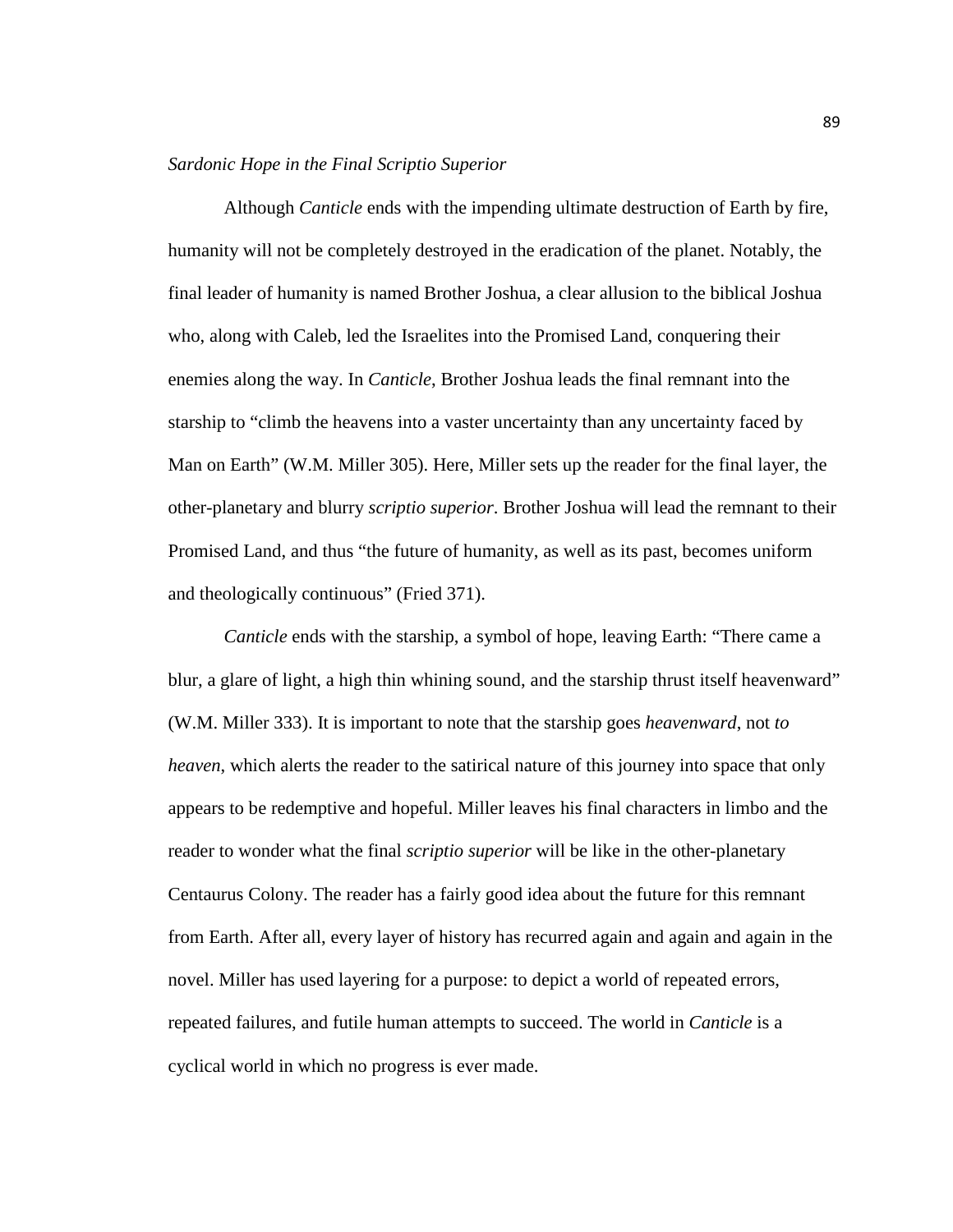In *A Canticle for Leibowitz*, Walter M. Miller, Jr. has skillfully created several futuristic *scriptios superior* that integrate and mix with multiple layers of *scriptios inferior*, layers that inevitably recur in continuous repetitions of history. The interpretation of the layers is based largely on an understanding of historical eras and biblical allusions, but the blurriness and thus the open-ended interpretation of the layers in *Canticle* should neither be simplified nor trivialized only as religious analysis. The distortions, the blurriness, the countless symbols, and, in particular, the metaphor of the spinning globe of the world with time going both forward and in reverse, invite countless ideas and interpretations about the past, the present, and the future of the world. Interpreting the many palimpsestic layers and splatterings of history in *Canticle* is difficult, just as it was challenging for scientists to decipher the underlayer of the Archimedes Palimpsest. Understanding the meaning and import of *Canticle* is like trying to comprehend the shards of history found in archaeological digs. However, when the layers of *A Canticle for Leibowitz* are illuminated through close study, the result is an astounding bird's-eye view of the world that remarkably comes close to unifying all eras and all layers of humanity.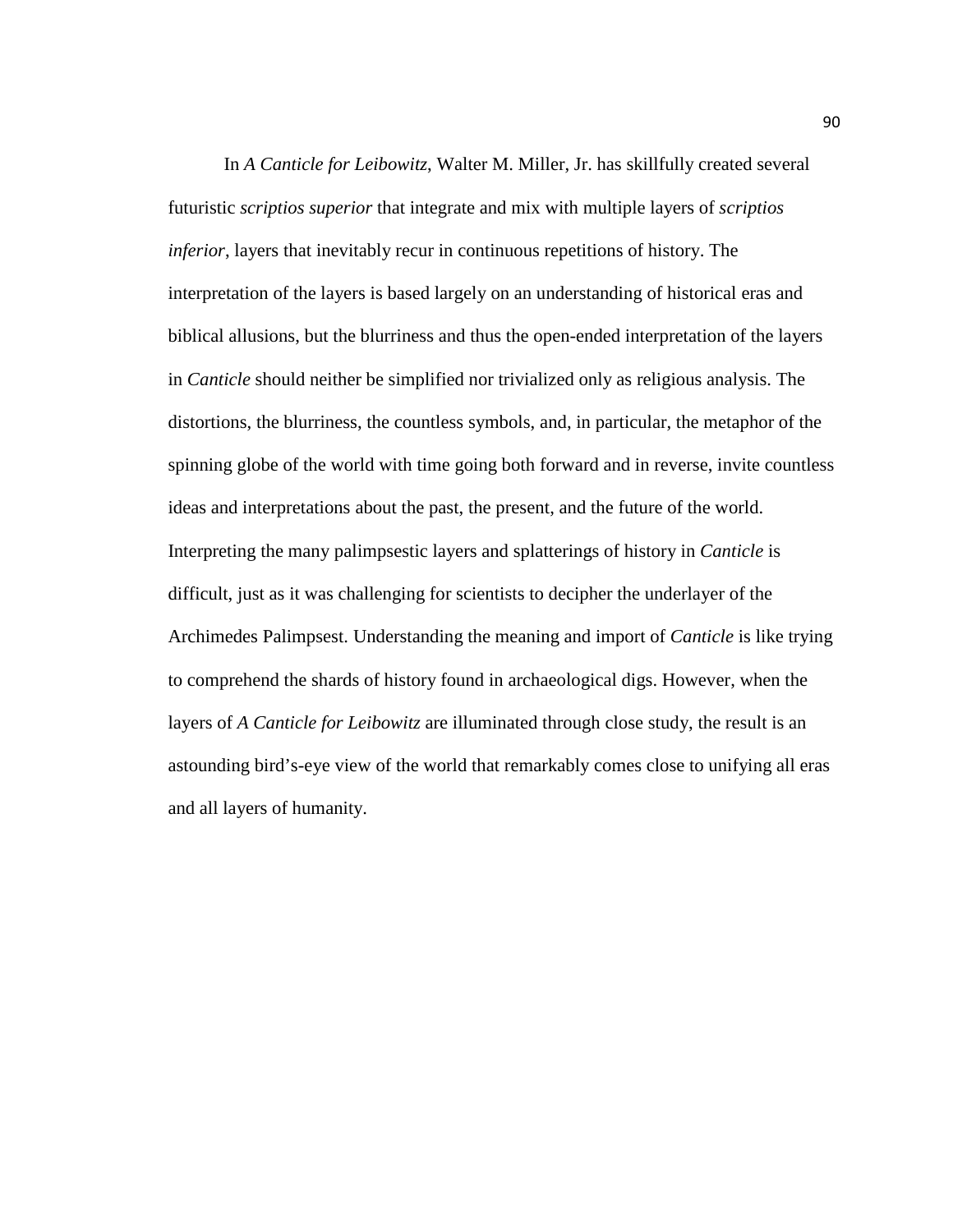#### Conclusion

This thesis has investigated a possible classification or genre under the speculative fiction umbrella, a category I have referred to as palimpsestic novels. I first became interested in a possible new speculative fiction genre after realizing the critical disagreement over a genre classification for Octavia Butler's *Kindred*. The novel has a "precarious generic status" (S. Wood 85) and, as admitted by the author, does not fit into any of the existing speculative fiction genres or subgenres. After a thorough review of the literature and a close examination of the novel, I have concluded that *Kindred*, indeed, bears numerous palimpsestic characteristics, more than enough to place it in a category of palimpsestic novels. The novel has an underlying layer (*scriptio inferior*) of slave narrative set in a fantastical setting of time travel, with a contemporary relevance that fulfills Butler's purpose to "get people to feel slavery" (Snider) and to get "the character back to confront where she came from" (Kenan 496). Butler's purpose is accomplished through her skillful layering of two eras—the novel's clearly palimpsestic characteristic.

In my search for other novels that might fit into this category, I discovered that Walter M. Miller, Jr.'s *A Canticle for Leibowitz* also fits nicely into a palimpsestic classification. The novel is extremely complex with a plethora of futuristic layers (*scriptios superior*) superimposed over multiple historical layers (*scriptios inferior*) that encompass all past civilizations of humanity. It proves, indeed, to be palimpsestic with its layers of time that reach back to the Garden of Eden and extend to a post-Apocalyptic era. *Canticle* spins the ages of time—its multiple palimpsestic layers—into an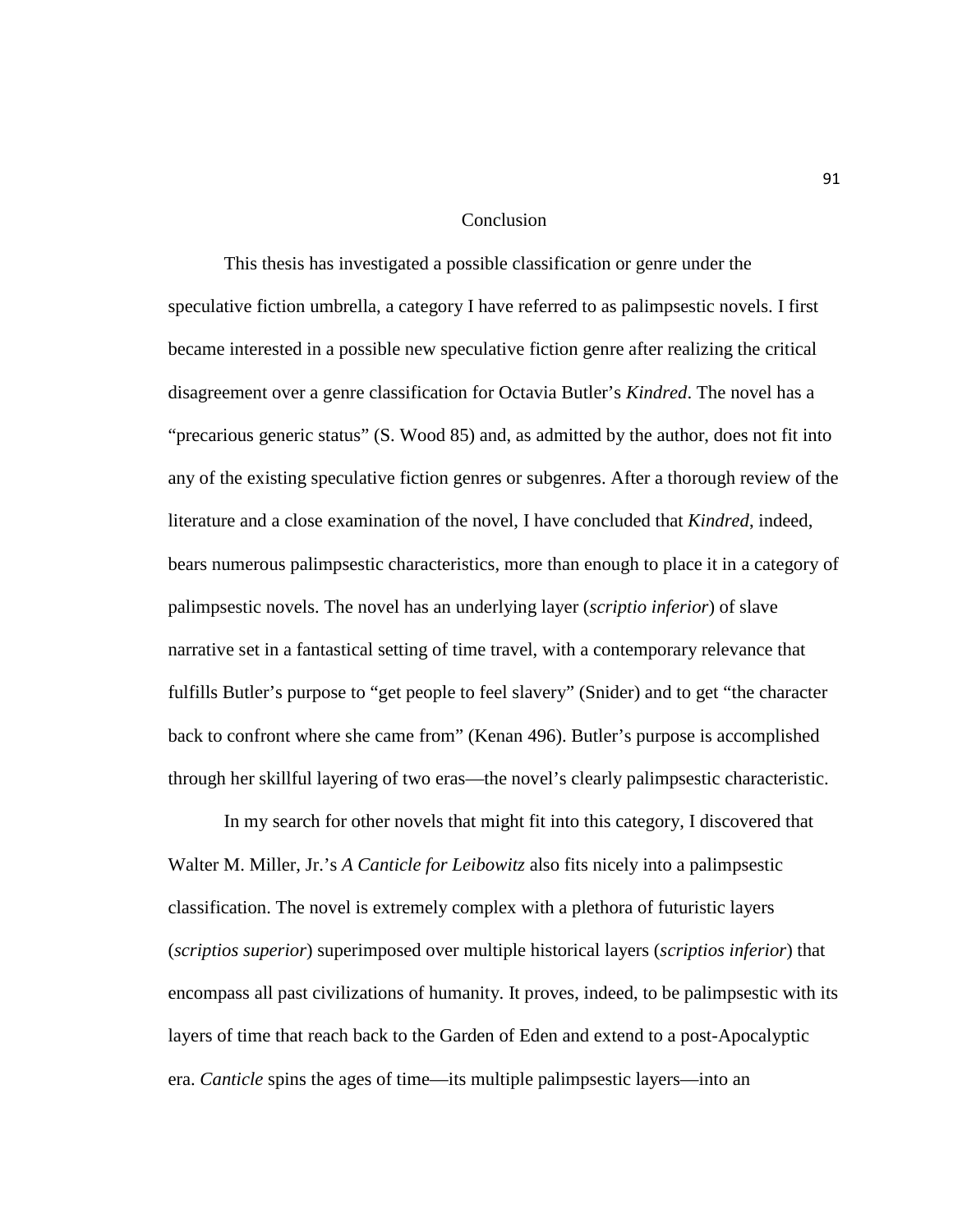amalgamation of eras that can be perceived as a composite picture of all humanity. The novel is replete with multiple layers of historical eras that illuminate the relevance and, satirically, the futility of present-day and future generations.

After thorough analyses of *Kindred* and *A Canticle for Leibowitz*, I have determined the clear existence in both novels of historical underlayers that provide significance to contemporary or future eras. Using the Archimedes Palimpsest as well as architectural, archaeological, and medical metaphors, I have examined the novels based on concrete foundational images that give tangible credence to the novels' palimpsestic natures. The layering of past and present as well as fact and fantasy in both novels places them neatly into a category of their own—palimpsestic novels.

The discovery of two novels that are so clearly palimpsestic not only establishes the palimpsestic novel as a valid classification and possible genre under the speculative fiction umbrella but also lays the groundwork for further research of other speculative fiction novels that might also be classified as palimpsestic. I am confident that there are many other speculative fiction novels that can be, and possibly should be, categorized as palimpsestic novels. I believe that future research is important, not only to find other novels that use layers of time to bring historical significance to the present, but also to more firmly establish a new and valid speculative fiction genre—palimpsestic novels.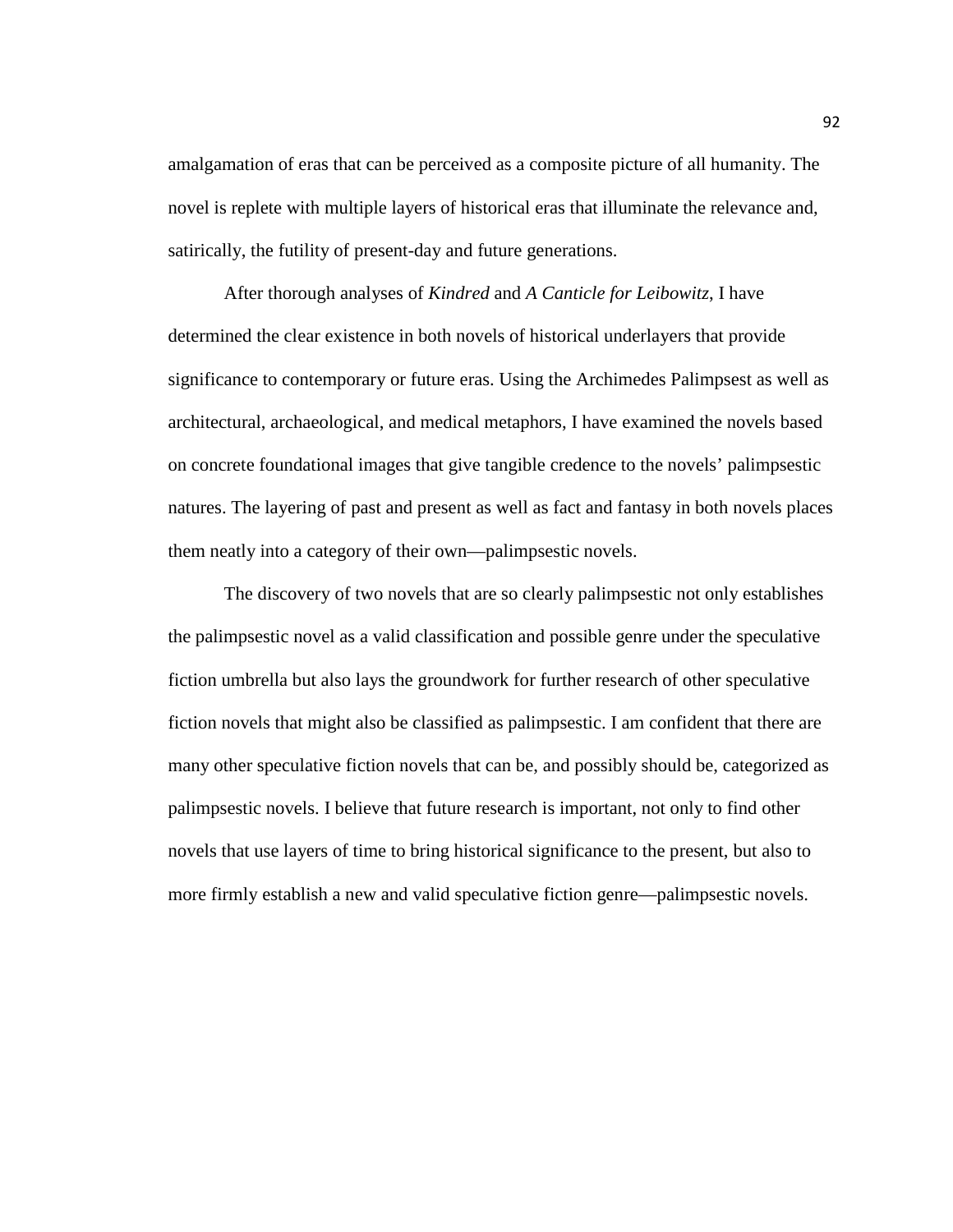#### Works Cited

Atwood, Margaret. *The Handmaid's Tale*. New York: Alfred A. Knopf, 2006. Print.

Bacon, Francis. *The Advancement of Learning, Vol. I*. 1605. *Public Bookshelf*. Web. 18 Feb. 2011.

Bergson, Henri. *Matter and Memory*. Forgotten Books. Web. 29 Nov. 2010.

- Bluze, Sue. "Origins of the Mythical Creature Phoenix." *Helium: Mythology & Folklore*. 2 Feb. 2007. Web. 22 Feb. 2011.
- *The Bookman: An Illustrated Literary Journal, Volume XI*. New York: Dodd, Mead and Company, 1900. Print.
- Boulware, Taylor J. *"Style upon Style": The Handmaid's Tale as a Palimpsest of Genres*. Diss. Oregon State University, 2008. Corvallis: Oregon State University, 2008. Print.
- Brians, Paul. "A Study for Walter M. Miller, Jr.: *A Canticle for Leibowitz* (1959)." *Washington State University*. Web. 28 Jan. 2011.

Butler, Octavia. *Kindred*. Boston: Beacon Press, 1979. Print.

- Cowart, David. *History and the Contemporary Novel*. Carbondale: Southern Illinois University Press, 1989. Print.
- Crossley, Robert. Afterword. *Kindred*.. By Butler." Boston: Beacon Press, 1979. 165– 280. Print.
- Dillon, Sarah. *The Palimpsest: Literature, Criticism, Theory*. London: Continuum, 2007. Print.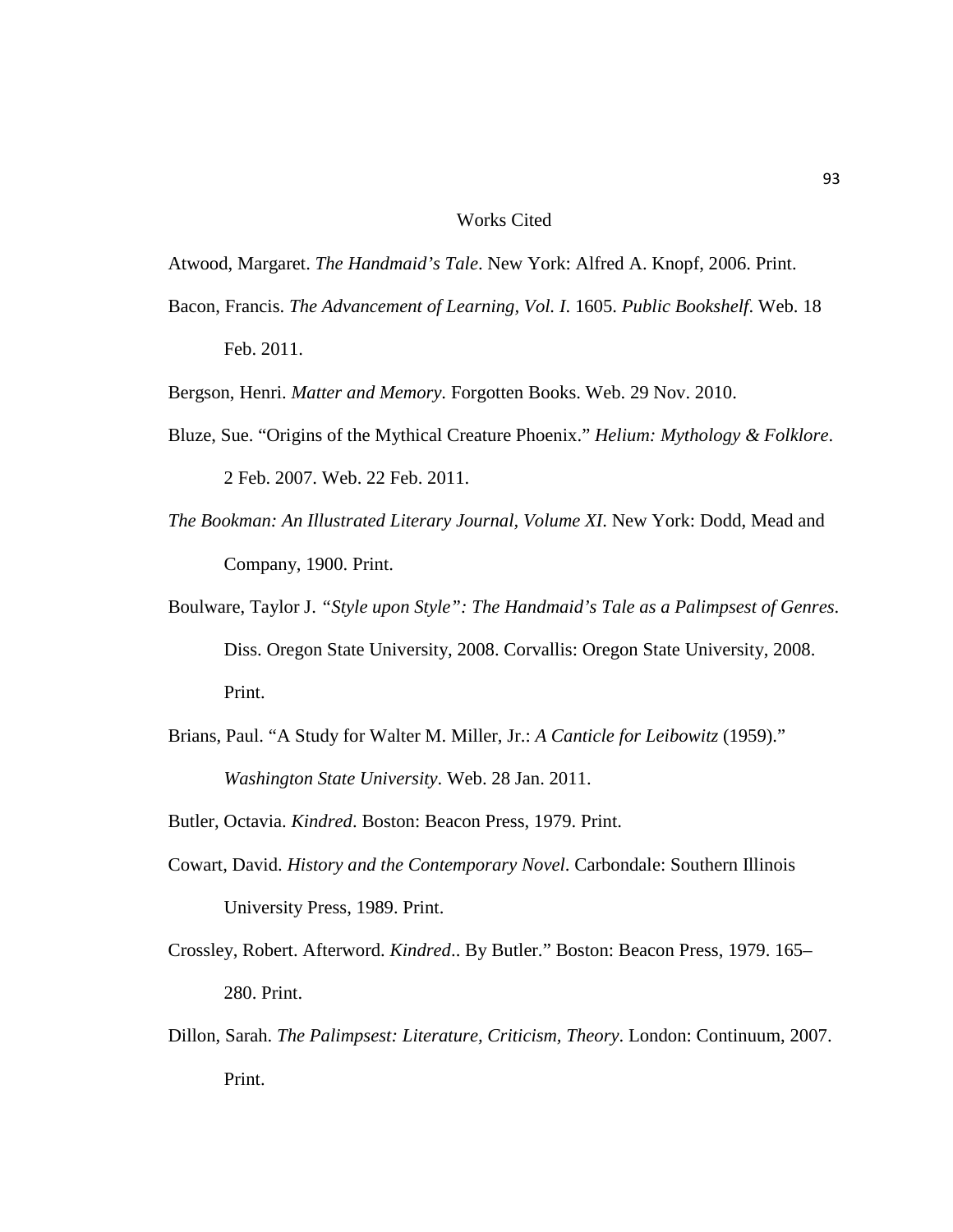- Douglass, Frederick. *My Bondage and My Freedom*. Minneola, NY: Dover Publications, 1969. *Google Books*. Web. 9 March 2011.
- ---. *Narrative of the Life of Frederick Douglass, an American Slave*. Forgotten Books, 2008. *Google Books*. Web. 8 March 2001.
- "Fantasy." *The American Heritage Dictionary of the English Language*. Boston: Houghton Mifflin, 2009. Print.
- "Fantasy." *Merriam-Webster's Collegiate Dictionary, Eleventh Edition*. Springfield, MA: Merriam-Webster, 2007. Print.
- Fried, Lewis. "*A Canticle for Liebowitz* [sic]: A Song for Benjamin." *Extrapolation* 42.4 (2001): 362–373. Print.
- Garvey, John. "*A Canticle for Leibowitz*: A Eulogy for Walt Miller." *Commonweal* 7 (April 5, 1996): 7–8. Print.
- Genette, Gérard. *Palimpsests: Literature in the Second Degree*. Trans. Channa Newman and Claude Doubinsky. Lincoln: University of Nebraska Press, 1997. Print.
- Henry, Walter. "Why *Palimpsest*?" *CoOL*. 29 Nov. 1999. Web. 16 Feb. 2011.
- Kenan, Randall. "An Interview with Octavia E. Butler." *Callaloo* 14.2 (1991): 495–504. Print.
- Kitagawa, Rachael. *Abstract of Historical Palimpsests in Architecture and Archaeology*. Vancouver: University of British Columbia, 2011. Web. 28 Jan. 2011.
- Levecq, Christine. "Power and Repetition: Philosophies of (Literary) History in Octavia E. Butler's *Kindred*. *Contemporary Literature* XLI.3 (2000): 525–553. *EBSCOHost*. Web. 15 Sept. 2010.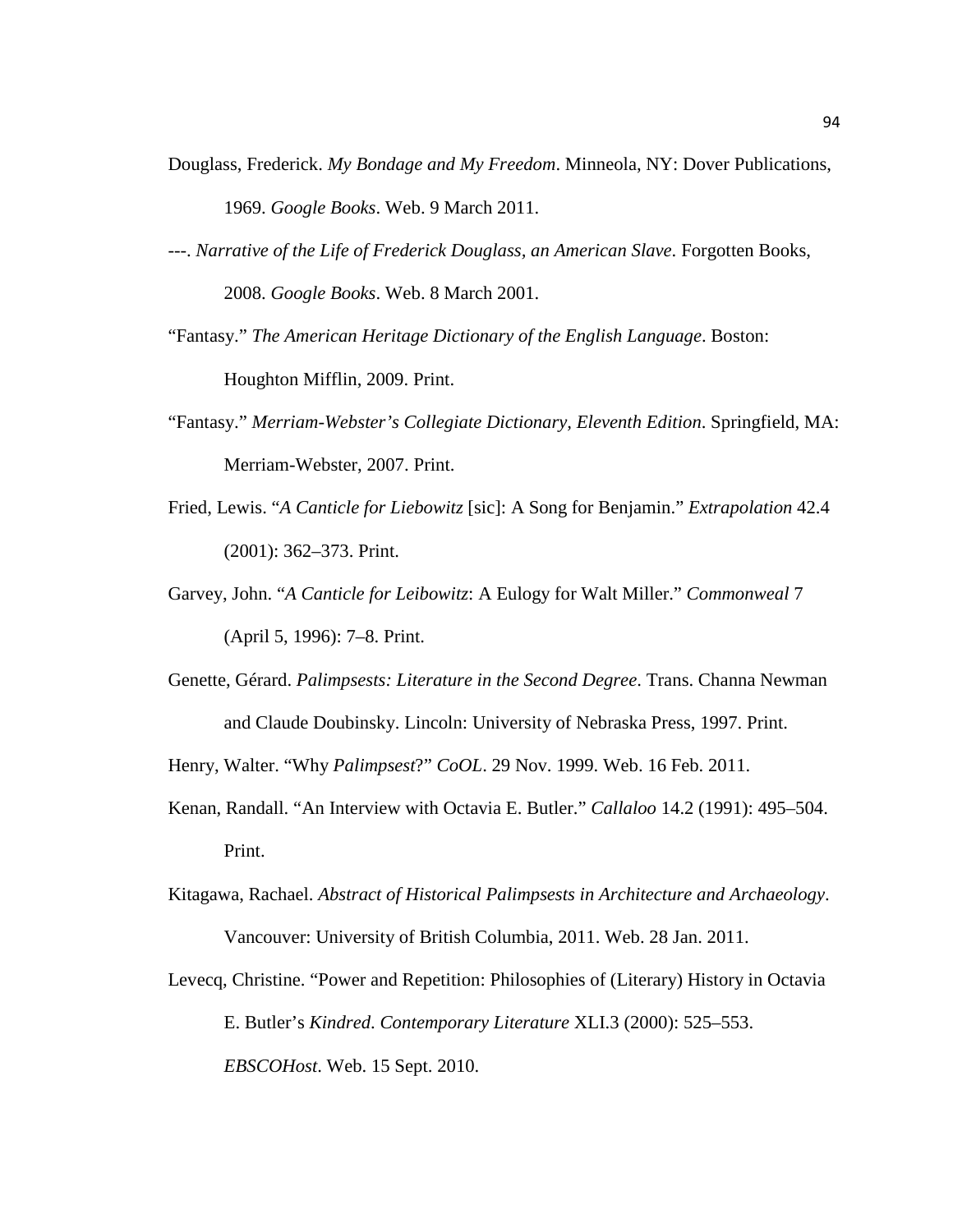- *Lippincott's Monthly Magazine [Volume 44]: A Popular Journal of General Literature, Science, and Politics*. Philadelphia: J.B. Lippincott, 1889. Print.
- Long, Lisa A. "A Relative Pain: The Rape of History in Octavia Butler's *Kindred* and Phyllis Alesia Perry's *Stigmata*." *College English* 64.4 (2002): 459–483. *JSTOR*. Web. 15 Sept. 2010.
- MacAnTsaoir, Iain, and Kathleen O'Brien Blair. "History and Ideals of Gaelic Traditionalism in the Diaspora & the Hearthlands and Clannada na Gadelica's Cultural Commitment–v. 1.6. *The Clannada na Gadelica*. Web. 16 Feb. 2011.
- Manganiello, Dominic. "History as Judgment and Promise in *A Canticle for Leibowitz*." *Science Fiction Studies* 13.2 (1986): 159–169. *JSTOR*. Web. 17 Feb. 2011.
- McCaffery, Larry. *Across the Wounded Galaxies: Interviews with Contemporary American Science Fiction Writers*. Chicago: University of Illinois, 1990. Print.
- Miller, Mary K. "Reading Between the Lines." *Smithsonian* 37.12 (2007): 58–64. *EBSCOHost*. Web. 9 Oct. 2010.

Miller, Walter M. Jr. *A Canticle for Leibowitz*. New York: HarperCollins, 1986. Print. *The New International Version of the Bible*. Nashville: Holman, 1984. Print.

Noel, William. "The Story of the Amazing Discovery of Archimedes' Lost Works." *Archimedes: The Palimpsest Project*. Web. 9 Oct. 2010.

Olsen, Alexandra H. "Re-Vision: A Comparison of *A Canticle for Leibowitz* and the Novellas Originally Published." *Extrapolation* 38.2 (1997): 135–149. *EBSCOHost*. Web. 12 Feb. 2011.

"The Palimpsest." *The Archimedes Palimpsest Project*. Web. 30 Nov. 2010.

<sup>&</sup>quot;Palimpsests as Metaphor." *Cabinet of Wonders*. Web. 17 March 2011.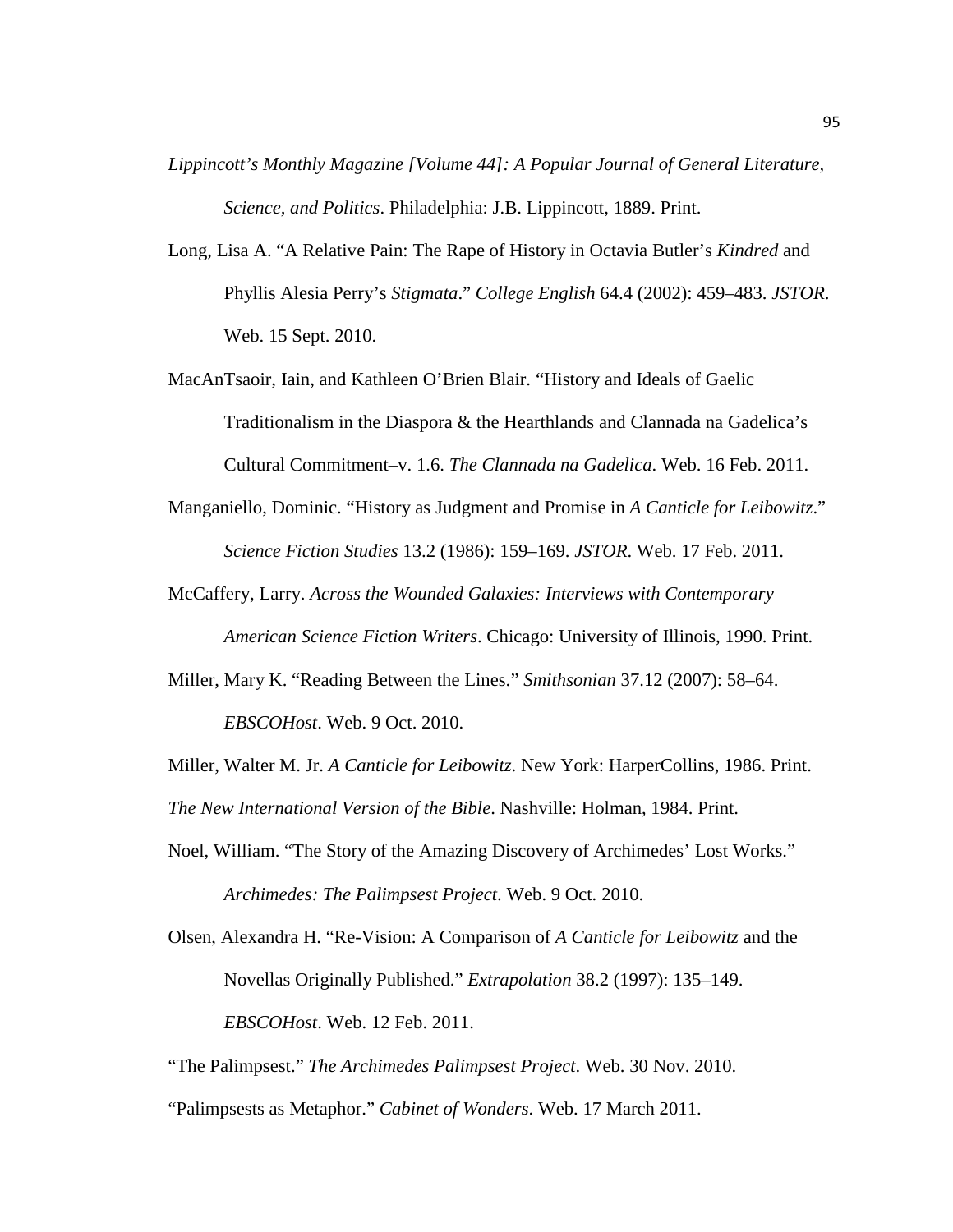Panshin, Alexei. "The Abyss of Wonder." Web. 18 Oct. 2010.

- Parham, Marisa. "Saying 'Yes": Textual Traumas in Octavia Butler's *Kindred*." *Callaloo* 32.4 (2009): 1315–1330. *EBSCOHost*. Web. 14 Sept. 2010.
- Percy, Walker. *Signposts in a Strange Land*. New York: Farrar, Straus & Giroux, 1991. Print.
- Seed, David. "Recycling the Texts of the Culture: Walter M. Miller's *A Canticle for Leibowitz*." *Extrapolation* 37.3 (1996): 257–271. *EBSCOHost*. Web. 17 Feb. 2011.
- Snider, John C. "Interview: Octavia E. Butler." *SciFiDimensions*. 2004. Web. 29 Aug. 2010.
- Spaulding, A. Timothy. *Re-Forming the Past: History, the Fantastic, and the Postmodern Slave Narrative*. Columbus: The Ohio State University Press, 2005. Print.
- Spenser, Susan. "The Post-Apocalyptic Library: Oral and Literate Culture in *Fahrenheit 451* and *A Canticle for Leibowitz*." *Extrapolation* 32.4 (1991). 331–342. *EBSCOHost*. Web. 17 Feb. 2011.
- Steinberg, Marc. "Inverting History in Octavia Butler's Postmodern Slave Narrative." *African American Review* 38.3 (2004): 467–476. *EBSCOHost*. Web. 9 Oct. 2010.
- Stock, Brian. *The Implications of Literacy: Written Language and Models of Interpretation in the 11th and 12th Centuries*. Princeton, NJ: Princeton University Press, 1983. Print.
- Tietge, David J. "Priest, Professor, or Prophet: Discursive and Ethical Intersections in *A Canticle for Leibowitz*." *The Journal of Popular Culture* 41.4 (2008): 676–694. *EBSCOHost*. Web. 17 Feb. 2011.